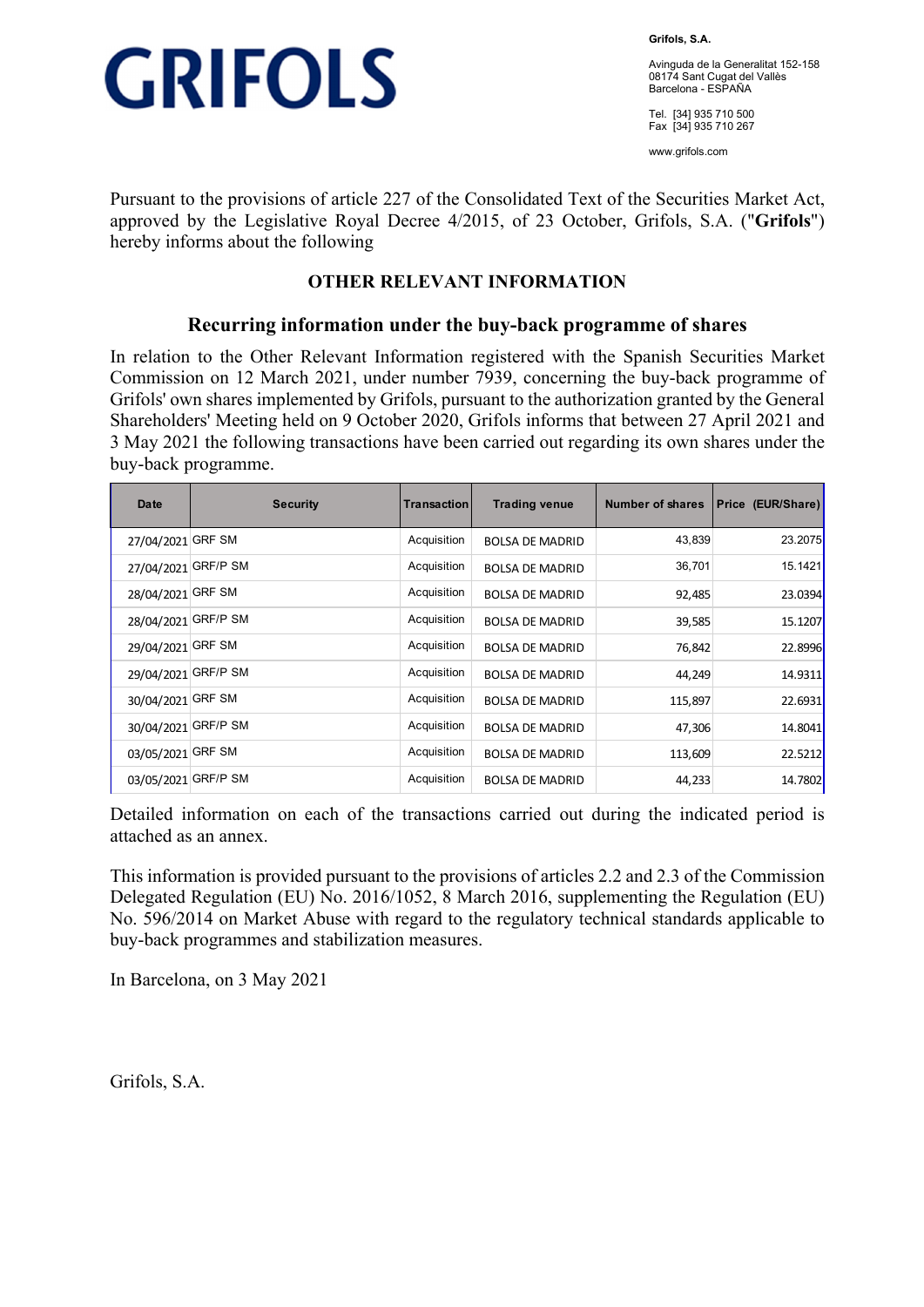## **GRIFOLS**

**ANNEX I**

#### **Individual trade details:**

| Name of the Issuer                | Date       | Price(EUR) | <b>Quantity bought</b> | <b>Exchange Venue</b>  |
|-----------------------------------|------------|------------|------------------------|------------------------|
| <b>GRIFOLS S.A. (SPA LISTING)</b> | 27/04/2021 | 23.2800    | 279                    | <b>BOLSA DE MADRID</b> |
| <b>GRIFOLS S.A. (SPA LISTING)</b> | 27/04/2021 | 23.2800    | 279                    | <b>BOLSA DE MADRID</b> |
| <b>GRIFOLS S.A. (SPA LISTING)</b> | 27/04/2021 | 23.2800    | 180                    | <b>BOLSA DE MADRID</b> |
| <b>GRIFOLS S.A. (SPA LISTING)</b> | 27/04/2021 | 23.2500    | 79                     | <b>BOLSA DE MADRID</b> |
| <b>GRIFOLS S.A. (SPA LISTING)</b> | 27/04/2021 | 23.2500    | 314                    | <b>BOLSA DE MADRID</b> |
| <b>GRIFOLS S.A. (SPA LISTING)</b> | 27/04/2021 | 23.2500    | 271                    | <b>BOLSA DE MADRID</b> |
| <b>GRIFOLS S.A. (SPA LISTING)</b> | 27/04/2021 | 23.2500    | 579                    | <b>BOLSA DE MADRID</b> |
| <b>GRIFOLS S.A. (SPA LISTING)</b> | 27/04/2021 | 23.2700    | 311                    | <b>BOLSA DE MADRID</b> |
| <b>GRIFOLS S.A. (SPA LISTING)</b> | 27/04/2021 | 23.3500    | 842                    | <b>BOLSA DE MADRID</b> |
| <b>GRIFOLS S.A. (SPA LISTING)</b> | 27/04/2021 | 23.3400    | 278                    | <b>BOLSA DE MADRID</b> |
| <b>GRIFOLS S.A. (SPA LISTING)</b> | 27/04/2021 | 23.3400    | 16                     | <b>BOLSA DE MADRID</b> |
| <b>GRIFOLS S.A. (SPA LISTING)</b> | 27/04/2021 | 23.3000    | 612                    | <b>BOLSA DE MADRID</b> |
| <b>GRIFOLS S.A. (SPA LISTING)</b> | 27/04/2021 | 23.3000    | 12                     | <b>BOLSA DE MADRID</b> |
| <b>GRIFOLS S.A. (SPA LISTING)</b> | 27/04/2021 | 23.3000    | 12                     | <b>BOLSA DE MADRID</b> |
| <b>GRIFOLS S.A. (SPA LISTING)</b> | 27/04/2021 | 23.3000    | 197                    | <b>BOLSA DE MADRID</b> |
| <b>GRIFOLS S.A. (SPA LISTING)</b> | 27/04/2021 | 23.2800    | 106                    | <b>BOLSA DE MADRID</b> |
| <b>GRIFOLS S.A. (SPA LISTING)</b> | 27/04/2021 | 23.2800    | 424                    | <b>BOLSA DE MADRID</b> |
| <b>GRIFOLS S.A. (SPA LISTING)</b> | 27/04/2021 | 23.2800    | 212                    | <b>BOLSA DE MADRID</b> |
| <b>GRIFOLS S.A. (SPA LISTING)</b> | 27/04/2021 | 23.2800    | 72                     | <b>BOLSA DE MADRID</b> |
| <b>GRIFOLS S.A. (SPA LISTING)</b> | 27/04/2021 | 23.4000    | 285                    | <b>BOLSA DE MADRID</b> |
| <b>GRIFOLS S.A. (SPA LISTING)</b> | 27/04/2021 | 23.4000    | 280                    | <b>BOLSA DE MADRID</b> |
| <b>GRIFOLS S.A. (SPA LISTING)</b> | 27/04/2021 | 23.4000    | 296                    | <b>BOLSA DE MADRID</b> |
| <b>GRIFOLS S.A. (SPA LISTING)</b> | 27/04/2021 | 23.4000    | 104                    | <b>BOLSA DE MADRID</b> |
| <b>GRIFOLS S.A. (SPA LISTING)</b> | 27/04/2021 | 23.4000    | 176                    | <b>BOLSA DE MADRID</b> |
| <b>GRIFOLS S.A. (SPA LISTING)</b> | 27/04/2021 | 23.3900    | 670                    | <b>BOLSA DE MADRID</b> |
| <b>GRIFOLS S.A. (SPA LISTING)</b> | 27/04/2021 | 23.3700    | 15                     | <b>BOLSA DE MADRID</b> |
| <b>GRIFOLS S.A. (SPA LISTING)</b> | 27/04/2021 | 23.3700    | 277                    | <b>BOLSA DE MADRID</b> |
| <b>GRIFOLS S.A. (SPA LISTING)</b> | 27/04/2021 | 23.3400    | 31                     | <b>BOLSA DE MADRID</b> |
| <b>GRIFOLS S.A. (SPA LISTING)</b> | 27/04/2021 | 23.3400    | 246                    | <b>BOLSA DE MADRID</b> |
| <b>GRIFOLS S.A. (SPA LISTING)</b> | 27/04/2021 | 23.2500    | 279                    | <b>BOLSA DE MADRID</b> |
| <b>GRIFOLS S.A. (SPA LISTING)</b> | 27/04/2021 | 23.2800    | 825                    | <b>BOLSA DE MADRID</b> |
| <b>GRIFOLS S.A. (SPA LISTING)</b> | 27/04/2021 | 23.3400    | 556                    | <b>BOLSA DE MADRID</b> |
| <b>GRIFOLS S.A. (SPA LISTING)</b> | 27/04/2021 | 23.3000    | 200                    | <b>BOLSA DE MADRID</b> |
| <b>GRIFOLS S.A. (SPA LISTING)</b> | 27/04/2021 | 23.3000    | 102                    | <b>BOLSA DE MADRID</b> |
| <b>GRIFOLS S.A. (SPA LISTING)</b> | 27/04/2021 | 23.3000    | 23                     | <b>BOLSA DE MADRID</b> |
| <b>GRIFOLS S.A. (SPA LISTING)</b> | 27/04/2021 | 23.3000    | 57                     | <b>BOLSA DE MADRID</b> |
| <b>GRIFOLS S.A. (SPA LISTING)</b> | 27/04/2021 | 23.3000    | 107                    | <b>BOLSA DE MADRID</b> |
| <b>GRIFOLS S.A. (SPA LISTING)</b> | 27/04/2021 | 23.2900    | 259                    | <b>BOLSA DE MADRID</b> |
| <b>GRIFOLS S.A. (SPA LISTING)</b> | 27/04/2021 | 23.2900    | 259                    | <b>BOLSA DE MADRID</b> |
| <b>GRIFOLS S.A. (SPA LISTING)</b> | 27/04/2021 | 23.2900    | 280                    | <b>BOLSA DE MADRID</b> |
| <b>GRIFOLS S.A. (SPA LISTING)</b> | 27/04/2021 | 23.2900    | 79                     | <b>BOLSA DE MADRID</b> |
| <b>GRIFOLS S.A. (SPA LISTING)</b> | 27/04/2021 | 23.2900    | 243                    | <b>BOLSA DE MADRID</b> |
| <b>GRIFOLS S.A. (SPA LISTING)</b> | 27/04/2021 | 23.2700    | 317                    | <b>BOLSA DE MADRID</b> |
| <b>GRIFOLS S.A. (SPA LISTING)</b> | 27/04/2021 | 23.2800    | 54                     | <b>BOLSA DE MADRID</b> |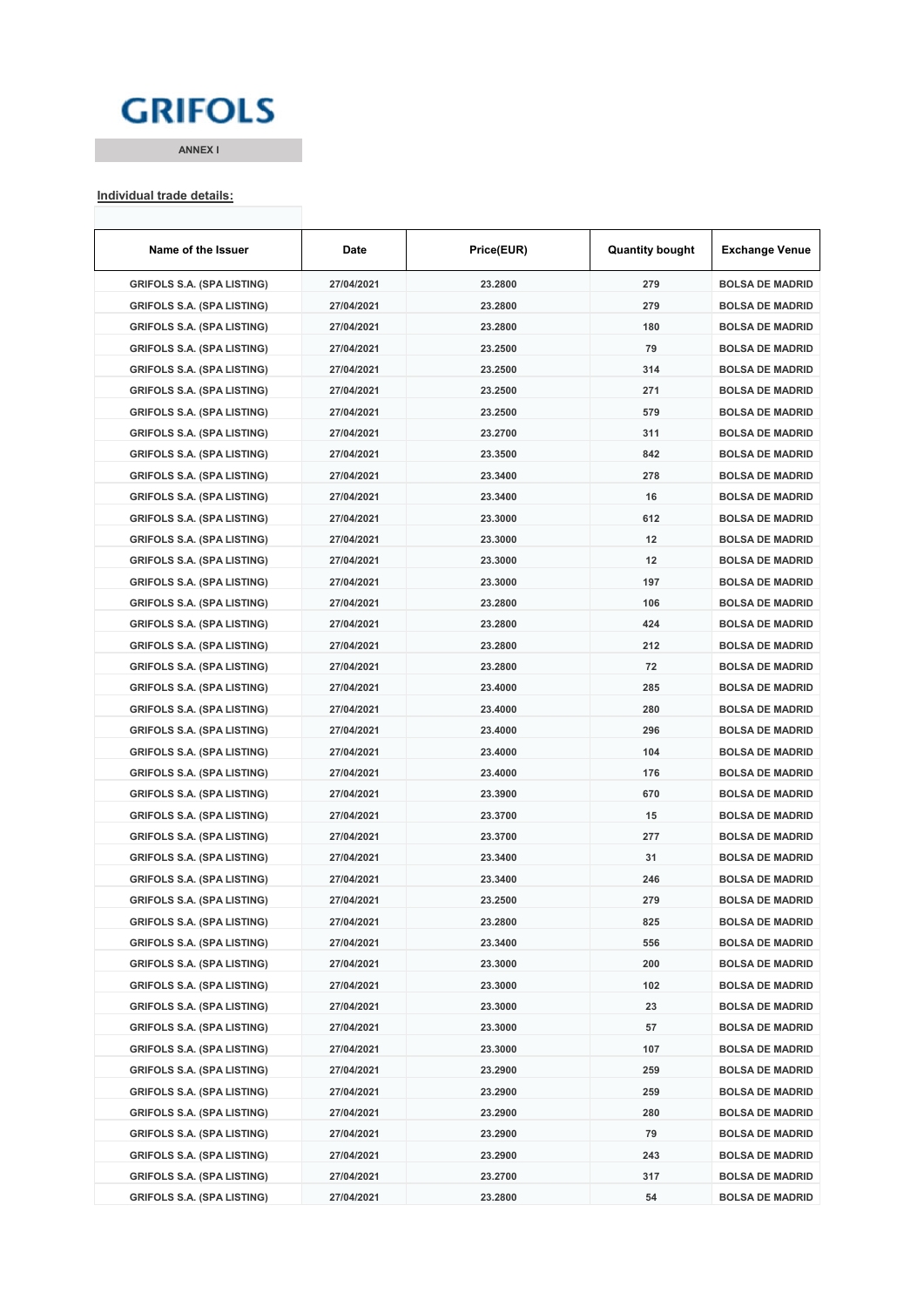| Name of the Issuer                | Date       | Price(EUR) | <b>Quantity bought</b>  | <b>Exchange Venue</b>  |
|-----------------------------------|------------|------------|-------------------------|------------------------|
| <b>GRIFOLS S.A. (SPA LISTING)</b> | 27/04/2021 | 23.2800    | 200                     | <b>BOLSA DE MADRID</b> |
| <b>GRIFOLS S.A. (SPA LISTING)</b> | 27/04/2021 | 23.3100    | 572                     | <b>BOLSA DE MADRID</b> |
| <b>GRIFOLS S.A. (SPA LISTING)</b> | 27/04/2021 | 23.2600    | 324                     | <b>BOLSA DE MADRID</b> |
| <b>GRIFOLS S.A. (SPA LISTING)</b> | 27/04/2021 | 23.2900    | 290                     | <b>BOLSA DE MADRID</b> |
| <b>GRIFOLS S.A. (SPA LISTING)</b> | 27/04/2021 | 23.2800    | 119                     | <b>BOLSA DE MADRID</b> |
| <b>GRIFOLS S.A. (SPA LISTING)</b> | 27/04/2021 | 23.2800    | 183                     | <b>BOLSA DE MADRID</b> |
| <b>GRIFOLS S.A. (SPA LISTING)</b> | 27/04/2021 | 23.2800    | 284                     | <b>BOLSA DE MADRID</b> |
| <b>GRIFOLS S.A. (SPA LISTING)</b> | 27/04/2021 | 23.2800    | 282                     | <b>BOLSA DE MADRID</b> |
| <b>GRIFOLS S.A. (SPA LISTING)</b> | 27/04/2021 | 23.3000    | 109                     | <b>BOLSA DE MADRID</b> |
| <b>GRIFOLS S.A. (SPA LISTING)</b> | 27/04/2021 | 23.3000    | 186                     | <b>BOLSA DE MADRID</b> |
| <b>GRIFOLS S.A. (SPA LISTING)</b> | 27/04/2021 | 23.3000    | 20                      | <b>BOLSA DE MADRID</b> |
| <b>GRIFOLS S.A. (SPA LISTING)</b> | 27/04/2021 | 23.3000    | 7                       | <b>BOLSA DE MADRID</b> |
| <b>GRIFOLS S.A. (SPA LISTING)</b> | 27/04/2021 | 23.3000    | 287                     | <b>BOLSA DE MADRID</b> |
| <b>GRIFOLS S.A. (SPA LISTING)</b> | 27/04/2021 | 23.3000    | 616                     | <b>BOLSA DE MADRID</b> |
| <b>GRIFOLS S.A. (SPA LISTING)</b> | 27/04/2021 | 23.2500    | 279                     | <b>BOLSA DE MADRID</b> |
| <b>GRIFOLS S.A. (SPA LISTING)</b> | 27/04/2021 | 23.2500    | 165                     | <b>BOLSA DE MADRID</b> |
| <b>GRIFOLS S.A. (SPA LISTING)</b> | 27/04/2021 | 23.2500    | 124                     | <b>BOLSA DE MADRID</b> |
| <b>GRIFOLS S.A. (SPA LISTING)</b> | 27/04/2021 | 23.2500    | 275                     | <b>BOLSA DE MADRID</b> |
| <b>GRIFOLS S.A. (SPA LISTING)</b> | 27/04/2021 | 23.2500    | 285                     | <b>BOLSA DE MADRID</b> |
| <b>GRIFOLS S.A. (SPA LISTING)</b> | 27/04/2021 | 23.2700    | 574                     | <b>BOLSA DE MADRID</b> |
| <b>GRIFOLS S.A. (SPA LISTING)</b> | 27/04/2021 | 23.2800    | 280                     | <b>BOLSA DE MADRID</b> |
| <b>GRIFOLS S.A. (SPA LISTING)</b> | 27/04/2021 | 23.2700    | 266                     | <b>BOLSA DE MADRID</b> |
| <b>GRIFOLS S.A. (SPA LISTING)</b> | 27/04/2021 | 23.2500    | 283                     | <b>BOLSA DE MADRID</b> |
| <b>GRIFOLS S.A. (SPA LISTING)</b> | 27/04/2021 | 23.2600    | 50                      | <b>BOLSA DE MADRID</b> |
| <b>GRIFOLS S.A. (SPA LISTING)</b> | 27/04/2021 | 23.2600    | 261                     | <b>BOLSA DE MADRID</b> |
| <b>GRIFOLS S.A. (SPA LISTING)</b> | 27/04/2021 | 23.2400    | 300                     | <b>BOLSA DE MADRID</b> |
| <b>GRIFOLS S.A. (SPA LISTING)</b> | 27/04/2021 | 23.2400    | 289                     | <b>BOLSA DE MADRID</b> |
| <b>GRIFOLS S.A. (SPA LISTING)</b> | 27/04/2021 | 23.1900    | 30                      | <b>BOLSA DE MADRID</b> |
| <b>GRIFOLS S.A. (SPA LISTING)</b> | 27/04/2021 | 23.1900    | 144                     | <b>BOLSA DE MADRID</b> |
| <b>GRIFOLS S.A. (SPA LISTING)</b> | 27/04/2021 | 23.1900    | 130                     | <b>BOLSA DE MADRID</b> |
| <b>GRIFOLS S.A. (SPA LISTING)</b> | 27/04/2021 | 23.1900    | 291                     | <b>BOLSA DE MADRID</b> |
| <b>GRIFOLS S.A. (SPA LISTING)</b> | 27/04/2021 | 23.1800    | 145                     | <b>BOLSA DE MADRID</b> |
| <b>GRIFOLS S.A. (SPA LISTING)</b> | 27/04/2021 | 23.1800    | 141                     | <b>BOLSA DE MADRID</b> |
| <b>GRIFOLS S.A. (SPA LISTING)</b> | 27/04/2021 | 23.1700    | 270                     | <b>BOLSA DE MADRID</b> |
| <b>GRIFOLS S.A. (SPA LISTING)</b> | 27/04/2021 | 23.1500    | 54                      | <b>BOLSA DE MADRID</b> |
| <b>GRIFOLS S.A. (SPA LISTING)</b> | 27/04/2021 | 23.1600    | 81                      | <b>BOLSA DE MADRID</b> |
| <b>GRIFOLS S.A. (SPA LISTING)</b> | 27/04/2021 | 23.1700    | 512                     | <b>BOLSA DE MADRID</b> |
| <b>GRIFOLS S.A. (SPA LISTING)</b> | 27/04/2021 | 23.2400    | $\overline{\mathbf{2}}$ | <b>BOLSA DE MADRID</b> |
| <b>GRIFOLS S.A. (SPA LISTING)</b> | 27/04/2021 | 23.2400    | 161                     | <b>BOLSA DE MADRID</b> |
| <b>GRIFOLS S.A. (SPA LISTING)</b> | 27/04/2021 | 23.2400    | 289                     | <b>BOLSA DE MADRID</b> |
| <b>GRIFOLS S.A. (SPA LISTING)</b> | 27/04/2021 | 23.2300    | 609                     | <b>BOLSA DE MADRID</b> |
| <b>GRIFOLS S.A. (SPA LISTING)</b> | 27/04/2021 | 23.2400    | 538                     | <b>BOLSA DE MADRID</b> |
| <b>GRIFOLS S.A. (SPA LISTING)</b> | 27/04/2021 | 23.2400    | 35                      | <b>BOLSA DE MADRID</b> |
| <b>GRIFOLS S.A. (SPA LISTING)</b> | 27/04/2021 | 23.2400    | 288                     | <b>BOLSA DE MADRID</b> |
| <b>GRIFOLS S.A. (SPA LISTING)</b> | 27/04/2021 | 23.1800    | 288                     | <b>BOLSA DE MADRID</b> |
| <b>GRIFOLS S.A. (SPA LISTING)</b> | 27/04/2021 | 23.2000    | 456                     | <b>BOLSA DE MADRID</b> |
| <b>GRIFOLS S.A. (SPA LISTING)</b> | 27/04/2021 | 23.2000    | 111                     | <b>BOLSA DE MADRID</b> |
| <b>GRIFOLS S.A. (SPA LISTING)</b> | 27/04/2021 | 23.1900    | 267                     | <b>BOLSA DE MADRID</b> |
| <b>GRIFOLS S.A. (SPA LISTING)</b> | 27/04/2021 | 23.1900    | 562                     | <b>BOLSA DE MADRID</b> |
| <b>GRIFOLS S.A. (SPA LISTING)</b> | 27/04/2021 | 23.1400    | 277                     | <b>BOLSA DE MADRID</b> |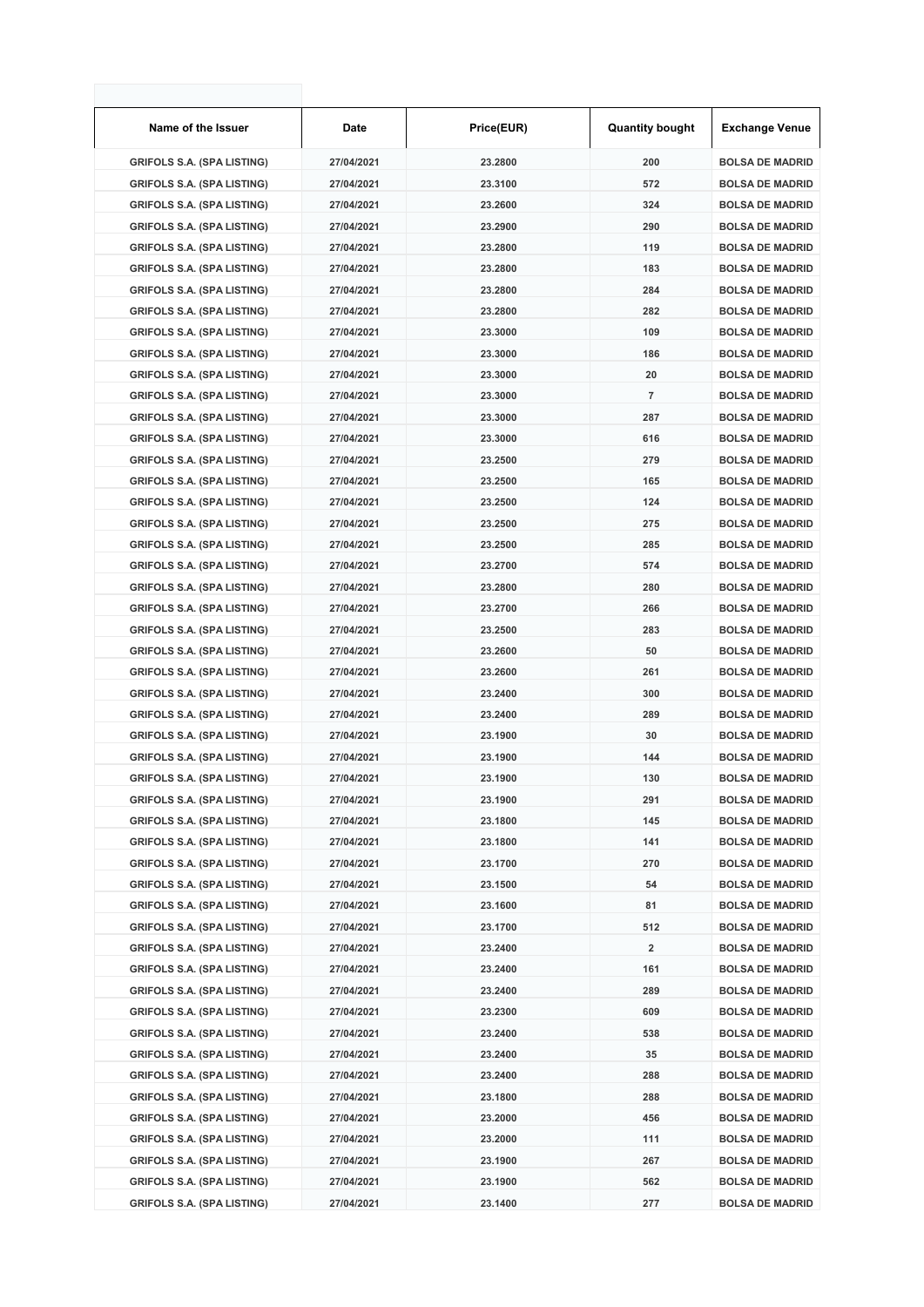| Name of the Issuer                | Date       | Price(EUR) | <b>Quantity bought</b> | <b>Exchange Venue</b>  |
|-----------------------------------|------------|------------|------------------------|------------------------|
| <b>GRIFOLS S.A. (SPA LISTING)</b> | 27/04/2021 | 23.1400    | 602                    | <b>BOLSA DE MADRID</b> |
| <b>GRIFOLS S.A. (SPA LISTING)</b> | 27/04/2021 | 23.1400    | 272                    | <b>BOLSA DE MADRID</b> |
| <b>GRIFOLS S.A. (SPA LISTING)</b> | 27/04/2021 | 23.1100    | 304                    | <b>BOLSA DE MADRID</b> |
| <b>GRIFOLS S.A. (SPA LISTING)</b> | 27/04/2021 | 23.1400    | 125                    | <b>BOLSA DE MADRID</b> |
| <b>GRIFOLS S.A. (SPA LISTING)</b> | 27/04/2021 | 23.1400    | 177                    | <b>BOLSA DE MADRID</b> |
| <b>GRIFOLS S.A. (SPA LISTING)</b> | 27/04/2021 | 23.1000    | 283                    | <b>BOLSA DE MADRID</b> |
| <b>GRIFOLS S.A. (SPA LISTING)</b> | 27/04/2021 | 23.0900    | 302                    | <b>BOLSA DE MADRID</b> |
| <b>GRIFOLS S.A. (SPA LISTING)</b> | 27/04/2021 | 23.0900    | 284                    | <b>BOLSA DE MADRID</b> |
| <b>GRIFOLS S.A. (SPA LISTING)</b> | 27/04/2021 | 23.0900    | 278                    | <b>BOLSA DE MADRID</b> |
| <b>GRIFOLS S.A. (SPA LISTING)</b> | 27/04/2021 | 23.1300    | 582                    | <b>BOLSA DE MADRID</b> |
| <b>GRIFOLS S.A. (SPA LISTING)</b> | 27/04/2021 | 23.1000    | 282                    | <b>BOLSA DE MADRID</b> |
| <b>GRIFOLS S.A. (SPA LISTING)</b> | 27/04/2021 | 23.1000    | 165                    | <b>BOLSA DE MADRID</b> |
| <b>GRIFOLS S.A. (SPA LISTING)</b> | 27/04/2021 | 23.1000    | 398                    | <b>BOLSA DE MADRID</b> |
| <b>GRIFOLS S.A. (SPA LISTING)</b> | 27/04/2021 | 23.1100    | 525                    | <b>BOLSA DE MADRID</b> |
| <b>GRIFOLS S.A. (SPA LISTING)</b> | 27/04/2021 | 23.1100    | 83                     | <b>BOLSA DE MADRID</b> |
| <b>GRIFOLS S.A. (SPA LISTING)</b> | 27/04/2021 | 23.1300    | 571                    | <b>BOLSA DE MADRID</b> |
| <b>GRIFOLS S.A. (SPA LISTING)</b> | 27/04/2021 | 23.1100    | 321                    | <b>BOLSA DE MADRID</b> |
| <b>GRIFOLS S.A. (SPA LISTING)</b> | 27/04/2021 | 23.1300    | 103                    | <b>BOLSA DE MADRID</b> |
| <b>GRIFOLS S.A. (SPA LISTING)</b> | 27/04/2021 | 23.1600    | 868                    | <b>BOLSA DE MADRID</b> |
| <b>GRIFOLS S.A. (SPA LISTING)</b> | 27/04/2021 | 23.1700    | 276                    | <b>BOLSA DE MADRID</b> |
| <b>GRIFOLS S.A. (SPA LISTING)</b> | 27/04/2021 | 23.1400    | 308                    | <b>BOLSA DE MADRID</b> |
| <b>GRIFOLS S.A. (SPA LISTING)</b> | 27/04/2021 | 23.1400    | 491                    | <b>BOLSA DE MADRID</b> |
| <b>GRIFOLS S.A. (SPA LISTING)</b> | 27/04/2021 | 23.1300    | 501                    | <b>BOLSA DE MADRID</b> |
| <b>GRIFOLS S.A. (SPA LISTING)</b> | 27/04/2021 | 23.1300    | 493                    | <b>BOLSA DE MADRID</b> |
| <b>GRIFOLS S.A. (SPA LISTING)</b> | 27/04/2021 | 23.1400    | 469                    | <b>BOLSA DE MADRID</b> |
| <b>GRIFOLS S.A. (SPA LISTING)</b> | 27/04/2021 | 23.1600    | 881                    | <b>BOLSA DE MADRID</b> |
| <b>GRIFOLS S.A. (SPA LISTING)</b> | 27/04/2021 | 23.1600    | 293                    | <b>BOLSA DE MADRID</b> |
| <b>GRIFOLS S.A. (SPA LISTING)</b> | 27/04/2021 | 23.1600    | 89                     | <b>BOLSA DE MADRID</b> |
| <b>GRIFOLS S.A. (SPA LISTING)</b> | 27/04/2021 | 23.1600    | 30                     | <b>BOLSA DE MADRID</b> |
| <b>GRIFOLS S.A. (SPA LISTING)</b> | 27/04/2021 | 23.1600    | 304                    | <b>BOLSA DE MADRID</b> |
| <b>GRIFOLS S.A. (SPA LISTING)</b> | 27/04/2021 | 23.1600    | 700                    | <b>BOLSA DE MADRID</b> |
| <b>GRIFOLS S.A. (SPA LISTING)</b> | 27/04/2021 | 23.1500    | 427                    | <b>BOLSA DE MADRID</b> |
| <b>GRIFOLS S.A. (SPA LISTING)</b> | 27/04/2021 | 23.1500    | 91                     | <b>BOLSA DE MADRID</b> |
| <b>GRIFOLS S.A. (SPA LISTING)</b> | 27/04/2021 | 23.1400    | 315                    | <b>BOLSA DE MADRID</b> |
| <b>GRIFOLS S.A. (SPA LISTING)</b> | 27/04/2021 | 23.1300    | 295                    | <b>BOLSA DE MADRID</b> |
| <b>GRIFOLS S.A. (SPA LISTING)</b> | 27/04/2021 | 23.1200    | 278                    | <b>BOLSA DE MADRID</b> |
| <b>GRIFOLS S.A. (SPA LISTING)</b> | 27/04/2021 | 23.1200    | 306                    | <b>BOLSA DE MADRID</b> |
| <b>GRIFOLS S.A. (SPA LISTING)</b> | 27/04/2021 | 23.1100    | 532                    | <b>BOLSA DE MADRID</b> |
| <b>GRIFOLS S.A. (SPA LISTING)</b> | 27/04/2021 | 23.1200    | 510                    | <b>BOLSA DE MADRID</b> |
| <b>GRIFOLS S.A. (SPA LISTING)</b> | 27/04/2021 | 23.1200    | 200                    | <b>BOLSA DE MADRID</b> |
| <b>GRIFOLS S.A. (SPA LISTING)</b> | 27/04/2021 | 23.1200    | 130                    | <b>BOLSA DE MADRID</b> |
| <b>GRIFOLS S.A. (SPA LISTING)</b> | 27/04/2021 | 23.1200    | 16                     | <b>BOLSA DE MADRID</b> |
| <b>GRIFOLS S.A. (SPA LISTING)</b> | 27/04/2021 | 23.1200    | 121                    | <b>BOLSA DE MADRID</b> |
| <b>GRIFOLS S.A. (SPA LISTING)</b> | 27/04/2021 | 23.1300    | 552                    | <b>BOLSA DE MADRID</b> |
| <b>GRIFOLS S.A. (SPA LISTING)</b> | 27/04/2021 | 23.1300    | 408                    | <b>BOLSA DE MADRID</b> |
| <b>GRIFOLS S.A. (SPA LISTING)</b> | 27/04/2021 | 23.1300    | 565                    | <b>BOLSA DE MADRID</b> |
| <b>GRIFOLS S.A. (SPA LISTING)</b> | 27/04/2021 | 23.1300    | 430                    | <b>BOLSA DE MADRID</b> |
| <b>GRIFOLS S.A. (SPA LISTING)</b> | 27/04/2021 | 23.1300    | 200                    | <b>BOLSA DE MADRID</b> |
| <b>GRIFOLS S.A. (SPA LISTING)</b> | 27/04/2021 | 23.1300    | 200                    | <b>BOLSA DE MADRID</b> |
| <b>GRIFOLS S.A. (SPA LISTING)</b> | 27/04/2021 | 23.1300    | 200                    | <b>BOLSA DE MADRID</b> |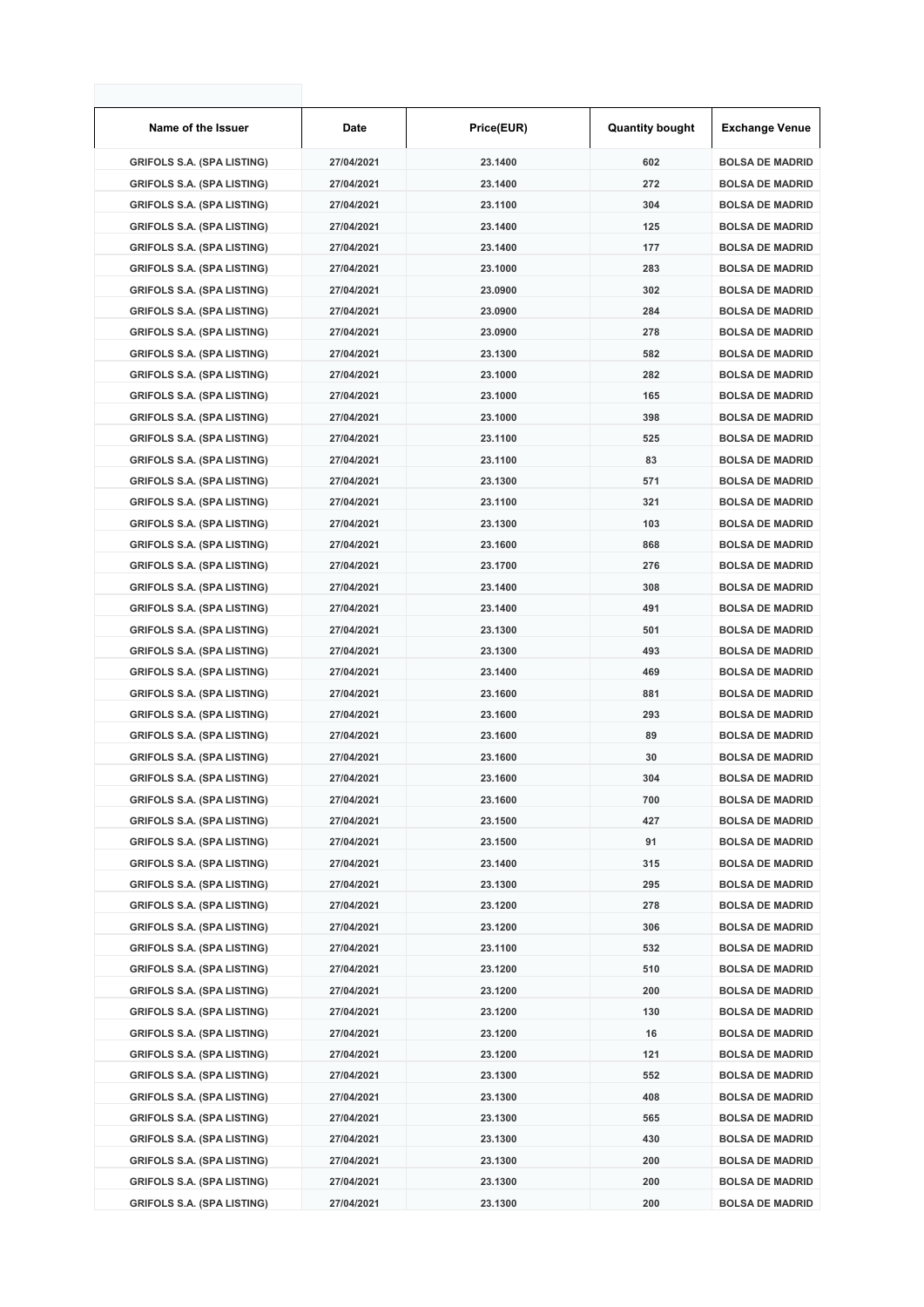| Name of the Issuer                | Date       | Price(EUR) | <b>Quantity bought</b> | <b>Exchange Venue</b>  |
|-----------------------------------|------------|------------|------------------------|------------------------|
| <b>GRIFOLS S.A. (SPA LISTING)</b> | 27/04/2021 | 23.1200    | 743                    | <b>BOLSA DE MADRID</b> |
| <b>GRIFOLS S.A. (SPA LISTING)</b> | 27/04/2021 | 23.1200    | 15                     | <b>BOLSA DE MADRID</b> |
| <b>GRIFOLS S.A. (SPA LISTING)</b> | 27/04/2021 | 23.1200    | 751                    | <b>BOLSA DE MADRID</b> |
| <b>GRIFOLS S.A. (SPA LISTING)</b> | 27/04/2021 | 23.1200    | 381                    | <b>BOLSA DE MADRID</b> |
| <b>GRIFOLS S.A. (SPA LISTING)</b> | 27/04/2021 | 23.1200    | 305                    | <b>BOLSA DE MADRID</b> |
| <b>GRIFOLS S.A. (SPA LISTING)</b> | 27/04/2021 | 23.1200    | 258                    | <b>BOLSA DE MADRID</b> |
| <b>GRIFOLS S.A. (SPA LISTING)</b> | 27/04/2021 | 23.1200    | 29                     | <b>BOLSA DE MADRID</b> |
| <b>GRIFOLS S.A. (SPA LISTING)</b> | 27/04/2021 | 23.1200    | 535                    | <b>BOLSA DE MADRID</b> |
| <b>GRIFOLS S.A. (SPA LISTING)</b> | 28/04/2021 | 23.0000    | 543                    | <b>BOLSA DE MADRID</b> |
| <b>GRIFOLS S.A. (SPA LISTING)</b> | 28/04/2021 | 23.0000    | 567                    | <b>BOLSA DE MADRID</b> |
| <b>GRIFOLS S.A. (SPA LISTING)</b> | 28/04/2021 | 23.0000    | 484                    | <b>BOLSA DE MADRID</b> |
| <b>GRIFOLS S.A. (SPA LISTING)</b> | 28/04/2021 | 23.0100    | 295                    | <b>BOLSA DE MADRID</b> |
| <b>GRIFOLS S.A. (SPA LISTING)</b> | 28/04/2021 | 23.0100    | 295                    | <b>BOLSA DE MADRID</b> |
| <b>GRIFOLS S.A. (SPA LISTING)</b> | 28/04/2021 | 23.0000    | 305                    | <b>BOLSA DE MADRID</b> |
| <b>GRIFOLS S.A. (SPA LISTING)</b> | 28/04/2021 | 23.0000    | 286                    | <b>BOLSA DE MADRID</b> |
| <b>GRIFOLS S.A. (SPA LISTING)</b> | 28/04/2021 | 22.9400    | 295                    | <b>BOLSA DE MADRID</b> |
| <b>GRIFOLS S.A. (SPA LISTING)</b> | 28/04/2021 | 22.9400    | 288                    | <b>BOLSA DE MADRID</b> |
| <b>GRIFOLS S.A. (SPA LISTING)</b> | 28/04/2021 | 22.9300    | 383                    | <b>BOLSA DE MADRID</b> |
| <b>GRIFOLS S.A. (SPA LISTING)</b> | 28/04/2021 | 22.9300    | 769                    | <b>BOLSA DE MADRID</b> |
| <b>GRIFOLS S.A. (SPA LISTING)</b> | 28/04/2021 | 22.9200    | 160                    | <b>BOLSA DE MADRID</b> |
| <b>GRIFOLS S.A. (SPA LISTING)</b> | 28/04/2021 | 22.9000    | 309                    | <b>BOLSA DE MADRID</b> |
| <b>GRIFOLS S.A. (SPA LISTING)</b> | 28/04/2021 | 22.8600    | 73                     | <b>BOLSA DE MADRID</b> |
| <b>GRIFOLS S.A. (SPA LISTING)</b> | 28/04/2021 | 22.8600    | 212                    | <b>BOLSA DE MADRID</b> |
| <b>GRIFOLS S.A. (SPA LISTING)</b> | 28/04/2021 | 22.8600    | 43                     | <b>BOLSA DE MADRID</b> |
| <b>GRIFOLS S.A. (SPA LISTING)</b> | 28/04/2021 | 22.9100    | 276                    | <b>BOLSA DE MADRID</b> |
| <b>GRIFOLS S.A. (SPA LISTING)</b> | 28/04/2021 | 22.9100    | 552                    | <b>BOLSA DE MADRID</b> |
| <b>GRIFOLS S.A. (SPA LISTING)</b> | 28/04/2021 | 22.9100    | 105                    | <b>BOLSA DE MADRID</b> |
| <b>GRIFOLS S.A. (SPA LISTING)</b> | 28/04/2021 | 22.9100    | 171                    | <b>BOLSA DE MADRID</b> |
| <b>GRIFOLS S.A. (SPA LISTING)</b> | 28/04/2021 | 22.9100    | 39                     | <b>BOLSA DE MADRID</b> |
| <b>GRIFOLS S.A. (SPA LISTING)</b> | 28/04/2021 | 22.9700    | 121                    | <b>BOLSA DE MADRID</b> |
| <b>GRIFOLS S.A. (SPA LISTING)</b> | 28/04/2021 | 22.9700    | 246                    | <b>BOLSA DE MADRID</b> |
| <b>GRIFOLS S.A. (SPA LISTING)</b> | 28/04/2021 | 22.9700    | 215                    | <b>BOLSA DE MADRID</b> |
| <b>GRIFOLS S.A. (SPA LISTING)</b> | 28/04/2021 | 22.9700    | 20                     | <b>BOLSA DE MADRID</b> |
| <b>GRIFOLS S.A. (SPA LISTING)</b> | 28/04/2021 | 22.9700    | 200                    | <b>BOLSA DE MADRID</b> |
| <b>GRIFOLS S.A. (SPA LISTING)</b> | 28/04/2021 | 22.9700    | 116                    | <b>BOLSA DE MADRID</b> |
| <b>GRIFOLS S.A. (SPA LISTING)</b> | 28/04/2021 | 22.9700    | 116                    | <b>BOLSA DE MADRID</b> |
| <b>GRIFOLS S.A. (SPA LISTING)</b> | 28/04/2021 | 22.9700    | 176                    | <b>BOLSA DE MADRID</b> |
| <b>GRIFOLS S.A. (SPA LISTING)</b> | 28/04/2021 | 22.9600    | 1,921                  | <b>BOLSA DE MADRID</b> |
| <b>GRIFOLS S.A. (SPA LISTING)</b> | 28/04/2021 | 22.9400    | 31                     | <b>BOLSA DE MADRID</b> |
| <b>GRIFOLS S.A. (SPA LISTING)</b> | 28/04/2021 | 22.9400    | 926                    | <b>BOLSA DE MADRID</b> |
| <b>GRIFOLS S.A. (SPA LISTING)</b> | 28/04/2021 | 22.9900    | 98                     | <b>BOLSA DE MADRID</b> |
| <b>GRIFOLS S.A. (SPA LISTING)</b> | 28/04/2021 | 22.9900    | 20                     | <b>BOLSA DE MADRID</b> |
| <b>GRIFOLS S.A. (SPA LISTING)</b> | 28/04/2021 | 22.9900    | 116                    | <b>BOLSA DE MADRID</b> |
| <b>GRIFOLS S.A. (SPA LISTING)</b> | 28/04/2021 | 22.9900    | 611                    | <b>BOLSA DE MADRID</b> |
| <b>GRIFOLS S.A. (SPA LISTING)</b> | 28/04/2021 | 22.9900    | 243                    | <b>BOLSA DE MADRID</b> |
| <b>GRIFOLS S.A. (SPA LISTING)</b> | 28/04/2021 | 22.9900    | 410                    | <b>BOLSA DE MADRID</b> |
| <b>GRIFOLS S.A. (SPA LISTING)</b> | 28/04/2021 | 22.9900    | 685                    | <b>BOLSA DE MADRID</b> |
| <b>GRIFOLS S.A. (SPA LISTING)</b> | 28/04/2021 | 22.9900    | 200                    | <b>BOLSA DE MADRID</b> |
| <b>GRIFOLS S.A. (SPA LISTING)</b> | 28/04/2021 | 22.9900    | 297                    | <b>BOLSA DE MADRID</b> |
| <b>GRIFOLS S.A. (SPA LISTING)</b> | 28/04/2021 | 22.9900    | 73                     | <b>BOLSA DE MADRID</b> |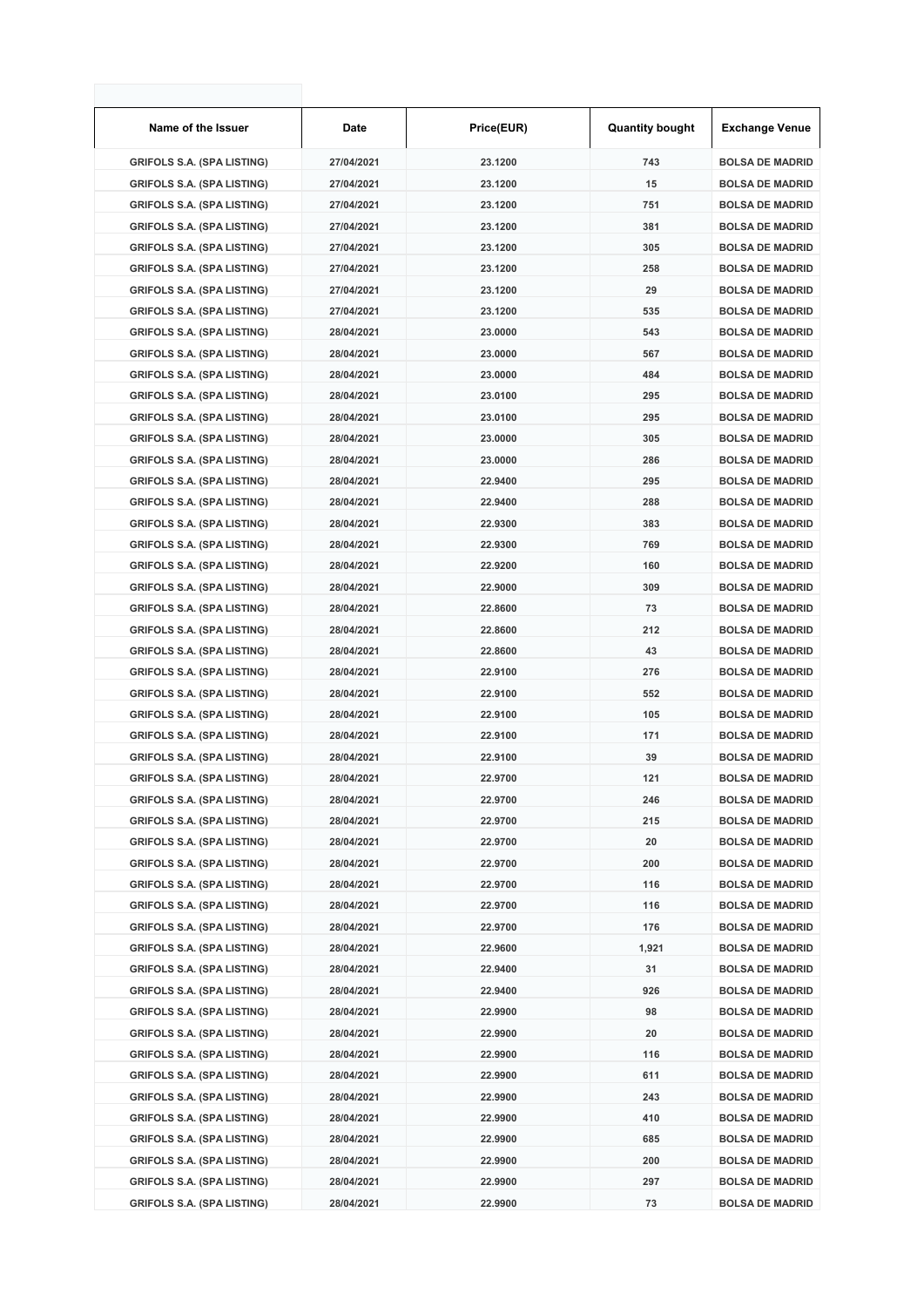| Name of the Issuer                | Date       | Price(EUR) | <b>Quantity bought</b> | <b>Exchange Venue</b>  |
|-----------------------------------|------------|------------|------------------------|------------------------|
| <b>GRIFOLS S.A. (SPA LISTING)</b> | 28/04/2021 | 22.9900    | 202                    | <b>BOLSA DE MADRID</b> |
| <b>GRIFOLS S.A. (SPA LISTING)</b> | 28/04/2021 | 22.9800    | 502                    | <b>BOLSA DE MADRID</b> |
| <b>GRIFOLS S.A. (SPA LISTING)</b> | 28/04/2021 | 22.9800    | 675                    | <b>BOLSA DE MADRID</b> |
| <b>GRIFOLS S.A. (SPA LISTING)</b> | 28/04/2021 | 22.9500    | 314                    | <b>BOLSA DE MADRID</b> |
| <b>GRIFOLS S.A. (SPA LISTING)</b> | 28/04/2021 | 22.9500    | 73                     | <b>BOLSA DE MADRID</b> |
| <b>GRIFOLS S.A. (SPA LISTING)</b> | 28/04/2021 | 22.9500    | 397                    | <b>BOLSA DE MADRID</b> |
| <b>GRIFOLS S.A. (SPA LISTING)</b> | 28/04/2021 | 22.9900    | 1,596                  | <b>BOLSA DE MADRID</b> |
| <b>GRIFOLS S.A. (SPA LISTING)</b> | 28/04/2021 | 23.0000    | 322                    | <b>BOLSA DE MADRID</b> |
| <b>GRIFOLS S.A. (SPA LISTING)</b> | 28/04/2021 | 23.0000    | 97                     | <b>BOLSA DE MADRID</b> |
| <b>GRIFOLS S.A. (SPA LISTING)</b> | 28/04/2021 | 23.0000    | 225                    | <b>BOLSA DE MADRID</b> |
| <b>GRIFOLS S.A. (SPA LISTING)</b> | 28/04/2021 | 23.0000    | 55                     | <b>BOLSA DE MADRID</b> |
| <b>GRIFOLS S.A. (SPA LISTING)</b> | 28/04/2021 | 23.0000    | 159                    | <b>BOLSA DE MADRID</b> |
| <b>GRIFOLS S.A. (SPA LISTING)</b> | 28/04/2021 | 23.0000    | 45                     | <b>BOLSA DE MADRID</b> |
| <b>GRIFOLS S.A. (SPA LISTING)</b> | 28/04/2021 | 23.0000    | 190                    | <b>BOLSA DE MADRID</b> |
| <b>GRIFOLS S.A. (SPA LISTING)</b> | 28/04/2021 | 23.0000    | 107                    | <b>BOLSA DE MADRID</b> |
| <b>GRIFOLS S.A. (SPA LISTING)</b> | 28/04/2021 | 22.9800    | 286                    | <b>BOLSA DE MADRID</b> |
| <b>GRIFOLS S.A. (SPA LISTING)</b> | 28/04/2021 | 22.9800    | 298                    | <b>BOLSA DE MADRID</b> |
| <b>GRIFOLS S.A. (SPA LISTING)</b> | 28/04/2021 | 22.9800    | 465                    | <b>BOLSA DE MADRID</b> |
| <b>GRIFOLS S.A. (SPA LISTING)</b> | 28/04/2021 | 23.0800    | 309                    | <b>BOLSA DE MADRID</b> |
| <b>GRIFOLS S.A. (SPA LISTING)</b> | 28/04/2021 | 23.0800    | 280                    | <b>BOLSA DE MADRID</b> |
| <b>GRIFOLS S.A. (SPA LISTING)</b> | 28/04/2021 | 23.0800    | 309                    | <b>BOLSA DE MADRID</b> |
| <b>GRIFOLS S.A. (SPA LISTING)</b> | 28/04/2021 | 23.0800    | 29                     | <b>BOLSA DE MADRID</b> |
| <b>GRIFOLS S.A. (SPA LISTING)</b> | 28/04/2021 | 23.0800    | 139                    | <b>BOLSA DE MADRID</b> |
| <b>GRIFOLS S.A. (SPA LISTING)</b> | 28/04/2021 | 23.0800    | 163                    | <b>BOLSA DE MADRID</b> |
| <b>GRIFOLS S.A. (SPA LISTING)</b> | 28/04/2021 | 23.0800    | 170                    | <b>BOLSA DE MADRID</b> |
| <b>GRIFOLS S.A. (SPA LISTING)</b> | 28/04/2021 | 23.0800    | 146                    | <b>BOLSA DE MADRID</b> |
| <b>GRIFOLS S.A. (SPA LISTING)</b> | 28/04/2021 | 23.1400    | 286                    | <b>BOLSA DE MADRID</b> |
| <b>GRIFOLS S.A. (SPA LISTING)</b> | 28/04/2021 | 23.1400    | 118                    | <b>BOLSA DE MADRID</b> |
| <b>GRIFOLS S.A. (SPA LISTING)</b> | 28/04/2021 | 23.1400    | 226                    | <b>BOLSA DE MADRID</b> |
| <b>GRIFOLS S.A. (SPA LISTING)</b> | 28/04/2021 | 23.1400    | 426                    | <b>BOLSA DE MADRID</b> |
| <b>GRIFOLS S.A. (SPA LISTING)</b> | 28/04/2021 | 23.1400    | 371                    | <b>BOLSA DE MADRID</b> |
| <b>GRIFOLS S.A. (SPA LISTING)</b> | 28/04/2021 | 23.1400    | 273                    | <b>BOLSA DE MADRID</b> |
| <b>GRIFOLS S.A. (SPA LISTING)</b> | 28/04/2021 | 23.1400    | 348                    | <b>BOLSA DE MADRID</b> |
| <b>GRIFOLS S.A. (SPA LISTING)</b> | 28/04/2021 | 23.1400    | 291                    | <b>BOLSA DE MADRID</b> |
| <b>GRIFOLS S.A. (SPA LISTING)</b> | 28/04/2021 | 23.1000    | 279                    | <b>BOLSA DE MADRID</b> |
| <b>GRIFOLS S.A. (SPA LISTING)</b> | 28/04/2021 | 23.1000    | 273                    | <b>BOLSA DE MADRID</b> |
| <b>GRIFOLS S.A. (SPA LISTING)</b> | 28/04/2021 | 23.0900    | 315                    | <b>BOLSA DE MADRID</b> |
| <b>GRIFOLS S.A. (SPA LISTING)</b> | 28/04/2021 | 23.0900    | 156                    | <b>BOLSA DE MADRID</b> |
| <b>GRIFOLS S.A. (SPA LISTING)</b> | 28/04/2021 | 23.0900    | 1,199                  | <b>BOLSA DE MADRID</b> |
| <b>GRIFOLS S.A. (SPA LISTING)</b> | 28/04/2021 | 23.0600    | 335                    | <b>BOLSA DE MADRID</b> |
| <b>GRIFOLS S.A. (SPA LISTING)</b> | 28/04/2021 | 23.0600    | 326                    | <b>BOLSA DE MADRID</b> |
| <b>GRIFOLS S.A. (SPA LISTING)</b> | 28/04/2021 | 23.0600    | 338                    | <b>BOLSA DE MADRID</b> |
| <b>GRIFOLS S.A. (SPA LISTING)</b> | 28/04/2021 | 23.0600    | 139                    | <b>BOLSA DE MADRID</b> |
| <b>GRIFOLS S.A. (SPA LISTING)</b> | 28/04/2021 | 23.0600    | 184                    | <b>BOLSA DE MADRID</b> |
| <b>GRIFOLS S.A. (SPA LISTING)</b> | 28/04/2021 | 23.0400    | 317                    | <b>BOLSA DE MADRID</b> |
| <b>GRIFOLS S.A. (SPA LISTING)</b> | 28/04/2021 | 23.0400    | 317                    | <b>BOLSA DE MADRID</b> |
| <b>GRIFOLS S.A. (SPA LISTING)</b> | 28/04/2021 | 23.0400    | 209                    | <b>BOLSA DE MADRID</b> |
| <b>GRIFOLS S.A. (SPA LISTING)</b> | 28/04/2021 | 23.0400    | 350                    | <b>BOLSA DE MADRID</b> |
| <b>GRIFOLS S.A. (SPA LISTING)</b> | 28/04/2021 | 23.0400    | 265                    | <b>BOLSA DE MADRID</b> |
| <b>GRIFOLS S.A. (SPA LISTING)</b> | 28/04/2021 | 23.0400    | 295                    | <b>BOLSA DE MADRID</b> |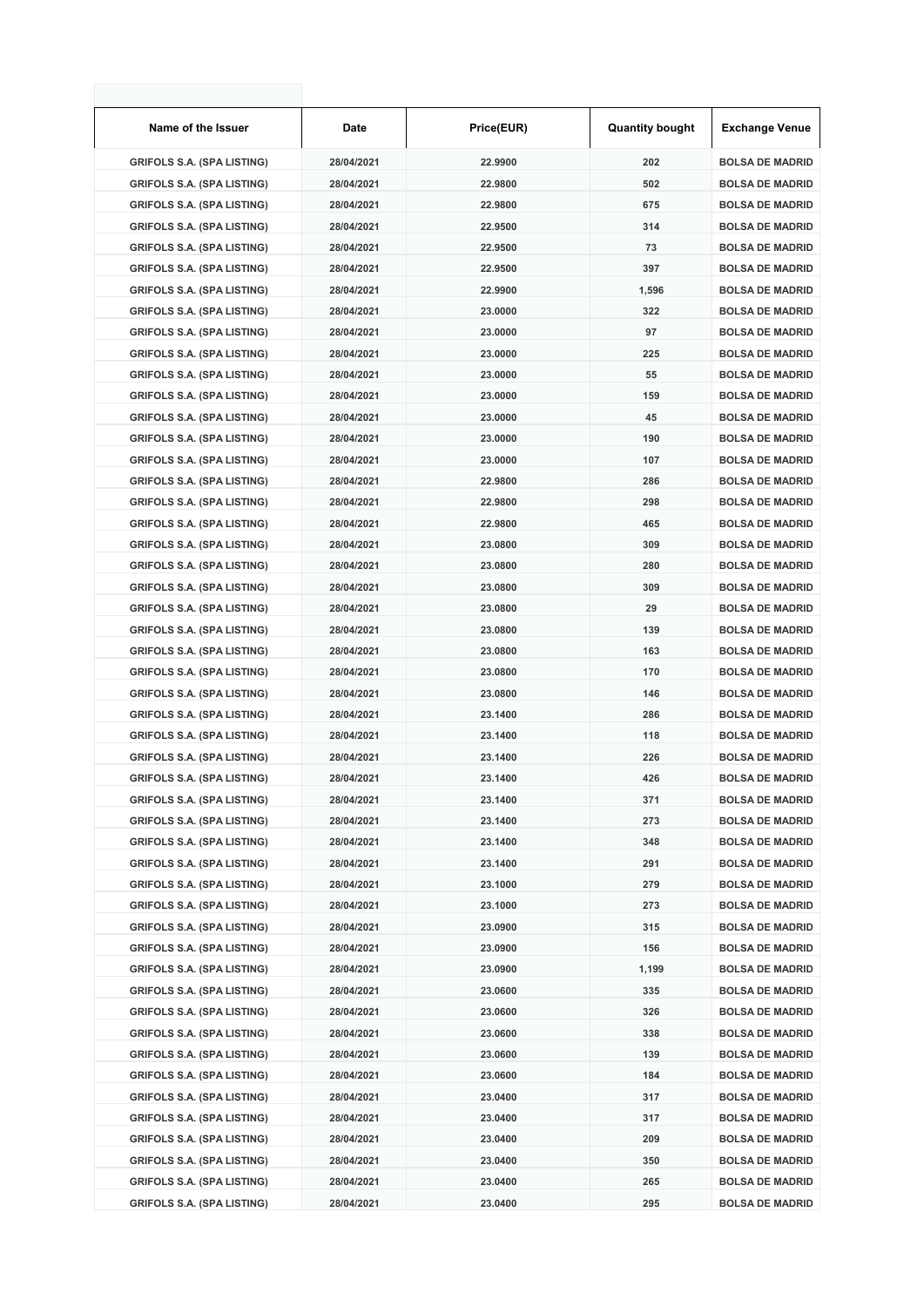| Name of the Issuer                | Date       | Price(EUR) | <b>Quantity bought</b> | <b>Exchange Venue</b>  |
|-----------------------------------|------------|------------|------------------------|------------------------|
| <b>GRIFOLS S.A. (SPA LISTING)</b> | 28/04/2021 | 23.0100    | 303                    | <b>BOLSA DE MADRID</b> |
| <b>GRIFOLS S.A. (SPA LISTING)</b> | 28/04/2021 | 22.9900    | 970                    | <b>BOLSA DE MADRID</b> |
| <b>GRIFOLS S.A. (SPA LISTING)</b> | 28/04/2021 | 22.9900    | 218                    | <b>BOLSA DE MADRID</b> |
| <b>GRIFOLS S.A. (SPA LISTING)</b> | 28/04/2021 | 22.9900    | 94                     | <b>BOLSA DE MADRID</b> |
| <b>GRIFOLS S.A. (SPA LISTING)</b> | 28/04/2021 | 23.0500    | 56                     | <b>BOLSA DE MADRID</b> |
| <b>GRIFOLS S.A. (SPA LISTING)</b> | 28/04/2021 | 23.0500    | 93                     | <b>BOLSA DE MADRID</b> |
| <b>GRIFOLS S.A. (SPA LISTING)</b> | 28/04/2021 | 23.0500    | 183                    | <b>BOLSA DE MADRID</b> |
| <b>GRIFOLS S.A. (SPA LISTING)</b> | 28/04/2021 | 23.0500    | 216                    | <b>BOLSA DE MADRID</b> |
| <b>GRIFOLS S.A. (SPA LISTING)</b> | 28/04/2021 | 23.0400    | 316                    | <b>BOLSA DE MADRID</b> |
| <b>GRIFOLS S.A. (SPA LISTING)</b> | 28/04/2021 | 23.0400    | 417                    | <b>BOLSA DE MADRID</b> |
| <b>GRIFOLS S.A. (SPA LISTING)</b> | 28/04/2021 | 23.0400    | 130                    | <b>BOLSA DE MADRID</b> |
| <b>GRIFOLS S.A. (SPA LISTING)</b> | 28/04/2021 | 23.0400    | 200                    | <b>BOLSA DE MADRID</b> |
| <b>GRIFOLS S.A. (SPA LISTING)</b> | 28/04/2021 | 23.0400    | 486                    | <b>BOLSA DE MADRID</b> |
| <b>GRIFOLS S.A. (SPA LISTING)</b> | 28/04/2021 | 23.1000    | 283                    | <b>BOLSA DE MADRID</b> |
| <b>GRIFOLS S.A. (SPA LISTING)</b> | 28/04/2021 | 23.1000    | 41                     | <b>BOLSA DE MADRID</b> |
| <b>GRIFOLS S.A. (SPA LISTING)</b> | 28/04/2021 | 23.0900    | 1,331                  | <b>BOLSA DE MADRID</b> |
| <b>GRIFOLS S.A. (SPA LISTING)</b> | 28/04/2021 | 23.0800    | 313                    | <b>BOLSA DE MADRID</b> |
| <b>GRIFOLS S.A. (SPA LISTING)</b> | 28/04/2021 | 23.0800    | 219                    | <b>BOLSA DE MADRID</b> |
| <b>GRIFOLS S.A. (SPA LISTING)</b> | 28/04/2021 | 23.0800    | 351                    | <b>BOLSA DE MADRID</b> |
| <b>GRIFOLS S.A. (SPA LISTING)</b> | 28/04/2021 | 23.0800    | 136                    | <b>BOLSA DE MADRID</b> |
| <b>GRIFOLS S.A. (SPA LISTING)</b> | 28/04/2021 | 23.0700    | 436                    | <b>BOLSA DE MADRID</b> |
| <b>GRIFOLS S.A. (SPA LISTING)</b> | 28/04/2021 | 23.0700    | 567                    | <b>BOLSA DE MADRID</b> |
| <b>GRIFOLS S.A. (SPA LISTING)</b> | 28/04/2021 | 23.0300    | 292                    | <b>BOLSA DE MADRID</b> |
| <b>GRIFOLS S.A. (SPA LISTING)</b> | 28/04/2021 | 23.0400    | 586                    | <b>BOLSA DE MADRID</b> |
| <b>GRIFOLS S.A. (SPA LISTING)</b> | 28/04/2021 | 23.1200    | 289                    | <b>BOLSA DE MADRID</b> |
| <b>GRIFOLS S.A. (SPA LISTING)</b> | 28/04/2021 | 23.1200    | 36                     | <b>BOLSA DE MADRID</b> |
| <b>GRIFOLS S.A. (SPA LISTING)</b> | 28/04/2021 | 23.1000    | 143                    | <b>BOLSA DE MADRID</b> |
| <b>GRIFOLS S.A. (SPA LISTING)</b> | 28/04/2021 | 23.1200    | 150                    | <b>BOLSA DE MADRID</b> |
| <b>GRIFOLS S.A. (SPA LISTING)</b> | 28/04/2021 | 23.1200    | 162                    | <b>BOLSA DE MADRID</b> |
| <b>GRIFOLS S.A. (SPA LISTING)</b> | 28/04/2021 | 23.1300    | 196                    | <b>BOLSA DE MADRID</b> |
| <b>GRIFOLS S.A. (SPA LISTING)</b> | 28/04/2021 | 23.1300    | 94                     | <b>BOLSA DE MADRID</b> |
| <b>GRIFOLS S.A. (SPA LISTING)</b> | 28/04/2021 | 23.2000    | 933                    | <b>BOLSA DE MADRID</b> |
| <b>GRIFOLS S.A. (SPA LISTING)</b> | 28/04/2021 | 23.2000    | 283                    | <b>BOLSA DE MADRID</b> |
| <b>GRIFOLS S.A. (SPA LISTING)</b> | 28/04/2021 | 23.2000    | 141                    | <b>BOLSA DE MADRID</b> |
| <b>GRIFOLS S.A. (SPA LISTING)</b> | 28/04/2021 | 23.2000    | 149                    | <b>BOLSA DE MADRID</b> |
| <b>GRIFOLS S.A. (SPA LISTING)</b> | 28/04/2021 | 23.1300    | 271                    | <b>BOLSA DE MADRID</b> |
| <b>GRIFOLS S.A. (SPA LISTING)</b> | 28/04/2021 | 23.1400    | 322                    | <b>BOLSA DE MADRID</b> |
| <b>GRIFOLS S.A. (SPA LISTING)</b> | 28/04/2021 | 23.1400    | 373                    | <b>BOLSA DE MADRID</b> |
| <b>GRIFOLS S.A. (SPA LISTING)</b> | 28/04/2021 | 23.1400    | 130                    | <b>BOLSA DE MADRID</b> |
| <b>GRIFOLS S.A. (SPA LISTING)</b> | 28/04/2021 | 23.1400    | 309                    | <b>BOLSA DE MADRID</b> |
| <b>GRIFOLS S.A. (SPA LISTING)</b> | 28/04/2021 | 23.1300    | 311                    | <b>BOLSA DE MADRID</b> |
| <b>GRIFOLS S.A. (SPA LISTING)</b> | 28/04/2021 | 23.1000    | 260                    | <b>BOLSA DE MADRID</b> |
| <b>GRIFOLS S.A. (SPA LISTING)</b> | 28/04/2021 | 23.1000    | 43                     | <b>BOLSA DE MADRID</b> |
| <b>GRIFOLS S.A. (SPA LISTING)</b> | 28/04/2021 | 23.1200    | 315                    | <b>BOLSA DE MADRID</b> |
| <b>GRIFOLS S.A. (SPA LISTING)</b> | 28/04/2021 | 23.1300    | 276                    | <b>BOLSA DE MADRID</b> |
| <b>GRIFOLS S.A. (SPA LISTING)</b> | 28/04/2021 | 23.1300    | 269                    | <b>BOLSA DE MADRID</b> |
| <b>GRIFOLS S.A. (SPA LISTING)</b> | 28/04/2021 | 23.1300    | 320                    | <b>BOLSA DE MADRID</b> |
| <b>GRIFOLS S.A. (SPA LISTING)</b> | 28/04/2021 | 23.1300    | 333                    | <b>BOLSA DE MADRID</b> |
| <b>GRIFOLS S.A. (SPA LISTING)</b> | 28/04/2021 | 23.1300    | 136                    | <b>BOLSA DE MADRID</b> |
| <b>GRIFOLS S.A. (SPA LISTING)</b> | 28/04/2021 | 23.1700    | 59                     | <b>BOLSA DE MADRID</b> |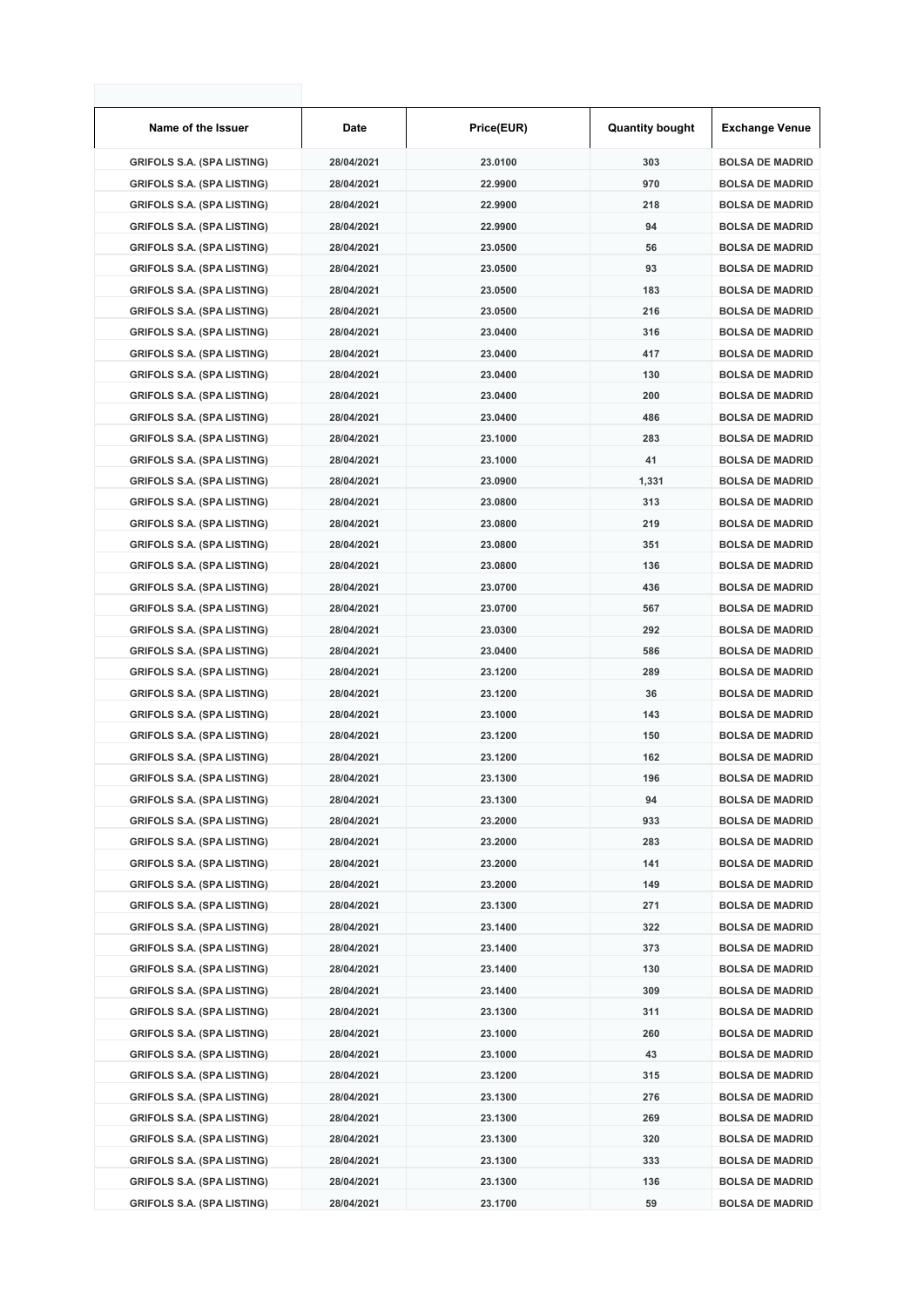| Name of the Issuer                | <b>Date</b> | Price(EUR) | <b>Quantity bought</b> | <b>Exchange Venue</b>  |
|-----------------------------------|-------------|------------|------------------------|------------------------|
| <b>GRIFOLS S.A. (SPA LISTING)</b> | 28/04/2021  | 23.1700    | 799                    | <b>BOLSA DE MADRID</b> |
| <b>GRIFOLS S.A. (SPA LISTING)</b> | 28/04/2021  | 23.2000    | 321                    | <b>BOLSA DE MADRID</b> |
| <b>GRIFOLS S.A. (SPA LISTING)</b> | 28/04/2021  | 23.2000    | 300                    | <b>BOLSA DE MADRID</b> |
| <b>GRIFOLS S.A. (SPA LISTING)</b> | 28/04/2021  | 23.2000    | 505                    | <b>BOLSA DE MADRID</b> |
| <b>GRIFOLS S.A. (SPA LISTING)</b> | 28/04/2021  | 23.2000    | 272                    | <b>BOLSA DE MADRID</b> |
| <b>GRIFOLS S.A. (SPA LISTING)</b> | 28/04/2021  | 23.2000    | 32                     | <b>BOLSA DE MADRID</b> |
| <b>GRIFOLS S.A. (SPA LISTING)</b> | 28/04/2021  | 23.2000    | 555                    | <b>BOLSA DE MADRID</b> |
| <b>GRIFOLS S.A. (SPA LISTING)</b> | 28/04/2021  | 23.2000    | 75                     | <b>BOLSA DE MADRID</b> |
| <b>GRIFOLS S.A. (SPA LISTING)</b> | 28/04/2021  | 23.1800    | 270                    | <b>BOLSA DE MADRID</b> |
| <b>GRIFOLS S.A. (SPA LISTING)</b> | 28/04/2021  | 23.1800    | 270                    | <b>BOLSA DE MADRID</b> |
| <b>GRIFOLS S.A. (SPA LISTING)</b> | 28/04/2021  | 23.1800    | 55                     | <b>BOLSA DE MADRID</b> |
| <b>GRIFOLS S.A. (SPA LISTING)</b> | 28/04/2021  | 23.1700    | 284                    | <b>BOLSA DE MADRID</b> |
| <b>GRIFOLS S.A. (SPA LISTING)</b> | 28/04/2021  | 23.1800    | 577                    | <b>BOLSA DE MADRID</b> |
| <b>GRIFOLS S.A. (SPA LISTING)</b> | 28/04/2021  | 23.1800    | 302                    | <b>BOLSA DE MADRID</b> |
| <b>GRIFOLS S.A. (SPA LISTING)</b> | 28/04/2021  | 23.1500    | 270                    | <b>BOLSA DE MADRID</b> |
| <b>GRIFOLS S.A. (SPA LISTING)</b> | 28/04/2021  | 23.1500    | 312                    | <b>BOLSA DE MADRID</b> |
| <b>GRIFOLS S.A. (SPA LISTING)</b> | 28/04/2021  | 23.1500    | 41                     | <b>BOLSA DE MADRID</b> |
| <b>GRIFOLS S.A. (SPA LISTING)</b> | 28/04/2021  | 23.1500    | 322                    | <b>BOLSA DE MADRID</b> |
| <b>GRIFOLS S.A. (SPA LISTING)</b> | 28/04/2021  | 23.1100    | 86                     | <b>BOLSA DE MADRID</b> |
| <b>GRIFOLS S.A. (SPA LISTING)</b> | 28/04/2021  | 23.1100    | 373                    | <b>BOLSA DE MADRID</b> |
| <b>GRIFOLS S.A. (SPA LISTING)</b> | 28/04/2021  | 23.1100    | 130                    | <b>BOLSA DE MADRID</b> |
| <b>GRIFOLS S.A. (SPA LISTING)</b> | 28/04/2021  | 23.1100    | 291                    | <b>BOLSA DE MADRID</b> |
| <b>GRIFOLS S.A. (SPA LISTING)</b> | 28/04/2021  | 23.0800    | 291                    | <b>BOLSA DE MADRID</b> |
| <b>GRIFOLS S.A. (SPA LISTING)</b> | 28/04/2021  | 23.0800    | 38                     | <b>BOLSA DE MADRID</b> |
| <b>GRIFOLS S.A. (SPA LISTING)</b> | 28/04/2021  | 23.0800    | 242                    | <b>BOLSA DE MADRID</b> |
| <b>GRIFOLS S.A. (SPA LISTING)</b> | 28/04/2021  | 23.0800    | 290                    | <b>BOLSA DE MADRID</b> |
| <b>GRIFOLS S.A. (SPA LISTING)</b> | 28/04/2021  | 23.0600    | 292                    | <b>BOLSA DE MADRID</b> |
| <b>GRIFOLS S.A. (SPA LISTING)</b> | 28/04/2021  | 23.0600    | 35                     | <b>BOLSA DE MADRID</b> |
| <b>GRIFOLS S.A. (SPA LISTING)</b> | 28/04/2021  | 23.0600    | 265                    | <b>BOLSA DE MADRID</b> |
| <b>GRIFOLS S.A. (SPA LISTING)</b> | 28/04/2021  | 23.0400    | 312                    | <b>BOLSA DE MADRID</b> |
| <b>GRIFOLS S.A. (SPA LISTING)</b> | 28/04/2021  | 23.0400    | 634                    | <b>BOLSA DE MADRID</b> |
| <b>GRIFOLS S.A. (SPA LISTING)</b> | 28/04/2021  | 23.0400    | 130                    | <b>BOLSA DE MADRID</b> |
| <b>GRIFOLS S.A. (SPA LISTING)</b> | 28/04/2021  | 23.0400    | 187                    | <b>BOLSA DE MADRID</b> |
| <b>GRIFOLS S.A. (SPA LISTING)</b> | 28/04/2021  | 23.0000    | 283                    | <b>BOLSA DE MADRID</b> |
| <b>GRIFOLS S.A. (SPA LISTING)</b> | 28/04/2021  | 23.0000    | 292                    | <b>BOLSA DE MADRID</b> |
| <b>GRIFOLS S.A. (SPA LISTING)</b> | 28/04/2021  | 23.0300    | 289                    | <b>BOLSA DE MADRID</b> |
| <b>GRIFOLS S.A. (SPA LISTING)</b> | 28/04/2021  | 23.0000    | 275                    | <b>BOLSA DE MADRID</b> |
| <b>GRIFOLS S.A. (SPA LISTING)</b> | 28/04/2021  | 22.9700    | 304                    | <b>BOLSA DE MADRID</b> |
| <b>GRIFOLS S.A. (SPA LISTING)</b> | 28/04/2021  | 22.9900    | 279                    | <b>BOLSA DE MADRID</b> |
| <b>GRIFOLS S.A. (SPA LISTING)</b> | 28/04/2021  | 22.9800    | 1,174                  | <b>BOLSA DE MADRID</b> |
| <b>GRIFOLS S.A. (SPA LISTING)</b> | 28/04/2021  | 22.9900    | 845                    | <b>BOLSA DE MADRID</b> |
| <b>GRIFOLS S.A. (SPA LISTING)</b> | 28/04/2021  | 22.9900    | 581                    | <b>BOLSA DE MADRID</b> |
| <b>GRIFOLS S.A. (SPA LISTING)</b> | 28/04/2021  | 22.9800    | 317                    | <b>BOLSA DE MADRID</b> |
| <b>GRIFOLS S.A. (SPA LISTING)</b> | 28/04/2021  | 23.0300    | 473                    | <b>BOLSA DE MADRID</b> |
| <b>GRIFOLS S.A. (SPA LISTING)</b> | 28/04/2021  | 23.0300    | 589                    | <b>BOLSA DE MADRID</b> |
| <b>GRIFOLS S.A. (SPA LISTING)</b> | 28/04/2021  | 23.0200    | 470                    | <b>BOLSA DE MADRID</b> |
| <b>GRIFOLS S.A. (SPA LISTING)</b> | 28/04/2021  | 23.0200    | 161                    | <b>BOLSA DE MADRID</b> |
| <b>GRIFOLS S.A. (SPA LISTING)</b> | 28/04/2021  | 23.0200    | 290                    | <b>BOLSA DE MADRID</b> |
| <b>GRIFOLS S.A. (SPA LISTING)</b> | 28/04/2021  | 22.9900    | 310                    | <b>BOLSA DE MADRID</b> |
| <b>GRIFOLS S.A. (SPA LISTING)</b> | 28/04/2021  | 23.0000    | 309                    | <b>BOLSA DE MADRID</b> |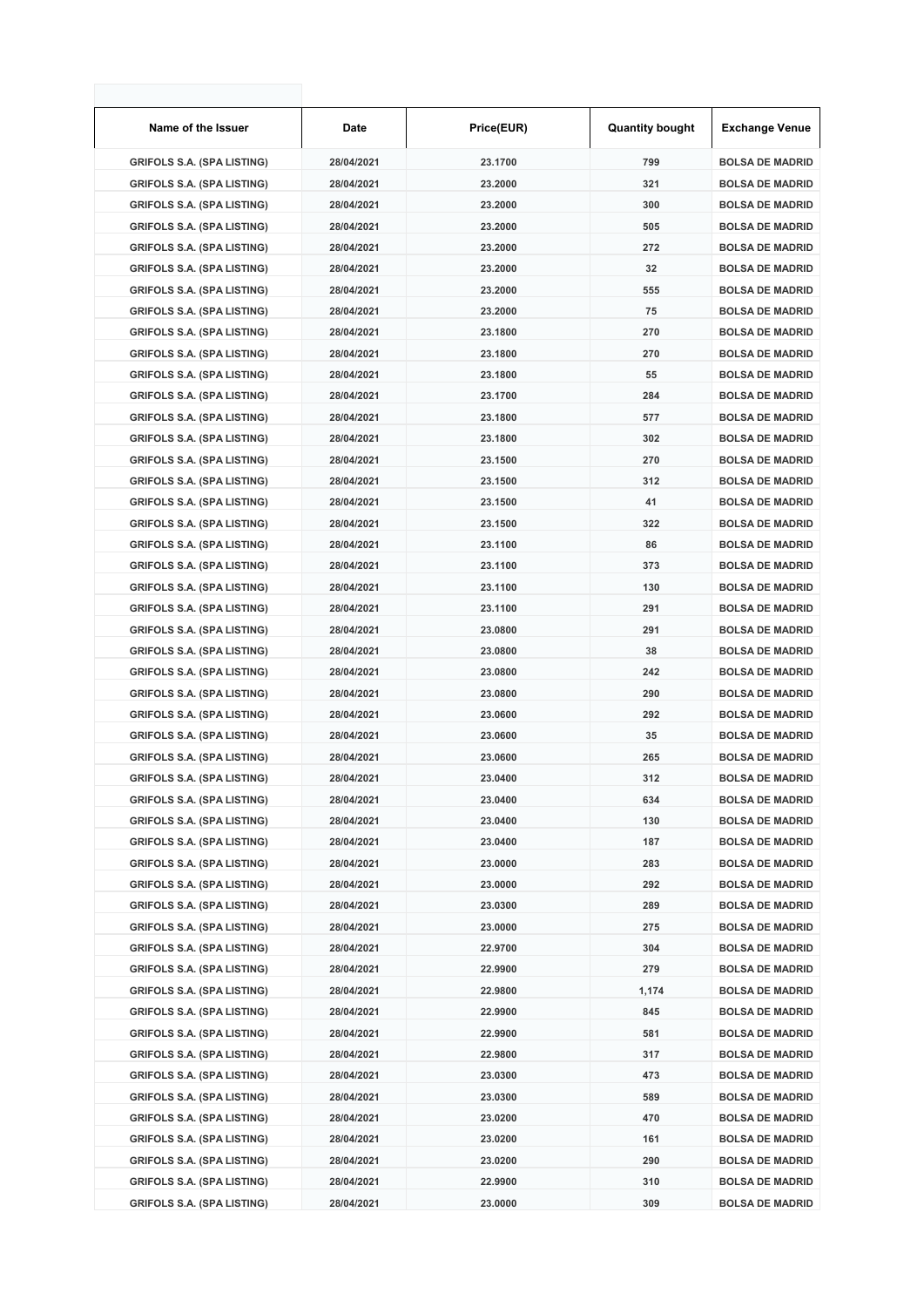| Name of the Issuer                | Date       | Price(EUR) | <b>Quantity bought</b> | <b>Exchange Venue</b>  |
|-----------------------------------|------------|------------|------------------------|------------------------|
| <b>GRIFOLS S.A. (SPA LISTING)</b> | 28/04/2021 | 23.0400    | 384                    | <b>BOLSA DE MADRID</b> |
| <b>GRIFOLS S.A. (SPA LISTING)</b> | 28/04/2021 | 23.0400    | 364                    | <b>BOLSA DE MADRID</b> |
| <b>GRIFOLS S.A. (SPA LISTING)</b> | 28/04/2021 | 23.0400    | 15                     | <b>BOLSA DE MADRID</b> |
| <b>GRIFOLS S.A. (SPA LISTING)</b> | 28/04/2021 | 23.0400    | 222                    | <b>BOLSA DE MADRID</b> |
| <b>GRIFOLS S.A. (SPA LISTING)</b> | 28/04/2021 | 23.0400    | 111                    | <b>BOLSA DE MADRID</b> |
| <b>GRIFOLS S.A. (SPA LISTING)</b> | 28/04/2021 | 23.0400    | 111                    | <b>BOLSA DE MADRID</b> |
| <b>GRIFOLS S.A. (SPA LISTING)</b> | 28/04/2021 | 23.0800    | 323                    | <b>BOLSA DE MADRID</b> |
| <b>GRIFOLS S.A. (SPA LISTING)</b> | 28/04/2021 | 23.0800    | 323                    | <b>BOLSA DE MADRID</b> |
| <b>GRIFOLS S.A. (SPA LISTING)</b> | 28/04/2021 | 23.0800    | 128                    | <b>BOLSA DE MADRID</b> |
| <b>GRIFOLS S.A. (SPA LISTING)</b> | 28/04/2021 | 23.0600    | 338                    | <b>BOLSA DE MADRID</b> |
| <b>GRIFOLS S.A. (SPA LISTING)</b> | 28/04/2021 | 23.0700    | 489                    | <b>BOLSA DE MADRID</b> |
| <b>GRIFOLS S.A. (SPA LISTING)</b> | 28/04/2021 | 23.0700    | 4                      | <b>BOLSA DE MADRID</b> |
| <b>GRIFOLS S.A. (SPA LISTING)</b> | 28/04/2021 | 23.0600    | 140                    | <b>BOLSA DE MADRID</b> |
| <b>GRIFOLS S.A. (SPA LISTING)</b> | 28/04/2021 | 23.0600    | 183                    | <b>BOLSA DE MADRID</b> |
| <b>GRIFOLS S.A. (SPA LISTING)</b> | 28/04/2021 | 23.0500    | 360                    | <b>BOLSA DE MADRID</b> |
| <b>GRIFOLS S.A. (SPA LISTING)</b> | 28/04/2021 | 23.0700    | 263                    | <b>BOLSA DE MADRID</b> |
| <b>GRIFOLS S.A. (SPA LISTING)</b> | 28/04/2021 | 23.0700    | 459                    | <b>BOLSA DE MADRID</b> |
| <b>GRIFOLS S.A. (SPA LISTING)</b> | 28/04/2021 | 23.0700    | 430                    | <b>BOLSA DE MADRID</b> |
| <b>GRIFOLS S.A. (SPA LISTING)</b> | 28/04/2021 | 23.0700    | 174                    | <b>BOLSA DE MADRID</b> |
| <b>GRIFOLS S.A. (SPA LISTING)</b> | 28/04/2021 | 23.0600    | 93                     | <b>BOLSA DE MADRID</b> |
| <b>GRIFOLS S.A. (SPA LISTING)</b> | 28/04/2021 | 23.0600    | 435                    | <b>BOLSA DE MADRID</b> |
| <b>GRIFOLS S.A. (SPA LISTING)</b> | 28/04/2021 | 23.0600    | 179                    | <b>BOLSA DE MADRID</b> |
| <b>GRIFOLS S.A. (SPA LISTING)</b> | 28/04/2021 | 23.0700    | 318                    | <b>BOLSA DE MADRID</b> |
| <b>GRIFOLS S.A. (SPA LISTING)</b> | 28/04/2021 | 23.0700    | 318                    | <b>BOLSA DE MADRID</b> |
| <b>GRIFOLS S.A. (SPA LISTING)</b> | 28/04/2021 | 23.0700    | 600                    | <b>BOLSA DE MADRID</b> |
| <b>GRIFOLS S.A. (SPA LISTING)</b> | 28/04/2021 | 23.0700    | 203                    | <b>BOLSA DE MADRID</b> |
| <b>GRIFOLS S.A. (SPA LISTING)</b> | 28/04/2021 | 23.0700    | 82                     | <b>BOLSA DE MADRID</b> |
| <b>GRIFOLS S.A. (SPA LISTING)</b> | 28/04/2021 | 23.0700    | 344                    | <b>BOLSA DE MADRID</b> |
| <b>GRIFOLS S.A. (SPA LISTING)</b> | 28/04/2021 | 23.0600    | 307                    | <b>BOLSA DE MADRID</b> |
| <b>GRIFOLS S.A. (SPA LISTING)</b> | 28/04/2021 | 23.0400    | 299                    | <b>BOLSA DE MADRID</b> |
| <b>GRIFOLS S.A. (SPA LISTING)</b> | 28/04/2021 | 23.0400    | 674                    | <b>BOLSA DE MADRID</b> |
| <b>GRIFOLS S.A. (SPA LISTING)</b> | 28/04/2021 | 23.0400    | 412                    | <b>BOLSA DE MADRID</b> |
| <b>GRIFOLS S.A. (SPA LISTING)</b> | 28/04/2021 | 23.0400    | 200                    | <b>BOLSA DE MADRID</b> |
| <b>GRIFOLS S.A. (SPA LISTING)</b> | 28/04/2021 | 23.0400    | 321                    | <b>BOLSA DE MADRID</b> |
| <b>GRIFOLS S.A. (SPA LISTING)</b> | 28/04/2021 | 23.0400    | 276                    | <b>BOLSA DE MADRID</b> |
| <b>GRIFOLS S.A. (SPA LISTING)</b> | 28/04/2021 | 23.0400    | 225                    | <b>BOLSA DE MADRID</b> |
| <b>GRIFOLS S.A. (SPA LISTING)</b> | 28/04/2021 | 23.0400    | 306                    | <b>BOLSA DE MADRID</b> |
| <b>GRIFOLS S.A. (SPA LISTING)</b> | 28/04/2021 | 23.0300    | 416                    | <b>BOLSA DE MADRID</b> |
| <b>GRIFOLS S.A. (SPA LISTING)</b> | 28/04/2021 | 23.0300    | 125                    | <b>BOLSA DE MADRID</b> |
| <b>GRIFOLS S.A. (SPA LISTING)</b> | 28/04/2021 | 23.0200    | 310                    | <b>BOLSA DE MADRID</b> |
| <b>GRIFOLS S.A. (SPA LISTING)</b> | 28/04/2021 | 23.0200    | 596                    | <b>BOLSA DE MADRID</b> |
| <b>GRIFOLS S.A. (SPA LISTING)</b> | 28/04/2021 | 23.0000    | 51                     | <b>BOLSA DE MADRID</b> |
| <b>GRIFOLS S.A. (SPA LISTING)</b> | 28/04/2021 | 23.0000    | 239                    | <b>BOLSA DE MADRID</b> |
| <b>GRIFOLS S.A. (SPA LISTING)</b> | 28/04/2021 | 23.0000    | 436                    | <b>BOLSA DE MADRID</b> |
| <b>GRIFOLS S.A. (SPA LISTING)</b> | 28/04/2021 | 23.0000    | 46                     | <b>BOLSA DE MADRID</b> |
| <b>GRIFOLS S.A. (SPA LISTING)</b> | 28/04/2021 | 23.0000    | 290                    | <b>BOLSA DE MADRID</b> |
| <b>GRIFOLS S.A. (SPA LISTING)</b> | 28/04/2021 | 23.0000    | 181                    | <b>BOLSA DE MADRID</b> |
| <b>GRIFOLS S.A. (SPA LISTING)</b> | 28/04/2021 | 23.0000    | 135                    | <b>BOLSA DE MADRID</b> |
| <b>GRIFOLS S.A. (SPA LISTING)</b> | 28/04/2021 | 23.0000    | 302                    | <b>BOLSA DE MADRID</b> |
| <b>GRIFOLS S.A. (SPA LISTING)</b> | 28/04/2021 | 23.0000    | 290                    | <b>BOLSA DE MADRID</b> |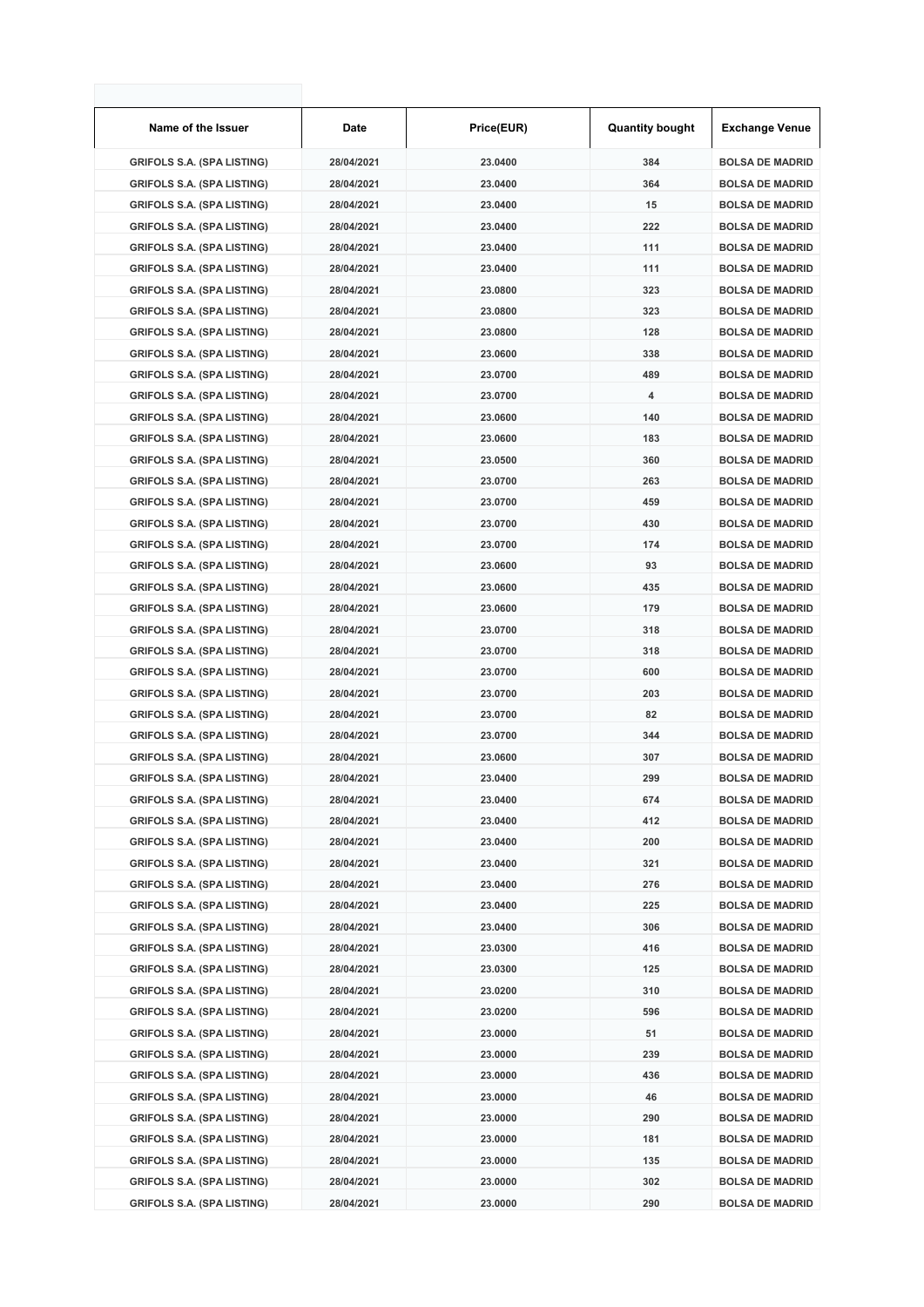| Name of the Issuer                | Date       | Price(EUR) | <b>Quantity bought</b> | <b>Exchange Venue</b>  |
|-----------------------------------|------------|------------|------------------------|------------------------|
| <b>GRIFOLS S.A. (SPA LISTING)</b> | 28/04/2021 | 23.0000    | 948                    | <b>BOLSA DE MADRID</b> |
| <b>GRIFOLS S.A. (SPA LISTING)</b> | 28/04/2021 | 23.0000    | 31                     | <b>BOLSA DE MADRID</b> |
| <b>GRIFOLS S.A. (SPA LISTING)</b> | 28/04/2021 | 23.0000    | 912                    | <b>BOLSA DE MADRID</b> |
| <b>GRIFOLS S.A. (SPA LISTING)</b> | 28/04/2021 | 22.9900    | 80                     | <b>BOLSA DE MADRID</b> |
| <b>GRIFOLS S.A. (SPA LISTING)</b> | 28/04/2021 | 22.9900    | 68                     | <b>BOLSA DE MADRID</b> |
| <b>GRIFOLS S.A. (SPA LISTING)</b> | 28/04/2021 | 23.0000    | 22                     | <b>BOLSA DE MADRID</b> |
| <b>GRIFOLS S.A. (SPA LISTING)</b> | 28/04/2021 | 23.0000    | 200                    | <b>BOLSA DE MADRID</b> |
| <b>GRIFOLS S.A. (SPA LISTING)</b> | 28/04/2021 | 23.0000    | 94                     | <b>BOLSA DE MADRID</b> |
| <b>GRIFOLS S.A. (SPA LISTING)</b> | 28/04/2021 | 22.9900    | 127                    | <b>BOLSA DE MADRID</b> |
| <b>GRIFOLS S.A. (SPA LISTING)</b> | 28/04/2021 | 22.9900    | 47                     | <b>BOLSA DE MADRID</b> |
| <b>GRIFOLS S.A. (SPA LISTING)</b> | 28/04/2021 | 22.9900    | 290                    | <b>BOLSA DE MADRID</b> |
| <b>GRIFOLS S.A. (SPA LISTING)</b> | 28/04/2021 | 22.9900    | 507                    | <b>BOLSA DE MADRID</b> |
| <b>GRIFOLS S.A. (SPA LISTING)</b> | 28/04/2021 | 22.9900    | 200                    | <b>BOLSA DE MADRID</b> |
| <b>GRIFOLS S.A. (SPA LISTING)</b> | 28/04/2021 | 22.9900    | 212                    | <b>BOLSA DE MADRID</b> |
| <b>GRIFOLS S.A. (SPA LISTING)</b> | 28/04/2021 | 22.9900    | 525                    | <b>BOLSA DE MADRID</b> |
| <b>GRIFOLS S.A. (SPA LISTING)</b> | 28/04/2021 | 23.0000    | 252                    | <b>BOLSA DE MADRID</b> |
| <b>GRIFOLS S.A. (SPA LISTING)</b> | 28/04/2021 | 23.0000    | 646                    | <b>BOLSA DE MADRID</b> |
| <b>GRIFOLS S.A. (SPA LISTING)</b> | 28/04/2021 | 23.0000    | 362                    | <b>BOLSA DE MADRID</b> |
| <b>GRIFOLS S.A. (SPA LISTING)</b> | 28/04/2021 | 23.0000    | 212                    | <b>BOLSA DE MADRID</b> |
| <b>GRIFOLS S.A. (SPA LISTING)</b> | 28/04/2021 | 23.0000    | 152                    | <b>BOLSA DE MADRID</b> |
| <b>GRIFOLS S.A. (SPA LISTING)</b> | 28/04/2021 | 23.0000    | 179                    | <b>BOLSA DE MADRID</b> |
| <b>GRIFOLS S.A. (SPA LISTING)</b> | 28/04/2021 | 23.0000    | 898                    | <b>BOLSA DE MADRID</b> |
| <b>GRIFOLS S.A. (SPA LISTING)</b> | 28/04/2021 | 22.9900    | 454                    | <b>BOLSA DE MADRID</b> |
| <b>GRIFOLS S.A. (SPA LISTING)</b> | 28/04/2021 | 23.0300    | 124                    | <b>BOLSA DE MADRID</b> |
| <b>GRIFOLS S.A. (SPA LISTING)</b> | 28/04/2021 | 23.0300    | 1,822                  | <b>BOLSA DE MADRID</b> |
| <b>GRIFOLS S.A. (SPA LISTING)</b> | 28/04/2021 | 23.0100    | 739                    | <b>BOLSA DE MADRID</b> |
| <b>GRIFOLS S.A. (SPA LISTING)</b> | 28/04/2021 | 23.0100    | 36                     | <b>BOLSA DE MADRID</b> |
| <b>GRIFOLS S.A. (SPA LISTING)</b> | 28/04/2021 | 23.0200    | 1,185                  | <b>BOLSA DE MADRID</b> |
| <b>GRIFOLS S.A. (SPA LISTING)</b> | 28/04/2021 | 23.0200    | 411                    | <b>BOLSA DE MADRID</b> |
| <b>GRIFOLS S.A. (SPA LISTING)</b> | 28/04/2021 | 23.0100    | 271                    | <b>BOLSA DE MADRID</b> |
| <b>GRIFOLS S.A. (SPA LISTING)</b> | 28/04/2021 | 23.0100    | 1                      | <b>BOLSA DE MADRID</b> |
| <b>GRIFOLS S.A. (SPA LISTING)</b> | 28/04/2021 | 23.0200    | 282                    | <b>BOLSA DE MADRID</b> |
| <b>GRIFOLS S.A. (SPA LISTING)</b> | 28/04/2021 | 23.0200    | 419                    | <b>BOLSA DE MADRID</b> |
| <b>GRIFOLS S.A. (SPA LISTING)</b> | 28/04/2021 | 23.0200    | 1,318                  | <b>BOLSA DE MADRID</b> |
| <b>GRIFOLS S.A. (SPA LISTING)</b> | 28/04/2021 | 23.0200    | 1,318                  | <b>BOLSA DE MADRID</b> |
| <b>GRIFOLS S.A. (SPA LISTING)</b> | 28/04/2021 | 23.0200    | 936                    | <b>BOLSA DE MADRID</b> |
| <b>GRIFOLS S.A. (SPA LISTING)</b> | 28/04/2021 | 23.0200    | 396                    | <b>BOLSA DE MADRID</b> |
| <b>GRIFOLS S.A. (SPA LISTING)</b> | 28/04/2021 | 23.0200    | 130                    | <b>BOLSA DE MADRID</b> |
| <b>GRIFOLS S.A. (SPA LISTING)</b> | 28/04/2021 | 23.0200    | 68                     | <b>BOLSA DE MADRID</b> |
| <b>GRIFOLS S.A. (SPA LISTING)</b> | 28/04/2021 | 23.0200    | 211                    | <b>BOLSA DE MADRID</b> |
| <b>GRIFOLS S.A. (SPA LISTING)</b> | 28/04/2021 | 23.0200    | 104                    | <b>BOLSA DE MADRID</b> |
| <b>GRIFOLS S.A. (SPA LISTING)</b> | 28/04/2021 | 23.0200    | 1,583                  | <b>BOLSA DE MADRID</b> |
| <b>GRIFOLS S.A. (SPA LISTING)</b> | 28/04/2021 | 23.0200    | 300                    | <b>BOLSA DE MADRID</b> |
| <b>GRIFOLS S.A. (SPA LISTING)</b> | 28/04/2021 | 23.0200    | 164                    | <b>BOLSA DE MADRID</b> |
| <b>GRIFOLS S.A. (SPA LISTING)</b> | 29/04/2021 | 23.0200    | 491                    | <b>BOLSA DE MADRID</b> |
| <b>GRIFOLS S.A. (SPA LISTING)</b> | 29/04/2021 | 23.0200    | 519                    | <b>BOLSA DE MADRID</b> |
| <b>GRIFOLS S.A. (SPA LISTING)</b> | 29/04/2021 | 23.1000    | 11                     | <b>BOLSA DE MADRID</b> |
| <b>GRIFOLS S.A. (SPA LISTING)</b> | 29/04/2021 | 23.1000    | 236                    | <b>BOLSA DE MADRID</b> |
| <b>GRIFOLS S.A. (SPA LISTING)</b> | 29/04/2021 | 23.1000    | 31                     | <b>BOLSA DE MADRID</b> |
| <b>GRIFOLS S.A. (SPA LISTING)</b> | 29/04/2021 | 23.0900    | 289                    | <b>BOLSA DE MADRID</b> |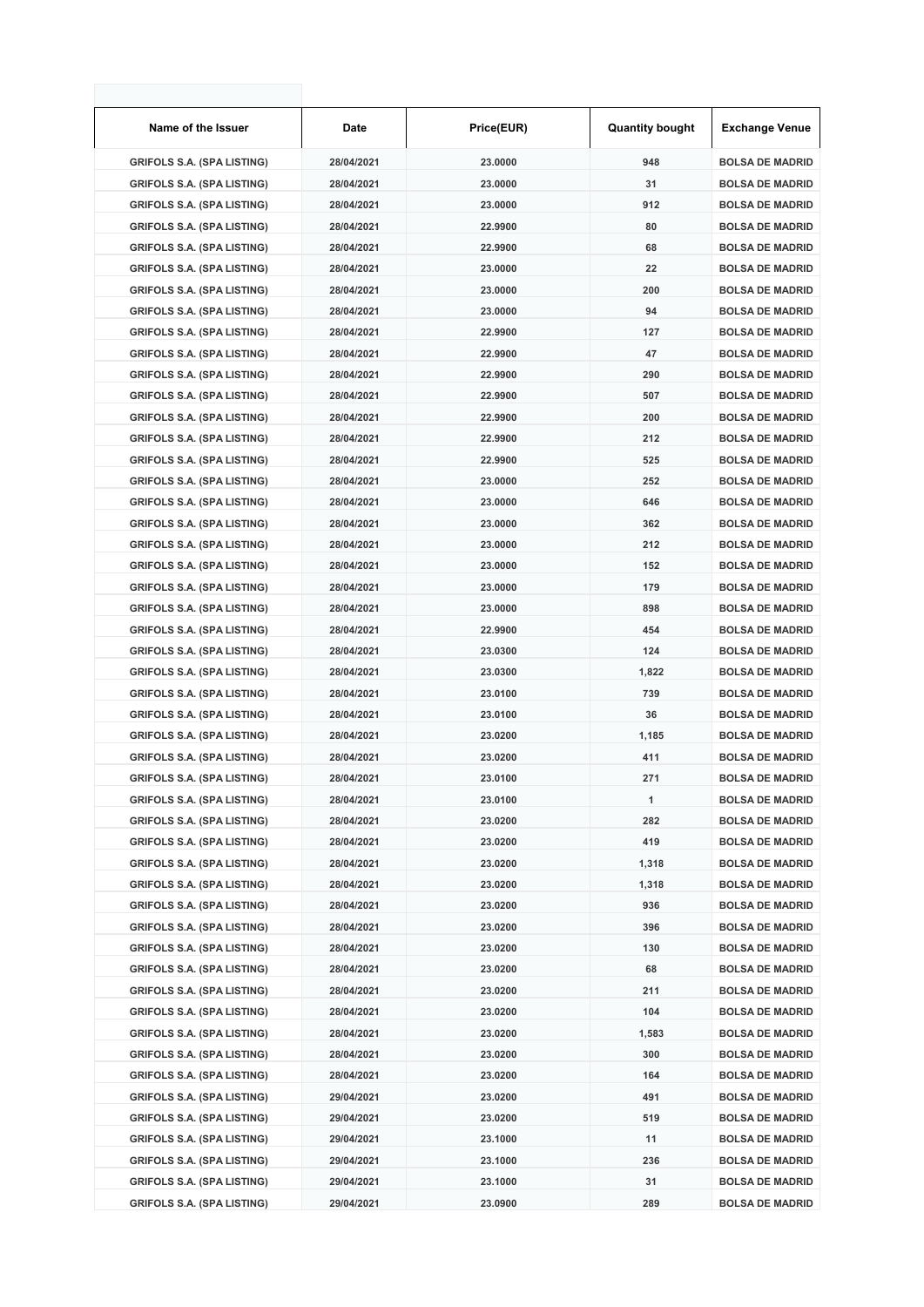| Name of the Issuer                | Date       | Price(EUR) | <b>Quantity bought</b> | <b>Exchange Venue</b>  |
|-----------------------------------|------------|------------|------------------------|------------------------|
| <b>GRIFOLS S.A. (SPA LISTING)</b> | 29/04/2021 | 23.0900    | 287                    | <b>BOLSA DE MADRID</b> |
| <b>GRIFOLS S.A. (SPA LISTING)</b> | 29/04/2021 | 22.9400    | 127                    | <b>BOLSA DE MADRID</b> |
| <b>GRIFOLS S.A. (SPA LISTING)</b> | 29/04/2021 | 22.9400    | 14                     | <b>BOLSA DE MADRID</b> |
| <b>GRIFOLS S.A. (SPA LISTING)</b> | 29/04/2021 | 22.9400    | 122                    | <b>BOLSA DE MADRID</b> |
| <b>GRIFOLS S.A. (SPA LISTING)</b> | 29/04/2021 | 22.9400    | 20                     | <b>BOLSA DE MADRID</b> |
| <b>GRIFOLS S.A. (SPA LISTING)</b> | 29/04/2021 | 22.9800    | 8                      | <b>BOLSA DE MADRID</b> |
| <b>GRIFOLS S.A. (SPA LISTING)</b> | 29/04/2021 | 22.9900    | 104                    | <b>BOLSA DE MADRID</b> |
| <b>GRIFOLS S.A. (SPA LISTING)</b> | 29/04/2021 | 22.9900    | 96                     | <b>BOLSA DE MADRID</b> |
| <b>GRIFOLS S.A. (SPA LISTING)</b> | 29/04/2021 | 22.9900    | 88                     | <b>BOLSA DE MADRID</b> |
| <b>GRIFOLS S.A. (SPA LISTING)</b> | 29/04/2021 | 22.9800    | 141                    | <b>BOLSA DE MADRID</b> |
| <b>GRIFOLS S.A. (SPA LISTING)</b> | 29/04/2021 | 22.9800    | 3                      | <b>BOLSA DE MADRID</b> |
| <b>GRIFOLS S.A. (SPA LISTING)</b> | 29/04/2021 | 22.9900    | 302                    | <b>BOLSA DE MADRID</b> |
| <b>GRIFOLS S.A. (SPA LISTING)</b> | 29/04/2021 | 22.9700    | 157                    | <b>BOLSA DE MADRID</b> |
| <b>GRIFOLS S.A. (SPA LISTING)</b> | 29/04/2021 | 22.9700    | 392                    | <b>BOLSA DE MADRID</b> |
| <b>GRIFOLS S.A. (SPA LISTING)</b> | 29/04/2021 | 22.9600    | 89                     | <b>BOLSA DE MADRID</b> |
| <b>GRIFOLS S.A. (SPA LISTING)</b> | 29/04/2021 | 22.9600    | 141                    | <b>BOLSA DE MADRID</b> |
| <b>GRIFOLS S.A. (SPA LISTING)</b> | 29/04/2021 | 23.0100    | 148                    | <b>BOLSA DE MADRID</b> |
| <b>GRIFOLS S.A. (SPA LISTING)</b> | 29/04/2021 | 23.0100    | 120                    | <b>BOLSA DE MADRID</b> |
| <b>GRIFOLS S.A. (SPA LISTING)</b> | 29/04/2021 | 23.0100    | 276                    | <b>BOLSA DE MADRID</b> |
| <b>GRIFOLS S.A. (SPA LISTING)</b> | 29/04/2021 | 22.9700    | 57                     | <b>BOLSA DE MADRID</b> |
| <b>GRIFOLS S.A. (SPA LISTING)</b> | 29/04/2021 | 23.0800    | 12                     | <b>BOLSA DE MADRID</b> |
| <b>GRIFOLS S.A. (SPA LISTING)</b> | 29/04/2021 | 23.0800    | 297                    | <b>BOLSA DE MADRID</b> |
| <b>GRIFOLS S.A. (SPA LISTING)</b> | 29/04/2021 | 23.0800    | 297                    | <b>BOLSA DE MADRID</b> |
| <b>GRIFOLS S.A. (SPA LISTING)</b> | 29/04/2021 | 23.0800    | 297                    | <b>BOLSA DE MADRID</b> |
| <b>GRIFOLS S.A. (SPA LISTING)</b> | 29/04/2021 | 23.0800    | 309                    | <b>BOLSA DE MADRID</b> |
| <b>GRIFOLS S.A. (SPA LISTING)</b> | 29/04/2021 | 23.0800    | 75                     | <b>BOLSA DE MADRID</b> |
| <b>GRIFOLS S.A. (SPA LISTING)</b> | 29/04/2021 | 23.1500    | 550                    | <b>BOLSA DE MADRID</b> |
| <b>GRIFOLS S.A. (SPA LISTING)</b> | 29/04/2021 | 23.0800    | 307                    | <b>BOLSA DE MADRID</b> |
| <b>GRIFOLS S.A. (SPA LISTING)</b> | 29/04/2021 | 23.0700    | 280                    | <b>BOLSA DE MADRID</b> |
| <b>GRIFOLS S.A. (SPA LISTING)</b> | 29/04/2021 | 23.1300    | 217                    | <b>BOLSA DE MADRID</b> |
| <b>GRIFOLS S.A. (SPA LISTING)</b> | 29/04/2021 | 23.1300    | 678                    | <b>BOLSA DE MADRID</b> |
| <b>GRIFOLS S.A. (SPA LISTING)</b> | 29/04/2021 | 23.1200    | 311                    | <b>BOLSA DE MADRID</b> |
| <b>GRIFOLS S.A. (SPA LISTING)</b> | 29/04/2021 | 23.1000    | 37                     | <b>BOLSA DE MADRID</b> |
| <b>GRIFOLS S.A. (SPA LISTING)</b> | 29/04/2021 | 23.1000    | 237                    | <b>BOLSA DE MADRID</b> |
| <b>GRIFOLS S.A. (SPA LISTING)</b> | 29/04/2021 | 23.1300    | 283                    | <b>BOLSA DE MADRID</b> |
| <b>GRIFOLS S.A. (SPA LISTING)</b> | 29/04/2021 | 23.1400    | 252                    | <b>BOLSA DE MADRID</b> |
| <b>GRIFOLS S.A. (SPA LISTING)</b> | 29/04/2021 | 23.1400    | 250                    | <b>BOLSA DE MADRID</b> |
| <b>GRIFOLS S.A. (SPA LISTING)</b> | 29/04/2021 | 23.1400    | 217                    | <b>BOLSA DE MADRID</b> |
| <b>GRIFOLS S.A. (SPA LISTING)</b> | 29/04/2021 | 23.1400    | 130                    | <b>BOLSA DE MADRID</b> |
| <b>GRIFOLS S.A. (SPA LISTING)</b> | 29/04/2021 | 23.1400    | 221                    | <b>BOLSA DE MADRID</b> |
| <b>GRIFOLS S.A. (SPA LISTING)</b> | 29/04/2021 | 23.1400    | 43                     | <b>BOLSA DE MADRID</b> |
| <b>GRIFOLS S.A. (SPA LISTING)</b> | 29/04/2021 | 23.1600    | 280                    | <b>BOLSA DE MADRID</b> |
| <b>GRIFOLS S.A. (SPA LISTING)</b> | 29/04/2021 | 23.1600    | 831                    | <b>BOLSA DE MADRID</b> |
| <b>GRIFOLS S.A. (SPA LISTING)</b> | 29/04/2021 | 23.1600    | 303                    | <b>BOLSA DE MADRID</b> |
| <b>GRIFOLS S.A. (SPA LISTING)</b> | 29/04/2021 | 23.1600    | 630                    | <b>BOLSA DE MADRID</b> |
| <b>GRIFOLS S.A. (SPA LISTING)</b> | 29/04/2021 | 23.1600    | 267                    | <b>BOLSA DE MADRID</b> |
| <b>GRIFOLS S.A. (SPA LISTING)</b> | 29/04/2021 | 23.1600    | 269                    | <b>BOLSA DE MADRID</b> |
| <b>GRIFOLS S.A. (SPA LISTING)</b> | 29/04/2021 | 23.1600    | 276                    | <b>BOLSA DE MADRID</b> |
| <b>GRIFOLS S.A. (SPA LISTING)</b> | 29/04/2021 | 23.1300    | 608                    | <b>BOLSA DE MADRID</b> |
| <b>GRIFOLS S.A. (SPA LISTING)</b> | 29/04/2021 | 23.1400    | 592                    | <b>BOLSA DE MADRID</b> |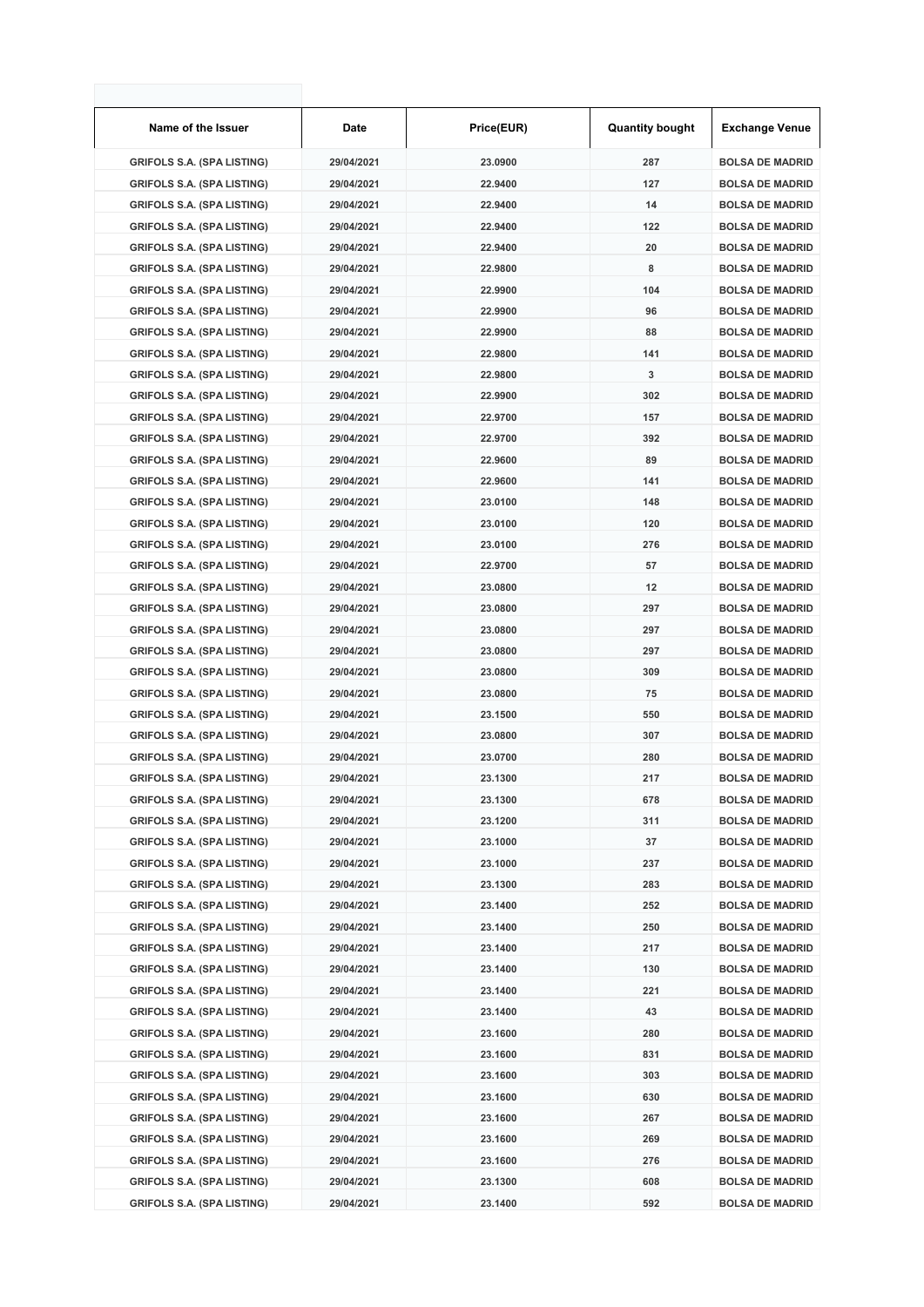| Name of the Issuer                | Date       | Price(EUR) | <b>Quantity bought</b> | <b>Exchange Venue</b>  |
|-----------------------------------|------------|------------|------------------------|------------------------|
| <b>GRIFOLS S.A. (SPA LISTING)</b> | 29/04/2021 | 23.1400    | 309                    | <b>BOLSA DE MADRID</b> |
| <b>GRIFOLS S.A. (SPA LISTING)</b> | 29/04/2021 | 23.1500    | 262                    | <b>BOLSA DE MADRID</b> |
| <b>GRIFOLS S.A. (SPA LISTING)</b> | 29/04/2021 | 23.1500    | 397                    | <b>BOLSA DE MADRID</b> |
| <b>GRIFOLS S.A. (SPA LISTING)</b> | 29/04/2021 | 23.1200    | 80                     | <b>BOLSA DE MADRID</b> |
| <b>GRIFOLS S.A. (SPA LISTING)</b> | 29/04/2021 | 23.1200    | 226                    | <b>BOLSA DE MADRID</b> |
| <b>GRIFOLS S.A. (SPA LISTING)</b> | 29/04/2021 | 23.1200    | 282                    | <b>BOLSA DE MADRID</b> |
| <b>GRIFOLS S.A. (SPA LISTING)</b> | 29/04/2021 | 23.1000    | 167                    | <b>BOLSA DE MADRID</b> |
| <b>GRIFOLS S.A. (SPA LISTING)</b> | 29/04/2021 | 23.1000    | 105                    | <b>BOLSA DE MADRID</b> |
| <b>GRIFOLS S.A. (SPA LISTING)</b> | 29/04/2021 | 23.0900    | 138                    | <b>BOLSA DE MADRID</b> |
| <b>GRIFOLS S.A. (SPA LISTING)</b> | 29/04/2021 | 23.0900    | 130                    | <b>BOLSA DE MADRID</b> |
| <b>GRIFOLS S.A. (SPA LISTING)</b> | 29/04/2021 | 23.0900    | 22                     | <b>BOLSA DE MADRID</b> |
| <b>GRIFOLS S.A. (SPA LISTING)</b> | 29/04/2021 | 23.1500    | 130                    | <b>BOLSA DE MADRID</b> |
| <b>GRIFOLS S.A. (SPA LISTING)</b> | 29/04/2021 | 23.1400    | 733                    | <b>BOLSA DE MADRID</b> |
| <b>GRIFOLS S.A. (SPA LISTING)</b> | 29/04/2021 | 23.1500    | 275                    | <b>BOLSA DE MADRID</b> |
| <b>GRIFOLS S.A. (SPA LISTING)</b> | 29/04/2021 | 23.1500    | 38                     | <b>BOLSA DE MADRID</b> |
| <b>GRIFOLS S.A. (SPA LISTING)</b> | 29/04/2021 | 23.1500    | 247                    | <b>BOLSA DE MADRID</b> |
| <b>GRIFOLS S.A. (SPA LISTING)</b> | 29/04/2021 | 23.1200    | 271                    | <b>BOLSA DE MADRID</b> |
| <b>GRIFOLS S.A. (SPA LISTING)</b> | 29/04/2021 | 23.1200    | 329                    | <b>BOLSA DE MADRID</b> |
| <b>GRIFOLS S.A. (SPA LISTING)</b> | 29/04/2021 | 23.1600    | 8                      | <b>BOLSA DE MADRID</b> |
| <b>GRIFOLS S.A. (SPA LISTING)</b> | 29/04/2021 | 23.1600    | 198                    | <b>BOLSA DE MADRID</b> |
| <b>GRIFOLS S.A. (SPA LISTING)</b> | 29/04/2021 | 23.1700    | 200                    | <b>BOLSA DE MADRID</b> |
| <b>GRIFOLS S.A. (SPA LISTING)</b> | 29/04/2021 | 23.1700    | 693                    | <b>BOLSA DE MADRID</b> |
| <b>GRIFOLS S.A. (SPA LISTING)</b> | 29/04/2021 | 23.1700    | 321                    | <b>BOLSA DE MADRID</b> |
| <b>GRIFOLS S.A. (SPA LISTING)</b> | 29/04/2021 | 23.1700    | 308                    | <b>BOLSA DE MADRID</b> |
| <b>GRIFOLS S.A. (SPA LISTING)</b> | 29/04/2021 | 23.1400    | 305                    | <b>BOLSA DE MADRID</b> |
| <b>GRIFOLS S.A. (SPA LISTING)</b> | 29/04/2021 | 23.1400    | 252                    | <b>BOLSA DE MADRID</b> |
| <b>GRIFOLS S.A. (SPA LISTING)</b> | 29/04/2021 | 23.1400    | 220                    | <b>BOLSA DE MADRID</b> |
| <b>GRIFOLS S.A. (SPA LISTING)</b> | 29/04/2021 | 23.1400    | 18                     | <b>BOLSA DE MADRID</b> |
| <b>GRIFOLS S.A. (SPA LISTING)</b> | 29/04/2021 | 23.1400    | 87                     | <b>BOLSA DE MADRID</b> |
| <b>GRIFOLS S.A. (SPA LISTING)</b> | 29/04/2021 | 23.1400    | 306                    | <b>BOLSA DE MADRID</b> |
| <b>GRIFOLS S.A. (SPA LISTING)</b> | 29/04/2021 | 23.1600    | 487                    | <b>BOLSA DE MADRID</b> |
| <b>GRIFOLS S.A. (SPA LISTING)</b> | 29/04/2021 | 23.1600    | 323                    | <b>BOLSA DE MADRID</b> |
| <b>GRIFOLS S.A. (SPA LISTING)</b> | 29/04/2021 | 23.1700    | 616                    | <b>BOLSA DE MADRID</b> |
| <b>GRIFOLS S.A. (SPA LISTING)</b> | 29/04/2021 | 23.1700    | 47                     | <b>BOLSA DE MADRID</b> |
| <b>GRIFOLS S.A. (SPA LISTING)</b> | 29/04/2021 | 23.1700    | 161                    | <b>BOLSA DE MADRID</b> |
| <b>GRIFOLS S.A. (SPA LISTING)</b> | 29/04/2021 | 23.1700    | 402                    | <b>BOLSA DE MADRID</b> |
| <b>GRIFOLS S.A. (SPA LISTING)</b> | 29/04/2021 | 23.1600    | 290                    | <b>BOLSA DE MADRID</b> |
| <b>GRIFOLS S.A. (SPA LISTING)</b> | 29/04/2021 | 23.1500    | 299                    | <b>BOLSA DE MADRID</b> |
| <b>GRIFOLS S.A. (SPA LISTING)</b> | 29/04/2021 | 23.1200    | 289                    | <b>BOLSA DE MADRID</b> |
| <b>GRIFOLS S.A. (SPA LISTING)</b> | 29/04/2021 | 23.0900    | 269                    | <b>BOLSA DE MADRID</b> |
| <b>GRIFOLS S.A. (SPA LISTING)</b> | 29/04/2021 | 23.0900    | 58                     | <b>BOLSA DE MADRID</b> |
| <b>GRIFOLS S.A. (SPA LISTING)</b> | 29/04/2021 | 23.0900    | 212                    | <b>BOLSA DE MADRID</b> |
| <b>GRIFOLS S.A. (SPA LISTING)</b> | 29/04/2021 | 23.0700    | 202                    | <b>BOLSA DE MADRID</b> |
| <b>GRIFOLS S.A. (SPA LISTING)</b> | 29/04/2021 | 23.0700    | 88                     | <b>BOLSA DE MADRID</b> |
| <b>GRIFOLS S.A. (SPA LISTING)</b> | 29/04/2021 | 23.1200    | 181                    | <b>BOLSA DE MADRID</b> |
| <b>GRIFOLS S.A. (SPA LISTING)</b> | 29/04/2021 | 23.1200    | 131                    | <b>BOLSA DE MADRID</b> |
| <b>GRIFOLS S.A. (SPA LISTING)</b> | 29/04/2021 | 23.1100    | 200                    | <b>BOLSA DE MADRID</b> |
| <b>GRIFOLS S.A. (SPA LISTING)</b> | 29/04/2021 | 23.1100    | 59                     | <b>BOLSA DE MADRID</b> |
| <b>GRIFOLS S.A. (SPA LISTING)</b> | 29/04/2021 | 23.1100    | 347                    | <b>BOLSA DE MADRID</b> |
| <b>GRIFOLS S.A. (SPA LISTING)</b> | 29/04/2021 | 23.1100    | 494                    | <b>BOLSA DE MADRID</b> |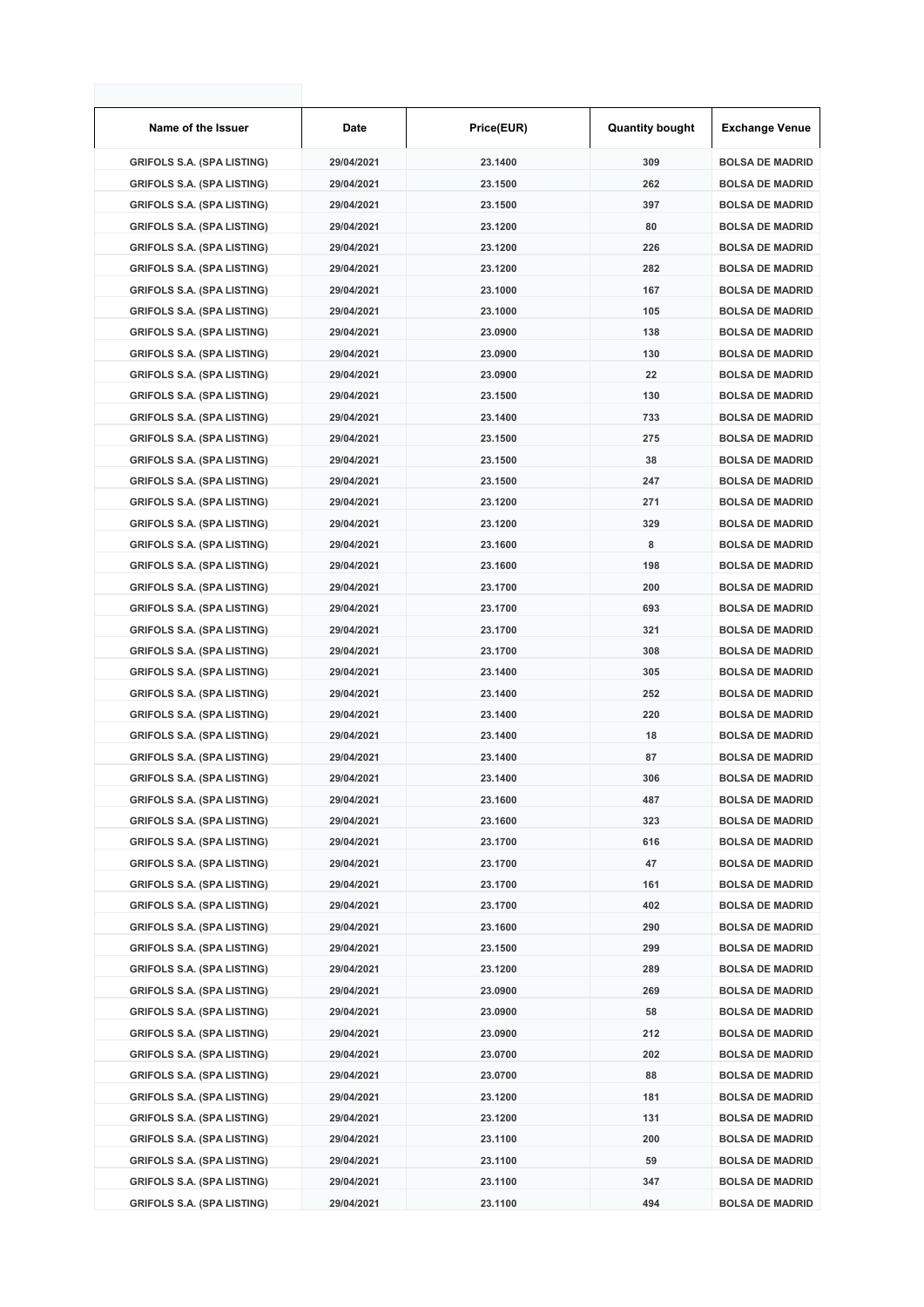| Name of the Issuer                | Date       | Price(EUR) | <b>Quantity bought</b> | <b>Exchange Venue</b>  |
|-----------------------------------|------------|------------|------------------------|------------------------|
| <b>GRIFOLS S.A. (SPA LISTING)</b> | 29/04/2021 | 23.1000    | 270                    | <b>BOLSA DE MADRID</b> |
| <b>GRIFOLS S.A. (SPA LISTING)</b> | 29/04/2021 | 23.1000    | 270                    | <b>BOLSA DE MADRID</b> |
| <b>GRIFOLS S.A. (SPA LISTING)</b> | 29/04/2021 | 23.1000    | 16                     | <b>BOLSA DE MADRID</b> |
| <b>GRIFOLS S.A. (SPA LISTING)</b> | 29/04/2021 | 23.0800    | 309                    | <b>BOLSA DE MADRID</b> |
| <b>GRIFOLS S.A. (SPA LISTING)</b> | 29/04/2021 | 23.0800    | 312                    | <b>BOLSA DE MADRID</b> |
| <b>GRIFOLS S.A. (SPA LISTING)</b> | 29/04/2021 | 23.0900    | 264                    | <b>BOLSA DE MADRID</b> |
| <b>GRIFOLS S.A. (SPA LISTING)</b> | 29/04/2021 | 23.0900    | 26                     | <b>BOLSA DE MADRID</b> |
| <b>GRIFOLS S.A. (SPA LISTING)</b> | 29/04/2021 | 23.1100    | 238                    | <b>BOLSA DE MADRID</b> |
| <b>GRIFOLS S.A. (SPA LISTING)</b> | 29/04/2021 | 23.1100    | 75                     | <b>BOLSA DE MADRID</b> |
| <b>GRIFOLS S.A. (SPA LISTING)</b> | 29/04/2021 | 23.1100    | 135                    | <b>BOLSA DE MADRID</b> |
| <b>GRIFOLS S.A. (SPA LISTING)</b> | 29/04/2021 | 23.1100    | 313                    | <b>BOLSA DE MADRID</b> |
| <b>GRIFOLS S.A. (SPA LISTING)</b> | 29/04/2021 | 23.1100    | 322                    | <b>BOLSA DE MADRID</b> |
| <b>GRIFOLS S.A. (SPA LISTING)</b> | 29/04/2021 | 23.1100    | 153                    | <b>BOLSA DE MADRID</b> |
| <b>GRIFOLS S.A. (SPA LISTING)</b> | 29/04/2021 | 23.1000    | 90                     | <b>BOLSA DE MADRID</b> |
| <b>GRIFOLS S.A. (SPA LISTING)</b> | 29/04/2021 | 23.1000    | 185                    | <b>BOLSA DE MADRID</b> |
| <b>GRIFOLS S.A. (SPA LISTING)</b> | 29/04/2021 | 23.0800    | 306                    | <b>BOLSA DE MADRID</b> |
| <b>GRIFOLS S.A. (SPA LISTING)</b> | 29/04/2021 | 23.1000    | 551                    | <b>BOLSA DE MADRID</b> |
| <b>GRIFOLS S.A. (SPA LISTING)</b> | 29/04/2021 | 23.0900    | 112                    | <b>BOLSA DE MADRID</b> |
| <b>GRIFOLS S.A. (SPA LISTING)</b> | 29/04/2021 | 23.0900    | 164                    | <b>BOLSA DE MADRID</b> |
| <b>GRIFOLS S.A. (SPA LISTING)</b> | 29/04/2021 | 23.0700    | 232                    | <b>BOLSA DE MADRID</b> |
| <b>GRIFOLS S.A. (SPA LISTING)</b> | 29/04/2021 | 23.0700    | 363                    | <b>BOLSA DE MADRID</b> |
| <b>GRIFOLS S.A. (SPA LISTING)</b> | 29/04/2021 | 23.0500    | 156                    | <b>BOLSA DE MADRID</b> |
| <b>GRIFOLS S.A. (SPA LISTING)</b> | 29/04/2021 | 23.0500    | 130                    | <b>BOLSA DE MADRID</b> |
| <b>GRIFOLS S.A. (SPA LISTING)</b> | 29/04/2021 | 23.0100    | 576                    | <b>BOLSA DE MADRID</b> |
| <b>GRIFOLS S.A. (SPA LISTING)</b> | 29/04/2021 | 23.0300    | 204                    | <b>BOLSA DE MADRID</b> |
| <b>GRIFOLS S.A. (SPA LISTING)</b> | 29/04/2021 | 23.0300    | 62                     | <b>BOLSA DE MADRID</b> |
| <b>GRIFOLS S.A. (SPA LISTING)</b> | 29/04/2021 | 23.0200    | 147                    | <b>BOLSA DE MADRID</b> |
| <b>GRIFOLS S.A. (SPA LISTING)</b> | 29/04/2021 | 23.0200    | 173                    | <b>BOLSA DE MADRID</b> |
| <b>GRIFOLS S.A. (SPA LISTING)</b> | 29/04/2021 | 23.0100    | 200                    | <b>BOLSA DE MADRID</b> |
| <b>GRIFOLS S.A. (SPA LISTING)</b> | 29/04/2021 | 23.0100    | 120                    | <b>BOLSA DE MADRID</b> |
| <b>GRIFOLS S.A. (SPA LISTING)</b> | 29/04/2021 | 22.9900    | 295                    | <b>BOLSA DE MADRID</b> |
| <b>GRIFOLS S.A. (SPA LISTING)</b> | 29/04/2021 | 22.9800    | 364                    | <b>BOLSA DE MADRID</b> |
| <b>GRIFOLS S.A. (SPA LISTING)</b> | 29/04/2021 | 22.9800    | 212                    | <b>BOLSA DE MADRID</b> |
| <b>GRIFOLS S.A. (SPA LISTING)</b> | 29/04/2021 | 22.9800    | 7                      | <b>BOLSA DE MADRID</b> |
| <b>GRIFOLS S.A. (SPA LISTING)</b> | 29/04/2021 | 22.9400    | 315                    | <b>BOLSA DE MADRID</b> |
| <b>GRIFOLS S.A. (SPA LISTING)</b> | 29/04/2021 | 22.9400    | 8                      | <b>BOLSA DE MADRID</b> |
| <b>GRIFOLS S.A. (SPA LISTING)</b> | 29/04/2021 | 22.9200    | 323                    | <b>BOLSA DE MADRID</b> |
| <b>GRIFOLS S.A. (SPA LISTING)</b> | 29/04/2021 | 22.8900    | 281                    | <b>BOLSA DE MADRID</b> |
| <b>GRIFOLS S.A. (SPA LISTING)</b> | 29/04/2021 | 22.9200    | 149                    | <b>BOLSA DE MADRID</b> |
| <b>GRIFOLS S.A. (SPA LISTING)</b> | 29/04/2021 | 22.9200    | 390                    | <b>BOLSA DE MADRID</b> |
| <b>GRIFOLS S.A. (SPA LISTING)</b> | 29/04/2021 | 22.9200    | 453                    | <b>BOLSA DE MADRID</b> |
| <b>GRIFOLS S.A. (SPA LISTING)</b> | 29/04/2021 | 22.9200    | 272                    | <b>BOLSA DE MADRID</b> |
| <b>GRIFOLS S.A. (SPA LISTING)</b> | 29/04/2021 | 22.9200    | 111                    | <b>BOLSA DE MADRID</b> |
| <b>GRIFOLS S.A. (SPA LISTING)</b> | 29/04/2021 | 22.9100    | 257                    | <b>BOLSA DE MADRID</b> |
| <b>GRIFOLS S.A. (SPA LISTING)</b> | 29/04/2021 | 22.9100    | 257                    | <b>BOLSA DE MADRID</b> |
| <b>GRIFOLS S.A. (SPA LISTING)</b> | 29/04/2021 | 22.9100    | 46                     | <b>BOLSA DE MADRID</b> |
| <b>GRIFOLS S.A. (SPA LISTING)</b> | 29/04/2021 | 22.8700    | 318                    | <b>BOLSA DE MADRID</b> |
| <b>GRIFOLS S.A. (SPA LISTING)</b> | 29/04/2021 | 22.9100    | 309                    | <b>BOLSA DE MADRID</b> |
| <b>GRIFOLS S.A. (SPA LISTING)</b> | 29/04/2021 | 22.9100    | 615                    | <b>BOLSA DE MADRID</b> |
| <b>GRIFOLS S.A. (SPA LISTING)</b> | 29/04/2021 | 22.9100    | 269                    | <b>BOLSA DE MADRID</b> |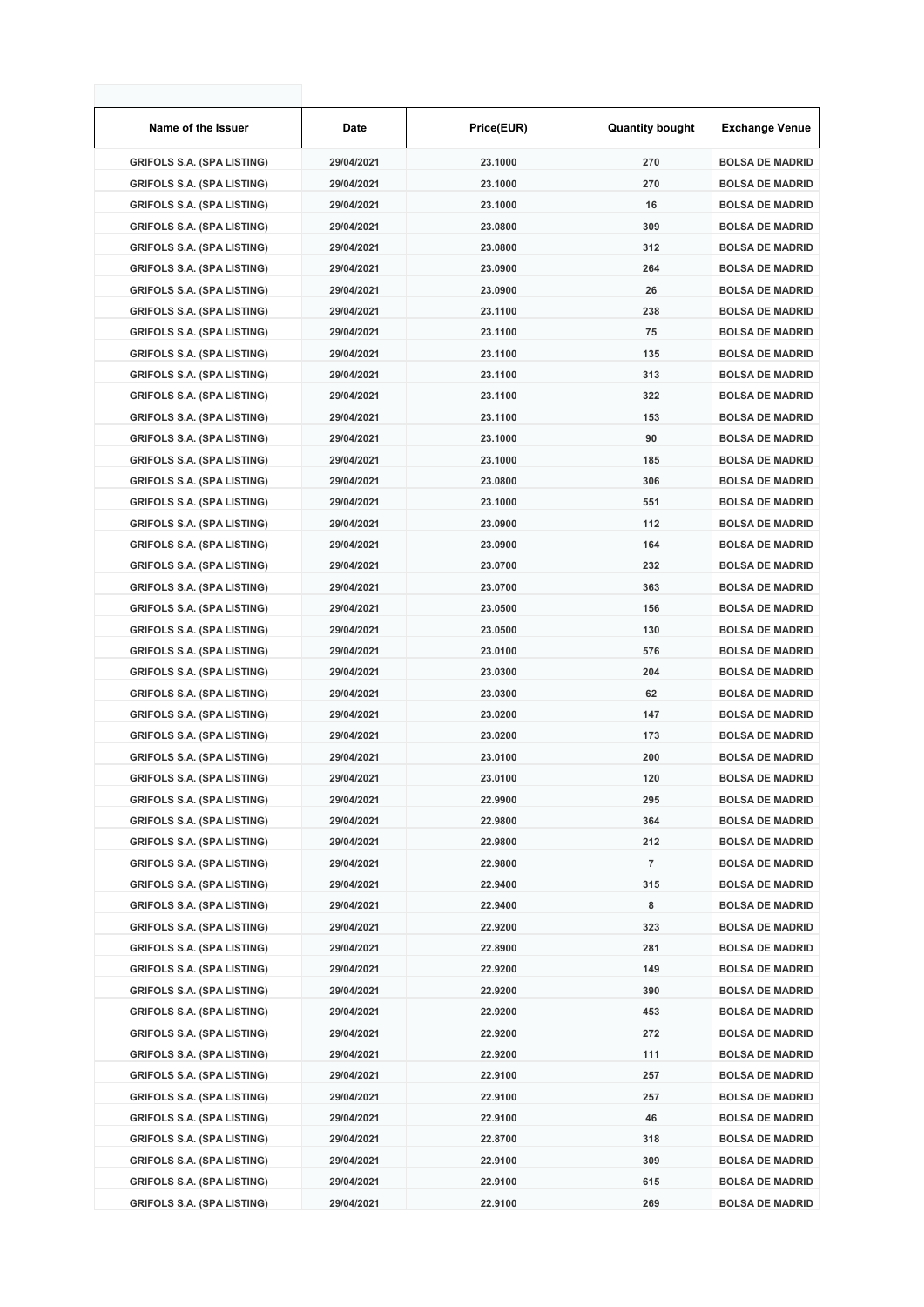| Name of the Issuer                | Date       | Price(EUR) | <b>Quantity bought</b> | <b>Exchange Venue</b>  |
|-----------------------------------|------------|------------|------------------------|------------------------|
| <b>GRIFOLS S.A. (SPA LISTING)</b> | 29/04/2021 | 22.8800    | 309                    | <b>BOLSA DE MADRID</b> |
| <b>GRIFOLS S.A. (SPA LISTING)</b> | 29/04/2021 | 22.8800    | 326                    | <b>BOLSA DE MADRID</b> |
| <b>GRIFOLS S.A. (SPA LISTING)</b> | 29/04/2021 | 22.8800    | 284                    | <b>BOLSA DE MADRID</b> |
| <b>GRIFOLS S.A. (SPA LISTING)</b> | 29/04/2021 | 22.8700    | 594                    | <b>BOLSA DE MADRID</b> |
| <b>GRIFOLS S.A. (SPA LISTING)</b> | 29/04/2021 | 22.8700    | 283                    | <b>BOLSA DE MADRID</b> |
| <b>GRIFOLS S.A. (SPA LISTING)</b> | 29/04/2021 | 22.8500    | 322                    | <b>BOLSA DE MADRID</b> |
| <b>GRIFOLS S.A. (SPA LISTING)</b> | 29/04/2021 | 22.8500    | 278                    | <b>BOLSA DE MADRID</b> |
| <b>GRIFOLS S.A. (SPA LISTING)</b> | 29/04/2021 | 22.8600    | 305                    | <b>BOLSA DE MADRID</b> |
| <b>GRIFOLS S.A. (SPA LISTING)</b> | 29/04/2021 | 22.8600    | 506                    | <b>BOLSA DE MADRID</b> |
| <b>GRIFOLS S.A. (SPA LISTING)</b> | 29/04/2021 | 22.8300    | 562                    | <b>BOLSA DE MADRID</b> |
| <b>GRIFOLS S.A. (SPA LISTING)</b> | 29/04/2021 | 22.8300    | 291                    | <b>BOLSA DE MADRID</b> |
| <b>GRIFOLS S.A. (SPA LISTING)</b> | 29/04/2021 | 22.8200    | 285                    | <b>BOLSA DE MADRID</b> |
| <b>GRIFOLS S.A. (SPA LISTING)</b> | 29/04/2021 | 22.8200    | 280                    | <b>BOLSA DE MADRID</b> |
| <b>GRIFOLS S.A. (SPA LISTING)</b> | 29/04/2021 | 22.8200    | 276                    | <b>BOLSA DE MADRID</b> |
| <b>GRIFOLS S.A. (SPA LISTING)</b> | 29/04/2021 | 22.8100    | 298                    | <b>BOLSA DE MADRID</b> |
| <b>GRIFOLS S.A. (SPA LISTING)</b> | 29/04/2021 | 22.7900    | $\mathbf{1}$           | <b>BOLSA DE MADRID</b> |
| <b>GRIFOLS S.A. (SPA LISTING)</b> | 29/04/2021 | 22.7900    | 296                    | <b>BOLSA DE MADRID</b> |
| <b>GRIFOLS S.A. (SPA LISTING)</b> | 29/04/2021 | 22.7900    | 348                    | <b>BOLSA DE MADRID</b> |
| <b>GRIFOLS S.A. (SPA LISTING)</b> | 29/04/2021 | 22.8000    | 277                    | <b>BOLSA DE MADRID</b> |
| <b>GRIFOLS S.A. (SPA LISTING)</b> | 29/04/2021 | 22.8000    | 397                    | <b>BOLSA DE MADRID</b> |
| <b>GRIFOLS S.A. (SPA LISTING)</b> | 29/04/2021 | 22.7600    | 108                    | <b>BOLSA DE MADRID</b> |
| <b>GRIFOLS S.A. (SPA LISTING)</b> | 29/04/2021 | 22.7600    | 170                    | <b>BOLSA DE MADRID</b> |
| <b>GRIFOLS S.A. (SPA LISTING)</b> | 29/04/2021 | 22.7600    | 297                    | <b>BOLSA DE MADRID</b> |
| <b>GRIFOLS S.A. (SPA LISTING)</b> | 29/04/2021 | 22.7400    | 282                    | <b>BOLSA DE MADRID</b> |
| <b>GRIFOLS S.A. (SPA LISTING)</b> | 29/04/2021 | 22.7800    | 281                    | <b>BOLSA DE MADRID</b> |
| <b>GRIFOLS S.A. (SPA LISTING)</b> | 29/04/2021 | 22.7600    | 268                    | <b>BOLSA DE MADRID</b> |
| <b>GRIFOLS S.A. (SPA LISTING)</b> | 29/04/2021 | 22.7600    | 349                    | <b>BOLSA DE MADRID</b> |
| <b>GRIFOLS S.A. (SPA LISTING)</b> | 29/04/2021 | 22.7800    | 24                     | <b>BOLSA DE MADRID</b> |
| <b>GRIFOLS S.A. (SPA LISTING)</b> | 29/04/2021 | 22.7800    | 270                    | <b>BOLSA DE MADRID</b> |
| <b>GRIFOLS S.A. (SPA LISTING)</b> | 29/04/2021 | 22.7800    | 246                    | <b>BOLSA DE MADRID</b> |
| <b>GRIFOLS S.A. (SPA LISTING)</b> | 29/04/2021 | 22.7800    | 246                    | <b>BOLSA DE MADRID</b> |
| <b>GRIFOLS S.A. (SPA LISTING)</b> | 29/04/2021 | 22.7800    | 144                    | <b>BOLSA DE MADRID</b> |
| <b>GRIFOLS S.A. (SPA LISTING)</b> | 29/04/2021 | 22.7500    | 309                    | <b>BOLSA DE MADRID</b> |
| <b>GRIFOLS S.A. (SPA LISTING)</b> | 29/04/2021 | 22.7100    | 124                    | <b>BOLSA DE MADRID</b> |
| <b>GRIFOLS S.A. (SPA LISTING)</b> | 29/04/2021 | 22.6900    | 350                    | <b>BOLSA DE MADRID</b> |
| <b>GRIFOLS S.A. (SPA LISTING)</b> | 29/04/2021 | 22.6700    | 37                     | <b>BOLSA DE MADRID</b> |
| <b>GRIFOLS S.A. (SPA LISTING)</b> | 29/04/2021 | 22.6700    | 561                    | <b>BOLSA DE MADRID</b> |
| <b>GRIFOLS S.A. (SPA LISTING)</b> | 29/04/2021 | 22.6900    | 64                     | <b>BOLSA DE MADRID</b> |
| <b>GRIFOLS S.A. (SPA LISTING)</b> | 29/04/2021 | 22.6900    | 115                    | <b>BOLSA DE MADRID</b> |
| <b>GRIFOLS S.A. (SPA LISTING)</b> | 29/04/2021 | 22.6900    | 107                    | <b>BOLSA DE MADRID</b> |
| <b>GRIFOLS S.A. (SPA LISTING)</b> | 29/04/2021 | 22.6700    | 15                     | <b>BOLSA DE MADRID</b> |
| <b>GRIFOLS S.A. (SPA LISTING)</b> | 29/04/2021 | 22.6700    | 198                    | <b>BOLSA DE MADRID</b> |
| <b>GRIFOLS S.A. (SPA LISTING)</b> | 29/04/2021 | 22.6700    | 264                    | <b>BOLSA DE MADRID</b> |
| <b>GRIFOLS S.A. (SPA LISTING)</b> | 29/04/2021 | 22.6700    | 23                     | <b>BOLSA DE MADRID</b> |
| <b>GRIFOLS S.A. (SPA LISTING)</b> | 29/04/2021 | 22.6700    | 37                     | <b>BOLSA DE MADRID</b> |
| <b>GRIFOLS S.A. (SPA LISTING)</b> | 29/04/2021 | 22.6700    | 39                     | <b>BOLSA DE MADRID</b> |
| <b>GRIFOLS S.A. (SPA LISTING)</b> | 29/04/2021 | 22.6700    | 65                     | <b>BOLSA DE MADRID</b> |
| <b>GRIFOLS S.A. (SPA LISTING)</b> | 29/04/2021 | 22.6700    | 28                     | <b>BOLSA DE MADRID</b> |
| <b>GRIFOLS S.A. (SPA LISTING)</b> | 29/04/2021 | 22.6900    | 23                     | <b>BOLSA DE MADRID</b> |
| <b>GRIFOLS S.A. (SPA LISTING)</b> | 29/04/2021 | 22.6800    | 339                    | <b>BOLSA DE MADRID</b> |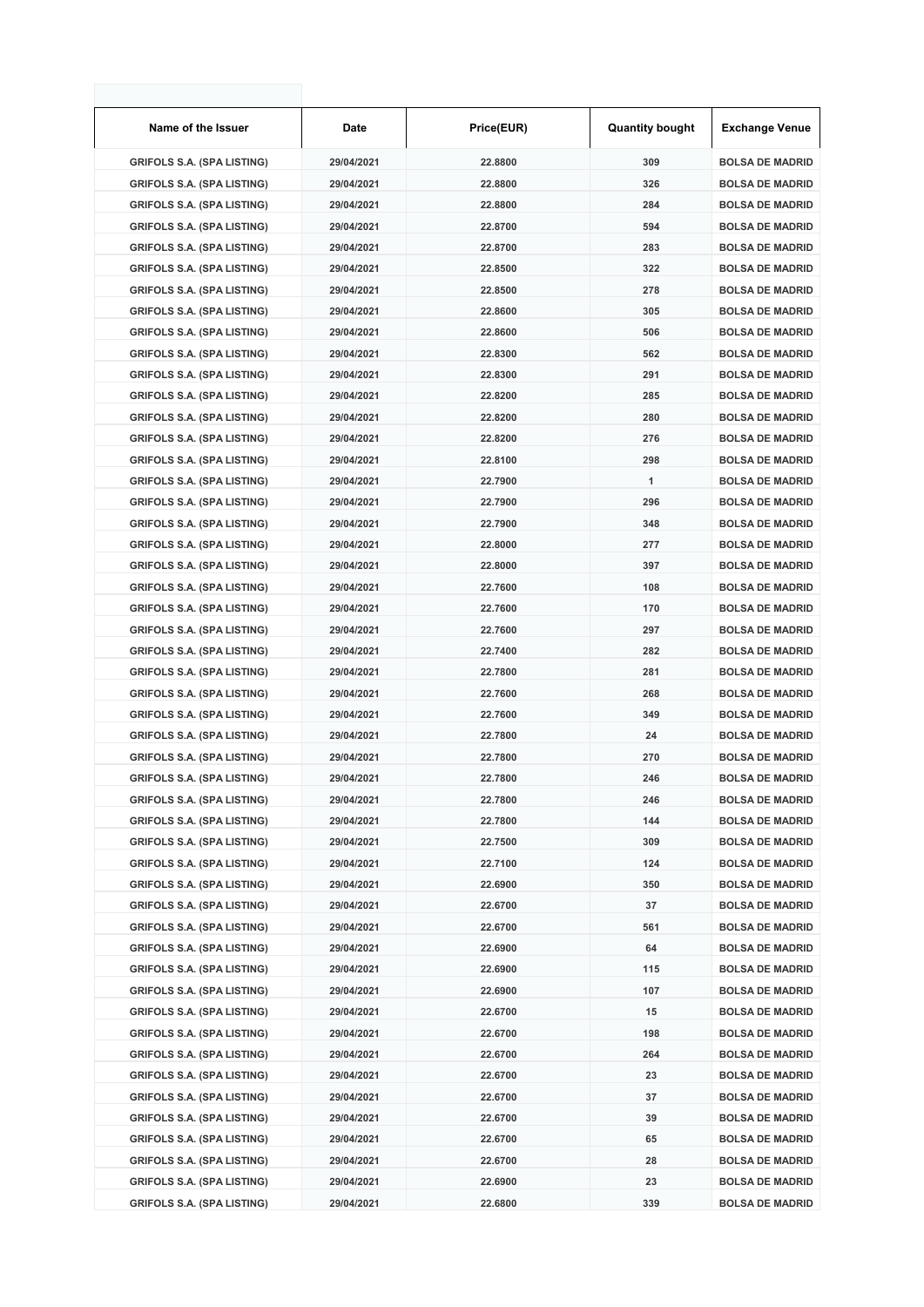| Name of the Issuer                | Date       | Price(EUR) | <b>Quantity bought</b> | <b>Exchange Venue</b>  |
|-----------------------------------|------------|------------|------------------------|------------------------|
| <b>GRIFOLS S.A. (SPA LISTING)</b> | 29/04/2021 | 22.6800    | 489                    | <b>BOLSA DE MADRID</b> |
| <b>GRIFOLS S.A. (SPA LISTING)</b> | 29/04/2021 | 22.6800    | 195                    | <b>BOLSA DE MADRID</b> |
| <b>GRIFOLS S.A. (SPA LISTING)</b> | 29/04/2021 | 22.6400    | 308                    | <b>BOLSA DE MADRID</b> |
| <b>GRIFOLS S.A. (SPA LISTING)</b> | 29/04/2021 | 22.6400    | 77                     | <b>BOLSA DE MADRID</b> |
| <b>GRIFOLS S.A. (SPA LISTING)</b> | 29/04/2021 | 22.6400    | 17                     | <b>BOLSA DE MADRID</b> |
| <b>GRIFOLS S.A. (SPA LISTING)</b> | 29/04/2021 | 22.6300    | 187                    | <b>BOLSA DE MADRID</b> |
| <b>GRIFOLS S.A. (SPA LISTING)</b> | 29/04/2021 | 22.6300    | 185                    | <b>BOLSA DE MADRID</b> |
| <b>GRIFOLS S.A. (SPA LISTING)</b> | 29/04/2021 | 22.6300    | 15                     | <b>BOLSA DE MADRID</b> |
| <b>GRIFOLS S.A. (SPA LISTING)</b> | 29/04/2021 | 22.6400    | 29                     | <b>BOLSA DE MADRID</b> |
| <b>GRIFOLS S.A. (SPA LISTING)</b> | 29/04/2021 | 22.6700    | 76                     | <b>BOLSA DE MADRID</b> |
| <b>GRIFOLS S.A. (SPA LISTING)</b> | 29/04/2021 | 22.6700    | 427                    | <b>BOLSA DE MADRID</b> |
| <b>GRIFOLS S.A. (SPA LISTING)</b> | 29/04/2021 | 22.6700    | 278                    | <b>BOLSA DE MADRID</b> |
| <b>GRIFOLS S.A. (SPA LISTING)</b> | 29/04/2021 | 22.6700    | 227                    | <b>BOLSA DE MADRID</b> |
| <b>GRIFOLS S.A. (SPA LISTING)</b> | 29/04/2021 | 22.6700    | 227                    | <b>BOLSA DE MADRID</b> |
| <b>GRIFOLS S.A. (SPA LISTING)</b> | 29/04/2021 | 22.6600    | 302                    | <b>BOLSA DE MADRID</b> |
| <b>GRIFOLS S.A. (SPA LISTING)</b> | 29/04/2021 | 22.6600    | 500                    | <b>BOLSA DE MADRID</b> |
| <b>GRIFOLS S.A. (SPA LISTING)</b> | 29/04/2021 | 22.6600    | 302                    | <b>BOLSA DE MADRID</b> |
| <b>GRIFOLS S.A. (SPA LISTING)</b> | 29/04/2021 | 22.6600    | 246                    | <b>BOLSA DE MADRID</b> |
| <b>GRIFOLS S.A. (SPA LISTING)</b> | 29/04/2021 | 22.6600    | 488                    | <b>BOLSA DE MADRID</b> |
| <b>GRIFOLS S.A. (SPA LISTING)</b> | 29/04/2021 | 22.6400    | 321                    | <b>BOLSA DE MADRID</b> |
| <b>GRIFOLS S.A. (SPA LISTING)</b> | 29/04/2021 | 22.6400    | 200                    | <b>BOLSA DE MADRID</b> |
| <b>GRIFOLS S.A. (SPA LISTING)</b> | 29/04/2021 | 22.6400    | 174                    | <b>BOLSA DE MADRID</b> |
| <b>GRIFOLS S.A. (SPA LISTING)</b> | 29/04/2021 | 22.6300    | 605                    | <b>BOLSA DE MADRID</b> |
| <b>GRIFOLS S.A. (SPA LISTING)</b> | 29/04/2021 | 22.6600    | 110                    | <b>BOLSA DE MADRID</b> |
| <b>GRIFOLS S.A. (SPA LISTING)</b> | 29/04/2021 | 22.6600    | 141                    | <b>BOLSA DE MADRID</b> |
| <b>GRIFOLS S.A. (SPA LISTING)</b> | 29/04/2021 | 22.6600    | 166                    | <b>BOLSA DE MADRID</b> |
| <b>GRIFOLS S.A. (SPA LISTING)</b> | 29/04/2021 | 22.6600    | 251                    | <b>BOLSA DE MADRID</b> |
| <b>GRIFOLS S.A. (SPA LISTING)</b> | 29/04/2021 | 22.6600    | 168                    | <b>BOLSA DE MADRID</b> |
| <b>GRIFOLS S.A. (SPA LISTING)</b> | 29/04/2021 | 22.6800    | 159                    | <b>BOLSA DE MADRID</b> |
| <b>GRIFOLS S.A. (SPA LISTING)</b> | 29/04/2021 | 22.7000    | 1,272                  | <b>BOLSA DE MADRID</b> |
| <b>GRIFOLS S.A. (SPA LISTING)</b> | 29/04/2021 | 22.7000    | 230                    | <b>BOLSA DE MADRID</b> |
| <b>GRIFOLS S.A. (SPA LISTING)</b> | 29/04/2021 | 22.7000    | 378                    | <b>BOLSA DE MADRID</b> |
| <b>GRIFOLS S.A. (SPA LISTING)</b> | 29/04/2021 | 22.6700    | 51                     | <b>BOLSA DE MADRID</b> |
| <b>GRIFOLS S.A. (SPA LISTING)</b> | 29/04/2021 | 22.6700    | 274                    | <b>BOLSA DE MADRID</b> |
| <b>GRIFOLS S.A. (SPA LISTING)</b> | 29/04/2021 | 22.6900    | 905                    | <b>BOLSA DE MADRID</b> |
| <b>GRIFOLS S.A. (SPA LISTING)</b> | 29/04/2021 | 22.6900    | 392                    | <b>BOLSA DE MADRID</b> |
| <b>GRIFOLS S.A. (SPA LISTING)</b> | 29/04/2021 | 22.6900    | 136                    | <b>BOLSA DE MADRID</b> |
| <b>GRIFOLS S.A. (SPA LISTING)</b> | 29/04/2021 | 22.6900    | 190                    | <b>BOLSA DE MADRID</b> |
| <b>GRIFOLS S.A. (SPA LISTING)</b> | 29/04/2021 | 22.6900    | 1,035                  | <b>BOLSA DE MADRID</b> |
| <b>GRIFOLS S.A. (SPA LISTING)</b> | 29/04/2021 | 22.6900    | 643                    | <b>BOLSA DE MADRID</b> |
| <b>GRIFOLS S.A. (SPA LISTING)</b> | 29/04/2021 | 22.6600    | 296                    | <b>BOLSA DE MADRID</b> |
| <b>GRIFOLS S.A. (SPA LISTING)</b> | 29/04/2021 | 22.6800    | 111                    | <b>BOLSA DE MADRID</b> |
| <b>GRIFOLS S.A. (SPA LISTING)</b> | 29/04/2021 | 22.6800    | 842                    | <b>BOLSA DE MADRID</b> |
| <b>GRIFOLS S.A. (SPA LISTING)</b> | 29/04/2021 | 22.6800    | 321                    | <b>BOLSA DE MADRID</b> |
| <b>GRIFOLS S.A. (SPA LISTING)</b> | 29/04/2021 | 22.7100    | 166                    | <b>BOLSA DE MADRID</b> |
| <b>GRIFOLS S.A. (SPA LISTING)</b> | 29/04/2021 | 22.7100    | 1,130                  | <b>BOLSA DE MADRID</b> |
| <b>GRIFOLS S.A. (SPA LISTING)</b> | 29/04/2021 | 22.7100    | 212                    | <b>BOLSA DE MADRID</b> |
| <b>GRIFOLS S.A. (SPA LISTING)</b> | 29/04/2021 | 22.7100    | 180                    | <b>BOLSA DE MADRID</b> |
| <b>GRIFOLS S.A. (SPA LISTING)</b> | 29/04/2021 | 22.7100    | 111                    | <b>BOLSA DE MADRID</b> |
| <b>GRIFOLS S.A. (SPA LISTING)</b> | 29/04/2021 | 22.7000    | 143                    | <b>BOLSA DE MADRID</b> |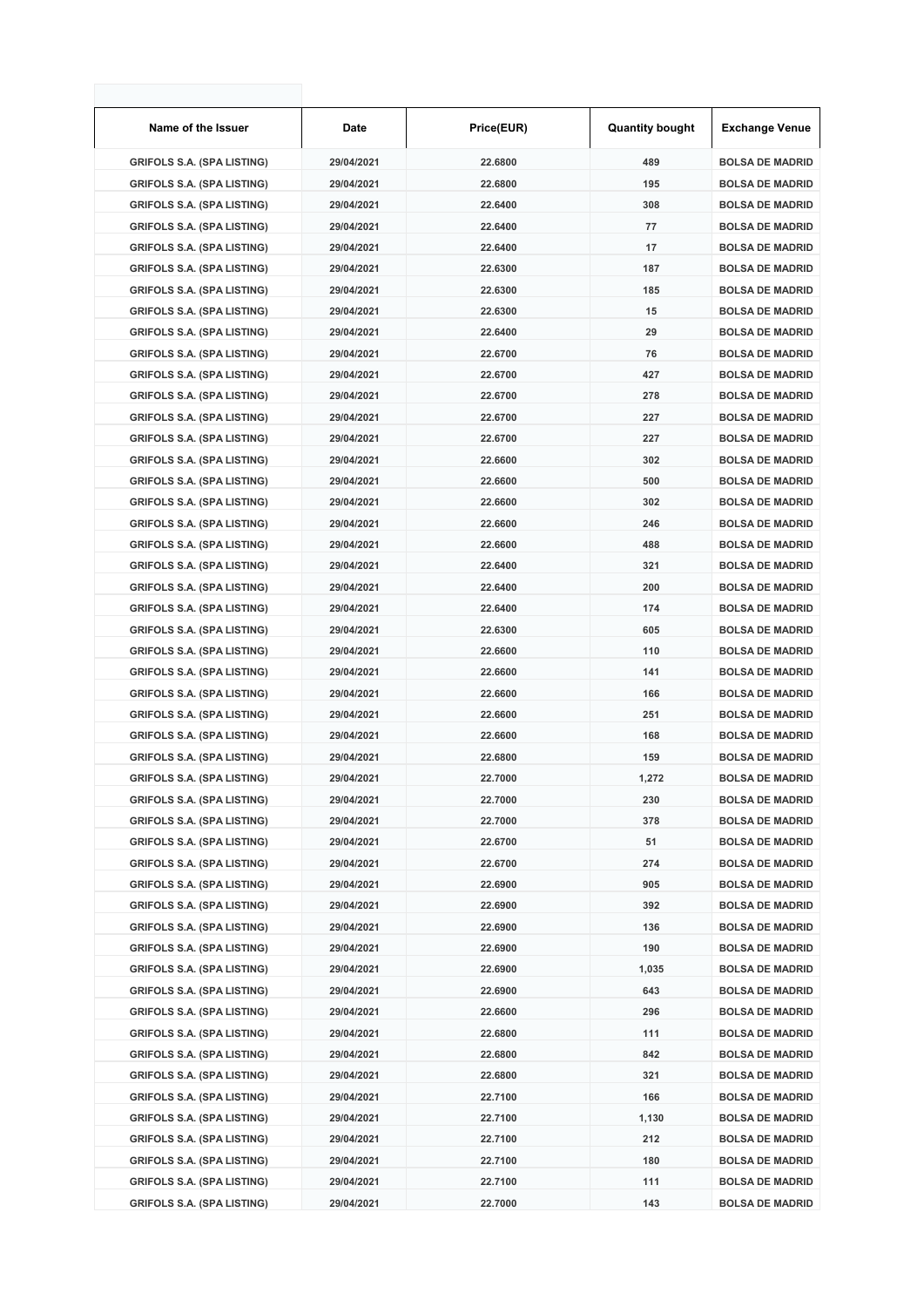| Name of the Issuer                | Date       | Price(EUR) | <b>Quantity bought</b> | <b>Exchange Venue</b>  |
|-----------------------------------|------------|------------|------------------------|------------------------|
| <b>GRIFOLS S.A. (SPA LISTING)</b> | 29/04/2021 | 22.7000    | 376                    | <b>BOLSA DE MADRID</b> |
| <b>GRIFOLS S.A. (SPA LISTING)</b> | 29/04/2021 | 22.7100    | 584                    | <b>BOLSA DE MADRID</b> |
| <b>GRIFOLS S.A. (SPA LISTING)</b> | 29/04/2021 | 22.7100    | 592                    | <b>BOLSA DE MADRID</b> |
| <b>GRIFOLS S.A. (SPA LISTING)</b> | 29/04/2021 | 22.7100    | 718                    | <b>BOLSA DE MADRID</b> |
| <b>GRIFOLS S.A. (SPA LISTING)</b> | 29/04/2021 | 22.7100    | 212                    | <b>BOLSA DE MADRID</b> |
| <b>GRIFOLS S.A. (SPA LISTING)</b> | 29/04/2021 | 22.7100    | 198                    | <b>BOLSA DE MADRID</b> |
| <b>GRIFOLS S.A. (SPA LISTING)</b> | 29/04/2021 | 22.7100    | 239                    | <b>BOLSA DE MADRID</b> |
| <b>GRIFOLS S.A. (SPA LISTING)</b> | 29/04/2021 | 22.7400    | 313                    | <b>BOLSA DE MADRID</b> |
| <b>GRIFOLS S.A. (SPA LISTING)</b> | 29/04/2021 | 22.7400    | 153                    | <b>BOLSA DE MADRID</b> |
| <b>GRIFOLS S.A. (SPA LISTING)</b> | 29/04/2021 | 22.7400    | 267                    | <b>BOLSA DE MADRID</b> |
| <b>GRIFOLS S.A. (SPA LISTING)</b> | 29/04/2021 | 22.7400    | 608                    | <b>BOLSA DE MADRID</b> |
| <b>GRIFOLS S.A. (SPA LISTING)</b> | 29/04/2021 | 22.7400    | 626                    | <b>BOLSA DE MADRID</b> |
| <b>GRIFOLS S.A. (SPA LISTING)</b> | 29/04/2021 | 22.7400    | 679                    | <b>BOLSA DE MADRID</b> |
| <b>GRIFOLS S.A. (SPA LISTING)</b> | 29/04/2021 | 22.7400    | 118                    | <b>BOLSA DE MADRID</b> |
| <b>GRIFOLS S.A. (SPA LISTING)</b> | 29/04/2021 | 22.7400    | 313                    | <b>BOLSA DE MADRID</b> |
| <b>GRIFOLS S.A. (SPA LISTING)</b> | 29/04/2021 | 22.7400    | 177                    | <b>BOLSA DE MADRID</b> |
| <b>GRIFOLS S.A. (SPA LISTING)</b> | 29/04/2021 | 22.7400    | 86                     | <b>BOLSA DE MADRID</b> |
| <b>GRIFOLS S.A. (SPA LISTING)</b> | 29/04/2021 | 22.7400    | 598                    | <b>BOLSA DE MADRID</b> |
| <b>GRIFOLS S.A. (SPA LISTING)</b> | 29/04/2021 | 22.7400    | 23                     | <b>BOLSA DE MADRID</b> |
| <b>GRIFOLS S.A. (SPA LISTING)</b> | 29/04/2021 | 22.7400    | 39                     | <b>BOLSA DE MADRID</b> |
| <b>GRIFOLS S.A. (SPA LISTING)</b> | 29/04/2021 | 22.7400    | 2,436                  | <b>BOLSA DE MADRID</b> |
| <b>GRIFOLS S.A. (SPA LISTING)</b> | 29/04/2021 | 22.7400    | 410                    | <b>BOLSA DE MADRID</b> |
| <b>GRIFOLS S.A. (SPA LISTING)</b> | 29/04/2021 | 22.7300    | 291                    | <b>BOLSA DE MADRID</b> |
| <b>GRIFOLS S.A. (SPA LISTING)</b> | 29/04/2021 | 22.7200    | 38                     | <b>BOLSA DE MADRID</b> |
| <b>GRIFOLS S.A. (SPA LISTING)</b> | 29/04/2021 | 22.7200    | 145                    | <b>BOLSA DE MADRID</b> |
| <b>GRIFOLS S.A. (SPA LISTING)</b> | 29/04/2021 | 22.7200    | 218                    | <b>BOLSA DE MADRID</b> |
| <b>GRIFOLS S.A. (SPA LISTING)</b> | 29/04/2021 | 22.7200    | 34                     | <b>BOLSA DE MADRID</b> |
| <b>GRIFOLS S.A. (SPA LISTING)</b> | 29/04/2021 | 22.7200    | 175                    | <b>BOLSA DE MADRID</b> |
| <b>GRIFOLS S.A. (SPA LISTING)</b> | 29/04/2021 | 22.7200    | 93                     | <b>BOLSA DE MADRID</b> |
| <b>GRIFOLS S.A. (SPA LISTING)</b> | 29/04/2021 | 22.7200    | 190                    | <b>BOLSA DE MADRID</b> |
| <b>GRIFOLS S.A. (SPA LISTING)</b> | 29/04/2021 | 22.7200    | 542                    | <b>BOLSA DE MADRID</b> |
| <b>GRIFOLS S.A. (SPA LISTING)</b> | 30/04/2021 | 22.7400    | 264                    | <b>BOLSA DE MADRID</b> |
| <b>GRIFOLS S.A. (SPA LISTING)</b> | 30/04/2021 | 22.7400    | 217                    | <b>BOLSA DE MADRID</b> |
| <b>GRIFOLS S.A. (SPA LISTING)</b> | 30/04/2021 | 22.7400    | 275                    | <b>BOLSA DE MADRID</b> |
| <b>GRIFOLS S.A. (SPA LISTING)</b> | 30/04/2021 | 22.7400    | 47                     | <b>BOLSA DE MADRID</b> |
| <b>GRIFOLS S.A. (SPA LISTING)</b> | 30/04/2021 | 22.7400    | 253                    | <b>BOLSA DE MADRID</b> |
| <b>GRIFOLS S.A. (SPA LISTING)</b> | 30/04/2021 | 22.7700    | 194                    | <b>BOLSA DE MADRID</b> |
| <b>GRIFOLS S.A. (SPA LISTING)</b> | 30/04/2021 | 22.8400    | 440                    | <b>BOLSA DE MADRID</b> |
| <b>GRIFOLS S.A. (SPA LISTING)</b> | 30/04/2021 | 22.8300    | 450                    | <b>BOLSA DE MADRID</b> |
| <b>GRIFOLS S.A. (SPA LISTING)</b> | 30/04/2021 | 22.8200    | 255                    | <b>BOLSA DE MADRID</b> |
| <b>GRIFOLS S.A. (SPA LISTING)</b> | 30/04/2021 | 22.8200    | 635                    | <b>BOLSA DE MADRID</b> |
| <b>GRIFOLS S.A. (SPA LISTING)</b> | 30/04/2021 | 22.8200    | 212                    | <b>BOLSA DE MADRID</b> |
| <b>GRIFOLS S.A. (SPA LISTING)</b> | 30/04/2021 | 22.8200    | 389                    | <b>BOLSA DE MADRID</b> |
| <b>GRIFOLS S.A. (SPA LISTING)</b> | 30/04/2021 | 22.8000    | 106                    | <b>BOLSA DE MADRID</b> |
| <b>GRIFOLS S.A. (SPA LISTING)</b> | 30/04/2021 | 22.8600    | 16                     | <b>BOLSA DE MADRID</b> |
| <b>GRIFOLS S.A. (SPA LISTING)</b> | 30/04/2021 | 22.8900    | 25                     | <b>BOLSA DE MADRID</b> |
| <b>GRIFOLS S.A. (SPA LISTING)</b> | 30/04/2021 | 22.9000    | 244                    | <b>BOLSA DE MADRID</b> |
| <b>GRIFOLS S.A. (SPA LISTING)</b> | 30/04/2021 | 22.9000    | 244                    | <b>BOLSA DE MADRID</b> |
| <b>GRIFOLS S.A. (SPA LISTING)</b> | 30/04/2021 | 22.9000    | 781                    | <b>BOLSA DE MADRID</b> |
| <b>GRIFOLS S.A. (SPA LISTING)</b> | 30/04/2021 | 22.9000    | 584                    | <b>BOLSA DE MADRID</b> |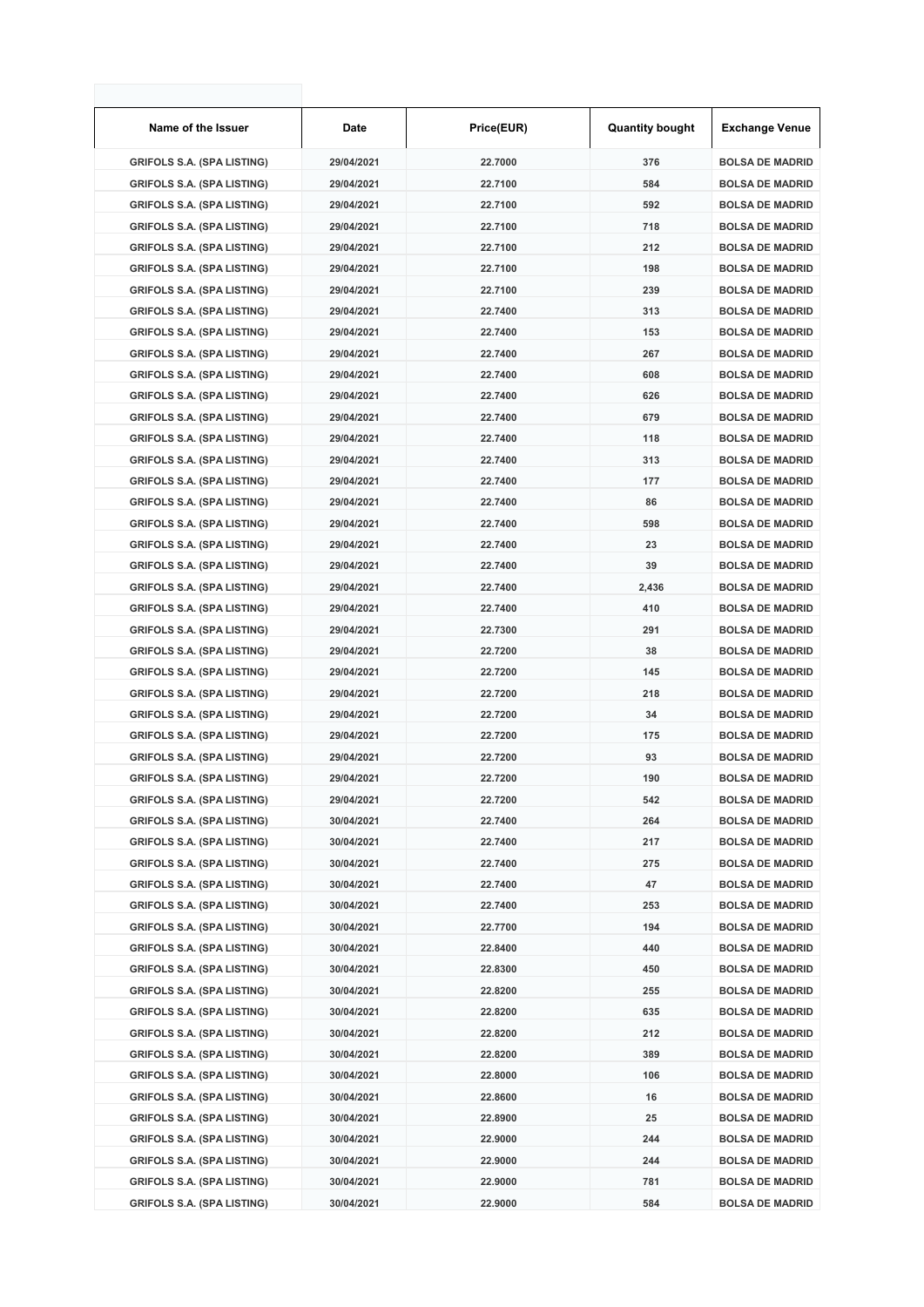| Name of the Issuer                | Date       | Price(EUR) | <b>Quantity bought</b>  | <b>Exchange Venue</b>  |
|-----------------------------------|------------|------------|-------------------------|------------------------|
| <b>GRIFOLS S.A. (SPA LISTING)</b> | 30/04/2021 | 22.9000    | 1,049                   | <b>BOLSA DE MADRID</b> |
| <b>GRIFOLS S.A. (SPA LISTING)</b> | 30/04/2021 | 22.8600    | 45                      | <b>BOLSA DE MADRID</b> |
| <b>GRIFOLS S.A. (SPA LISTING)</b> | 30/04/2021 | 22.8600    | 258                     | <b>BOLSA DE MADRID</b> |
| <b>GRIFOLS S.A. (SPA LISTING)</b> | 30/04/2021 | 22.9000    | 16                      | <b>BOLSA DE MADRID</b> |
| <b>GRIFOLS S.A. (SPA LISTING)</b> | 30/04/2021 | 22.9000    | 264                     | <b>BOLSA DE MADRID</b> |
| <b>GRIFOLS S.A. (SPA LISTING)</b> | 30/04/2021 | 22.9400    | 480                     | <b>BOLSA DE MADRID</b> |
| <b>GRIFOLS S.A. (SPA LISTING)</b> | 30/04/2021 | 22.9400    | 333                     | <b>BOLSA DE MADRID</b> |
| <b>GRIFOLS S.A. (SPA LISTING)</b> | 30/04/2021 | 22.9300    | 43                      | <b>BOLSA DE MADRID</b> |
| <b>GRIFOLS S.A. (SPA LISTING)</b> | 30/04/2021 | 22.9300    | 338                     | <b>BOLSA DE MADRID</b> |
| <b>GRIFOLS S.A. (SPA LISTING)</b> | 30/04/2021 | 22.9000    | 301                     | <b>BOLSA DE MADRID</b> |
| <b>GRIFOLS S.A. (SPA LISTING)</b> | 30/04/2021 | 22.9000    | 247                     | <b>BOLSA DE MADRID</b> |
| <b>GRIFOLS S.A. (SPA LISTING)</b> | 30/04/2021 | 22.9000    | 54                      | <b>BOLSA DE MADRID</b> |
| <b>GRIFOLS S.A. (SPA LISTING)</b> | 30/04/2021 | 22.8900    | 384                     | <b>BOLSA DE MADRID</b> |
| <b>GRIFOLS S.A. (SPA LISTING)</b> | 30/04/2021 | 22.9100    | 279                     | <b>BOLSA DE MADRID</b> |
| <b>GRIFOLS S.A. (SPA LISTING)</b> | 30/04/2021 | 22.9000    | 700                     | <b>BOLSA DE MADRID</b> |
| <b>GRIFOLS S.A. (SPA LISTING)</b> | 30/04/2021 | 22.8900    | 272                     | <b>BOLSA DE MADRID</b> |
| <b>GRIFOLS S.A. (SPA LISTING)</b> | 30/04/2021 | 22.8600    | 76                      | <b>BOLSA DE MADRID</b> |
| <b>GRIFOLS S.A. (SPA LISTING)</b> | 30/04/2021 | 22.8600    | 256                     | <b>BOLSA DE MADRID</b> |
| <b>GRIFOLS S.A. (SPA LISTING)</b> | 30/04/2021 | 22.8700    | 1,424                   | <b>BOLSA DE MADRID</b> |
| <b>GRIFOLS S.A. (SPA LISTING)</b> | 30/04/2021 | 22.8100    | 522                     | <b>BOLSA DE MADRID</b> |
| <b>GRIFOLS S.A. (SPA LISTING)</b> | 30/04/2021 | 22.8100    | 168                     | <b>BOLSA DE MADRID</b> |
| <b>GRIFOLS S.A. (SPA LISTING)</b> | 30/04/2021 | 22.8100    | 411                     | <b>BOLSA DE MADRID</b> |
| <b>GRIFOLS S.A. (SPA LISTING)</b> | 30/04/2021 | 22.8400    | $\overline{\mathbf{2}}$ | <b>BOLSA DE MADRID</b> |
| <b>GRIFOLS S.A. (SPA LISTING)</b> | 30/04/2021 | 22.8400    | 303                     | <b>BOLSA DE MADRID</b> |
| <b>GRIFOLS S.A. (SPA LISTING)</b> | 30/04/2021 | 22.8300    | 355                     | <b>BOLSA DE MADRID</b> |
| <b>GRIFOLS S.A. (SPA LISTING)</b> | 30/04/2021 | 22.8200    | 426                     | <b>BOLSA DE MADRID</b> |
| <b>GRIFOLS S.A. (SPA LISTING)</b> | 30/04/2021 | 22.8300    | 411                     | <b>BOLSA DE MADRID</b> |
| <b>GRIFOLS S.A. (SPA LISTING)</b> | 30/04/2021 | 22.8400    | 264                     | <b>BOLSA DE MADRID</b> |
| <b>GRIFOLS S.A. (SPA LISTING)</b> | 30/04/2021 | 22.8400    | 304                     | <b>BOLSA DE MADRID</b> |
| <b>GRIFOLS S.A. (SPA LISTING)</b> | 30/04/2021 | 22.8400    | 180                     | <b>BOLSA DE MADRID</b> |
| <b>GRIFOLS S.A. (SPA LISTING)</b> | 30/04/2021 | 22.8600    | 184                     | <b>BOLSA DE MADRID</b> |
| <b>GRIFOLS S.A. (SPA LISTING)</b> | 30/04/2021 | 22.8600    | 6                       | <b>BOLSA DE MADRID</b> |
| <b>GRIFOLS S.A. (SPA LISTING)</b> | 30/04/2021 | 22.8600    | 128                     | <b>BOLSA DE MADRID</b> |
| <b>GRIFOLS S.A. (SPA LISTING)</b> | 30/04/2021 | 22.8600    | 314                     | <b>BOLSA DE MADRID</b> |
| <b>GRIFOLS S.A. (SPA LISTING)</b> | 30/04/2021 | 22.8600    | 127                     | <b>BOLSA DE MADRID</b> |
| <b>GRIFOLS S.A. (SPA LISTING)</b> | 30/04/2021 | 22.8600    | 122                     | <b>BOLSA DE MADRID</b> |
| <b>GRIFOLS S.A. (SPA LISTING)</b> | 30/04/2021 | 22.8600    | 51                      | <b>BOLSA DE MADRID</b> |
| <b>GRIFOLS S.A. (SPA LISTING)</b> | 30/04/2021 | 22.8800    | 294                     | <b>BOLSA DE MADRID</b> |
| <b>GRIFOLS S.A. (SPA LISTING)</b> | 30/04/2021 | 22.8800    | 297                     | <b>BOLSA DE MADRID</b> |
| <b>GRIFOLS S.A. (SPA LISTING)</b> | 30/04/2021 | 22.8800    | 523                     | <b>BOLSA DE MADRID</b> |
| <b>GRIFOLS S.A. (SPA LISTING)</b> | 30/04/2021 | 22.8800    | 856                     | <b>BOLSA DE MADRID</b> |
| <b>GRIFOLS S.A. (SPA LISTING)</b> | 30/04/2021 | 22.8800    | 225                     | <b>BOLSA DE MADRID</b> |
| <b>GRIFOLS S.A. (SPA LISTING)</b> | 30/04/2021 | 22.8800    | 98                      | <b>BOLSA DE MADRID</b> |
| <b>GRIFOLS S.A. (SPA LISTING)</b> | 30/04/2021 | 22.8100    | 45                      | <b>BOLSA DE MADRID</b> |
| <b>GRIFOLS S.A. (SPA LISTING)</b> | 30/04/2021 | 22.8100    | 266                     | <b>BOLSA DE MADRID</b> |
| <b>GRIFOLS S.A. (SPA LISTING)</b> | 30/04/2021 | 22.8100    | 289                     | <b>BOLSA DE MADRID</b> |
| <b>GRIFOLS S.A. (SPA LISTING)</b> | 30/04/2021 | 22.7900    | 330                     | <b>BOLSA DE MADRID</b> |
| <b>GRIFOLS S.A. (SPA LISTING)</b> | 30/04/2021 | 22.7900    | 304                     | <b>BOLSA DE MADRID</b> |
| <b>GRIFOLS S.A. (SPA LISTING)</b> | 30/04/2021 | 22.7800    | 201                     | <b>BOLSA DE MADRID</b> |
| <b>GRIFOLS S.A. (SPA LISTING)</b> | 30/04/2021 | 22.7800    | 118                     | <b>BOLSA DE MADRID</b> |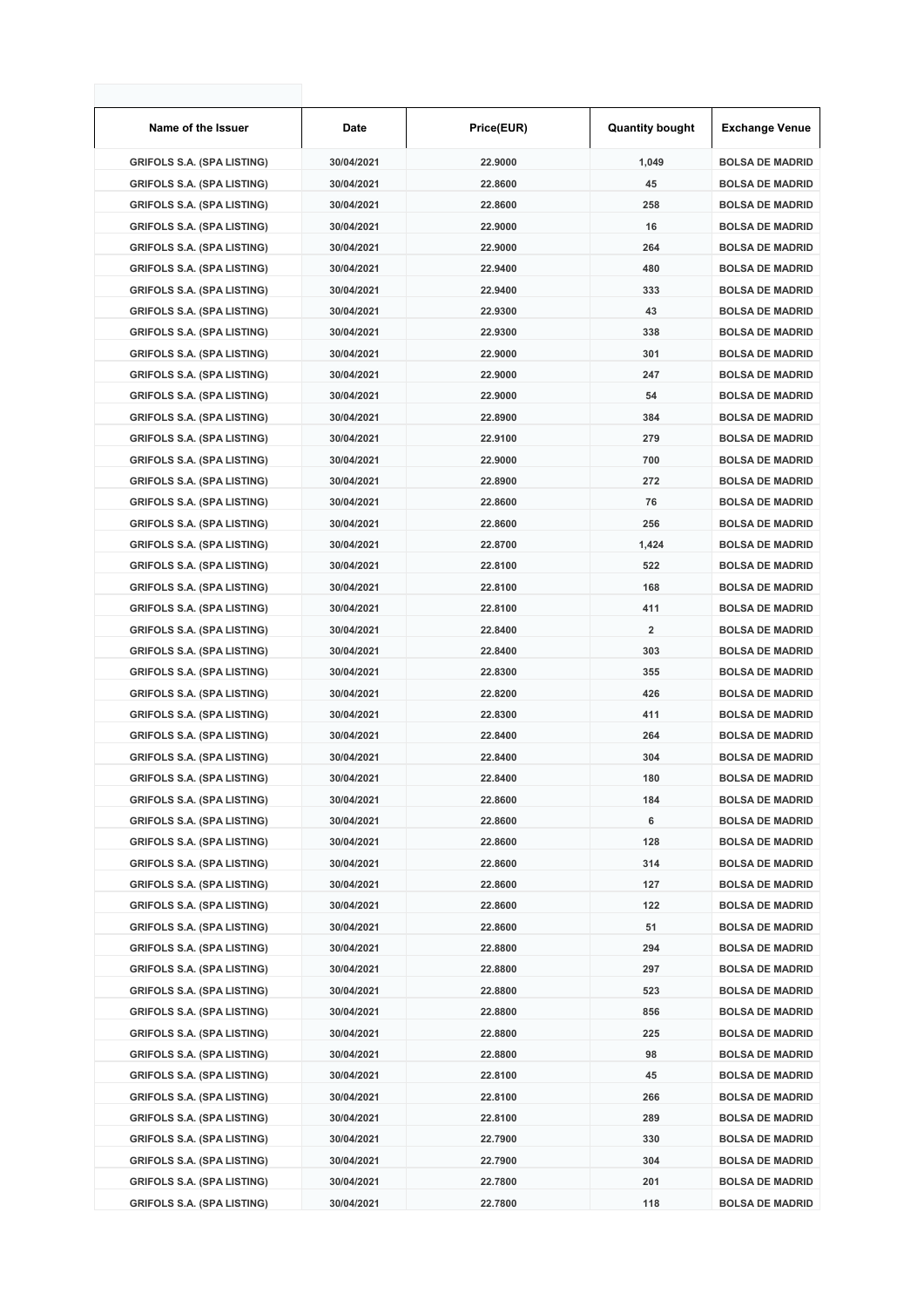| Name of the Issuer                | Date       | Price(EUR) | <b>Quantity bought</b> | <b>Exchange Venue</b>  |
|-----------------------------------|------------|------------|------------------------|------------------------|
| <b>GRIFOLS S.A. (SPA LISTING)</b> | 30/04/2021 | 22.7800    | 298                    | <b>BOLSA DE MADRID</b> |
| <b>GRIFOLS S.A. (SPA LISTING)</b> | 30/04/2021 | 22.7800    | 280                    | <b>BOLSA DE MADRID</b> |
| <b>GRIFOLS S.A. (SPA LISTING)</b> | 30/04/2021 | 22.7800    | 4                      | <b>BOLSA DE MADRID</b> |
| <b>GRIFOLS S.A. (SPA LISTING)</b> | 30/04/2021 | 22.8000    | 674                    | <b>BOLSA DE MADRID</b> |
| <b>GRIFOLS S.A. (SPA LISTING)</b> | 30/04/2021 | 22.7800    | 147                    | <b>BOLSA DE MADRID</b> |
| <b>GRIFOLS S.A. (SPA LISTING)</b> | 30/04/2021 | 22.7800    | 141                    | <b>BOLSA DE MADRID</b> |
| <b>GRIFOLS S.A. (SPA LISTING)</b> | 30/04/2021 | 22.7700    | 282                    | <b>BOLSA DE MADRID</b> |
| <b>GRIFOLS S.A. (SPA LISTING)</b> | 30/04/2021 | 22.7700    | 27                     | <b>BOLSA DE MADRID</b> |
| <b>GRIFOLS S.A. (SPA LISTING)</b> | 30/04/2021 | 22.7700    | 1,242                  | <b>BOLSA DE MADRID</b> |
| <b>GRIFOLS S.A. (SPA LISTING)</b> | 30/04/2021 | 22.7400    | 151                    | <b>BOLSA DE MADRID</b> |
| <b>GRIFOLS S.A. (SPA LISTING)</b> | 30/04/2021 | 22.7400    | 205                    | <b>BOLSA DE MADRID</b> |
| <b>GRIFOLS S.A. (SPA LISTING)</b> | 30/04/2021 | 22.7400    | 171                    | <b>BOLSA DE MADRID</b> |
| <b>GRIFOLS S.A. (SPA LISTING)</b> | 30/04/2021 | 22.7300    | 927                    | <b>BOLSA DE MADRID</b> |
| <b>GRIFOLS S.A. (SPA LISTING)</b> | 30/04/2021 | 22.7000    | 569                    | <b>BOLSA DE MADRID</b> |
| <b>GRIFOLS S.A. (SPA LISTING)</b> | 30/04/2021 | 22.7000    | 289                    | <b>BOLSA DE MADRID</b> |
| <b>GRIFOLS S.A. (SPA LISTING)</b> | 30/04/2021 | 22.7100    | 616                    | <b>BOLSA DE MADRID</b> |
| <b>GRIFOLS S.A. (SPA LISTING)</b> | 30/04/2021 | 22.7100    | 147                    | <b>BOLSA DE MADRID</b> |
| <b>GRIFOLS S.A. (SPA LISTING)</b> | 30/04/2021 | 22.7100    | 9                      | <b>BOLSA DE MADRID</b> |
| <b>GRIFOLS S.A. (SPA LISTING)</b> | 30/04/2021 | 22.7100    | 145                    | <b>BOLSA DE MADRID</b> |
| <b>GRIFOLS S.A. (SPA LISTING)</b> | 30/04/2021 | 22.7200    | 281                    | <b>BOLSA DE MADRID</b> |
| <b>GRIFOLS S.A. (SPA LISTING)</b> | 30/04/2021 | 22.7100    | 484                    | <b>BOLSA DE MADRID</b> |
| <b>GRIFOLS S.A. (SPA LISTING)</b> | 30/04/2021 | 22.7100    | 670                    | <b>BOLSA DE MADRID</b> |
| <b>GRIFOLS S.A. (SPA LISTING)</b> | 30/04/2021 | 22.7000    | 111                    | <b>BOLSA DE MADRID</b> |
| <b>GRIFOLS S.A. (SPA LISTING)</b> | 30/04/2021 | 22.7000    | 178                    | <b>BOLSA DE MADRID</b> |
| <b>GRIFOLS S.A. (SPA LISTING)</b> | 30/04/2021 | 22.7100    | 283                    | <b>BOLSA DE MADRID</b> |
| <b>GRIFOLS S.A. (SPA LISTING)</b> | 30/04/2021 | 22.6900    | 271                    | <b>BOLSA DE MADRID</b> |
| <b>GRIFOLS S.A. (SPA LISTING)</b> | 30/04/2021 | 22.7200    | 320                    | <b>BOLSA DE MADRID</b> |
| <b>GRIFOLS S.A. (SPA LISTING)</b> | 30/04/2021 | 22.7500    | 6                      | <b>BOLSA DE MADRID</b> |
| <b>GRIFOLS S.A. (SPA LISTING)</b> | 30/04/2021 | 22.7500    | 306                    | <b>BOLSA DE MADRID</b> |
| <b>GRIFOLS S.A. (SPA LISTING)</b> | 30/04/2021 | 22.7500    | 274                    | <b>BOLSA DE MADRID</b> |
| <b>GRIFOLS S.A. (SPA LISTING)</b> | 30/04/2021 | 22.7400    | 304                    | <b>BOLSA DE MADRID</b> |
| <b>GRIFOLS S.A. (SPA LISTING)</b> | 30/04/2021 | 22.7300    | 1,173                  | <b>BOLSA DE MADRID</b> |
| <b>GRIFOLS S.A. (SPA LISTING)</b> | 30/04/2021 | 22.7000    | 611                    | <b>BOLSA DE MADRID</b> |
| <b>GRIFOLS S.A. (SPA LISTING)</b> | 30/04/2021 | 22.6600    | 277                    | <b>BOLSA DE MADRID</b> |
| <b>GRIFOLS S.A. (SPA LISTING)</b> | 30/04/2021 | 22.6700    | 274                    | <b>BOLSA DE MADRID</b> |
| <b>GRIFOLS S.A. (SPA LISTING)</b> | 30/04/2021 | 22.6700    | 274                    | <b>BOLSA DE MADRID</b> |
| <b>GRIFOLS S.A. (SPA LISTING)</b> | 30/04/2021 | 22.6700    | 247                    | <b>BOLSA DE MADRID</b> |
| <b>GRIFOLS S.A. (SPA LISTING)</b> | 30/04/2021 | 22.6900    | 294                    | <b>BOLSA DE MADRID</b> |
| <b>GRIFOLS S.A. (SPA LISTING)</b> | 30/04/2021 | 22.6900    | 299                    | <b>BOLSA DE MADRID</b> |
| <b>GRIFOLS S.A. (SPA LISTING)</b> | 30/04/2021 | 22.6900    | 367                    | <b>BOLSA DE MADRID</b> |
| <b>GRIFOLS S.A. (SPA LISTING)</b> | 30/04/2021 | 22.6900    | 175                    | <b>BOLSA DE MADRID</b> |
| <b>GRIFOLS S.A. (SPA LISTING)</b> | 30/04/2021 | 22.6500    | 1,115                  | <b>BOLSA DE MADRID</b> |
| <b>GRIFOLS S.A. (SPA LISTING)</b> | 30/04/2021 | 22.6300    | 313                    | <b>BOLSA DE MADRID</b> |
| <b>GRIFOLS S.A. (SPA LISTING)</b> | 30/04/2021 | 22.6900    | 293                    | <b>BOLSA DE MADRID</b> |
| <b>GRIFOLS S.A. (SPA LISTING)</b> | 30/04/2021 | 22.6900    | $\overline{7}$         | <b>BOLSA DE MADRID</b> |
| <b>GRIFOLS S.A. (SPA LISTING)</b> | 30/04/2021 | 22.6900    | 54                     | <b>BOLSA DE MADRID</b> |
| <b>GRIFOLS S.A. (SPA LISTING)</b> | 30/04/2021 | 22.6900    | 630                    | <b>BOLSA DE MADRID</b> |
| <b>GRIFOLS S.A. (SPA LISTING)</b> | 30/04/2021 | 22.6900    | 120                    | <b>BOLSA DE MADRID</b> |
| <b>GRIFOLS S.A. (SPA LISTING)</b> | 30/04/2021 | 22.6900    | 75                     | <b>BOLSA DE MADRID</b> |
| <b>GRIFOLS S.A. (SPA LISTING)</b> | 30/04/2021 | 22.6900    | 1                      | <b>BOLSA DE MADRID</b> |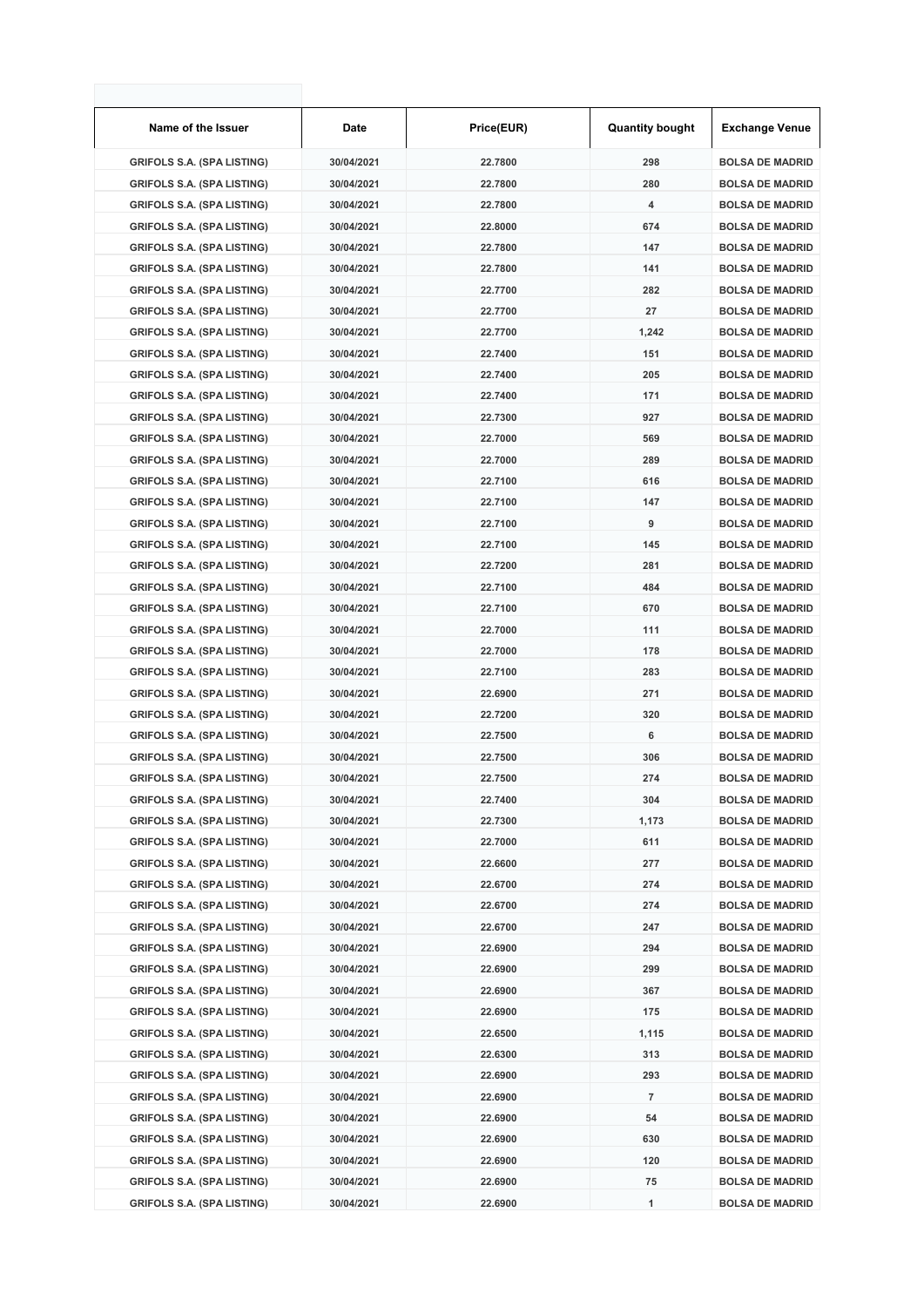| Name of the Issuer                | Date       | Price(EUR) | <b>Quantity bought</b> | <b>Exchange Venue</b>  |
|-----------------------------------|------------|------------|------------------------|------------------------|
| <b>GRIFOLS S.A. (SPA LISTING)</b> | 30/04/2021 | 22.6900    | 105                    | <b>BOLSA DE MADRID</b> |
| <b>GRIFOLS S.A. (SPA LISTING)</b> | 30/04/2021 | 22.6900    | 108                    | <b>BOLSA DE MADRID</b> |
| <b>GRIFOLS S.A. (SPA LISTING)</b> | 30/04/2021 | 22.6700    | 281                    | <b>BOLSA DE MADRID</b> |
| <b>GRIFOLS S.A. (SPA LISTING)</b> | 30/04/2021 | 22.6700    | 298                    | <b>BOLSA DE MADRID</b> |
| <b>GRIFOLS S.A. (SPA LISTING)</b> | 30/04/2021 | 22.6500    | 571                    | <b>BOLSA DE MADRID</b> |
| <b>GRIFOLS S.A. (SPA LISTING)</b> | 30/04/2021 | 22.6500    | 129                    | <b>BOLSA DE MADRID</b> |
| <b>GRIFOLS S.A. (SPA LISTING)</b> | 30/04/2021 | 22.6500    | 161                    | <b>BOLSA DE MADRID</b> |
| <b>GRIFOLS S.A. (SPA LISTING)</b> | 30/04/2021 | 22.6500    | 282                    | <b>BOLSA DE MADRID</b> |
| <b>GRIFOLS S.A. (SPA LISTING)</b> | 30/04/2021 | 22.6300    | 304                    | <b>BOLSA DE MADRID</b> |
| <b>GRIFOLS S.A. (SPA LISTING)</b> | 30/04/2021 | 22.6400    | 181                    | <b>BOLSA DE MADRID</b> |
| <b>GRIFOLS S.A. (SPA LISTING)</b> | 30/04/2021 | 22.6700    | 6                      | <b>BOLSA DE MADRID</b> |
| <b>GRIFOLS S.A. (SPA LISTING)</b> | 30/04/2021 | 22.6700    | 251                    | <b>BOLSA DE MADRID</b> |
| <b>GRIFOLS S.A. (SPA LISTING)</b> | 30/04/2021 | 22.6700    | 69                     | <b>BOLSA DE MADRID</b> |
| <b>GRIFOLS S.A. (SPA LISTING)</b> | 30/04/2021 | 22.6600    | 710                    | <b>BOLSA DE MADRID</b> |
| <b>GRIFOLS S.A. (SPA LISTING)</b> | 30/04/2021 | 22.6600    | 839                    | <b>BOLSA DE MADRID</b> |
| <b>GRIFOLS S.A. (SPA LISTING)</b> | 30/04/2021 | 22.6600    | 33                     | <b>BOLSA DE MADRID</b> |
| <b>GRIFOLS S.A. (SPA LISTING)</b> | 30/04/2021 | 22.6800    | 61                     | <b>BOLSA DE MADRID</b> |
| <b>GRIFOLS S.A. (SPA LISTING)</b> | 30/04/2021 | 22.6900    | 209                    | <b>BOLSA DE MADRID</b> |
| <b>GRIFOLS S.A. (SPA LISTING)</b> | 30/04/2021 | 22.6900    | 200                    | <b>BOLSA DE MADRID</b> |
| <b>GRIFOLS S.A. (SPA LISTING)</b> | 30/04/2021 | 22.6900    | 283                    | <b>BOLSA DE MADRID</b> |
| <b>GRIFOLS S.A. (SPA LISTING)</b> | 30/04/2021 | 22.6900    | 33                     | <b>BOLSA DE MADRID</b> |
| <b>GRIFOLS S.A. (SPA LISTING)</b> | 30/04/2021 | 22.6800    | 234                    | <b>BOLSA DE MADRID</b> |
| <b>GRIFOLS S.A. (SPA LISTING)</b> | 30/04/2021 | 22.6800    | 778                    | <b>BOLSA DE MADRID</b> |
| <b>GRIFOLS S.A. (SPA LISTING)</b> | 30/04/2021 | 22.6800    | 667                    | <b>BOLSA DE MADRID</b> |
| <b>GRIFOLS S.A. (SPA LISTING)</b> | 30/04/2021 | 22.6800    | 294                    | <b>BOLSA DE MADRID</b> |
| <b>GRIFOLS S.A. (SPA LISTING)</b> | 30/04/2021 | 22.6800    | 287                    | <b>BOLSA DE MADRID</b> |
| <b>GRIFOLS S.A. (SPA LISTING)</b> | 30/04/2021 | 22.6800    | 378                    | <b>BOLSA DE MADRID</b> |
| <b>GRIFOLS S.A. (SPA LISTING)</b> | 30/04/2021 | 22.6800    | 402                    | <b>BOLSA DE MADRID</b> |
| <b>GRIFOLS S.A. (SPA LISTING)</b> | 30/04/2021 | 22.6700    | 116                    | <b>BOLSA DE MADRID</b> |
| <b>GRIFOLS S.A. (SPA LISTING)</b> | 30/04/2021 | 22.6700    | 160                    | <b>BOLSA DE MADRID</b> |
| <b>GRIFOLS S.A. (SPA LISTING)</b> | 30/04/2021 | 22.6800    | 205                    | <b>BOLSA DE MADRID</b> |
| <b>GRIFOLS S.A. (SPA LISTING)</b> | 30/04/2021 | 22.6800    | 81                     | <b>BOLSA DE MADRID</b> |
| <b>GRIFOLS S.A. (SPA LISTING)</b> | 30/04/2021 | 22.6800    | 499                    | <b>BOLSA DE MADRID</b> |
| <b>GRIFOLS S.A. (SPA LISTING)</b> | 30/04/2021 | 22.6800    | 337                    | <b>BOLSA DE MADRID</b> |
| <b>GRIFOLS S.A. (SPA LISTING)</b> | 30/04/2021 | 22.6800    | 200                    | <b>BOLSA DE MADRID</b> |
| <b>GRIFOLS S.A. (SPA LISTING)</b> | 30/04/2021 | 22.6800    | 362                    | <b>BOLSA DE MADRID</b> |
| <b>GRIFOLS S.A. (SPA LISTING)</b> | 30/04/2021 | 22.6800    | 108                    | <b>BOLSA DE MADRID</b> |
| <b>GRIFOLS S.A. (SPA LISTING)</b> | 30/04/2021 | 22.6800    | 96                     | <b>BOLSA DE MADRID</b> |
| <b>GRIFOLS S.A. (SPA LISTING)</b> | 30/04/2021 | 22.6800    | 53                     | <b>BOLSA DE MADRID</b> |
| <b>GRIFOLS S.A. (SPA LISTING)</b> | 30/04/2021 | 22.6800    | 17                     | <b>BOLSA DE MADRID</b> |
| <b>GRIFOLS S.A. (SPA LISTING)</b> | 30/04/2021 | 22.6900    | 264                    | <b>BOLSA DE MADRID</b> |
| <b>GRIFOLS S.A. (SPA LISTING)</b> | 30/04/2021 | 22.6900    | 212                    | <b>BOLSA DE MADRID</b> |
| <b>GRIFOLS S.A. (SPA LISTING)</b> | 30/04/2021 | 22.6900    | 1,264                  | <b>BOLSA DE MADRID</b> |
| <b>GRIFOLS S.A. (SPA LISTING)</b> | 30/04/2021 | 22.6800    | 229                    | <b>BOLSA DE MADRID</b> |
| <b>GRIFOLS S.A. (SPA LISTING)</b> | 30/04/2021 | 22.6800    | 454                    | <b>BOLSA DE MADRID</b> |
| <b>GRIFOLS S.A. (SPA LISTING)</b> | 30/04/2021 | 22.6700    | 290                    | <b>BOLSA DE MADRID</b> |
| <b>GRIFOLS S.A. (SPA LISTING)</b> | 30/04/2021 | 22.6700    | 310                    | <b>BOLSA DE MADRID</b> |
| <b>GRIFOLS S.A. (SPA LISTING)</b> | 30/04/2021 | 22.6600    | 309                    | <b>BOLSA DE MADRID</b> |
| <b>GRIFOLS S.A. (SPA LISTING)</b> | 30/04/2021 | 22.6500    | 313                    | <b>BOLSA DE MADRID</b> |
| <b>GRIFOLS S.A. (SPA LISTING)</b> | 30/04/2021 | 22.6500    | 389                    | <b>BOLSA DE MADRID</b> |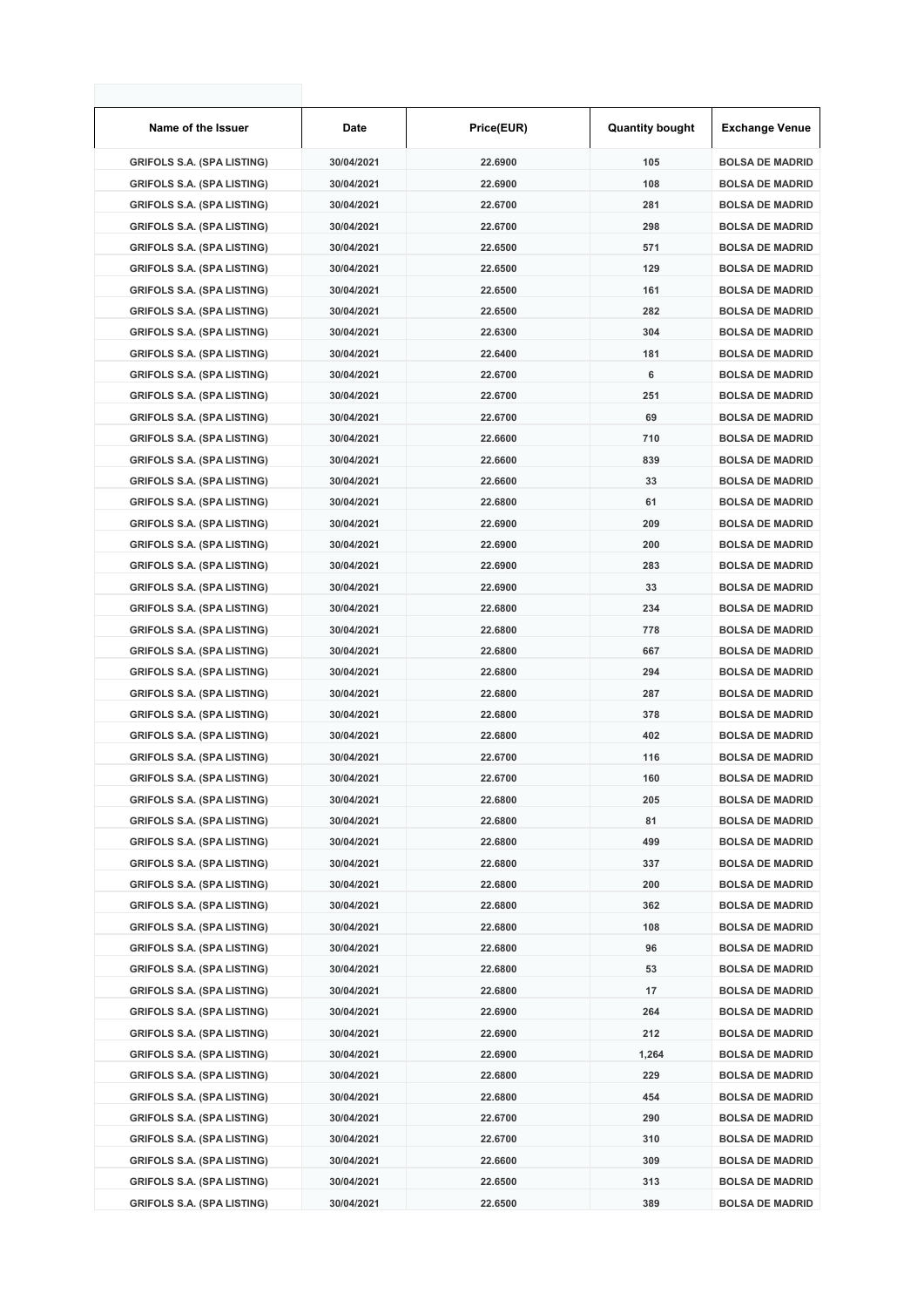| Name of the Issuer                | Date       | Price(EUR) | <b>Quantity bought</b> | <b>Exchange Venue</b>  |
|-----------------------------------|------------|------------|------------------------|------------------------|
| <b>GRIFOLS S.A. (SPA LISTING)</b> | 30/04/2021 | 22.6500    | 392                    | <b>BOLSA DE MADRID</b> |
| <b>GRIFOLS S.A. (SPA LISTING)</b> | 30/04/2021 | 22.6500    | 288                    | <b>BOLSA DE MADRID</b> |
| <b>GRIFOLS S.A. (SPA LISTING)</b> | 30/04/2021 | 22.6500    | 394                    | <b>BOLSA DE MADRID</b> |
| <b>GRIFOLS S.A. (SPA LISTING)</b> | 30/04/2021 | 22.6500    | 387                    | <b>BOLSA DE MADRID</b> |
| <b>GRIFOLS S.A. (SPA LISTING)</b> | 30/04/2021 | 22.6400    | 409                    | <b>BOLSA DE MADRID</b> |
| <b>GRIFOLS S.A. (SPA LISTING)</b> | 30/04/2021 | 22.6400    | 26                     | <b>BOLSA DE MADRID</b> |
| <b>GRIFOLS S.A. (SPA LISTING)</b> | 30/04/2021 | 22.6300    | 787                    | <b>BOLSA DE MADRID</b> |
| <b>GRIFOLS S.A. (SPA LISTING)</b> | 30/04/2021 | 22.6300    | 420                    | <b>BOLSA DE MADRID</b> |
| <b>GRIFOLS S.A. (SPA LISTING)</b> | 30/04/2021 | 22.6000    | 278                    | <b>BOLSA DE MADRID</b> |
| <b>GRIFOLS S.A. (SPA LISTING)</b> | 30/04/2021 | 22.6800    | 311                    | <b>BOLSA DE MADRID</b> |
| <b>GRIFOLS S.A. (SPA LISTING)</b> | 30/04/2021 | 22.6700    | 2,204                  | <b>BOLSA DE MADRID</b> |
| <b>GRIFOLS S.A. (SPA LISTING)</b> | 30/04/2021 | 22.6400    | 307                    | <b>BOLSA DE MADRID</b> |
| <b>GRIFOLS S.A. (SPA LISTING)</b> | 30/04/2021 | 22.6400    | 537                    | <b>BOLSA DE MADRID</b> |
| <b>GRIFOLS S.A. (SPA LISTING)</b> | 30/04/2021 | 22.6400    | 774                    | <b>BOLSA DE MADRID</b> |
| <b>GRIFOLS S.A. (SPA LISTING)</b> | 30/04/2021 | 22.6400    | 69                     | <b>BOLSA DE MADRID</b> |
| <b>GRIFOLS S.A. (SPA LISTING)</b> | 30/04/2021 | 22.6400    | 136                    | <b>BOLSA DE MADRID</b> |
| <b>GRIFOLS S.A. (SPA LISTING)</b> | 30/04/2021 | 22.6500    | 187                    | <b>BOLSA DE MADRID</b> |
| <b>GRIFOLS S.A. (SPA LISTING)</b> | 30/04/2021 | 22.6500    | 221                    | <b>BOLSA DE MADRID</b> |
| <b>GRIFOLS S.A. (SPA LISTING)</b> | 30/04/2021 | 22.6800    | 977                    | <b>BOLSA DE MADRID</b> |
| <b>GRIFOLS S.A. (SPA LISTING)</b> | 30/04/2021 | 22.6600    | 68                     | <b>BOLSA DE MADRID</b> |
| <b>GRIFOLS S.A. (SPA LISTING)</b> | 30/04/2021 | 22.6600    | 301                    | <b>BOLSA DE MADRID</b> |
| <b>GRIFOLS S.A. (SPA LISTING)</b> | 30/04/2021 | 22.6500    | 160                    | <b>BOLSA DE MADRID</b> |
| <b>GRIFOLS S.A. (SPA LISTING)</b> | 30/04/2021 | 22.6500    | 170                    | <b>BOLSA DE MADRID</b> |
| <b>GRIFOLS S.A. (SPA LISTING)</b> | 30/04/2021 | 22.6400    | 306                    | <b>BOLSA DE MADRID</b> |
| <b>GRIFOLS S.A. (SPA LISTING)</b> | 30/04/2021 | 22.6400    | 99                     | <b>BOLSA DE MADRID</b> |
| <b>GRIFOLS S.A. (SPA LISTING)</b> | 30/04/2021 | 22.6400    | 197                    | <b>BOLSA DE MADRID</b> |
| <b>GRIFOLS S.A. (SPA LISTING)</b> | 30/04/2021 | 22.6400    | 300                    | <b>BOLSA DE MADRID</b> |
| <b>GRIFOLS S.A. (SPA LISTING)</b> | 30/04/2021 | 22.6400    | 157                    | <b>BOLSA DE MADRID</b> |
| <b>GRIFOLS S.A. (SPA LISTING)</b> | 30/04/2021 | 22.7000    | 21                     | <b>BOLSA DE MADRID</b> |
| <b>GRIFOLS S.A. (SPA LISTING)</b> | 30/04/2021 | 22.7100    | 264                    | <b>BOLSA DE MADRID</b> |
| <b>GRIFOLS S.A. (SPA LISTING)</b> | 30/04/2021 | 22.7100    | 348                    | <b>BOLSA DE MADRID</b> |
| <b>GRIFOLS S.A. (SPA LISTING)</b> | 30/04/2021 | 22.7100    | 430                    | <b>BOLSA DE MADRID</b> |
| <b>GRIFOLS S.A. (SPA LISTING)</b> | 30/04/2021 | 22.7100    | 539                    | <b>BOLSA DE MADRID</b> |
| <b>GRIFOLS S.A. (SPA LISTING)</b> | 30/04/2021 | 22.7100    | 44                     | <b>BOLSA DE MADRID</b> |
| <b>GRIFOLS S.A. (SPA LISTING)</b> | 30/04/2021 | 22.6900    | 597                    | <b>BOLSA DE MADRID</b> |
| <b>GRIFOLS S.A. (SPA LISTING)</b> | 30/04/2021 | 22.7000    | 525                    | <b>BOLSA DE MADRID</b> |
| <b>GRIFOLS S.A. (SPA LISTING)</b> | 30/04/2021 | 22.7000    | 140                    | <b>BOLSA DE MADRID</b> |
| <b>GRIFOLS S.A. (SPA LISTING)</b> | 30/04/2021 | 22.7000    | 550                    | <b>BOLSA DE MADRID</b> |
| <b>GRIFOLS S.A. (SPA LISTING)</b> | 30/04/2021 | 22.7300    | 205                    | <b>BOLSA DE MADRID</b> |
| <b>GRIFOLS S.A. (SPA LISTING)</b> | 30/04/2021 | 22.7400    | 150                    | <b>BOLSA DE MADRID</b> |
| <b>GRIFOLS S.A. (SPA LISTING)</b> | 30/04/2021 | 22.7400    | 127                    | <b>BOLSA DE MADRID</b> |
| <b>GRIFOLS S.A. (SPA LISTING)</b> | 30/04/2021 | 22.7300    | 277                    | <b>BOLSA DE MADRID</b> |
| <b>GRIFOLS S.A. (SPA LISTING)</b> | 30/04/2021 | 22.7100    | 288                    | <b>BOLSA DE MADRID</b> |
| <b>GRIFOLS S.A. (SPA LISTING)</b> | 30/04/2021 | 22.7100    | 30                     | <b>BOLSA DE MADRID</b> |
| <b>GRIFOLS S.A. (SPA LISTING)</b> | 30/04/2021 | 22.7000    | 298                    | <b>BOLSA DE MADRID</b> |
| <b>GRIFOLS S.A. (SPA LISTING)</b> | 30/04/2021 | 22.7200    | 292                    | <b>BOLSA DE MADRID</b> |
| <b>GRIFOLS S.A. (SPA LISTING)</b> | 30/04/2021 | 22.7000    | 556                    | <b>BOLSA DE MADRID</b> |
| <b>GRIFOLS S.A. (SPA LISTING)</b> | 30/04/2021 | 22.7000    | 368                    | <b>BOLSA DE MADRID</b> |
| <b>GRIFOLS S.A. (SPA LISTING)</b> | 30/04/2021 | 22.6900    | 301                    | <b>BOLSA DE MADRID</b> |
| <b>GRIFOLS S.A. (SPA LISTING)</b> | 30/04/2021 | 22.6700    | 295                    | <b>BOLSA DE MADRID</b> |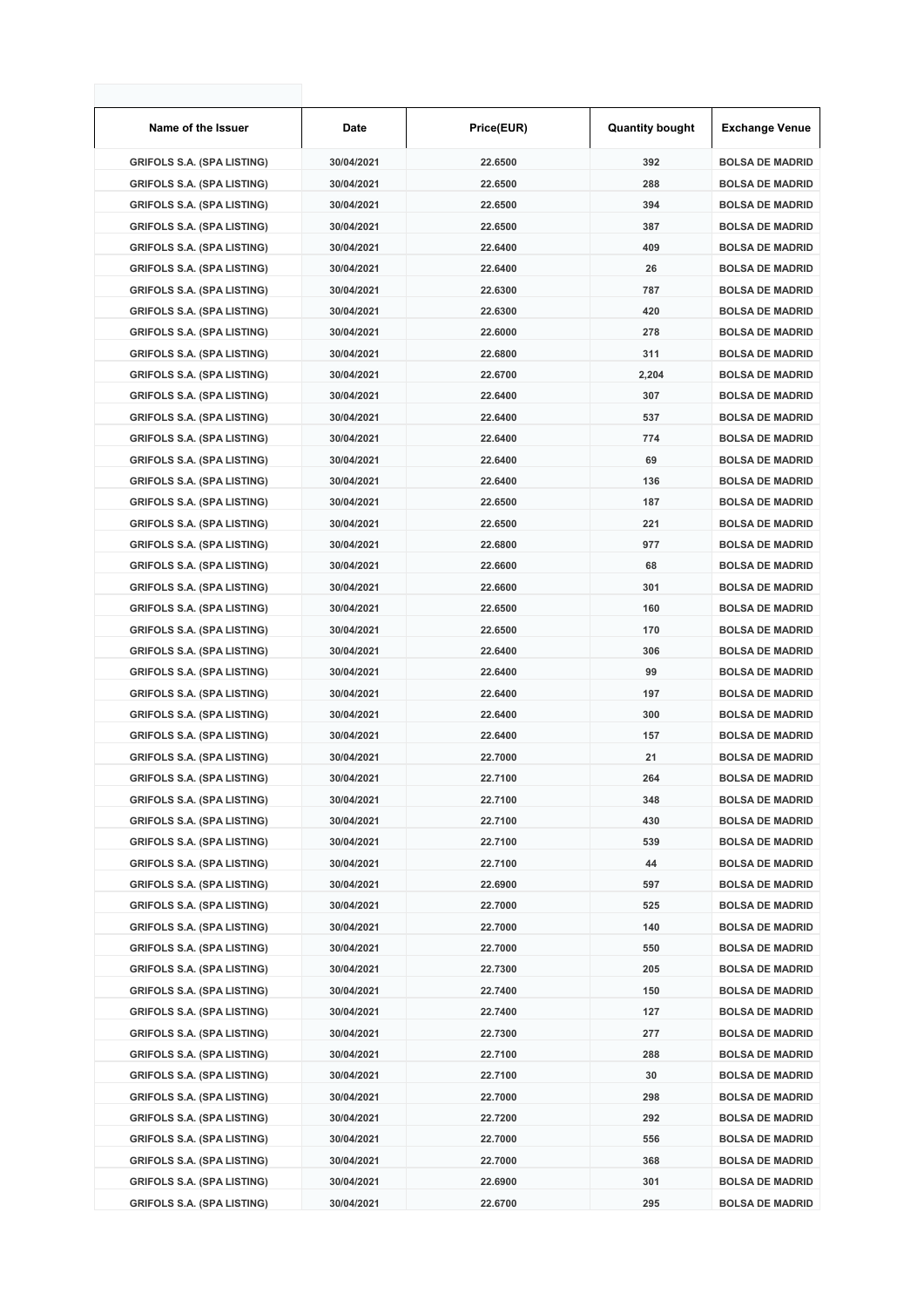| Name of the Issuer                | Date       | Price(EUR) | <b>Quantity bought</b> | <b>Exchange Venue</b>  |
|-----------------------------------|------------|------------|------------------------|------------------------|
| <b>GRIFOLS S.A. (SPA LISTING)</b> | 30/04/2021 | 22.6700    | 35                     | <b>BOLSA DE MADRID</b> |
| <b>GRIFOLS S.A. (SPA LISTING)</b> | 30/04/2021 | 22.6700    | 514                    | <b>BOLSA DE MADRID</b> |
| <b>GRIFOLS S.A. (SPA LISTING)</b> | 30/04/2021 | 22.6600    | 364                    | <b>BOLSA DE MADRID</b> |
| <b>GRIFOLS S.A. (SPA LISTING)</b> | 30/04/2021 | 22.6700    | 286                    | <b>BOLSA DE MADRID</b> |
| <b>GRIFOLS S.A. (SPA LISTING)</b> | 30/04/2021 | 22.6700    | 534                    | <b>BOLSA DE MADRID</b> |
| <b>GRIFOLS S.A. (SPA LISTING)</b> | 30/04/2021 | 22.6500    | 161                    | <b>BOLSA DE MADRID</b> |
| <b>GRIFOLS S.A. (SPA LISTING)</b> | 30/04/2021 | 22.6500    | 132                    | <b>BOLSA DE MADRID</b> |
| <b>GRIFOLS S.A. (SPA LISTING)</b> | 30/04/2021 | 22.6500    | 295                    | <b>BOLSA DE MADRID</b> |
| <b>GRIFOLS S.A. (SPA LISTING)</b> | 30/04/2021 | 22.6500    | 229                    | <b>BOLSA DE MADRID</b> |
| <b>GRIFOLS S.A. (SPA LISTING)</b> | 30/04/2021 | 22.6600    | 516                    | <b>BOLSA DE MADRID</b> |
| <b>GRIFOLS S.A. (SPA LISTING)</b> | 30/04/2021 | 22.6600    | 631                    | <b>BOLSA DE MADRID</b> |
| <b>GRIFOLS S.A. (SPA LISTING)</b> | 30/04/2021 | 22.6600    | 389                    | <b>BOLSA DE MADRID</b> |
| <b>GRIFOLS S.A. (SPA LISTING)</b> | 30/04/2021 | 22.6600    | 333                    | <b>BOLSA DE MADRID</b> |
| <b>GRIFOLS S.A. (SPA LISTING)</b> | 30/04/2021 | 22.6600    | 313                    | <b>BOLSA DE MADRID</b> |
| <b>GRIFOLS S.A. (SPA LISTING)</b> | 30/04/2021 | 22.6600    | 267                    | <b>BOLSA DE MADRID</b> |
| <b>GRIFOLS S.A. (SPA LISTING)</b> | 30/04/2021 | 22.6600    | 219                    | <b>BOLSA DE MADRID</b> |
| <b>GRIFOLS S.A. (SPA LISTING)</b> | 30/04/2021 | 22.6600    | 48                     | <b>BOLSA DE MADRID</b> |
| <b>GRIFOLS S.A. (SPA LISTING)</b> | 30/04/2021 | 22.6600    | 24                     | <b>BOLSA DE MADRID</b> |
| <b>GRIFOLS S.A. (SPA LISTING)</b> | 30/04/2021 | 22.6600    | 694                    | <b>BOLSA DE MADRID</b> |
| <b>GRIFOLS S.A. (SPA LISTING)</b> | 30/04/2021 | 22.6600    | 776                    | <b>BOLSA DE MADRID</b> |
| <b>GRIFOLS S.A. (SPA LISTING)</b> | 30/04/2021 | 22.6600    | 359                    | <b>BOLSA DE MADRID</b> |
| <b>GRIFOLS S.A. (SPA LISTING)</b> | 30/04/2021 | 22.6600    | 42                     | <b>BOLSA DE MADRID</b> |
| <b>GRIFOLS S.A. (SPA LISTING)</b> | 30/04/2021 | 22.6700    | 330                    | <b>BOLSA DE MADRID</b> |
| <b>GRIFOLS S.A. (SPA LISTING)</b> | 30/04/2021 | 22.6700    | 127                    | <b>BOLSA DE MADRID</b> |
| <b>GRIFOLS S.A. (SPA LISTING)</b> | 30/04/2021 | 22.6700    | 422                    | <b>BOLSA DE MADRID</b> |
| <b>GRIFOLS S.A. (SPA LISTING)</b> | 30/04/2021 | 22.6700    | 134                    | <b>BOLSA DE MADRID</b> |
| <b>GRIFOLS S.A. (SPA LISTING)</b> | 30/04/2021 | 22.6600    | 235                    | <b>BOLSA DE MADRID</b> |
| <b>GRIFOLS S.A. (SPA LISTING)</b> | 30/04/2021 | 22.6600    | 174                    | <b>BOLSA DE MADRID</b> |
| <b>GRIFOLS S.A. (SPA LISTING)</b> | 30/04/2021 | 22.6900    | 269                    | <b>BOLSA DE MADRID</b> |
| <b>GRIFOLS S.A. (SPA LISTING)</b> | 30/04/2021 | 22.6700    | 202                    | <b>BOLSA DE MADRID</b> |
| <b>GRIFOLS S.A. (SPA LISTING)</b> | 30/04/2021 | 22.6700    | 340                    | <b>BOLSA DE MADRID</b> |
| <b>GRIFOLS S.A. (SPA LISTING)</b> | 30/04/2021 | 22.6700    | 46                     | <b>BOLSA DE MADRID</b> |
| <b>GRIFOLS S.A. (SPA LISTING)</b> | 30/04/2021 | 22.6700    | 429                    | <b>BOLSA DE MADRID</b> |
| <b>GRIFOLS S.A. (SPA LISTING)</b> | 30/04/2021 | 22.6700    | 317                    | <b>BOLSA DE MADRID</b> |
| <b>GRIFOLS S.A. (SPA LISTING)</b> | 30/04/2021 | 22.6700    | 334                    | <b>BOLSA DE MADRID</b> |
| <b>GRIFOLS S.A. (SPA LISTING)</b> | 30/04/2021 | 22.6800    | 358                    | <b>BOLSA DE MADRID</b> |
| <b>GRIFOLS S.A. (SPA LISTING)</b> | 30/04/2021 | 22.6800    | 165                    | <b>BOLSA DE MADRID</b> |
| <b>GRIFOLS S.A. (SPA LISTING)</b> | 30/04/2021 | 22.7000    | 437                    | <b>BOLSA DE MADRID</b> |
| <b>GRIFOLS S.A. (SPA LISTING)</b> | 30/04/2021 | 22.6800    | 616                    | <b>BOLSA DE MADRID</b> |
| <b>GRIFOLS S.A. (SPA LISTING)</b> | 30/04/2021 | 22.6700    | 294                    | <b>BOLSA DE MADRID</b> |
| <b>GRIFOLS S.A. (SPA LISTING)</b> | 30/04/2021 | 22.6400    | 285                    | <b>BOLSA DE MADRID</b> |
| <b>GRIFOLS S.A. (SPA LISTING)</b> | 30/04/2021 | 22.6400    | 409                    | <b>BOLSA DE MADRID</b> |
| <b>GRIFOLS S.A. (SPA LISTING)</b> | 30/04/2021 | 22.6600    | 2,074                  | <b>BOLSA DE MADRID</b> |
| <b>GRIFOLS S.A. (SPA LISTING)</b> | 30/04/2021 | 22.6500    | 320                    | <b>BOLSA DE MADRID</b> |
| <b>GRIFOLS S.A. (SPA LISTING)</b> | 30/04/2021 | 22.6500    | 320                    | <b>BOLSA DE MADRID</b> |
| <b>GRIFOLS S.A. (SPA LISTING)</b> | 30/04/2021 | 22.6500    | 60                     | <b>BOLSA DE MADRID</b> |
| <b>GRIFOLS S.A. (SPA LISTING)</b> | 30/04/2021 | 22.6600    | 259                    | <b>BOLSA DE MADRID</b> |
| <b>GRIFOLS S.A. (SPA LISTING)</b> | 30/04/2021 | 22.6600    | 298                    | <b>BOLSA DE MADRID</b> |
| <b>GRIFOLS S.A. (SPA LISTING)</b> | 30/04/2021 | 22.6600    | 252                    | <b>BOLSA DE MADRID</b> |
| <b>GRIFOLS S.A. (SPA LISTING)</b> | 30/04/2021 | 22.6500    | 440                    | <b>BOLSA DE MADRID</b> |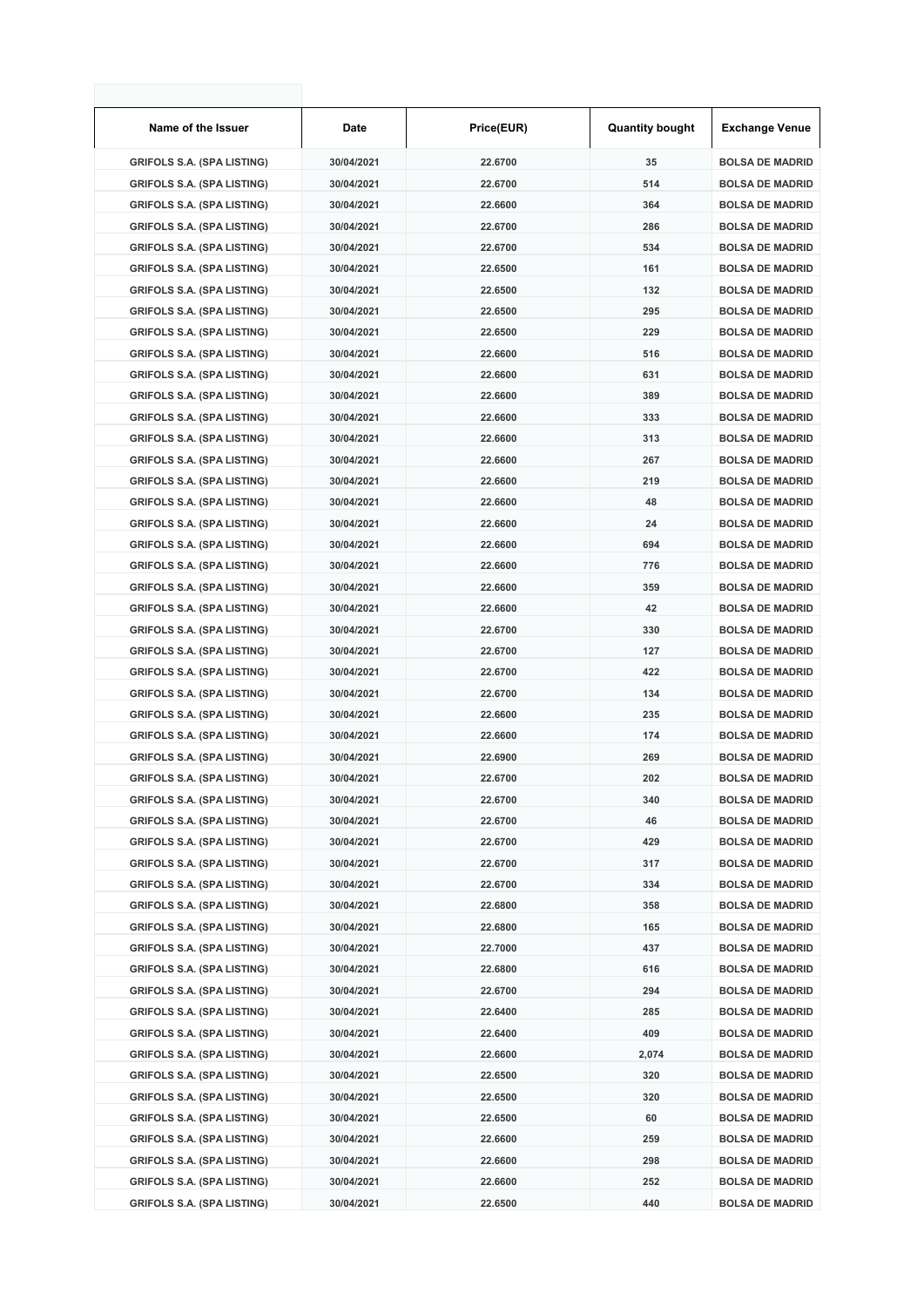| Name of the Issuer                | Date       | Price(EUR) | <b>Quantity bought</b> | <b>Exchange Venue</b>  |
|-----------------------------------|------------|------------|------------------------|------------------------|
| <b>GRIFOLS S.A. (SPA LISTING)</b> | 30/04/2021 | 22.6500    | 491                    | <b>BOLSA DE MADRID</b> |
| <b>GRIFOLS S.A. (SPA LISTING)</b> | 30/04/2021 | 22.6500    | 117                    | <b>BOLSA DE MADRID</b> |
| <b>GRIFOLS S.A. (SPA LISTING)</b> | 30/04/2021 | 22.6500    | 394                    | <b>BOLSA DE MADRID</b> |
| <b>GRIFOLS S.A. (SPA LISTING)</b> | 30/04/2021 | 22.6500    | 254                    | <b>BOLSA DE MADRID</b> |
| <b>GRIFOLS S.A. (SPA LISTING)</b> | 30/04/2021 | 22.6700    | 3,044                  | <b>BOLSA DE MADRID</b> |
| <b>GRIFOLS S.A. (SPA LISTING)</b> | 30/04/2021 | 22.6700    | 847                    | <b>BOLSA DE MADRID</b> |
| <b>GRIFOLS S.A. (SPA LISTING)</b> | 30/04/2021 | 22.6500    | 481                    | <b>BOLSA DE MADRID</b> |
| <b>GRIFOLS S.A. (SPA LISTING)</b> | 30/04/2021 | 22.6500    | 343                    | <b>BOLSA DE MADRID</b> |
| <b>GRIFOLS S.A. (SPA LISTING)</b> | 30/04/2021 | 22.6500    | 384                    | <b>BOLSA DE MADRID</b> |
| <b>GRIFOLS S.A. (SPA LISTING)</b> | 30/04/2021 | 22.6400    | 325                    | <b>BOLSA DE MADRID</b> |
| <b>GRIFOLS S.A. (SPA LISTING)</b> | 30/04/2021 | 22.6400    | 699                    | <b>BOLSA DE MADRID</b> |
| <b>GRIFOLS S.A. (SPA LISTING)</b> | 30/04/2021 | 22.6400    | 950                    | <b>BOLSA DE MADRID</b> |
| <b>GRIFOLS S.A. (SPA LISTING)</b> | 30/04/2021 | 22.6400    | 550                    | <b>BOLSA DE MADRID</b> |
| <b>GRIFOLS S.A. (SPA LISTING)</b> | 30/04/2021 | 22.6400    | 147                    | <b>BOLSA DE MADRID</b> |
| <b>GRIFOLS S.A. (SPA LISTING)</b> | 30/04/2021 | 22.6300    | 37                     | <b>BOLSA DE MADRID</b> |
| <b>GRIFOLS S.A. (SPA LISTING)</b> | 30/04/2021 | 22.6300    | 719                    | <b>BOLSA DE MADRID</b> |
| <b>GRIFOLS S.A. (SPA LISTING)</b> | 30/04/2021 | 22.6100    | 400                    | <b>BOLSA DE MADRID</b> |
| <b>GRIFOLS S.A. (SPA LISTING)</b> | 30/04/2021 | 22.6100    | 164                    | <b>BOLSA DE MADRID</b> |
| <b>GRIFOLS S.A. (SPA LISTING)</b> | 30/04/2021 | 22.6100    | 567                    | <b>BOLSA DE MADRID</b> |
| <b>GRIFOLS S.A. (SPA LISTING)</b> | 30/04/2021 | 22.6100    | 994                    | <b>BOLSA DE MADRID</b> |
| <b>GRIFOLS S.A. (SPA LISTING)</b> | 30/04/2021 | 22.5900    | 638                    | <b>BOLSA DE MADRID</b> |
| <b>GRIFOLS S.A. (SPA LISTING)</b> | 30/04/2021 | 22.5900    | 380                    | <b>BOLSA DE MADRID</b> |
| <b>GRIFOLS S.A. (SPA LISTING)</b> | 30/04/2021 | 22.5900    | 335                    | <b>BOLSA DE MADRID</b> |
| <b>GRIFOLS S.A. (SPA LISTING)</b> | 30/04/2021 | 22.5900    | 200                    | <b>BOLSA DE MADRID</b> |
| <b>GRIFOLS S.A. (SPA LISTING)</b> | 30/04/2021 | 22.5900    | 221                    | <b>BOLSA DE MADRID</b> |
| <b>GRIFOLS S.A. (SPA LISTING)</b> | 30/04/2021 | 22.5900    | 252                    | <b>BOLSA DE MADRID</b> |
| <b>GRIFOLS S.A. (SPA LISTING)</b> | 30/04/2021 | 22.5900    | 206                    | <b>BOLSA DE MADRID</b> |
| <b>GRIFOLS S.A. (SPA LISTING)</b> | 30/04/2021 | 22.5900    | 90                     | <b>BOLSA DE MADRID</b> |
| <b>GRIFOLS S.A. (SPA LISTING)</b> | 30/04/2021 | 22.5900    | 241                    | <b>BOLSA DE MADRID</b> |
| <b>GRIFOLS S.A. (SPA LISTING)</b> | 30/04/2021 | 22.5900    | 62                     | <b>BOLSA DE MADRID</b> |
| <b>GRIFOLS S.A. (SPA LISTING)</b> | 30/04/2021 | 22.5800    | 592                    | <b>BOLSA DE MADRID</b> |
| <b>GRIFOLS S.A. (SPA LISTING)</b> | 30/04/2021 | 22.5800    | 193                    | <b>BOLSA DE MADRID</b> |
| <b>GRIFOLS S.A. (SPA LISTING)</b> | 30/04/2021 | 22.5900    | 422                    | <b>BOLSA DE MADRID</b> |
| <b>GRIFOLS S.A. (SPA LISTING)</b> | 30/04/2021 | 22.5600    | 338                    | <b>BOLSA DE MADRID</b> |
| <b>GRIFOLS S.A. (SPA LISTING)</b> | 30/04/2021 | 22.5900    | 222                    | <b>BOLSA DE MADRID</b> |
| <b>GRIFOLS S.A. (SPA LISTING)</b> | 30/04/2021 | 22.5900    | 526                    | <b>BOLSA DE MADRID</b> |
| <b>GRIFOLS S.A. (SPA LISTING)</b> | 30/04/2021 | 22.5900    | 704                    | <b>BOLSA DE MADRID</b> |
| <b>GRIFOLS S.A. (SPA LISTING)</b> | 30/04/2021 | 22.5900    | 1,014                  | <b>BOLSA DE MADRID</b> |
| <b>GRIFOLS S.A. (SPA LISTING)</b> | 30/04/2021 | 22.5900    | 150                    | <b>BOLSA DE MADRID</b> |
| <b>GRIFOLS S.A. (SPA LISTING)</b> | 30/04/2021 | 22.5800    | 140                    | <b>BOLSA DE MADRID</b> |
| <b>GRIFOLS S.A. (SPA LISTING)</b> | 30/04/2021 | 22.5800    | 361                    | <b>BOLSA DE MADRID</b> |
| <b>GRIFOLS S.A. (SPA LISTING)</b> | 30/04/2021 | 22.5800    | 269                    | <b>BOLSA DE MADRID</b> |
| <b>GRIFOLS S.A. (SPA LISTING)</b> | 30/04/2021 | 22.5700    | 615                    | <b>BOLSA DE MADRID</b> |
| <b>GRIFOLS S.A. (SPA LISTING)</b> | 30/04/2021 | 22.5700    | 608                    | <b>BOLSA DE MADRID</b> |
| <b>GRIFOLS S.A. (SPA LISTING)</b> | 30/04/2021 | 22.5700    | 572                    | <b>BOLSA DE MADRID</b> |
| <b>GRIFOLS S.A. (SPA LISTING)</b> | 30/04/2021 | 22.5700    | 27                     | <b>BOLSA DE MADRID</b> |
| <b>GRIFOLS S.A. (SPA LISTING)</b> | 30/04/2021 | 22.5900    | 846                    | <b>BOLSA DE MADRID</b> |
| <b>GRIFOLS S.A. (SPA LISTING)</b> | 30/04/2021 | 22.5800    | 972                    | <b>BOLSA DE MADRID</b> |
| <b>GRIFOLS S.A. (SPA LISTING)</b> | 30/04/2021 | 22.5800    | 160                    | <b>BOLSA DE MADRID</b> |
| <b>GRIFOLS S.A. (SPA LISTING)</b> | 30/04/2021 | 22.5900    | 76                     | <b>BOLSA DE MADRID</b> |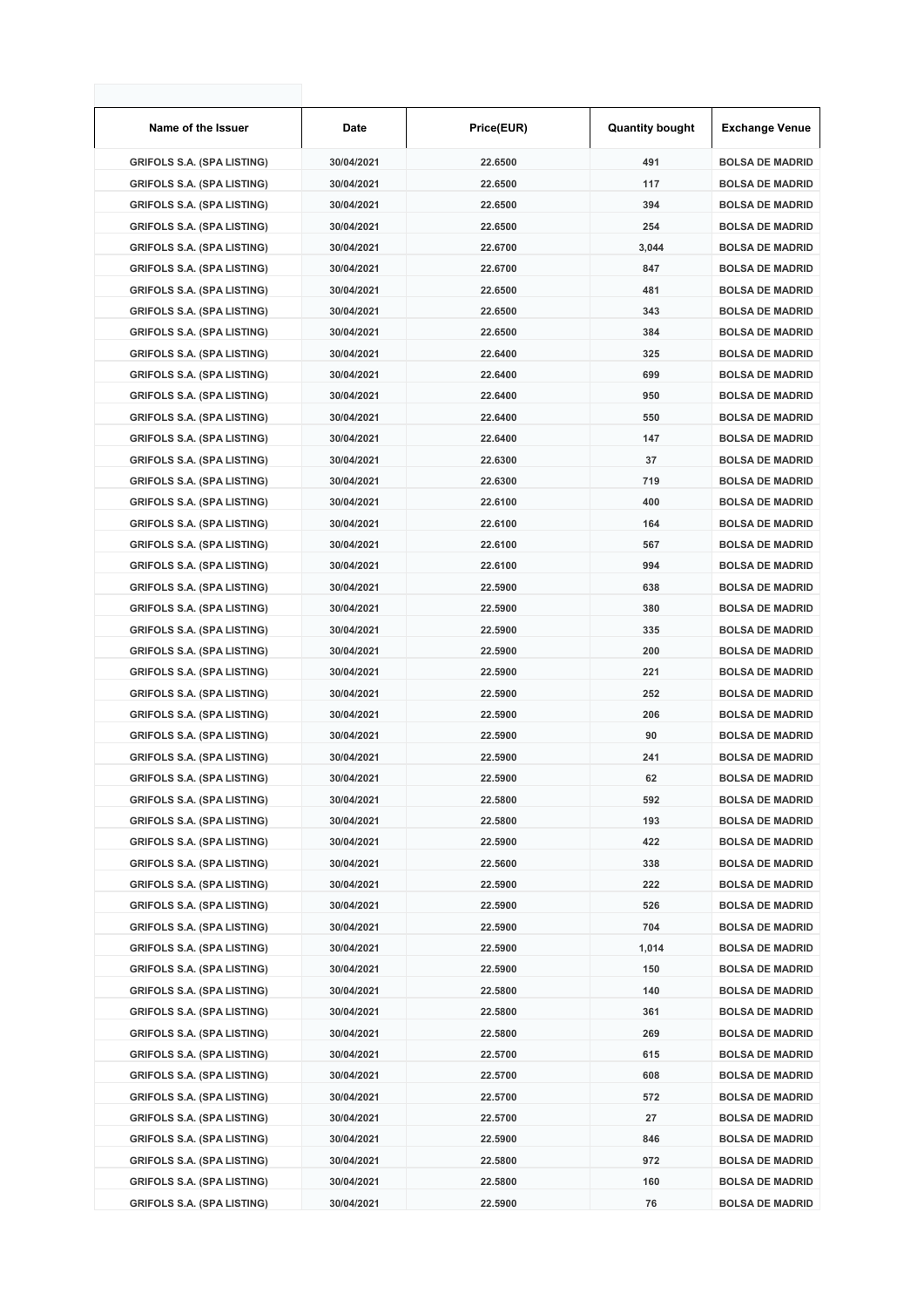| Name of the Issuer                | Date       | Price(EUR) | <b>Quantity bought</b> | <b>Exchange Venue</b>  |
|-----------------------------------|------------|------------|------------------------|------------------------|
| <b>GRIFOLS S.A. (SPA LISTING)</b> | 30/04/2021 | 22.5900    | 1,013                  | <b>BOLSA DE MADRID</b> |
| <b>GRIFOLS S.A. (SPA LISTING)</b> | 30/04/2021 | 22.5900    | 1,247                  | <b>BOLSA DE MADRID</b> |
| <b>GRIFOLS S.A. (SPA LISTING)</b> | 30/04/2021 | 22.5900    | 470                    | <b>BOLSA DE MADRID</b> |
| <b>GRIFOLS S.A. (SPA LISTING)</b> | 30/04/2021 | 22.5800    | 616                    | <b>BOLSA DE MADRID</b> |
| <b>GRIFOLS S.A. (SPA LISTING)</b> | 30/04/2021 | 22.5800    | 112                    | <b>BOLSA DE MADRID</b> |
| <b>GRIFOLS S.A. (SPA LISTING)</b> | 30/04/2021 | 22.5800    | 260                    | <b>BOLSA DE MADRID</b> |
| <b>GRIFOLS S.A. (SPA LISTING)</b> | 30/04/2021 | 22.5800    | 346                    | <b>BOLSA DE MADRID</b> |
| <b>GRIFOLS S.A. (SPA LISTING)</b> | 30/04/2021 | 22.5800    | 73                     | <b>BOLSA DE MADRID</b> |
| <b>GRIFOLS S.A. (SPA LISTING)</b> | 30/04/2021 | 22.5800    | 195                    | <b>BOLSA DE MADRID</b> |
| <b>GRIFOLS S.A. (SPA LISTING)</b> | 30/04/2021 | 22.5800    | 5                      | <b>BOLSA DE MADRID</b> |
| <b>GRIFOLS S.A. (SPA LISTING)</b> | 30/04/2021 | 22.5800    | 267                    | <b>BOLSA DE MADRID</b> |
| <b>GRIFOLS S.A. (SPA LISTING)</b> | 30/04/2021 | 22.5700    | 275                    | <b>BOLSA DE MADRID</b> |
| <b>GRIFOLS S.A. (SPA LISTING)</b> | 30/04/2021 | 22.5700    | 273                    | <b>BOLSA DE MADRID</b> |
| <b>GRIFOLS S.A. (SPA LISTING)</b> | 30/04/2021 | 22.5700    | 38                     | <b>BOLSA DE MADRID</b> |
| <b>GRIFOLS S.A. (SPA LISTING)</b> | 30/04/2021 | 22.5700    | 200                    | <b>BOLSA DE MADRID</b> |
| <b>GRIFOLS S.A. (SPA LISTING)</b> | 30/04/2021 | 22.5700    | 34                     | <b>BOLSA DE MADRID</b> |
| <b>GRIFOLS S.A. (SPA LISTING)</b> | 30/04/2021 | 22.5700    | 267                    | <b>BOLSA DE MADRID</b> |
| <b>GRIFOLS S.A. (SPA LISTING)</b> | 30/04/2021 | 22.5600    | 303                    | <b>BOLSA DE MADRID</b> |
| <b>GRIFOLS S.A. (SPA LISTING)</b> | 30/04/2021 | 22.5600    | 297                    | <b>BOLSA DE MADRID</b> |
| <b>GRIFOLS S.A. (SPA LISTING)</b> | 30/04/2021 | 22.5600    | 246                    | <b>BOLSA DE MADRID</b> |
| <b>GRIFOLS S.A. (SPA LISTING)</b> | 03/05/2021 | 22.5200    | 396                    | <b>BOLSA DE MADRID</b> |
| <b>GRIFOLS S.A. (SPA LISTING)</b> | 03/05/2021 | 22.5200    | 438                    | <b>BOLSA DE MADRID</b> |
| <b>GRIFOLS S.A. (SPA LISTING)</b> | 03/05/2021 | 22.5600    | 260                    | <b>BOLSA DE MADRID</b> |
| <b>GRIFOLS S.A. (SPA LISTING)</b> | 03/05/2021 | 22.5600    | 351                    | <b>BOLSA DE MADRID</b> |
| <b>GRIFOLS S.A. (SPA LISTING)</b> | 03/05/2021 | 22.5600    | 260                    | <b>BOLSA DE MADRID</b> |
| <b>GRIFOLS S.A. (SPA LISTING)</b> | 03/05/2021 | 22.5600    | 150                    | <b>BOLSA DE MADRID</b> |
| <b>GRIFOLS S.A. (SPA LISTING)</b> | 03/05/2021 | 22.5600    | 301                    | <b>BOLSA DE MADRID</b> |
| <b>GRIFOLS S.A. (SPA LISTING)</b> | 03/05/2021 | 22.5600    | 110                    | <b>BOLSA DE MADRID</b> |
| <b>GRIFOLS S.A. (SPA LISTING)</b> | 03/05/2021 | 22.5600    | 301                    | <b>BOLSA DE MADRID</b> |
| <b>GRIFOLS S.A. (SPA LISTING)</b> | 03/05/2021 | 22.5600    | 255                    | <b>BOLSA DE MADRID</b> |
| <b>GRIFOLS S.A. (SPA LISTING)</b> | 03/05/2021 | 22.5600    | 82                     | <b>BOLSA DE MADRID</b> |
| <b>GRIFOLS S.A. (SPA LISTING)</b> | 03/05/2021 | 22.5600    | 158                    | <b>BOLSA DE MADRID</b> |
| <b>GRIFOLS S.A. (SPA LISTING)</b> | 03/05/2021 | 22.6000    | 297                    | <b>BOLSA DE MADRID</b> |
| <b>GRIFOLS S.A. (SPA LISTING)</b> | 03/05/2021 | 22.6000    | 285                    | <b>BOLSA DE MADRID</b> |
| <b>GRIFOLS S.A. (SPA LISTING)</b> | 03/05/2021 | 22.6000    | 293                    | <b>BOLSA DE MADRID</b> |
| <b>GRIFOLS S.A. (SPA LISTING)</b> | 03/05/2021 | 22.6000    | 4                      | <b>BOLSA DE MADRID</b> |
| <b>GRIFOLS S.A. (SPA LISTING)</b> | 03/05/2021 | 22.6000    | 274                    | <b>BOLSA DE MADRID</b> |
| <b>GRIFOLS S.A. (SPA LISTING)</b> | 03/05/2021 | 22.5500    | 123                    | <b>BOLSA DE MADRID</b> |
| <b>GRIFOLS S.A. (SPA LISTING)</b> | 03/05/2021 | 22.5500    | 41                     | <b>BOLSA DE MADRID</b> |
| <b>GRIFOLS S.A. (SPA LISTING)</b> | 03/05/2021 | 22.5500    | 147                    | <b>BOLSA DE MADRID</b> |
| <b>GRIFOLS S.A. (SPA LISTING)</b> | 03/05/2021 | 22.5500    | 596                    | <b>BOLSA DE MADRID</b> |
| <b>GRIFOLS S.A. (SPA LISTING)</b> | 03/05/2021 | 22.5500    | 297                    | <b>BOLSA DE MADRID</b> |
| <b>GRIFOLS S.A. (SPA LISTING)</b> | 03/05/2021 | 22.4900    | 212                    | <b>BOLSA DE MADRID</b> |
| <b>GRIFOLS S.A. (SPA LISTING)</b> | 03/05/2021 | 22.4900    | 62                     | <b>BOLSA DE MADRID</b> |
| <b>GRIFOLS S.A. (SPA LISTING)</b> | 03/05/2021 | 22.4900    | 150                    | <b>BOLSA DE MADRID</b> |
| <b>GRIFOLS S.A. (SPA LISTING)</b> | 03/05/2021 | 22.4900    | 145                    | <b>BOLSA DE MADRID</b> |
| <b>GRIFOLS S.A. (SPA LISTING)</b> | 03/05/2021 | 22.4900    | 67                     | <b>BOLSA DE MADRID</b> |
| <b>GRIFOLS S.A. (SPA LISTING)</b> | 03/05/2021 | 22.4900    | 207                    | <b>BOLSA DE MADRID</b> |
| <b>GRIFOLS S.A. (SPA LISTING)</b> | 03/05/2021 | 22.4500    | 219                    | <b>BOLSA DE MADRID</b> |
| <b>GRIFOLS S.A. (SPA LISTING)</b> | 03/05/2021 | 22.5000    | 293                    | <b>BOLSA DE MADRID</b> |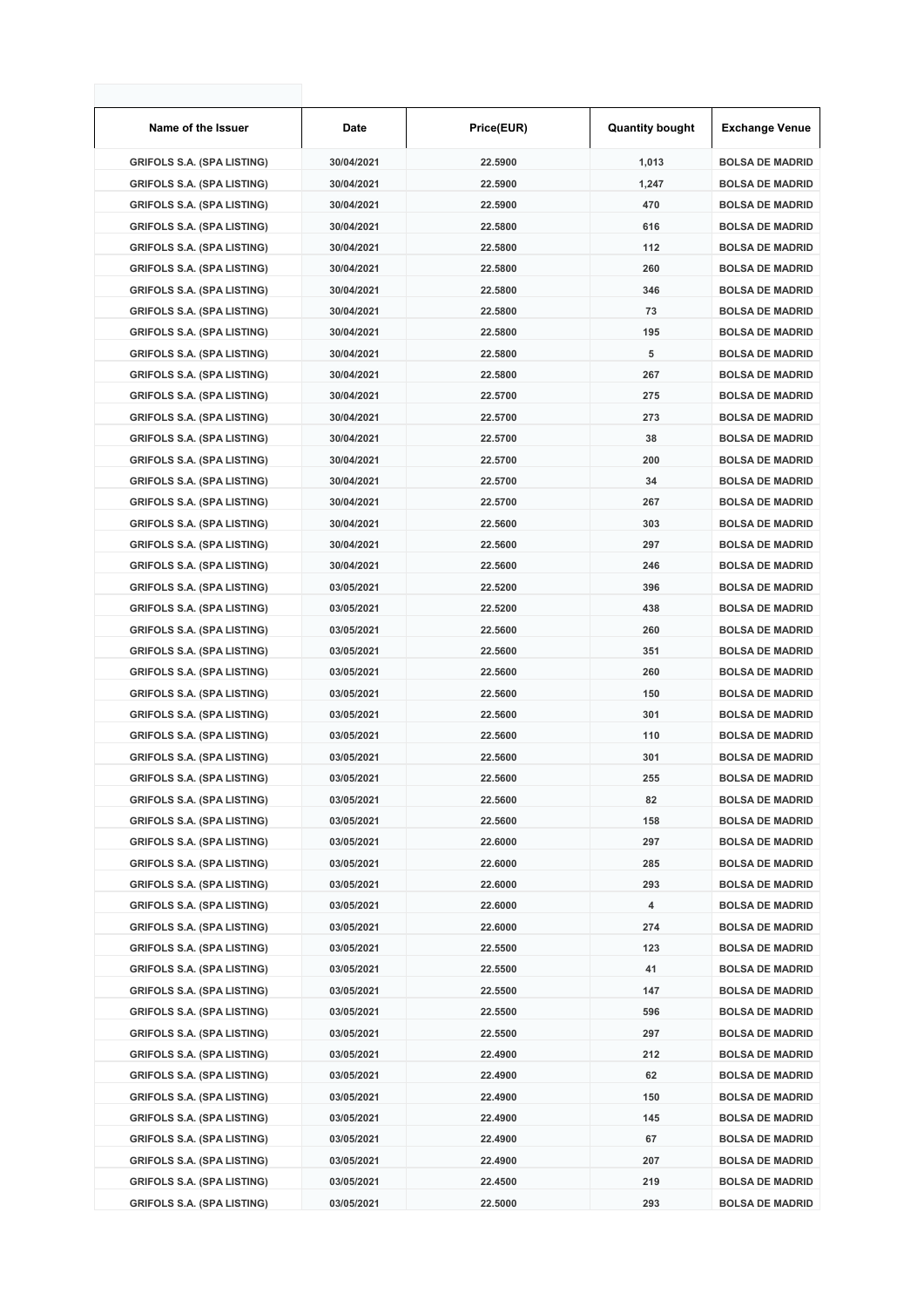| Name of the Issuer                | Date       | Price(EUR) | <b>Quantity bought</b> | <b>Exchange Venue</b>  |
|-----------------------------------|------------|------------|------------------------|------------------------|
| <b>GRIFOLS S.A. (SPA LISTING)</b> | 03/05/2021 | 22.5000    | 288                    | <b>BOLSA DE MADRID</b> |
| <b>GRIFOLS S.A. (SPA LISTING)</b> | 03/05/2021 | 22.5000    | 238                    | <b>BOLSA DE MADRID</b> |
| <b>GRIFOLS S.A. (SPA LISTING)</b> | 03/05/2021 | 22.5000    | 55                     | <b>BOLSA DE MADRID</b> |
| <b>GRIFOLS S.A. (SPA LISTING)</b> | 03/05/2021 | 22.5000    | 278                    | <b>BOLSA DE MADRID</b> |
| <b>GRIFOLS S.A. (SPA LISTING)</b> | 03/05/2021 | 22.4500    | 145                    | <b>BOLSA DE MADRID</b> |
| <b>GRIFOLS S.A. (SPA LISTING)</b> | 03/05/2021 | 22.4500    | 148                    | <b>BOLSA DE MADRID</b> |
| <b>GRIFOLS S.A. (SPA LISTING)</b> | 03/05/2021 | 22.4500    | 138                    | <b>BOLSA DE MADRID</b> |
| <b>GRIFOLS S.A. (SPA LISTING)</b> | 03/05/2021 | 22.4500    | 140                    | <b>BOLSA DE MADRID</b> |
| <b>GRIFOLS S.A. (SPA LISTING)</b> | 03/05/2021 | 22.4800    | 577                    | <b>BOLSA DE MADRID</b> |
| <b>GRIFOLS S.A. (SPA LISTING)</b> | 03/05/2021 | 22.4300    | 313                    | <b>BOLSA DE MADRID</b> |
| <b>GRIFOLS S.A. (SPA LISTING)</b> | 03/05/2021 | 22.4300    | 321                    | <b>BOLSA DE MADRID</b> |
| <b>GRIFOLS S.A. (SPA LISTING)</b> | 03/05/2021 | 22.4100    | 293                    | <b>BOLSA DE MADRID</b> |
| <b>GRIFOLS S.A. (SPA LISTING)</b> | 03/05/2021 | 22.4100    | 277                    | <b>BOLSA DE MADRID</b> |
| <b>GRIFOLS S.A. (SPA LISTING)</b> | 03/05/2021 | 22.4700    | 296                    | <b>BOLSA DE MADRID</b> |
| <b>GRIFOLS S.A. (SPA LISTING)</b> | 03/05/2021 | 22.4500    | 182                    | <b>BOLSA DE MADRID</b> |
| <b>GRIFOLS S.A. (SPA LISTING)</b> | 03/05/2021 | 22.4600    | 286                    | <b>BOLSA DE MADRID</b> |
| <b>GRIFOLS S.A. (SPA LISTING)</b> | 03/05/2021 | 22.4800    | 286                    | <b>BOLSA DE MADRID</b> |
| <b>GRIFOLS S.A. (SPA LISTING)</b> | 03/05/2021 | 22.4800    | 528                    | <b>BOLSA DE MADRID</b> |
| <b>GRIFOLS S.A. (SPA LISTING)</b> | 03/05/2021 | 22.4800    | 43                     | <b>BOLSA DE MADRID</b> |
| <b>GRIFOLS S.A. (SPA LISTING)</b> | 03/05/2021 | 22.4700    | 307                    | <b>BOLSA DE MADRID</b> |
| <b>GRIFOLS S.A. (SPA LISTING)</b> | 03/05/2021 | 22.4700    | 317                    | <b>BOLSA DE MADRID</b> |
| <b>GRIFOLS S.A. (SPA LISTING)</b> | 03/05/2021 | 22.4400    | 191                    | <b>BOLSA DE MADRID</b> |
| <b>GRIFOLS S.A. (SPA LISTING)</b> | 03/05/2021 | 22.4300    | 298                    | <b>BOLSA DE MADRID</b> |
| <b>GRIFOLS S.A. (SPA LISTING)</b> | 03/05/2021 | 22.4200    | 165                    | <b>BOLSA DE MADRID</b> |
| <b>GRIFOLS S.A. (SPA LISTING)</b> | 03/05/2021 | 22.4200    | 106                    | <b>BOLSA DE MADRID</b> |
| <b>GRIFOLS S.A. (SPA LISTING)</b> | 03/05/2021 | 22.4200    | 289                    | <b>BOLSA DE MADRID</b> |
| <b>GRIFOLS S.A. (SPA LISTING)</b> | 03/05/2021 | 22.4200    | 286                    | <b>BOLSA DE MADRID</b> |
| <b>GRIFOLS S.A. (SPA LISTING)</b> | 03/05/2021 | 22.4200    | 354                    | <b>BOLSA DE MADRID</b> |
| <b>GRIFOLS S.A. (SPA LISTING)</b> | 03/05/2021 | 22.4000    | 266                    | <b>BOLSA DE MADRID</b> |
| <b>GRIFOLS S.A. (SPA LISTING)</b> | 03/05/2021 | 22.4200    | 290                    | <b>BOLSA DE MADRID</b> |
| <b>GRIFOLS S.A. (SPA LISTING)</b> | 03/05/2021 | 22.3900    | 275                    | <b>BOLSA DE MADRID</b> |
| <b>GRIFOLS S.A. (SPA LISTING)</b> | 03/05/2021 | 22.3900    | 201                    | <b>BOLSA DE MADRID</b> |
| <b>GRIFOLS S.A. (SPA LISTING)</b> | 03/05/2021 | 22.4100    | 233                    | <b>BOLSA DE MADRID</b> |
| <b>GRIFOLS S.A. (SPA LISTING)</b> | 03/05/2021 | 22.4100    | 36                     | <b>BOLSA DE MADRID</b> |
| <b>GRIFOLS S.A. (SPA LISTING)</b> | 03/05/2021 | 22.4000    | 292                    | <b>BOLSA DE MADRID</b> |
| <b>GRIFOLS S.A. (SPA LISTING)</b> | 03/05/2021 | 22.3700    | 273                    | <b>BOLSA DE MADRID</b> |
| <b>GRIFOLS S.A. (SPA LISTING)</b> | 03/05/2021 | 22.3700    | 272                    | <b>BOLSA DE MADRID</b> |
| <b>GRIFOLS S.A. (SPA LISTING)</b> | 03/05/2021 | 22.3700    | 302                    | <b>BOLSA DE MADRID</b> |
| <b>GRIFOLS S.A. (SPA LISTING)</b> | 03/05/2021 | 22.3900    | 289                    | <b>BOLSA DE MADRID</b> |
| <b>GRIFOLS S.A. (SPA LISTING)</b> | 03/05/2021 | 22.3900    | 287                    | <b>BOLSA DE MADRID</b> |
| <b>GRIFOLS S.A. (SPA LISTING)</b> | 03/05/2021 | 22.3900    | 300                    | <b>BOLSA DE MADRID</b> |
| <b>GRIFOLS S.A. (SPA LISTING)</b> | 03/05/2021 | 22.3700    | 157                    | <b>BOLSA DE MADRID</b> |
| <b>GRIFOLS S.A. (SPA LISTING)</b> | 03/05/2021 | 22.3700    | 144                    | <b>BOLSA DE MADRID</b> |
| <b>GRIFOLS S.A. (SPA LISTING)</b> | 03/05/2021 | 22.3700    | 145                    | <b>BOLSA DE MADRID</b> |
| <b>GRIFOLS S.A. (SPA LISTING)</b> | 03/05/2021 | 22.3700    | 159                    | <b>BOLSA DE MADRID</b> |
| <b>GRIFOLS S.A. (SPA LISTING)</b> | 03/05/2021 | 22.3700    | 285                    | <b>BOLSA DE MADRID</b> |
| <b>GRIFOLS S.A. (SPA LISTING)</b> | 03/05/2021 | 22.3700    | 266                    | <b>BOLSA DE MADRID</b> |
| <b>GRIFOLS S.A. (SPA LISTING)</b> | 03/05/2021 | 22.3400    | 299                    | <b>BOLSA DE MADRID</b> |
| <b>GRIFOLS S.A. (SPA LISTING)</b> | 03/05/2021 | 22.3400    | 289                    | <b>BOLSA DE MADRID</b> |
| <b>GRIFOLS S.A. (SPA LISTING)</b> | 03/05/2021 | 22.3400    | 298                    | <b>BOLSA DE MADRID</b> |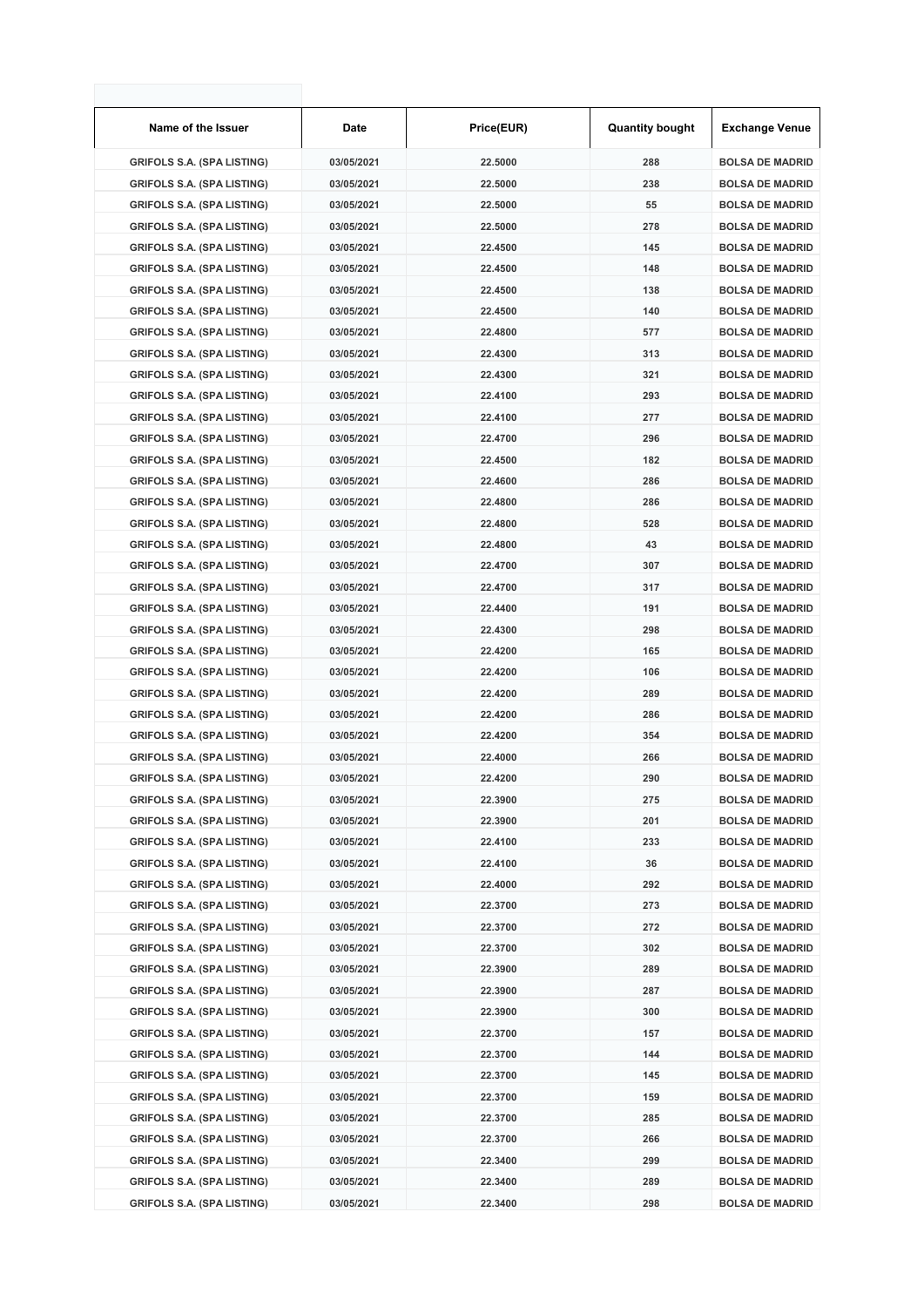| Name of the Issuer                                                     | Date                     | Price(EUR)         | <b>Quantity bought</b>  | <b>Exchange Venue</b>                            |
|------------------------------------------------------------------------|--------------------------|--------------------|-------------------------|--------------------------------------------------|
| <b>GRIFOLS S.A. (SPA LISTING)</b>                                      | 03/05/2021               | 22.3400            | 323                     | <b>BOLSA DE MADRID</b>                           |
| <b>GRIFOLS S.A. (SPA LISTING)</b>                                      | 03/05/2021               | 22.2900            | 155                     | <b>BOLSA DE MADRID</b>                           |
| <b>GRIFOLS S.A. (SPA LISTING)</b>                                      | 03/05/2021               | 22.2900            | 141                     | <b>BOLSA DE MADRID</b>                           |
| <b>GRIFOLS S.A. (SPA LISTING)</b>                                      | 03/05/2021               | 22.2900            | 292                     | <b>BOLSA DE MADRID</b>                           |
| <b>GRIFOLS S.A. (SPA LISTING)</b>                                      | 03/05/2021               | 22.2900            | 302                     | <b>BOLSA DE MADRID</b>                           |
| <b>GRIFOLS S.A. (SPA LISTING)</b>                                      | 03/05/2021               | 22.2900            | 218                     | <b>BOLSA DE MADRID</b>                           |
| <b>GRIFOLS S.A. (SPA LISTING)</b>                                      | 03/05/2021               | 22.2900            | 95                      | <b>BOLSA DE MADRID</b>                           |
| <b>GRIFOLS S.A. (SPA LISTING)</b>                                      | 03/05/2021               | 22.2900            | 297                     | <b>BOLSA DE MADRID</b>                           |
| <b>GRIFOLS S.A. (SPA LISTING)</b>                                      | 03/05/2021               | 22.3400            | 106                     | <b>BOLSA DE MADRID</b>                           |
| <b>GRIFOLS S.A. (SPA LISTING)</b>                                      | 03/05/2021               | 22.3500            | 172                     | <b>BOLSA DE MADRID</b>                           |
| <b>GRIFOLS S.A. (SPA LISTING)</b>                                      | 03/05/2021               | 22.3500            | 135                     | <b>BOLSA DE MADRID</b>                           |
| <b>GRIFOLS S.A. (SPA LISTING)</b>                                      | 03/05/2021               | 22.3400            | 318                     | <b>BOLSA DE MADRID</b>                           |
| <b>GRIFOLS S.A. (SPA LISTING)</b>                                      | 03/05/2021               | 22.3400            | 29                      | <b>BOLSA DE MADRID</b>                           |
| <b>GRIFOLS S.A. (SPA LISTING)</b>                                      | 03/05/2021               | 22.3400            | 259                     | <b>BOLSA DE MADRID</b>                           |
| <b>GRIFOLS S.A. (SPA LISTING)</b>                                      | 03/05/2021               | 22.3400            | 212                     | <b>BOLSA DE MADRID</b>                           |
| <b>GRIFOLS S.A. (SPA LISTING)</b>                                      | 03/05/2021               | 22.3400            | 106                     | <b>BOLSA DE MADRID</b>                           |
| <b>GRIFOLS S.A. (SPA LISTING)</b>                                      | 03/05/2021               | 22.3400            | $\overline{\mathbf{2}}$ | <b>BOLSA DE MADRID</b>                           |
| <b>GRIFOLS S.A. (SPA LISTING)</b>                                      | 03/05/2021               | 22.3600            | 295                     | <b>BOLSA DE MADRID</b>                           |
| <b>GRIFOLS S.A. (SPA LISTING)</b>                                      | 03/05/2021               | 22.3600            | 30                      | <b>BOLSA DE MADRID</b>                           |
| <b>GRIFOLS S.A. (SPA LISTING)</b>                                      | 03/05/2021               | 22.3600            | 240                     | <b>BOLSA DE MADRID</b>                           |
| <b>GRIFOLS S.A. (SPA LISTING)</b>                                      | 03/05/2021               | 22.3600            | 44                      | <b>BOLSA DE MADRID</b>                           |
| <b>GRIFOLS S.A. (SPA LISTING)</b>                                      | 03/05/2021               | 22.3600            | 135                     | <b>BOLSA DE MADRID</b>                           |
| <b>GRIFOLS S.A. (SPA LISTING)</b>                                      | 03/05/2021               | 22.3600            | 135                     | <b>BOLSA DE MADRID</b>                           |
| <b>GRIFOLS S.A. (SPA LISTING)</b>                                      | 03/05/2021               | 22.3400            | 279                     | <b>BOLSA DE MADRID</b>                           |
| <b>GRIFOLS S.A. (SPA LISTING)</b>                                      | 03/05/2021               | 22.3400            | 270                     | <b>BOLSA DE MADRID</b>                           |
| <b>GRIFOLS S.A. (SPA LISTING)</b>                                      | 03/05/2021               | 22.3400            | 279                     | <b>BOLSA DE MADRID</b>                           |
| <b>GRIFOLS S.A. (SPA LISTING)</b>                                      | 03/05/2021               | 22.3400            | 270                     | <b>BOLSA DE MADRID</b>                           |
| <b>GRIFOLS S.A. (SPA LISTING)</b>                                      | 03/05/2021               | 22.3400            | 310                     | <b>BOLSA DE MADRID</b>                           |
| <b>GRIFOLS S.A. (SPA LISTING)</b>                                      | 03/05/2021               | 22.3400            | 232                     | <b>BOLSA DE MADRID</b>                           |
| <b>GRIFOLS S.A. (SPA LISTING)</b>                                      | 03/05/2021               | 22.3400            | 11                      | <b>BOLSA DE MADRID</b>                           |
| <b>GRIFOLS S.A. (SPA LISTING)</b>                                      | 03/05/2021               | 22.3400            | 121                     | <b>BOLSA DE MADRID</b>                           |
| <b>GRIFOLS S.A. (SPA LISTING)</b>                                      | 03/05/2021               | 22.3400            | 179                     | <b>BOLSA DE MADRID</b>                           |
| <b>GRIFOLS S.A. (SPA LISTING)</b>                                      | 03/05/2021               | 22.3400            | 3                       | <b>BOLSA DE MADRID</b>                           |
| <b>GRIFOLS S.A. (SPA LISTING)</b>                                      | 03/05/2021               | 22.3400            | 159                     | <b>BOLSA DE MADRID</b>                           |
| <b>GRIFOLS S.A. (SPA LISTING)</b>                                      | 03/05/2021               | 22.3100            | 468                     | <b>BOLSA DE MADRID</b>                           |
| <b>GRIFOLS S.A. (SPA LISTING)</b>                                      | 03/05/2021               | 22.3000            | 315                     | <b>BOLSA DE MADRID</b>                           |
| <b>GRIFOLS S.A. (SPA LISTING)</b>                                      | 03/05/2021               | 22.3000            | 286                     | <b>BOLSA DE MADRID</b>                           |
| <b>GRIFOLS S.A. (SPA LISTING)</b>                                      | 03/05/2021               | 22.3000            | 302                     | <b>BOLSA DE MADRID</b>                           |
| <b>GRIFOLS S.A. (SPA LISTING)</b>                                      | 03/05/2021               | 22.2900            | 329                     | <b>BOLSA DE MADRID</b>                           |
| <b>GRIFOLS S.A. (SPA LISTING)</b>                                      | 03/05/2021               | 22.2900            | 106                     | <b>BOLSA DE MADRID</b>                           |
| <b>GRIFOLS S.A. (SPA LISTING)</b>                                      | 03/05/2021               | 22.2700            | 314                     | <b>BOLSA DE MADRID</b>                           |
| <b>GRIFOLS S.A. (SPA LISTING)</b>                                      | 03/05/2021               | 22.2700            | 266                     | <b>BOLSA DE MADRID</b>                           |
| <b>GRIFOLS S.A. (SPA LISTING)</b>                                      | 03/05/2021               | 22.2600            | 317                     | <b>BOLSA DE MADRID</b>                           |
| <b>GRIFOLS S.A. (SPA LISTING)</b>                                      | 03/05/2021               | 22.2600            | 278                     | <b>BOLSA DE MADRID</b>                           |
| <b>GRIFOLS S.A. (SPA LISTING)</b>                                      | 03/05/2021               | 22.2600            | 277                     | <b>BOLSA DE MADRID</b>                           |
| <b>GRIFOLS S.A. (SPA LISTING)</b>                                      | 03/05/2021               | 22.2600            | 318                     | <b>BOLSA DE MADRID</b>                           |
| <b>GRIFOLS S.A. (SPA LISTING)</b><br><b>GRIFOLS S.A. (SPA LISTING)</b> | 03/05/2021<br>03/05/2021 | 22.2600<br>22.3100 | 278<br>60               | <b>BOLSA DE MADRID</b><br><b>BOLSA DE MADRID</b> |
| <b>GRIFOLS S.A. (SPA LISTING)</b>                                      | 03/05/2021               | 22.3300            | 200                     | <b>BOLSA DE MADRID</b>                           |
| <b>GRIFOLS S.A. (SPA LISTING)</b>                                      | 03/05/2021               | 22.3300            | 95                      | <b>BOLSA DE MADRID</b>                           |
|                                                                        |                          |                    |                         |                                                  |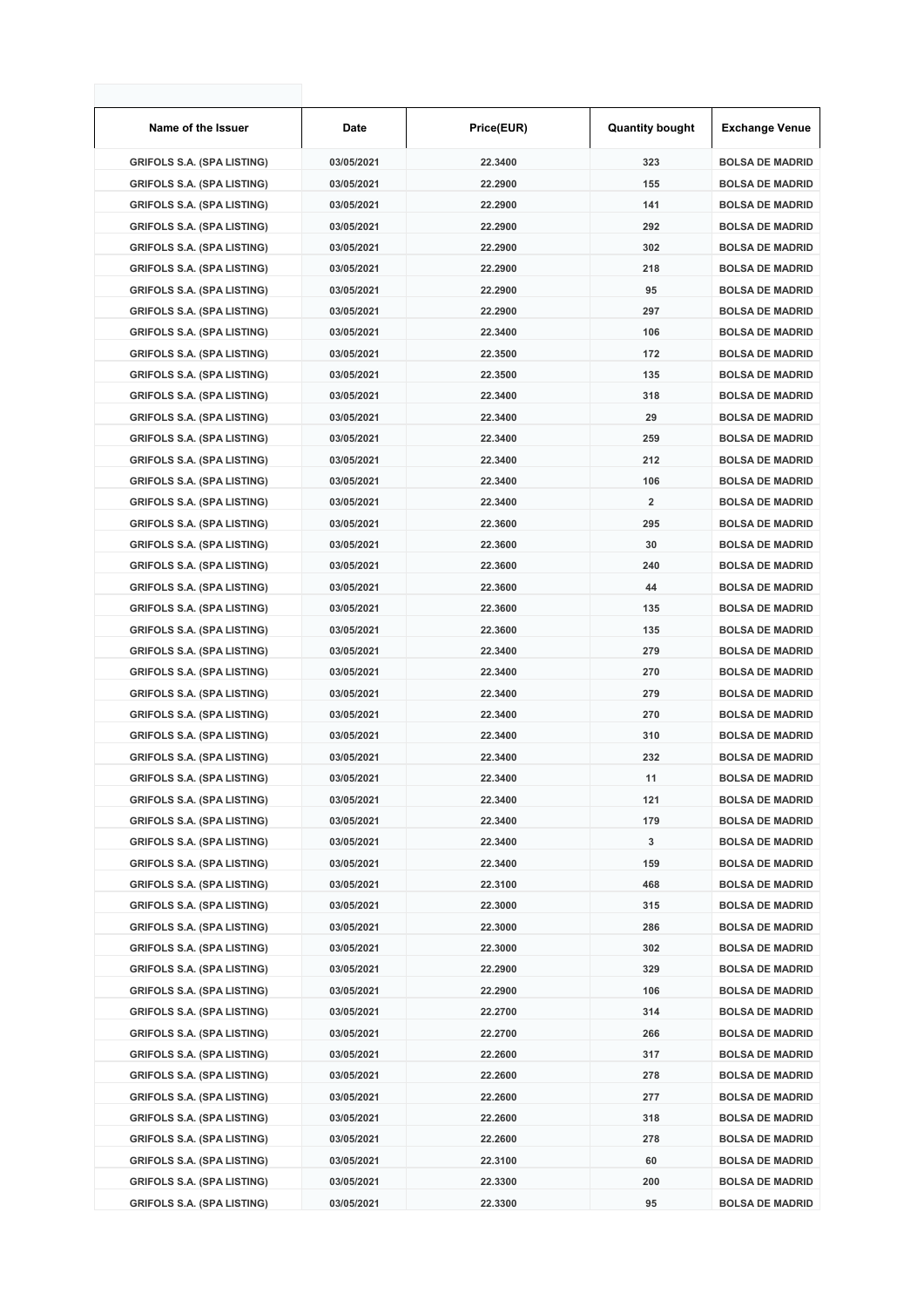| Name of the Issuer                | Date       | Price(EUR) | <b>Quantity bought</b>  | <b>Exchange Venue</b>  |
|-----------------------------------|------------|------------|-------------------------|------------------------|
| <b>GRIFOLS S.A. (SPA LISTING)</b> | 03/05/2021 | 22.3300    | 267                     | <b>BOLSA DE MADRID</b> |
| <b>GRIFOLS S.A. (SPA LISTING)</b> | 03/05/2021 | 22.3300    | 29                      | <b>BOLSA DE MADRID</b> |
| <b>GRIFOLS S.A. (SPA LISTING)</b> | 03/05/2021 | 22.3200    | 269                     | <b>BOLSA DE MADRID</b> |
| <b>GRIFOLS S.A. (SPA LISTING)</b> | 03/05/2021 | 22.3200    | 43                      | <b>BOLSA DE MADRID</b> |
| <b>GRIFOLS S.A. (SPA LISTING)</b> | 03/05/2021 | 22.3100    | 217                     | <b>BOLSA DE MADRID</b> |
| <b>GRIFOLS S.A. (SPA LISTING)</b> | 03/05/2021 | 22.3100    | 274                     | <b>BOLSA DE MADRID</b> |
| <b>GRIFOLS S.A. (SPA LISTING)</b> | 03/05/2021 | 22.3100    | 274                     | <b>BOLSA DE MADRID</b> |
| <b>GRIFOLS S.A. (SPA LISTING)</b> | 03/05/2021 | 22.3100    | 550                     | <b>BOLSA DE MADRID</b> |
| <b>GRIFOLS S.A. (SPA LISTING)</b> | 03/05/2021 | 22.3100    | 270                     | <b>BOLSA DE MADRID</b> |
| <b>GRIFOLS S.A. (SPA LISTING)</b> | 03/05/2021 | 22.3100    | 112                     | <b>BOLSA DE MADRID</b> |
| <b>GRIFOLS S.A. (SPA LISTING)</b> | 03/05/2021 | 22.3100    | 274                     | <b>BOLSA DE MADRID</b> |
| <b>GRIFOLS S.A. (SPA LISTING)</b> | 03/05/2021 | 22.3100    | 162                     | <b>BOLSA DE MADRID</b> |
| <b>GRIFOLS S.A. (SPA LISTING)</b> | 03/05/2021 | 22.3100    | 350                     | <b>BOLSA DE MADRID</b> |
| <b>GRIFOLS S.A. (SPA LISTING)</b> | 03/05/2021 | 22.3100    | 55                      | <b>BOLSA DE MADRID</b> |
| <b>GRIFOLS S.A. (SPA LISTING)</b> | 03/05/2021 | 22.2900    | 297                     | <b>BOLSA DE MADRID</b> |
| <b>GRIFOLS S.A. (SPA LISTING)</b> | 03/05/2021 | 22.2800    | 318                     | <b>BOLSA DE MADRID</b> |
| <b>GRIFOLS S.A. (SPA LISTING)</b> | 03/05/2021 | 22.2600    | 275                     | <b>BOLSA DE MADRID</b> |
| <b>GRIFOLS S.A. (SPA LISTING)</b> | 03/05/2021 | 22.2600    | 17                      | <b>BOLSA DE MADRID</b> |
| <b>GRIFOLS S.A. (SPA LISTING)</b> | 03/05/2021 | 22.2600    | 266                     | <b>BOLSA DE MADRID</b> |
| <b>GRIFOLS S.A. (SPA LISTING)</b> | 03/05/2021 | 22.2500    | 292                     | <b>BOLSA DE MADRID</b> |
| <b>GRIFOLS S.A. (SPA LISTING)</b> | 03/05/2021 | 22.2400    | 201                     | <b>BOLSA DE MADRID</b> |
| <b>GRIFOLS S.A. (SPA LISTING)</b> | 03/05/2021 | 22.2400    | 85                      | <b>BOLSA DE MADRID</b> |
| <b>GRIFOLS S.A. (SPA LISTING)</b> | 03/05/2021 | 22.2600    | 269                     | <b>BOLSA DE MADRID</b> |
| <b>GRIFOLS S.A. (SPA LISTING)</b> | 03/05/2021 | 22.2600    | 577                     | <b>BOLSA DE MADRID</b> |
| <b>GRIFOLS S.A. (SPA LISTING)</b> | 03/05/2021 | 22.2600    | 279                     | <b>BOLSA DE MADRID</b> |
| <b>GRIFOLS S.A. (SPA LISTING)</b> | 03/05/2021 | 22.2600    | 278                     | <b>BOLSA DE MADRID</b> |
| <b>GRIFOLS S.A. (SPA LISTING)</b> | 03/05/2021 | 22.2600    | 127                     | <b>BOLSA DE MADRID</b> |
| <b>GRIFOLS S.A. (SPA LISTING)</b> | 03/05/2021 | 22.2600    | 147                     | <b>BOLSA DE MADRID</b> |
| <b>GRIFOLS S.A. (SPA LISTING)</b> | 03/05/2021 | 22.2600    | 301                     | <b>BOLSA DE MADRID</b> |
| <b>GRIFOLS S.A. (SPA LISTING)</b> | 03/05/2021 | 22.2600    | 273                     | <b>BOLSA DE MADRID</b> |
| <b>GRIFOLS S.A. (SPA LISTING)</b> | 03/05/2021 | 22.2800    | 292                     | <b>BOLSA DE MADRID</b> |
| <b>GRIFOLS S.A. (SPA LISTING)</b> | 03/05/2021 | 22.2800    | 300                     | <b>BOLSA DE MADRID</b> |
| <b>GRIFOLS S.A. (SPA LISTING)</b> | 03/05/2021 | 22.3300    | 18                      | <b>BOLSA DE MADRID</b> |
| <b>GRIFOLS S.A. (SPA LISTING)</b> | 03/05/2021 | 22.3300    | 99                      | <b>BOLSA DE MADRID</b> |
| <b>GRIFOLS S.A. (SPA LISTING)</b> | 03/05/2021 | 22.3300    | 67                      | <b>BOLSA DE MADRID</b> |
| <b>GRIFOLS S.A. (SPA LISTING)</b> | 03/05/2021 | 22.3300    | 117                     | <b>BOLSA DE MADRID</b> |
| <b>GRIFOLS S.A. (SPA LISTING)</b> | 03/05/2021 | 22.3300    | 178                     | <b>BOLSA DE MADRID</b> |
| <b>GRIFOLS S.A. (SPA LISTING)</b> | 03/05/2021 | 22.3300    | 150                     | <b>BOLSA DE MADRID</b> |
| <b>GRIFOLS S.A. (SPA LISTING)</b> | 03/05/2021 | 22.3300    | 144                     | <b>BOLSA DE MADRID</b> |
| <b>GRIFOLS S.A. (SPA LISTING)</b> | 03/05/2021 | 22.3300    | $\overline{\mathbf{2}}$ | <b>BOLSA DE MADRID</b> |
| <b>GRIFOLS S.A. (SPA LISTING)</b> | 03/05/2021 | 22.3300    | 310                     | <b>BOLSA DE MADRID</b> |
| <b>GRIFOLS S.A. (SPA LISTING)</b> | 03/05/2021 | 22.3300    | 283                     | <b>BOLSA DE MADRID</b> |
| <b>GRIFOLS S.A. (SPA LISTING)</b> | 03/05/2021 | 22.3300    | 117                     | <b>BOLSA DE MADRID</b> |
| <b>GRIFOLS S.A. (SPA LISTING)</b> | 03/05/2021 | 22.3300    | 117                     | <b>BOLSA DE MADRID</b> |
| <b>GRIFOLS S.A. (SPA LISTING)</b> | 03/05/2021 | 22.3300    | 200                     | <b>BOLSA DE MADRID</b> |
| <b>GRIFOLS S.A. (SPA LISTING)</b> | 03/05/2021 | 22.3300    | 283                     | <b>BOLSA DE MADRID</b> |
| <b>GRIFOLS S.A. (SPA LISTING)</b> | 03/05/2021 | 22.3300    | 116                     | <b>BOLSA DE MADRID</b> |
| <b>GRIFOLS S.A. (SPA LISTING)</b> | 03/05/2021 | 22.3400    | 934                     | <b>BOLSA DE MADRID</b> |
| <b>GRIFOLS S.A. (SPA LISTING)</b> | 03/05/2021 | 22.3400    | 480                     | <b>BOLSA DE MADRID</b> |
| <b>GRIFOLS S.A. (SPA LISTING)</b> | 03/05/2021 | 22.3300    | 108                     | <b>BOLSA DE MADRID</b> |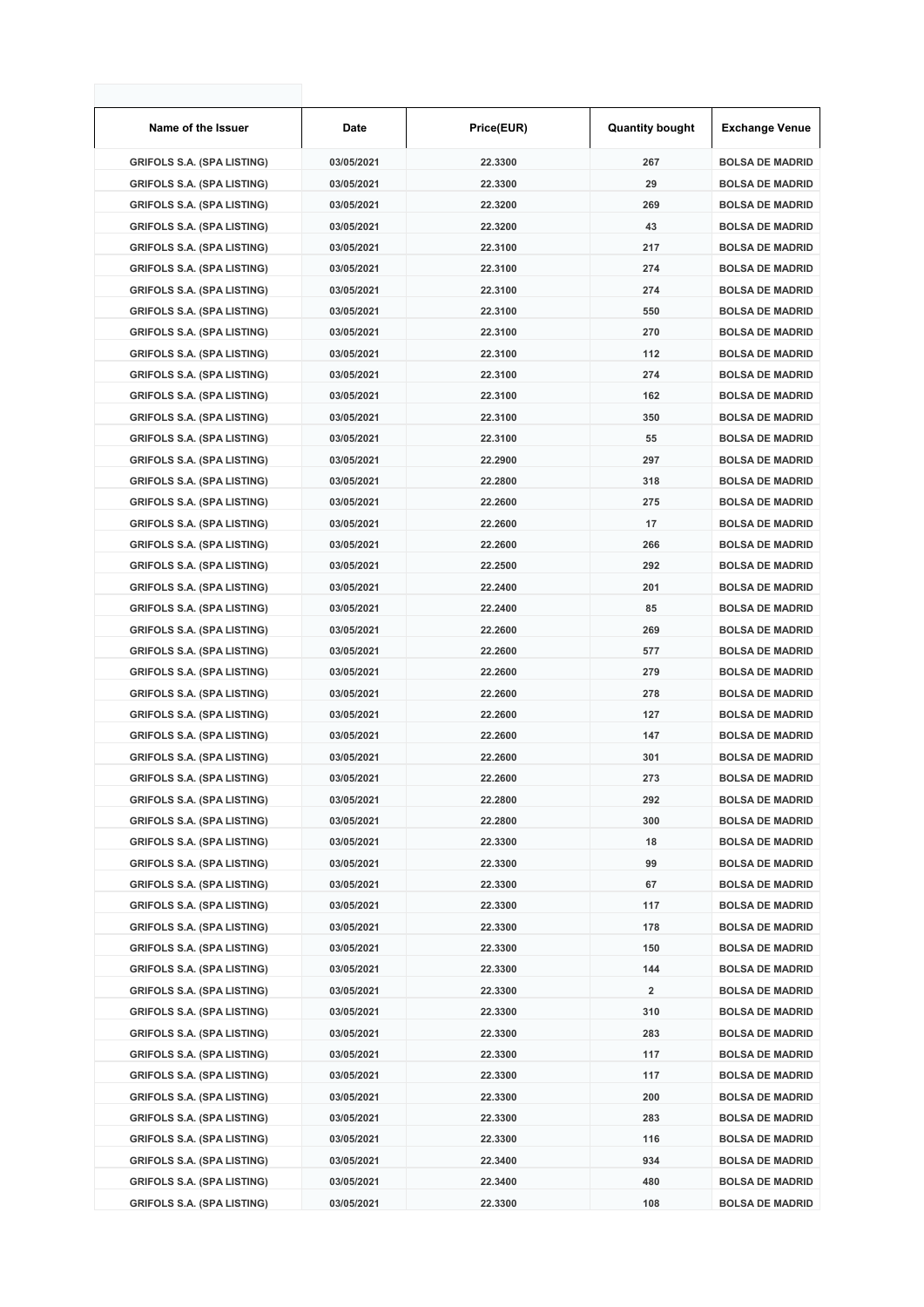| Name of the Issuer                                                     | Date                     | Price(EUR)         | <b>Quantity bought</b> | <b>Exchange Venue</b>                            |
|------------------------------------------------------------------------|--------------------------|--------------------|------------------------|--------------------------------------------------|
| <b>GRIFOLS S.A. (SPA LISTING)</b>                                      | 03/05/2021               | 22.3300            | 186                    | <b>BOLSA DE MADRID</b>                           |
| <b>GRIFOLS S.A. (SPA LISTING)</b>                                      | 03/05/2021               | 22.3300            | 300                    | <b>BOLSA DE MADRID</b>                           |
| <b>GRIFOLS S.A. (SPA LISTING)</b>                                      | 03/05/2021               | 22.3500            | 267                    | <b>BOLSA DE MADRID</b>                           |
| <b>GRIFOLS S.A. (SPA LISTING)</b>                                      | 03/05/2021               | 22.3500            | 266                    | <b>BOLSA DE MADRID</b>                           |
| <b>GRIFOLS S.A. (SPA LISTING)</b>                                      | 03/05/2021               | 22.3600            | 273                    | <b>BOLSA DE MADRID</b>                           |
| <b>GRIFOLS S.A. (SPA LISTING)</b>                                      | 03/05/2021               | 22.3600            | 277                    | <b>BOLSA DE MADRID</b>                           |
| <b>GRIFOLS S.A. (SPA LISTING)</b>                                      | 03/05/2021               | 22.3600            | 332                    | <b>BOLSA DE MADRID</b>                           |
| <b>GRIFOLS S.A. (SPA LISTING)</b>                                      | 03/05/2021               | 22.3800            | 316                    | <b>BOLSA DE MADRID</b>                           |
| <b>GRIFOLS S.A. (SPA LISTING)</b>                                      | 03/05/2021               | 22.3800            | 859                    | <b>BOLSA DE MADRID</b>                           |
| <b>GRIFOLS S.A. (SPA LISTING)</b>                                      | 03/05/2021               | 22.3700            | 309                    | <b>BOLSA DE MADRID</b>                           |
| <b>GRIFOLS S.A. (SPA LISTING)</b>                                      | 03/05/2021               | 22.3700            | 561                    | <b>BOLSA DE MADRID</b>                           |
| <b>GRIFOLS S.A. (SPA LISTING)</b>                                      | 03/05/2021               | 22.3600            | 277                    | <b>BOLSA DE MADRID</b>                           |
| <b>GRIFOLS S.A. (SPA LISTING)</b>                                      | 03/05/2021               | 22.3600            | 46                     | <b>BOLSA DE MADRID</b>                           |
| <b>GRIFOLS S.A. (SPA LISTING)</b>                                      | 03/05/2021               | 22.3600            | 86                     | <b>BOLSA DE MADRID</b>                           |
| <b>GRIFOLS S.A. (SPA LISTING)</b>                                      | 03/05/2021               | 22.3600            | 7                      | <b>BOLSA DE MADRID</b>                           |
| <b>GRIFOLS S.A. (SPA LISTING)</b>                                      | 03/05/2021               | 22.4300            | 94                     | <b>BOLSA DE MADRID</b>                           |
| <b>GRIFOLS S.A. (SPA LISTING)</b>                                      | 03/05/2021               | 22.4500            | 290                    | <b>BOLSA DE MADRID</b>                           |
| <b>GRIFOLS S.A. (SPA LISTING)</b>                                      | 03/05/2021               | 22.4400            | 156                    | <b>BOLSA DE MADRID</b>                           |
| <b>GRIFOLS S.A. (SPA LISTING)</b>                                      | 03/05/2021               | 22.4400            | 100                    | <b>BOLSA DE MADRID</b>                           |
| <b>GRIFOLS S.A. (SPA LISTING)</b>                                      | 03/05/2021               | 22.4400            | 124                    | <b>BOLSA DE MADRID</b>                           |
| <b>GRIFOLS S.A. (SPA LISTING)</b>                                      | 03/05/2021               | 22.4400            | 253                    | <b>BOLSA DE MADRID</b>                           |
| <b>GRIFOLS S.A. (SPA LISTING)</b>                                      | 03/05/2021               | 22.4400            | 219                    | <b>BOLSA DE MADRID</b>                           |
| <b>GRIFOLS S.A. (SPA LISTING)</b>                                      | 03/05/2021               | 22.4400            | 305                    | <b>BOLSA DE MADRID</b>                           |
| <b>GRIFOLS S.A. (SPA LISTING)</b>                                      | 03/05/2021               | 22.4400            | 525                    | <b>BOLSA DE MADRID</b>                           |
| <b>GRIFOLS S.A. (SPA LISTING)</b>                                      | 03/05/2021               | 22.4400            | 309                    | <b>BOLSA DE MADRID</b>                           |
| <b>GRIFOLS S.A. (SPA LISTING)</b>                                      | 03/05/2021               | 22.4700            | 300                    | <b>BOLSA DE MADRID</b>                           |
| <b>GRIFOLS S.A. (SPA LISTING)</b>                                      | 03/05/2021               | 22.4700            | 276                    | <b>BOLSA DE MADRID</b>                           |
| <b>GRIFOLS S.A. (SPA LISTING)</b>                                      | 03/05/2021               | 22.4700            | 267                    | <b>BOLSA DE MADRID</b>                           |
| <b>GRIFOLS S.A. (SPA LISTING)</b>                                      | 03/05/2021               | 22.5100            | 200                    | <b>BOLSA DE MADRID</b>                           |
| <b>GRIFOLS S.A. (SPA LISTING)</b>                                      | 03/05/2021               | 22.5100            | 54                     | <b>BOLSA DE MADRID</b>                           |
| <b>GRIFOLS S.A. (SPA LISTING)</b>                                      | 03/05/2021               | 22.5100            | 286                    | <b>BOLSA DE MADRID</b>                           |
| <b>GRIFOLS S.A. (SPA LISTING)</b>                                      | 03/05/2021               | 22.5100            | 315                    | <b>BOLSA DE MADRID</b>                           |
| <b>GRIFOLS S.A. (SPA LISTING)</b>                                      | 03/05/2021               | 22.5100            | 318                    | <b>BOLSA DE MADRID</b>                           |
| <b>GRIFOLS S.A. (SPA LISTING)</b>                                      | 03/05/2021               | 22.5100            | 182                    | <b>BOLSA DE MADRID</b>                           |
| <b>GRIFOLS S.A. (SPA LISTING)</b>                                      | 03/05/2021               | 22.5100            | 100                    | <b>BOLSA DE MADRID</b>                           |
| <b>GRIFOLS S.A. (SPA LISTING)</b>                                      | 03/05/2021               | 22.5100            | 516                    | <b>BOLSA DE MADRID</b>                           |
| <b>GRIFOLS S.A. (SPA LISTING)</b>                                      | 03/05/2021               | 22.5300            | 252                    | <b>BOLSA DE MADRID</b>                           |
| <b>GRIFOLS S.A. (SPA LISTING)</b>                                      | 03/05/2021               | 22.5300            | 488                    | <b>BOLSA DE MADRID</b>                           |
| <b>GRIFOLS S.A. (SPA LISTING)</b>                                      | 03/05/2021               | 22.5300            | 504                    | <b>BOLSA DE MADRID</b>                           |
| <b>GRIFOLS S.A. (SPA LISTING)</b>                                      | 03/05/2021               | 22.5300            | 614                    | <b>BOLSA DE MADRID</b>                           |
| <b>GRIFOLS S.A. (SPA LISTING)</b>                                      | 03/05/2021               | 22.5300            | 19                     | <b>BOLSA DE MADRID</b>                           |
| <b>GRIFOLS S.A. (SPA LISTING)</b>                                      | 03/05/2021               | 22.5300            | 92                     | <b>BOLSA DE MADRID</b>                           |
| <b>GRIFOLS S.A. (SPA LISTING)</b>                                      | 03/05/2021               | 22.5700            | 81                     | <b>BOLSA DE MADRID</b>                           |
| <b>GRIFOLS S.A. (SPA LISTING)</b>                                      | 03/05/2021               | 22.5800            | 278                    | <b>BOLSA DE MADRID</b>                           |
| <b>GRIFOLS S.A. (SPA LISTING)</b>                                      | 03/05/2021               | 22.5800            | 27                     | <b>BOLSA DE MADRID</b>                           |
| <b>GRIFOLS S.A. (SPA LISTING)</b>                                      | 03/05/2021               | 22.5800            | 292                    | <b>BOLSA DE MADRID</b>                           |
| <b>GRIFOLS S.A. (SPA LISTING)</b><br><b>GRIFOLS S.A. (SPA LISTING)</b> | 03/05/2021<br>03/05/2021 | 22.5900<br>22.5900 | 512<br>285             | <b>BOLSA DE MADRID</b><br><b>BOLSA DE MADRID</b> |
| <b>GRIFOLS S.A. (SPA LISTING)</b>                                      | 03/05/2021               | 22.5900            | 502                    | <b>BOLSA DE MADRID</b>                           |
| <b>GRIFOLS S.A. (SPA LISTING)</b>                                      | 03/05/2021               | 22.5900            | 136                    | <b>BOLSA DE MADRID</b>                           |
|                                                                        |                          |                    |                        |                                                  |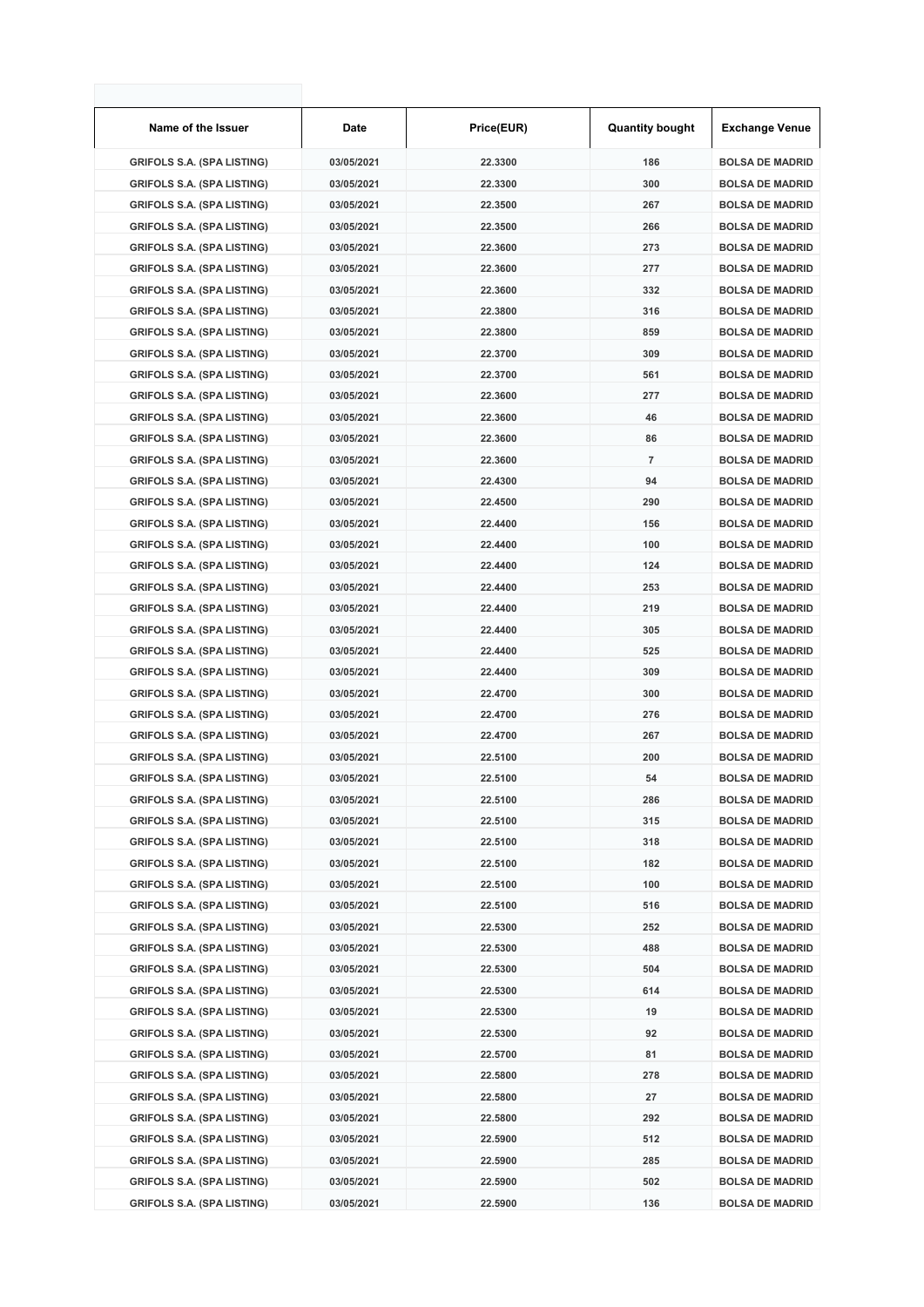| Name of the Issuer                | Date       | Price(EUR) | <b>Quantity bought</b> | <b>Exchange Venue</b>  |
|-----------------------------------|------------|------------|------------------------|------------------------|
| <b>GRIFOLS S.A. (SPA LISTING)</b> | 03/05/2021 | 22.5900    | 373                    | <b>BOLSA DE MADRID</b> |
| <b>GRIFOLS S.A. (SPA LISTING)</b> | 03/05/2021 | 22.6200    | 801                    | <b>BOLSA DE MADRID</b> |
| <b>GRIFOLS S.A. (SPA LISTING)</b> | 03/05/2021 | 22.6100    | 80                     | <b>BOLSA DE MADRID</b> |
| <b>GRIFOLS S.A. (SPA LISTING)</b> | 03/05/2021 | 22.6600    | 286                    | <b>BOLSA DE MADRID</b> |
| <b>GRIFOLS S.A. (SPA LISTING)</b> | 03/05/2021 | 22.7300    | 278                    | <b>BOLSA DE MADRID</b> |
| <b>GRIFOLS S.A. (SPA LISTING)</b> | 03/05/2021 | 22.7300    | 1                      | <b>BOLSA DE MADRID</b> |
| <b>GRIFOLS S.A. (SPA LISTING)</b> | 03/05/2021 | 22.7200    | 303                    | <b>BOLSA DE MADRID</b> |
| <b>GRIFOLS S.A. (SPA LISTING)</b> | 03/05/2021 | 22.7200    | 3                      | <b>BOLSA DE MADRID</b> |
| <b>GRIFOLS S.A. (SPA LISTING)</b> | 03/05/2021 | 22.7200    | 229                    | <b>BOLSA DE MADRID</b> |
| <b>GRIFOLS S.A. (SPA LISTING)</b> | 03/05/2021 | 22.7200    | 24                     | <b>BOLSA DE MADRID</b> |
| <b>GRIFOLS S.A. (SPA LISTING)</b> | 03/05/2021 | 22.7300    | 279                    | <b>BOLSA DE MADRID</b> |
| <b>GRIFOLS S.A. (SPA LISTING)</b> | 03/05/2021 | 22.7300    | 279                    | <b>BOLSA DE MADRID</b> |
| <b>GRIFOLS S.A. (SPA LISTING)</b> | 03/05/2021 | 22.7400    | 405                    | <b>BOLSA DE MADRID</b> |
| <b>GRIFOLS S.A. (SPA LISTING)</b> | 03/05/2021 | 22.7200    | 270                    | <b>BOLSA DE MADRID</b> |
| <b>GRIFOLS S.A. (SPA LISTING)</b> | 03/05/2021 | 22.7000    | 289                    | <b>BOLSA DE MADRID</b> |
| <b>GRIFOLS S.A. (SPA LISTING)</b> | 03/05/2021 | 22.7000    | 279                    | <b>BOLSA DE MADRID</b> |
| <b>GRIFOLS S.A. (SPA LISTING)</b> | 03/05/2021 | 22.7000    | 273                    | <b>BOLSA DE MADRID</b> |
| <b>GRIFOLS S.A. (SPA LISTING)</b> | 03/05/2021 | 22.7000    | 284                    | <b>BOLSA DE MADRID</b> |
| <b>GRIFOLS S.A. (SPA LISTING)</b> | 03/05/2021 | 22.6700    | 555                    | <b>BOLSA DE MADRID</b> |
| <b>GRIFOLS S.A. (SPA LISTING)</b> | 03/05/2021 | 22.6700    | 303                    | <b>BOLSA DE MADRID</b> |
| <b>GRIFOLS S.A. (SPA LISTING)</b> | 03/05/2021 | 22.6600    | 287                    | <b>BOLSA DE MADRID</b> |
| <b>GRIFOLS S.A. (SPA LISTING)</b> | 03/05/2021 | 22.6300    | 299                    | <b>BOLSA DE MADRID</b> |
| <b>GRIFOLS S.A. (SPA LISTING)</b> | 03/05/2021 | 22.6200    | 644                    | <b>BOLSA DE MADRID</b> |
| <b>GRIFOLS S.A. (SPA LISTING)</b> | 03/05/2021 | 22.6900    | 263                    | <b>BOLSA DE MADRID</b> |
| <b>GRIFOLS S.A. (SPA LISTING)</b> | 03/05/2021 | 22.6900    | 13                     | <b>BOLSA DE MADRID</b> |
| <b>GRIFOLS S.A. (SPA LISTING)</b> | 03/05/2021 | 22.6900    | 450                    | <b>BOLSA DE MADRID</b> |
| <b>GRIFOLS S.A. (SPA LISTING)</b> | 03/05/2021 | 22.6900    | 209                    | <b>BOLSA DE MADRID</b> |
| <b>GRIFOLS S.A. (SPA LISTING)</b> | 03/05/2021 | 22.7200    | 567                    | <b>BOLSA DE MADRID</b> |
| <b>GRIFOLS S.A. (SPA LISTING)</b> | 03/05/2021 | 22.7200    | 583                    | <b>BOLSA DE MADRID</b> |
| <b>GRIFOLS S.A. (SPA LISTING)</b> | 03/05/2021 | 22.6800    | 279                    | <b>BOLSA DE MADRID</b> |
| <b>GRIFOLS S.A. (SPA LISTING)</b> | 03/05/2021 | 22.6800    | 39                     | <b>BOLSA DE MADRID</b> |
| <b>GRIFOLS S.A. (SPA LISTING)</b> | 03/05/2021 | 22.7000    | 279                    | <b>BOLSA DE MADRID</b> |
| <b>GRIFOLS S.A. (SPA LISTING)</b> | 03/05/2021 | 22.7000    | 279                    | <b>BOLSA DE MADRID</b> |
| <b>GRIFOLS S.A. (SPA LISTING)</b> | 03/05/2021 | 22.7000    | 11                     | <b>BOLSA DE MADRID</b> |
| <b>GRIFOLS S.A. (SPA LISTING)</b> | 03/05/2021 | 22.7000    | 47                     | <b>BOLSA DE MADRID</b> |
| <b>GRIFOLS S.A. (SPA LISTING)</b> | 03/05/2021 | 22.6900    | 297                    | <b>BOLSA DE MADRID</b> |
| <b>GRIFOLS S.A. (SPA LISTING)</b> | 03/05/2021 | 22.6900    | 302                    | <b>BOLSA DE MADRID</b> |
| <b>GRIFOLS S.A. (SPA LISTING)</b> | 03/05/2021 | 22.6600    | 287                    | <b>BOLSA DE MADRID</b> |
| <b>GRIFOLS S.A. (SPA LISTING)</b> | 03/05/2021 | 22.6300    | 165                    | <b>BOLSA DE MADRID</b> |
| <b>GRIFOLS S.A. (SPA LISTING)</b> | 03/05/2021 | 22.6300    | 150                    | <b>BOLSA DE MADRID</b> |
| <b>GRIFOLS S.A. (SPA LISTING)</b> | 03/05/2021 | 22.6800    | 562                    | <b>BOLSA DE MADRID</b> |
| <b>GRIFOLS S.A. (SPA LISTING)</b> | 03/05/2021 | 22.6800    | 265                    | <b>BOLSA DE MADRID</b> |
| <b>GRIFOLS S.A. (SPA LISTING)</b> | 03/05/2021 | 22.6800    | 3                      | <b>BOLSA DE MADRID</b> |
| <b>GRIFOLS S.A. (SPA LISTING)</b> | 03/05/2021 | 22.6800    | 265                    | <b>BOLSA DE MADRID</b> |
| <b>GRIFOLS S.A. (SPA LISTING)</b> | 03/05/2021 | 22.6800    | 47                     | <b>BOLSA DE MADRID</b> |
| <b>GRIFOLS S.A. (SPA LISTING)</b> | 03/05/2021 | 22.6200    | 958                    | <b>BOLSA DE MADRID</b> |
| <b>GRIFOLS S.A. (SPA LISTING)</b> | 03/05/2021 | 22.6200    | 404                    | <b>BOLSA DE MADRID</b> |
| <b>GRIFOLS S.A. (SPA LISTING)</b> | 03/05/2021 | 22.6000    | 254                    | <b>BOLSA DE MADRID</b> |
| <b>GRIFOLS S.A. (SPA LISTING)</b> | 03/05/2021 | 22.6000    | 468                    | <b>BOLSA DE MADRID</b> |
| <b>GRIFOLS S.A. (SPA LISTING)</b> | 03/05/2021 | 22.5900    | 335                    | <b>BOLSA DE MADRID</b> |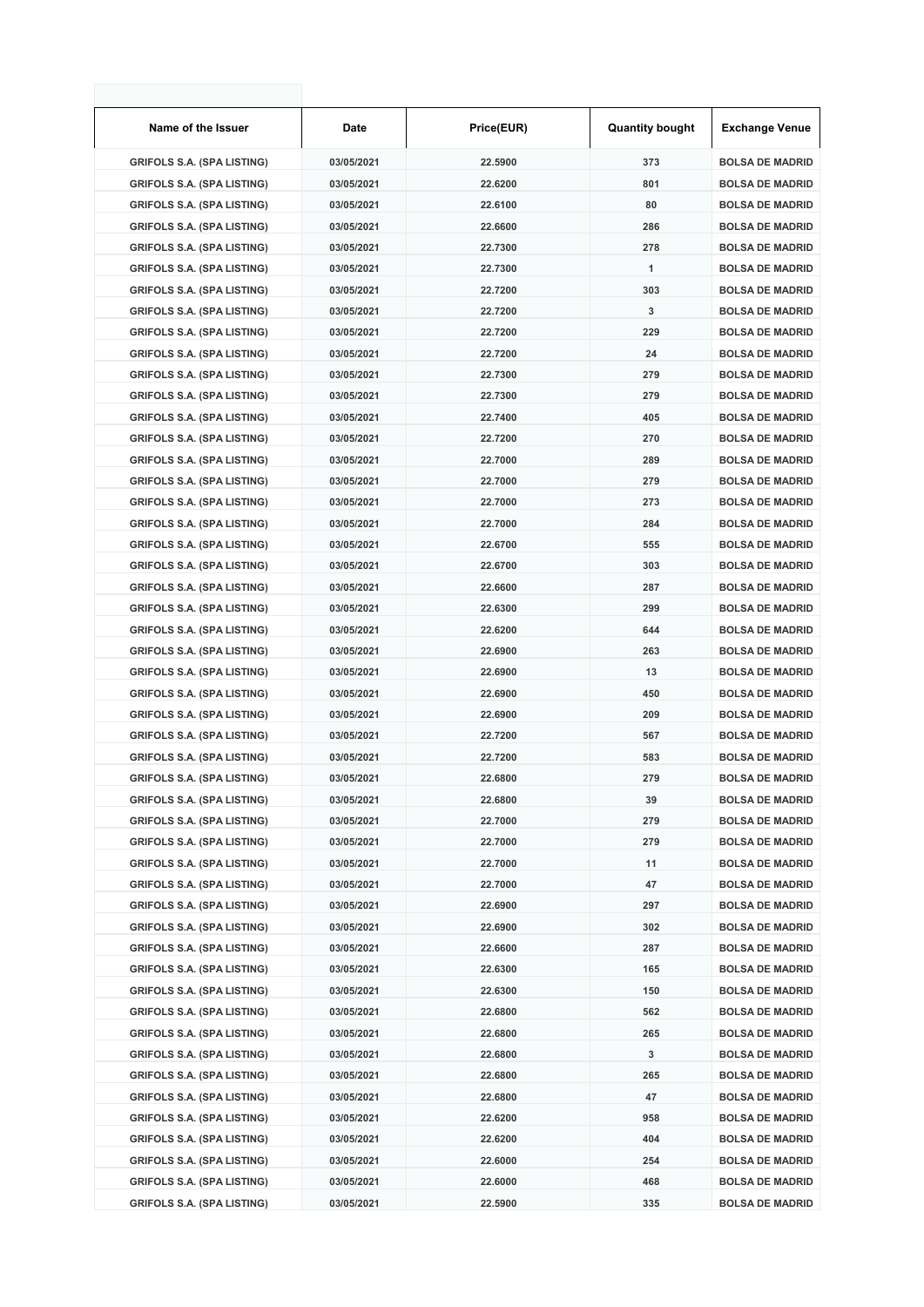| Name of the Issuer                                                     | Date                     | Price(EUR)         | <b>Quantity bought</b> | <b>Exchange Venue</b>                            |
|------------------------------------------------------------------------|--------------------------|--------------------|------------------------|--------------------------------------------------|
| <b>GRIFOLS S.A. (SPA LISTING)</b>                                      | 03/05/2021               | 22.5800            | 246                    | <b>BOLSA DE MADRID</b>                           |
| <b>GRIFOLS S.A. (SPA LISTING)</b>                                      | 03/05/2021               | 22.5800            | 37                     | <b>BOLSA DE MADRID</b>                           |
| <b>GRIFOLS S.A. (SPA LISTING)</b>                                      | 03/05/2021               | 22.5900            | 716                    | <b>BOLSA DE MADRID</b>                           |
| <b>GRIFOLS S.A. (SPA LISTING)</b>                                      | 03/05/2021               | 22.5900            | 295                    | <b>BOLSA DE MADRID</b>                           |
| <b>GRIFOLS S.A. (SPA LISTING)</b>                                      | 03/05/2021               | 22.5700            | 1,084                  | <b>BOLSA DE MADRID</b>                           |
| <b>GRIFOLS S.A. (SPA LISTING)</b>                                      | 03/05/2021               | 22.5700            | 320                    | <b>BOLSA DE MADRID</b>                           |
| <b>GRIFOLS S.A. (SPA LISTING)</b>                                      | 03/05/2021               | 22.5700            | 317                    | <b>BOLSA DE MADRID</b>                           |
| <b>GRIFOLS S.A. (SPA LISTING)</b>                                      | 03/05/2021               | 22.5700            | 310                    | <b>BOLSA DE MADRID</b>                           |
| <b>GRIFOLS S.A. (SPA LISTING)</b>                                      | 03/05/2021               | 22.5700            | 301                    | <b>BOLSA DE MADRID</b>                           |
| <b>GRIFOLS S.A. (SPA LISTING)</b>                                      | 03/05/2021               | 22.5700            | 321                    | <b>BOLSA DE MADRID</b>                           |
| <b>GRIFOLS S.A. (SPA LISTING)</b>                                      | 03/05/2021               | 22.6000            | 322                    | <b>BOLSA DE MADRID</b>                           |
| <b>GRIFOLS S.A. (SPA LISTING)</b>                                      | 03/05/2021               | 22.6000            | 379                    | <b>BOLSA DE MADRID</b>                           |
| <b>GRIFOLS S.A. (SPA LISTING)</b>                                      | 03/05/2021               | 22.6000            | 324                    | <b>BOLSA DE MADRID</b>                           |
| <b>GRIFOLS S.A. (SPA LISTING)</b>                                      | 03/05/2021               | 22.6200            | 252                    | <b>BOLSA DE MADRID</b>                           |
| <b>GRIFOLS S.A. (SPA LISTING)</b>                                      | 03/05/2021               | 22.6200            | 244                    | <b>BOLSA DE MADRID</b>                           |
| <b>GRIFOLS S.A. (SPA LISTING)</b>                                      | 03/05/2021               | 22.6200            | 161                    | <b>BOLSA DE MADRID</b>                           |
| <b>GRIFOLS S.A. (SPA LISTING)</b>                                      | 03/05/2021               | 22.6100            | 125                    | <b>BOLSA DE MADRID</b>                           |
| <b>GRIFOLS S.A. (SPA LISTING)</b>                                      | 03/05/2021               | 22.6100            | 541                    | <b>BOLSA DE MADRID</b>                           |
| <b>GRIFOLS S.A. (SPA LISTING)</b>                                      | 03/05/2021               | 22.6000            | 324                    | <b>BOLSA DE MADRID</b>                           |
| <b>GRIFOLS S.A. (SPA LISTING)</b>                                      | 03/05/2021               | 22.6000            | 329                    | <b>BOLSA DE MADRID</b>                           |
| <b>GRIFOLS S.A. (SPA LISTING)</b>                                      | 03/05/2021               | 22.6400            | 714                    | <b>BOLSA DE MADRID</b>                           |
| <b>GRIFOLS S.A. (SPA LISTING)</b>                                      | 03/05/2021               | 22.6400            | 373                    | <b>BOLSA DE MADRID</b>                           |
| <b>GRIFOLS S.A. (SPA LISTING)</b>                                      | 03/05/2021               | 22.6200            | 319                    | <b>BOLSA DE MADRID</b>                           |
| <b>GRIFOLS S.A. (SPA LISTING)</b>                                      | 03/05/2021               | 22.6300            | 297                    | <b>BOLSA DE MADRID</b>                           |
| <b>GRIFOLS S.A. (SPA LISTING)</b>                                      | 03/05/2021               | 22.6300            | 297                    | <b>BOLSA DE MADRID</b>                           |
| <b>GRIFOLS S.A. (SPA LISTING)</b>                                      | 03/05/2021               | 22.6300            | 19                     | <b>BOLSA DE MADRID</b>                           |
| <b>GRIFOLS S.A. (SPA LISTING)</b>                                      | 03/05/2021               | 22.6300            | 1                      | <b>BOLSA DE MADRID</b>                           |
| <b>GRIFOLS S.A. (SPA LISTING)</b>                                      | 03/05/2021               | 22.6500            | 381                    | <b>BOLSA DE MADRID</b>                           |
| <b>GRIFOLS S.A. (SPA LISTING)</b>                                      | 03/05/2021               | 22.6500            | 252                    | <b>BOLSA DE MADRID</b>                           |
| <b>GRIFOLS S.A. (SPA LISTING)</b>                                      | 03/05/2021               | 22.6500            | 718                    | <b>BOLSA DE MADRID</b>                           |
| <b>GRIFOLS S.A. (SPA LISTING)</b>                                      | 03/05/2021               | 22.6500            | 356                    | <b>BOLSA DE MADRID</b>                           |
| <b>GRIFOLS S.A. (SPA LISTING)</b>                                      | 03/05/2021               | 22.6500            | 269                    | <b>BOLSA DE MADRID</b>                           |
| <b>GRIFOLS S.A. (SPA LISTING)</b>                                      | 03/05/2021               | 22.6400            | 305                    | <b>BOLSA DE MADRID</b>                           |
| <b>GRIFOLS S.A. (SPA LISTING)</b>                                      | 03/05/2021               | 22.6800            | 266                    | <b>BOLSA DE MADRID</b>                           |
| <b>GRIFOLS S.A. (SPA LISTING)</b>                                      | 03/05/2021               | 22.6800            | 447                    | <b>BOLSA DE MADRID</b>                           |
| <b>GRIFOLS S.A. (SPA LISTING)</b>                                      | 03/05/2021               | 22.6800            | 839                    | <b>BOLSA DE MADRID</b>                           |
| <b>GRIFOLS S.A. (SPA LISTING)</b>                                      | 03/05/2021               | 22.6600            | 77                     | <b>BOLSA DE MADRID</b>                           |
| <b>GRIFOLS S.A. (SPA LISTING)</b>                                      | 03/05/2021               | 22.6900            | 10                     | <b>BOLSA DE MADRID</b>                           |
| <b>GRIFOLS S.A. (SPA LISTING)</b>                                      | 03/05/2021               | 22.6900            | 17                     | <b>BOLSA DE MADRID</b>                           |
| <b>GRIFOLS S.A. (SPA LISTING)</b>                                      | 03/05/2021               | 22.7000            | 299                    | <b>BOLSA DE MADRID</b>                           |
| <b>GRIFOLS S.A. (SPA LISTING)</b>                                      | 03/05/2021               | 22.6900            | 337                    | <b>BOLSA DE MADRID</b>                           |
| <b>GRIFOLS S.A. (SPA LISTING)</b>                                      | 03/05/2021               | 22.6900            | 294                    | <b>BOLSA DE MADRID</b>                           |
| <b>GRIFOLS S.A. (SPA LISTING)</b>                                      | 03/05/2021               | 22.6900            | 429                    | <b>BOLSA DE MADRID</b>                           |
| <b>GRIFOLS S.A. (SPA LISTING)</b><br><b>GRIFOLS S.A. (SPA LISTING)</b> | 03/05/2021<br>03/05/2021 | 22.6900<br>22.6900 | 588<br>894             | <b>BOLSA DE MADRID</b><br><b>BOLSA DE MADRID</b> |
| <b>GRIFOLS S.A. (SPA LISTING)</b>                                      | 03/05/2021               | 22.6900            | 86                     | <b>BOLSA DE MADRID</b>                           |
| <b>GRIFOLS S.A. (SPA LISTING)</b>                                      | 03/05/2021               | 22.6900            | 384                    | <b>BOLSA DE MADRID</b>                           |
| <b>GRIFOLS S.A. (SPA LISTING)</b>                                      | 03/05/2021               | 22.6800            | 293                    | <b>BOLSA DE MADRID</b>                           |
| <b>GRIFOLS S.A. (SPA LISTING)</b>                                      | 03/05/2021               | 22.6900            | 266                    | <b>BOLSA DE MADRID</b>                           |
| <b>GRIFOLS S.A. (SPA LISTING)</b>                                      | 03/05/2021               | 22.6900            | 297                    | <b>BOLSA DE MADRID</b>                           |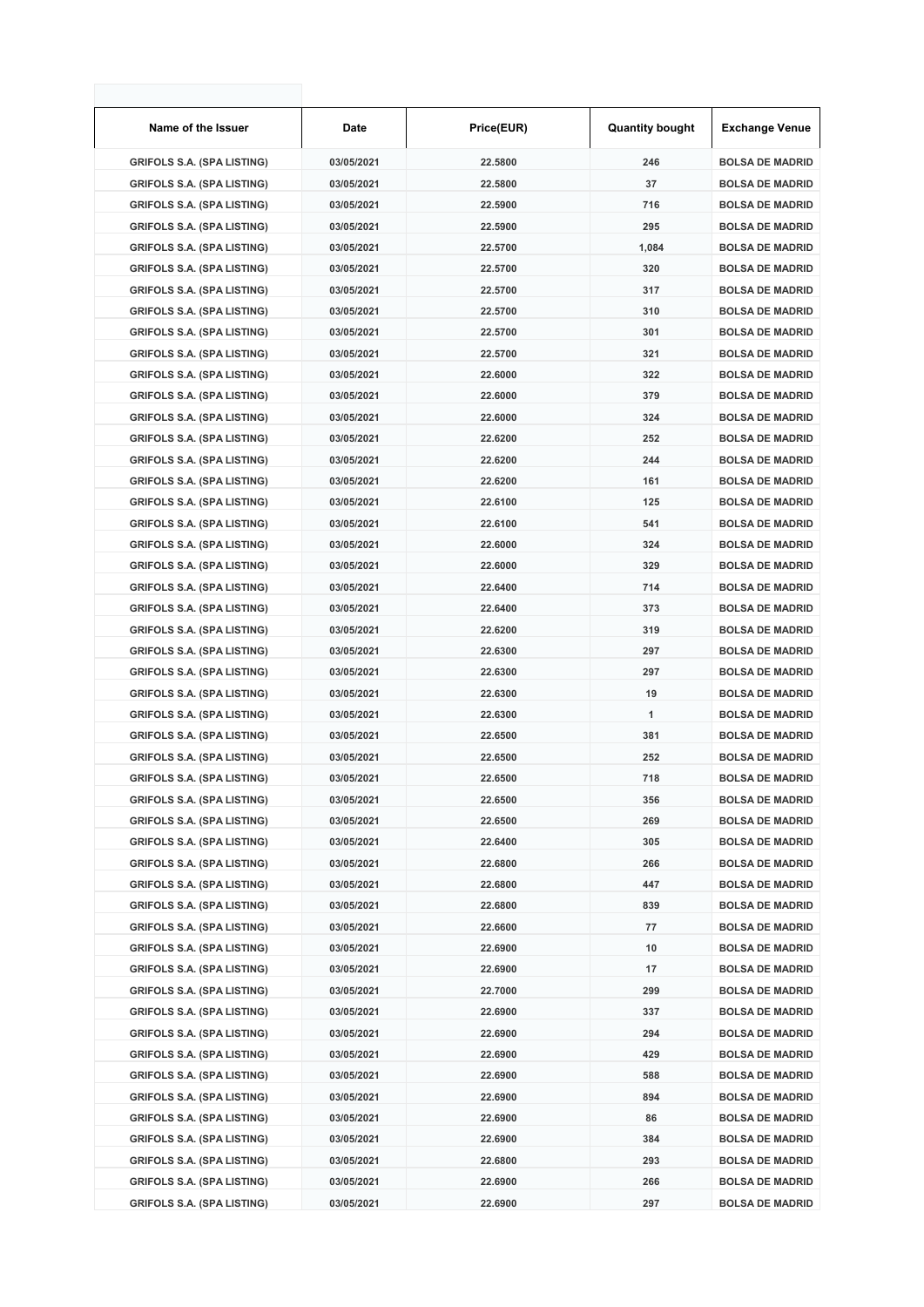| Name of the Issuer                | Date       | Price(EUR) | <b>Quantity bought</b>  | <b>Exchange Venue</b>  |
|-----------------------------------|------------|------------|-------------------------|------------------------|
| <b>GRIFOLS S.A. (SPA LISTING)</b> | 03/05/2021 | 22.6800    | 271                     | <b>BOLSA DE MADRID</b> |
| <b>GRIFOLS S.A. (SPA LISTING)</b> | 03/05/2021 | 22.6800    | 294                     | <b>BOLSA DE MADRID</b> |
| <b>GRIFOLS S.A. (SPA LISTING)</b> | 03/05/2021 | 22.6600    | 210                     | <b>BOLSA DE MADRID</b> |
| <b>GRIFOLS S.A. (SPA LISTING)</b> | 03/05/2021 | 22.6600    | 541                     | <b>BOLSA DE MADRID</b> |
| <b>GRIFOLS S.A. (SPA LISTING)</b> | 03/05/2021 | 22.6600    | 654                     | <b>BOLSA DE MADRID</b> |
| <b>GRIFOLS S.A. (SPA LISTING)</b> | 03/05/2021 | 22.6600    | 94                      | <b>BOLSA DE MADRID</b> |
| <b>GRIFOLS S.A. (SPA LISTING)</b> | 03/05/2021 | 22.6500    | 194                     | <b>BOLSA DE MADRID</b> |
| <b>GRIFOLS S.A. (SPA LISTING)</b> | 03/05/2021 | 22.6500    | 231                     | <b>BOLSA DE MADRID</b> |
| <b>GRIFOLS S.A. (SPA LISTING)</b> | 03/05/2021 | 22.6500    | 394                     | <b>BOLSA DE MADRID</b> |
| <b>GRIFOLS S.A. (SPA LISTING)</b> | 03/05/2021 | 22.6300    | 417                     | <b>BOLSA DE MADRID</b> |
| <b>GRIFOLS S.A. (SPA LISTING)</b> | 03/05/2021 | 22.6300    | 332                     | <b>BOLSA DE MADRID</b> |
| <b>GRIFOLS S.A. (SPA LISTING)</b> | 03/05/2021 | 22.6200    | 568                     | <b>BOLSA DE MADRID</b> |
| <b>GRIFOLS S.A. (SPA LISTING)</b> | 03/05/2021 | 22.6200    | 524                     | <b>BOLSA DE MADRID</b> |
| <b>GRIFOLS S.A. (SPA LISTING)</b> | 03/05/2021 | 22.6200    | 530                     | <b>BOLSA DE MADRID</b> |
| <b>GRIFOLS S.A. (SPA LISTING)</b> | 03/05/2021 | 22.6200    | 464                     | <b>BOLSA DE MADRID</b> |
| <b>GRIFOLS S.A. (SPA LISTING)</b> | 03/05/2021 | 22.6200    | $\overline{\mathbf{2}}$ | <b>BOLSA DE MADRID</b> |
| <b>GRIFOLS S.A. (SPA LISTING)</b> | 03/05/2021 | 22.6200    | 450                     | <b>BOLSA DE MADRID</b> |
| <b>GRIFOLS S.A. (SPA LISTING)</b> | 03/05/2021 | 22.6200    | 543                     | <b>BOLSA DE MADRID</b> |
| <b>GRIFOLS S.A. (SPA LISTING)</b> | 03/05/2021 | 22.6100    | 512                     | <b>BOLSA DE MADRID</b> |
| <b>GRIFOLS S.A. (SPA LISTING)</b> | 03/05/2021 | 22.6100    | 1,004                   | <b>BOLSA DE MADRID</b> |
| <b>GRIFOLS S.A. (SPA LISTING)</b> | 03/05/2021 | 22.6100    | 468                     | <b>BOLSA DE MADRID</b> |
| <b>GRIFOLS S.A. (SPA LISTING)</b> | 03/05/2021 | 22.6100    | 304                     | <b>BOLSA DE MADRID</b> |
| <b>GRIFOLS S.A. (SPA LISTING)</b> | 03/05/2021 | 22.6100    | 303                     | <b>BOLSA DE MADRID</b> |
| <b>GRIFOLS S.A. (SPA LISTING)</b> | 03/05/2021 | 22.6000    | 332                     | <b>BOLSA DE MADRID</b> |
| <b>GRIFOLS S.A. (SPA LISTING)</b> | 03/05/2021 | 22.6000    | 307                     | <b>BOLSA DE MADRID</b> |
| <b>GRIFOLS S.A. (SPA LISTING)</b> | 03/05/2021 | 22.5800    | 290                     | <b>BOLSA DE MADRID</b> |
| <b>GRIFOLS S.A. (SPA LISTING)</b> | 03/05/2021 | 22.5800    | 81                      | <b>BOLSA DE MADRID</b> |
| <b>GRIFOLS S.A. (SPA LISTING)</b> | 03/05/2021 | 22.5800    | 357                     | <b>BOLSA DE MADRID</b> |
| <b>GRIFOLS S.A. (SPA LISTING)</b> | 03/05/2021 | 22.5700    | 28                      | <b>BOLSA DE MADRID</b> |
| <b>GRIFOLS S.A. (SPA LISTING)</b> | 03/05/2021 | 22.5700    | 289                     | <b>BOLSA DE MADRID</b> |
| <b>GRIFOLS S.A. (SPA LISTING)</b> | 03/05/2021 | 22.5700    | 175                     | <b>BOLSA DE MADRID</b> |
| <b>GRIFOLS S.A. (SPA LISTING)</b> | 03/05/2021 | 22.5700    | 448                     | <b>BOLSA DE MADRID</b> |
| <b>GRIFOLS S.A. (SPA LISTING)</b> | 03/05/2021 | 22.5700    | 317                     | <b>BOLSA DE MADRID</b> |
| <b>GRIFOLS S.A. (SPA LISTING)</b> | 03/05/2021 | 22.5700    | 249                     | <b>BOLSA DE MADRID</b> |
| <b>GRIFOLS S.A. (SPA LISTING)</b> | 03/05/2021 | 22.5700    | 64                      | <b>BOLSA DE MADRID</b> |
| <b>GRIFOLS S.A. (SPA LISTING)</b> | 03/05/2021 | 22.5700    | 234                     | <b>BOLSA DE MADRID</b> |
| <b>GRIFOLS S.A. (SPA LISTING)</b> | 03/05/2021 | 22.5700    | 99                      | <b>BOLSA DE MADRID</b> |
| <b>GRIFOLS S.A. (SPA LISTING)</b> | 03/05/2021 | 22.5700    | 339                     | <b>BOLSA DE MADRID</b> |
| <b>GRIFOLS S.A. (SPA LISTING)</b> | 03/05/2021 | 22.5800    | 45                      | <b>BOLSA DE MADRID</b> |
| <b>GRIFOLS S.A. (SPA LISTING)</b> | 03/05/2021 | 22.5800    | 20                      | <b>BOLSA DE MADRID</b> |
| <b>GRIFOLS S.A. (SPA LISTING)</b> | 03/05/2021 | 22.5800    | 55                      | <b>BOLSA DE MADRID</b> |
| <b>GRIFOLS S.A. (SPA LISTING)</b> | 03/05/2021 | 22.5800    | 56                      | <b>BOLSA DE MADRID</b> |
| <b>GRIFOLS S.A. (SPA LISTING)</b> | 03/05/2021 | 22.5800    | 66                      | <b>BOLSA DE MADRID</b> |
| <b>GRIFOLS S.A. (SPA LISTING)</b> | 03/05/2021 | 22.5800    | 488                     | <b>BOLSA DE MADRID</b> |
| <b>GRIFOLS S.A. (SPA LISTING)</b> | 03/05/2021 | 22.5800    | 60                      | <b>BOLSA DE MADRID</b> |
| <b>GRIFOLS S.A. (SPA LISTING)</b> | 03/05/2021 | 22.5800    | 200                     | <b>BOLSA DE MADRID</b> |
| <b>GRIFOLS S.A. (SPA LISTING)</b> | 03/05/2021 | 22.5800    | 98                      | <b>BOLSA DE MADRID</b> |
| <b>GRIFOLS S.A. (SPA LISTING)</b> | 03/05/2021 | 22.6000    | 200                     | <b>BOLSA DE MADRID</b> |
| <b>GRIFOLS S.A. (SPA LISTING)</b> | 03/05/2021 | 22.6000    | 112                     | <b>BOLSA DE MADRID</b> |
| <b>GRIFOLS S.A. (SPA LISTING)</b> | 03/05/2021 | 22.6000    | 250                     | <b>BOLSA DE MADRID</b> |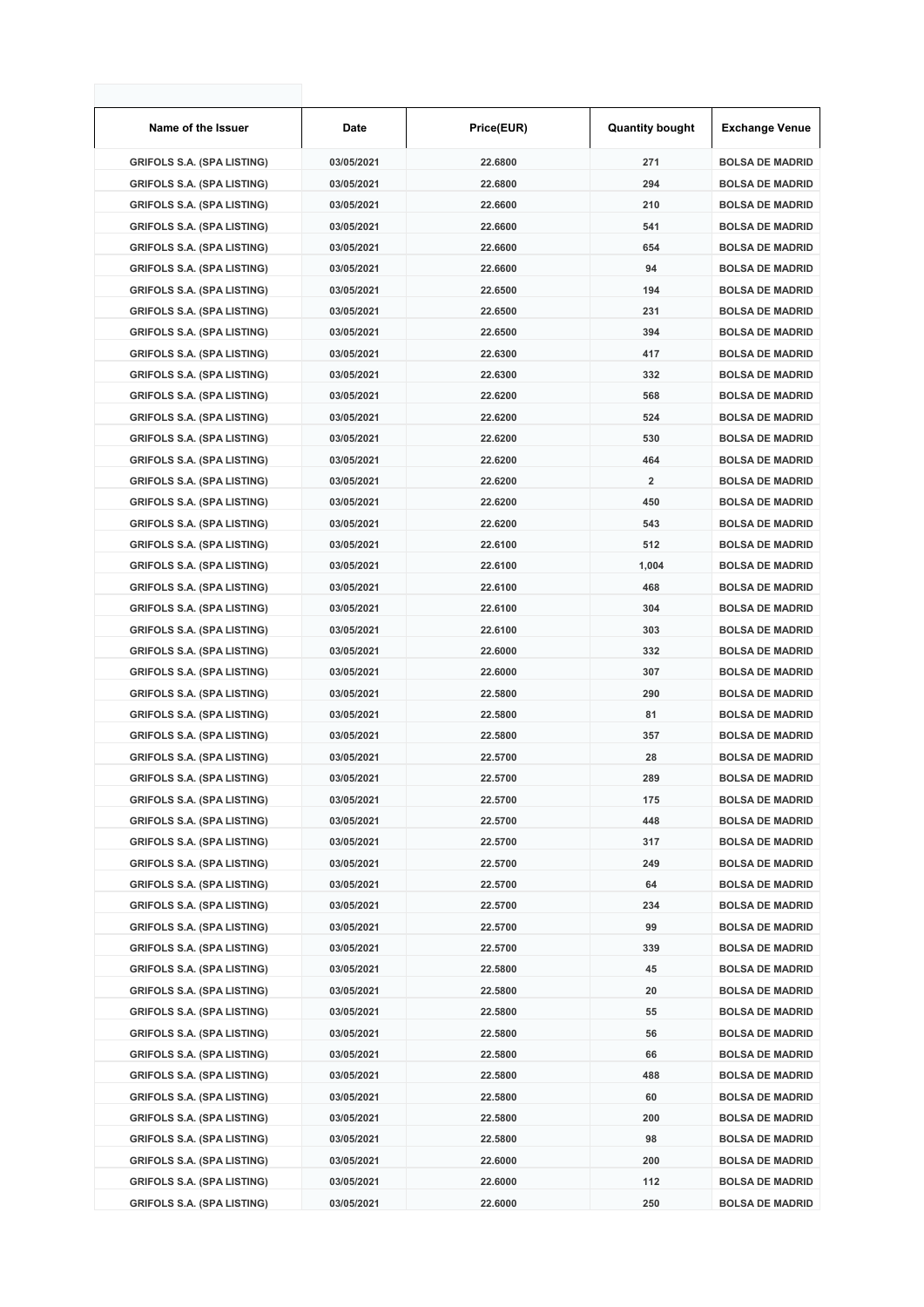| Name of the Issuer                | Date       | Price(EUR) | <b>Quantity bought</b> | <b>Exchange Venue</b>  |
|-----------------------------------|------------|------------|------------------------|------------------------|
| <b>GRIFOLS S.A. (SPA LISTING)</b> | 03/05/2021 | 22.6000    | 8                      | <b>BOLSA DE MADRID</b> |
| <b>GRIFOLS S.A. (SPA LISTING)</b> | 03/05/2021 | 22.6000    | 52                     | <b>BOLSA DE MADRID</b> |
| <b>GRIFOLS S.A. (SPA LISTING)</b> | 03/05/2021 | 22.6000    | 271                    | <b>BOLSA DE MADRID</b> |
| <b>GRIFOLS S.A. (SPA LISTING)</b> | 03/05/2021 | 22.6000    | 297                    | <b>BOLSA DE MADRID</b> |
| <b>GRIFOLS S.A. (SPA LISTING)</b> | 03/05/2021 | 22.6000    | 83                     | <b>BOLSA DE MADRID</b> |
| <b>GRIFOLS S.A. (SPA LISTING)</b> | 03/05/2021 | 22.6000    | 11                     | <b>BOLSA DE MADRID</b> |
| <b>GRIFOLS S.A. (SPA LISTING)</b> | 03/05/2021 | 22.6200    | 534                    | <b>BOLSA DE MADRID</b> |
| <b>GRIFOLS S.A. (SPA LISTING)</b> | 03/05/2021 | 22.6200    | 68                     | <b>BOLSA DE MADRID</b> |
| <b>GRIFOLS S.A. (SPA LISTING)</b> | 03/05/2021 | 22.6200    | 321                    | <b>BOLSA DE MADRID</b> |
| <b>GRIFOLS S.A. (SPA LISTING)</b> | 03/05/2021 | 22.6200    | 200                    | <b>BOLSA DE MADRID</b> |
| <b>GRIFOLS S.A. (SPA LISTING)</b> | 03/05/2021 | 22.6200    | 105                    | <b>BOLSA DE MADRID</b> |
| <b>GRIFOLS S.A. (SPA LISTING)</b> | 03/05/2021 | 22.6200    | 339                    | <b>BOLSA DE MADRID</b> |
| <b>GRIFOLS S.A. (SPA LISTING)</b> | 03/05/2021 | 22.6100    | 252                    | <b>BOLSA DE MADRID</b> |
| <b>GRIFOLS S.A. (SPA LISTING)</b> | 03/05/2021 | 22.6100    | 273                    | <b>BOLSA DE MADRID</b> |
| <b>GRIFOLS S.A. (SPA LISTING)</b> | 03/05/2021 | 22.6100    | 293                    | <b>BOLSA DE MADRID</b> |
| <b>GRIFOLS S.A. (SPA LISTING)</b> | 03/05/2021 | 22.6100    | 273                    | <b>BOLSA DE MADRID</b> |
| <b>GRIFOLS S.A. (SPA LISTING)</b> | 03/05/2021 | 22.6100    | 107                    | <b>BOLSA DE MADRID</b> |
| <b>GRIFOLS S.A. (SPA LISTING)</b> | 03/05/2021 | 22.6100    | 148                    | <b>BOLSA DE MADRID</b> |
| <b>GRIFOLS S.A. (SPA LISTING)</b> | 03/05/2021 | 22.6100    | 273                    | <b>BOLSA DE MADRID</b> |
| <b>GRIFOLS S.A. (SPA LISTING)</b> | 03/05/2021 | 22.6100    | 293                    | <b>BOLSA DE MADRID</b> |
| <b>GRIFOLS S.A. (SPA LISTING)</b> | 03/05/2021 | 22.6100    | 273                    | <b>BOLSA DE MADRID</b> |
| <b>GRIFOLS S.A. (SPA LISTING)</b> | 03/05/2021 | 22.6100    | 470                    | <b>BOLSA DE MADRID</b> |
| <b>GRIFOLS S.A. (SPA LISTING)</b> | 03/05/2021 | 22.6100    | 268                    | <b>BOLSA DE MADRID</b> |
| <b>GRIFOLS S.A. (SPA LISTING)</b> | 03/05/2021 | 22.6100    | 228                    | <b>BOLSA DE MADRID</b> |
| <b>GRIFOLS S.A. (SPA LISTING)</b> | 03/05/2021 | 22.6100    | 179                    | <b>BOLSA DE MADRID</b> |
| <b>GRIFOLS S.A. (SPA LISTING)</b> | 03/05/2021 | 22.6100    | 45                     | <b>BOLSA DE MADRID</b> |
| <b>GRIFOLS S.A. (SPA LISTING)</b> | 03/05/2021 | 22.6100    | 506                    | <b>BOLSA DE MADRID</b> |
| <b>GRIFOLS S.A. (SPA LISTING)</b> | 03/05/2021 | 22.6100    | 460                    | <b>BOLSA DE MADRID</b> |
| <b>GRIFOLS S.A. (SPA LISTING)</b> | 03/05/2021 | 22.6100    | 200                    | <b>BOLSA DE MADRID</b> |
| <b>GRIFOLS S.A. (SPA LISTING)</b> | 03/05/2021 | 22.6100    | 1,549                  | <b>BOLSA DE MADRID</b> |
| <b>GRIFOLS S.A. (SPA LISTING)</b> | 03/05/2021 | 22.6100    | 116                    | <b>BOLSA DE MADRID</b> |
| <b>GRIFOLS S.A. (SPA LISTING)</b> | 03/05/2021 | 22.6100    | 270                    | <b>BOLSA DE MADRID</b> |
| <b>GRIFOLS S.A. (SPA LISTING)</b> | 03/05/2021 | 22.6100    | 183                    | <b>BOLSA DE MADRID</b> |
| <b>GRIFOLS S.A. (SPA LISTING)</b> | 03/05/2021 | 22.6100    | 280                    | <b>BOLSA DE MADRID</b> |
| <b>GRIFOLS S.A. (SPA LISTING)</b> | 03/05/2021 | 22.6100    | 205                    | <b>BOLSA DE MADRID</b> |
| <b>GRIFOLS S.A. (SPA LISTING)</b> | 03/05/2021 | 22.6100    | 78                     | <b>BOLSA DE MADRID</b> |
| <b>GRIFOLS S.A. (SPA LISTING)</b> | 03/05/2021 | 22.6100    | 27                     | <b>BOLSA DE MADRID</b> |
| <b>GRIFOLS S.A. (SPA LISTING)</b> | 03/05/2021 | 22.6100    | 225                    | <b>BOLSA DE MADRID</b> |
| <b>GRIFOLS S.A. (SPA LISTING)</b> | 03/05/2021 | 22.6100    | 1,269                  | <b>BOLSA DE MADRID</b> |
| <b>GRIFOLS S.A. (SPA LISTING)</b> | 03/05/2021 | 22.6100    | 1,601                  | <b>BOLSA DE MADRID</b> |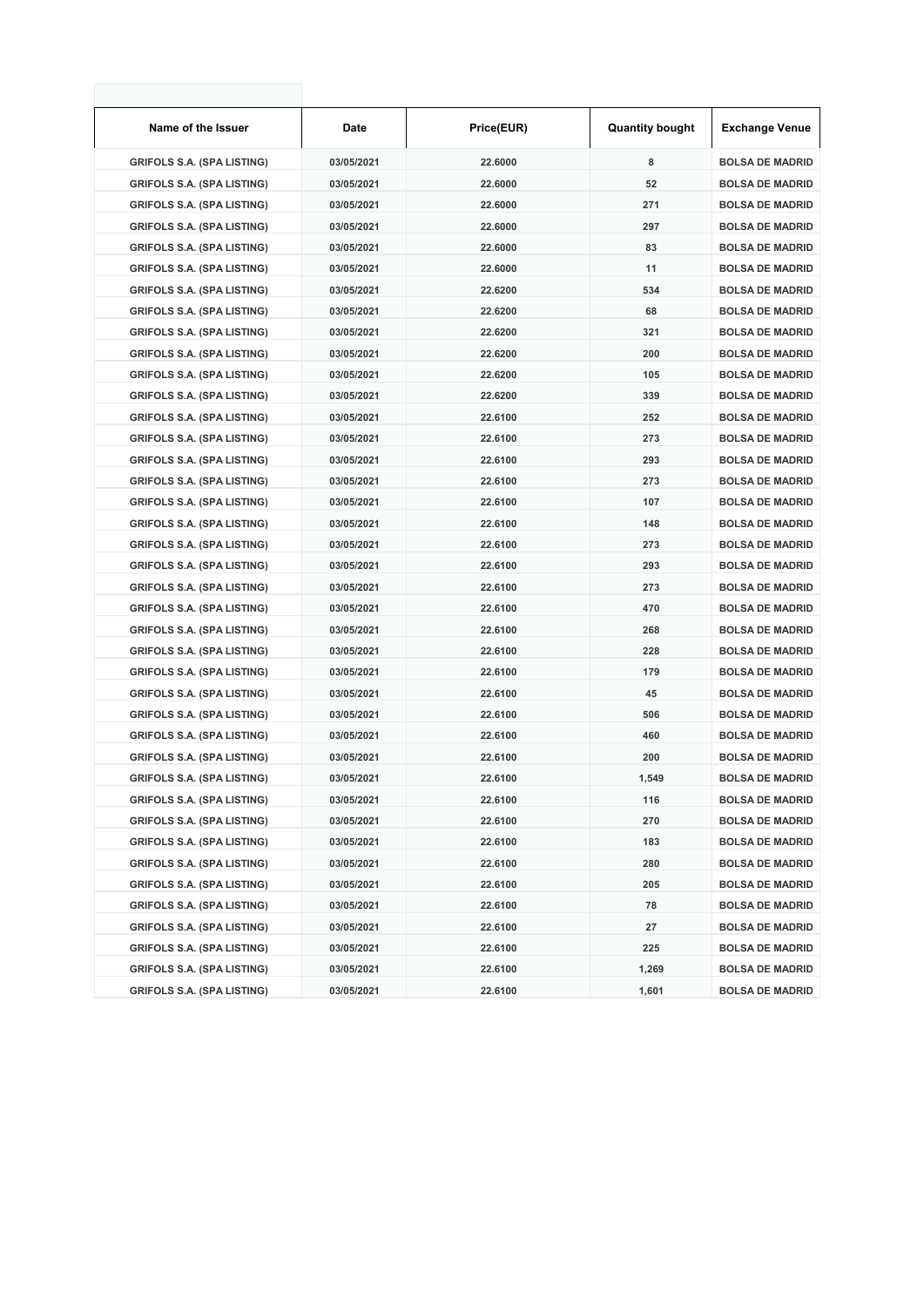# **GRIFOLS**

**ANNEX II**

#### **Individual trade details:**

| Name of the Issuer                 | Date       | Price(EUR) | <b>Quantity bought</b> | <b>Exchange Venue</b>  |
|------------------------------------|------------|------------|------------------------|------------------------|
| GRIFOLS S.A. CLASE B (SPA LISTING) | 27/04/2021 | 15.1100    | 391                    | <b>BOLSA DE MADRID</b> |
| GRIFOLS S.A. CLASE B (SPA LISTING) | 27/04/2021 | 15.1100    | 391                    | <b>BOLSA DE MADRID</b> |
| GRIFOLS S.A. CLASE B (SPA LISTING) | 27/04/2021 | 15.1700    | 275                    | <b>BOLSA DE MADRID</b> |
| GRIFOLS S.A. CLASE B (SPA LISTING) | 27/04/2021 | 15.1700    | 110                    | <b>BOLSA DE MADRID</b> |
| GRIFOLS S.A. CLASE B (SPA LISTING) | 27/04/2021 | 15.1700    | 242                    | <b>BOLSA DE MADRID</b> |
| GRIFOLS S.A. CLASE B (SPA LISTING) | 27/04/2021 | 15.1700    | 401                    | <b>BOLSA DE MADRID</b> |
| GRIFOLS S.A. CLASE B (SPA LISTING) | 27/04/2021 | 15.1700    | 121                    | <b>BOLSA DE MADRID</b> |
| GRIFOLS S.A. CLASE B (SPA LISTING) | 27/04/2021 | 15.1700    | 167                    | <b>BOLSA DE MADRID</b> |
| GRIFOLS S.A. CLASE B (SPA LISTING) | 27/04/2021 | 15.1700    | 279                    | <b>BOLSA DE MADRID</b> |
| GRIFOLS S.A. CLASE B (SPA LISTING) | 27/04/2021 | 15.2000    | 375                    | <b>BOLSA DE MADRID</b> |
| GRIFOLS S.A. CLASE B (SPA LISTING) | 27/04/2021 | 15.2000    | 329                    | <b>BOLSA DE MADRID</b> |
| GRIFOLS S.A. CLASE B (SPA LISTING) | 27/04/2021 | 15.1900    | 300                    | <b>BOLSA DE MADRID</b> |
| GRIFOLS S.A. CLASE B (SPA LISTING) | 27/04/2021 | 15.1900    | 24                     | <b>BOLSA DE MADRID</b> |
| GRIFOLS S.A. CLASE B (SPA LISTING) | 27/04/2021 | 15.1900    | 328                    | <b>BOLSA DE MADRID</b> |
| GRIFOLS S.A. CLASE B (SPA LISTING) | 27/04/2021 | 15.1900    | 319                    | <b>BOLSA DE MADRID</b> |
| GRIFOLS S.A. CLASE B (SPA LISTING) | 27/04/2021 | 15.1900    | 300                    | <b>BOLSA DE MADRID</b> |
| GRIFOLS S.A. CLASE B (SPA LISTING) | 27/04/2021 | 15.1900    | 28                     | <b>BOLSA DE MADRID</b> |
| GRIFOLS S.A. CLASE B (SPA LISTING) | 27/04/2021 | 15.1900    | 64                     | <b>BOLSA DE MADRID</b> |
| GRIFOLS S.A. CLASE B (SPA LISTING) | 27/04/2021 | 15.1600    | 84                     | <b>BOLSA DE MADRID</b> |
| GRIFOLS S.A. CLASE B (SPA LISTING) | 27/04/2021 | 15.1600    | 88                     | <b>BOLSA DE MADRID</b> |
| GRIFOLS S.A. CLASE B (SPA LISTING) | 27/04/2021 | 15.1600    | 283                    | <b>BOLSA DE MADRID</b> |
| GRIFOLS S.A. CLASE B (SPA LISTING) | 27/04/2021 | 15.1500    | 49                     | <b>BOLSA DE MADRID</b> |
| GRIFOLS S.A. CLASE B (SPA LISTING) | 27/04/2021 | 15.1000    | 339                    | <b>BOLSA DE MADRID</b> |
| GRIFOLS S.A. CLASE B (SPA LISTING) | 27/04/2021 | 15.0900    | 161                    | <b>BOLSA DE MADRID</b> |
| GRIFOLS S.A. CLASE B (SPA LISTING) | 27/04/2021 | 15.0900    | 227                    | <b>BOLSA DE MADRID</b> |
| GRIFOLS S.A. CLASE B (SPA LISTING) | 27/04/2021 | 15.2000    | 1,318                  | <b>BOLSA DE MADRID</b> |
| GRIFOLS S.A. CLASE B (SPA LISTING) | 27/04/2021 | 15.2000    | 374                    | <b>BOLSA DE MADRID</b> |
| GRIFOLS S.A. CLASE B (SPA LISTING) | 27/04/2021 | 15.2000    | 353                    | <b>BOLSA DE MADRID</b> |
| GRIFOLS S.A. CLASE B (SPA LISTING) | 27/04/2021 | 15.2300    | 728                    | <b>BOLSA DE MADRID</b> |
| GRIFOLS S.A. CLASE B (SPA LISTING) | 27/04/2021 | 15.2000    | 365                    | <b>BOLSA DE MADRID</b> |
| GRIFOLS S.A. CLASE B (SPA LISTING) | 27/04/2021 | 15.1800    | 140                    | BOLSA DE MADRID        |
| GRIFOLS S.A. CLASE B (SPA LISTING) | 27/04/2021 | 15.1800    | 223                    | <b>BOLSA DE MADRID</b> |
| GRIFOLS S.A. CLASE B (SPA LISTING) | 27/04/2021 | 15.1500    | 323                    | <b>BOLSA DE MADRID</b> |
| GRIFOLS S.A. CLASE B (SPA LISTING) | 27/04/2021 | 15.1500    | 235                    | <b>BOLSA DE MADRID</b> |
| GRIFOLS S.A. CLASE B (SPA LISTING) | 27/04/2021 | 15.1500    | 26                     | <b>BOLSA DE MADRID</b> |
| GRIFOLS S.A. CLASE B (SPA LISTING) | 27/04/2021 | 15.1500    | 67                     | <b>BOLSA DE MADRID</b> |
| GRIFOLS S.A. CLASE B (SPA LISTING) | 27/04/2021 | 15.1500    | 324                    | <b>BOLSA DE MADRID</b> |
| GRIFOLS S.A. CLASE B (SPA LISTING) | 27/04/2021 | 15.1500    | 319                    | <b>BOLSA DE MADRID</b> |
| GRIFOLS S.A. CLASE B (SPA LISTING) | 27/04/2021 | 15.1500    | 190                    | <b>BOLSA DE MADRID</b> |
| GRIFOLS S.A. CLASE B (SPA LISTING) | 27/04/2021 | 15.1800    | 339                    | <b>BOLSA DE MADRID</b> |
| GRIFOLS S.A. CLASE B (SPA LISTING) | 27/04/2021 | 15.2000    | 100                    | <b>BOLSA DE MADRID</b> |
| GRIFOLS S.A. CLASE B (SPA LISTING) | 27/04/2021 | 15.2200    | 425                    | <b>BOLSA DE MADRID</b> |
| GRIFOLS S.A. CLASE B (SPA LISTING) | 27/04/2021 | 15.2200    | 1                      | <b>BOLSA DE MADRID</b> |
| GRIFOLS S.A. CLASE B (SPA LISTING) | 27/04/2021 | 15.2200    | 825                    | <b>BOLSA DE MADRID</b> |
|                                    |            |            |                        |                        |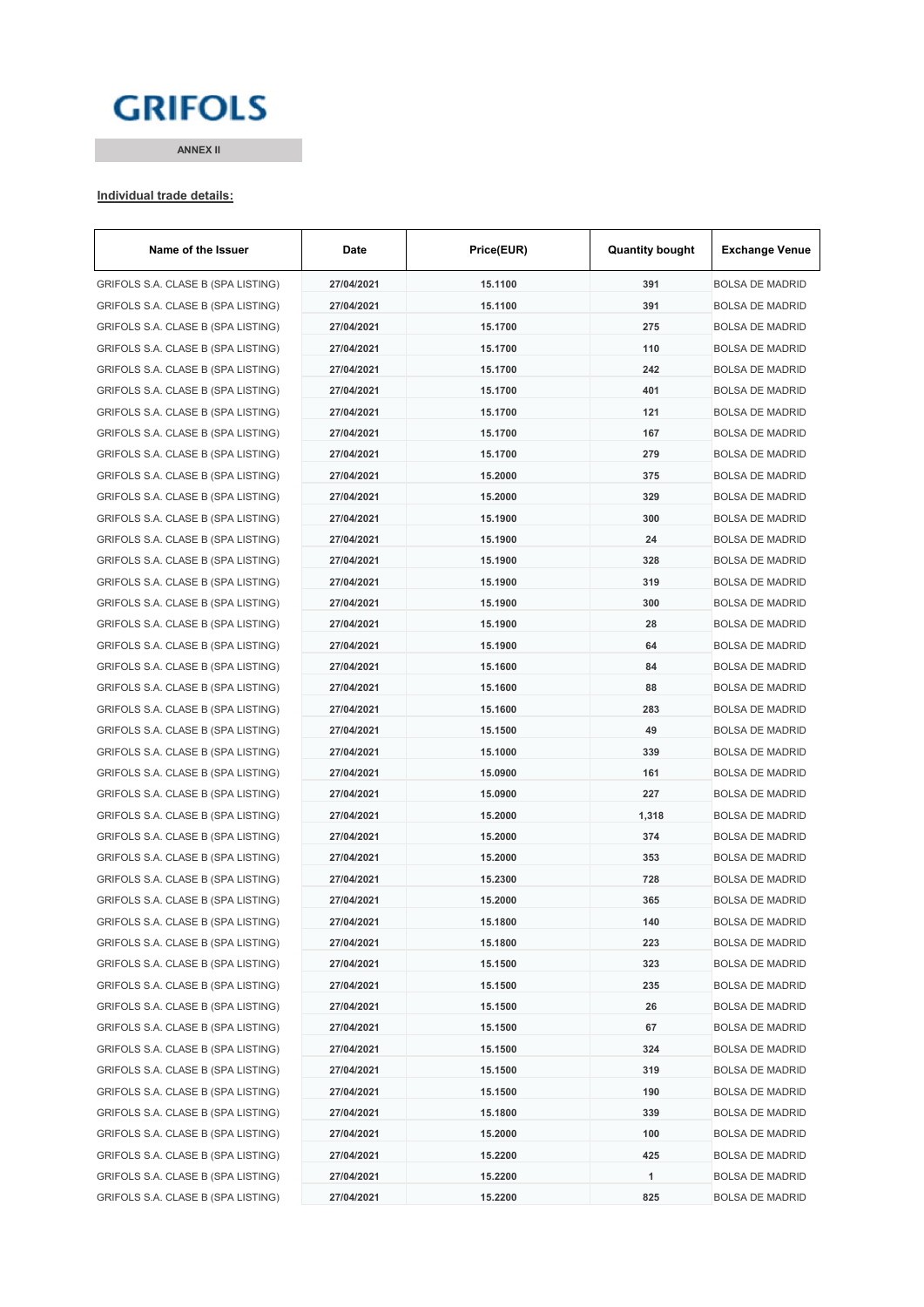| Name of the Issuer                 | Date       | Price(EUR)         | <b>Quantity bought</b>  | <b>Exchange Venue</b>  |
|------------------------------------|------------|--------------------|-------------------------|------------------------|
| GRIFOLS S.A. CLASE B (SPA LISTING) | 27/04/2021 | 15.2200            | 56                      | <b>BOLSA DE MADRID</b> |
| GRIFOLS S.A. CLASE B (SPA LISTING) | 27/04/2021 | 15.2200            | 228                     | <b>BOLSA DE MADRID</b> |
| GRIFOLS S.A. CLASE B (SPA LISTING) | 27/04/2021 | 15.2200            | 142                     | <b>BOLSA DE MADRID</b> |
| GRIFOLS S.A. CLASE B (SPA LISTING) | 27/04/2021 | 15.2200            | 9                       | <b>BOLSA DE MADRID</b> |
| GRIFOLS S.A. CLASE B (SPA LISTING) | 27/04/2021 | 15.2000            | 321                     | <b>BOLSA DE MADRID</b> |
| GRIFOLS S.A. CLASE B (SPA LISTING) | 27/04/2021 | 15.1900            | 217                     | <b>BOLSA DE MADRID</b> |
| GRIFOLS S.A. CLASE B (SPA LISTING) | 27/04/2021 | 15.1900            | 152                     | <b>BOLSA DE MADRID</b> |
| GRIFOLS S.A. CLASE B (SPA LISTING) | 27/04/2021 | 15.1700            | 363                     | <b>BOLSA DE MADRID</b> |
| GRIFOLS S.A. CLASE B (SPA LISTING) | 27/04/2021 | 15.1700            | 183                     | <b>BOLSA DE MADRID</b> |
| GRIFOLS S.A. CLASE B (SPA LISTING) | 27/04/2021 | 15.2100            | 76                      | <b>BOLSA DE MADRID</b> |
| GRIFOLS S.A. CLASE B (SPA LISTING) | 27/04/2021 | 15.2100            | 288                     | <b>BOLSA DE MADRID</b> |
| GRIFOLS S.A. CLASE B (SPA LISTING) | 27/04/2021 | 15.2000            | 378                     | <b>BOLSA DE MADRID</b> |
| GRIFOLS S.A. CLASE B (SPA LISTING) | 27/04/2021 | 15.1600            | $\overline{\mathbf{2}}$ | <b>BOLSA DE MADRID</b> |
| GRIFOLS S.A. CLASE B (SPA LISTING) | 27/04/2021 | 15.1600            | 71                      | <b>BOLSA DE MADRID</b> |
| GRIFOLS S.A. CLASE B (SPA LISTING) | 27/04/2021 | 15.1600            | 37                      | <b>BOLSA DE MADRID</b> |
| GRIFOLS S.A. CLASE B (SPA LISTING) | 27/04/2021 | 15.1600            | 249                     | <b>BOLSA DE MADRID</b> |
| GRIFOLS S.A. CLASE B (SPA LISTING) | 27/04/2021 | 15.1600            | 703                     | <b>BOLSA DE MADRID</b> |
| GRIFOLS S.A. CLASE B (SPA LISTING) | 27/04/2021 | 15.1600            | 646                     | <b>BOLSA DE MADRID</b> |
| GRIFOLS S.A. CLASE B (SPA LISTING) | 27/04/2021 | 15.1600            | 344                     | <b>BOLSA DE MADRID</b> |
| GRIFOLS S.A. CLASE B (SPA LISTING) | 27/04/2021 | 15.1600            | 164                     | <b>BOLSA DE MADRID</b> |
| GRIFOLS S.A. CLASE B (SPA LISTING) | 27/04/2021 | 15.1600            | 172                     | <b>BOLSA DE MADRID</b> |
| GRIFOLS S.A. CLASE B (SPA LISTING) | 27/04/2021 | 15.1700            | 239                     | <b>BOLSA DE MADRID</b> |
| GRIFOLS S.A. CLASE B (SPA LISTING) | 27/04/2021 | 15.1700            | 364                     | <b>BOLSA DE MADRID</b> |
| GRIFOLS S.A. CLASE B (SPA LISTING) | 27/04/2021 | 15.1700            | 660                     | <b>BOLSA DE MADRID</b> |
| GRIFOLS S.A. CLASE B (SPA LISTING) | 27/04/2021 |                    | 239                     | <b>BOLSA DE MADRID</b> |
|                                    | 27/04/2021 | 15.1700<br>15.1700 | 90                      |                        |
| GRIFOLS S.A. CLASE B (SPA LISTING) |            |                    |                         | <b>BOLSA DE MADRID</b> |
| GRIFOLS S.A. CLASE B (SPA LISTING) | 27/04/2021 | 15.1700            | 9                       | <b>BOLSA DE MADRID</b> |
| GRIFOLS S.A. CLASE B (SPA LISTING) | 27/04/2021 | 15.1700            | 369                     | <b>BOLSA DE MADRID</b> |
| GRIFOLS S.A. CLASE B (SPA LISTING) | 27/04/2021 | 15.1700            | 363                     | <b>BOLSA DE MADRID</b> |
| GRIFOLS S.A. CLASE B (SPA LISTING) | 27/04/2021 | 15.1600            | 982                     | <b>BOLSA DE MADRID</b> |
| GRIFOLS S.A. CLASE B (SPA LISTING) | 27/04/2021 | 15.1500            | 188                     | <b>BOLSA DE MADRID</b> |
| GRIFOLS S.A. CLASE B (SPA LISTING) | 27/04/2021 | 15.1500            | 186                     | <b>BOLSA DE MADRID</b> |
| GRIFOLS S.A. CLASE B (SPA LISTING) | 27/04/2021 | 15.1000            | 368                     | <b>BOLSA DE MADRID</b> |
| GRIFOLS S.A. CLASE B (SPA LISTING) | 27/04/2021 | 15.0900            | 99                      | <b>BOLSA DE MADRID</b> |
| GRIFOLS S.A. CLASE B (SPA LISTING) | 27/04/2021 | 15.1000            | 321                     | <b>BOLSA DE MADRID</b> |
| GRIFOLS S.A. CLASE B (SPA LISTING) | 27/04/2021 | 15.0900            | 100                     | <b>BOLSA DE MADRID</b> |
| GRIFOLS S.A. CLASE B (SPA LISTING) | 27/04/2021 | 15.0900            | 121                     | <b>BOLSA DE MADRID</b> |
| GRIFOLS S.A. CLASE B (SPA LISTING) | 27/04/2021 | 15.0700            | 200                     | <b>BOLSA DE MADRID</b> |
| GRIFOLS S.A. CLASE B (SPA LISTING) | 27/04/2021 | 15.1000            | 371                     | <b>BOLSA DE MADRID</b> |
| GRIFOLS S.A. CLASE B (SPA LISTING) | 27/04/2021 | 15.0800            | 382                     | <b>BOLSA DE MADRID</b> |
| GRIFOLS S.A. CLASE B (SPA LISTING) | 27/04/2021 | 15.0800            | 339                     | <b>BOLSA DE MADRID</b> |
| GRIFOLS S.A. CLASE B (SPA LISTING) | 27/04/2021 | 15.1100            | 127                     | <b>BOLSA DE MADRID</b> |
| GRIFOLS S.A. CLASE B (SPA LISTING) | 27/04/2021 | 15.0900            | 19                      | <b>BOLSA DE MADRID</b> |
| GRIFOLS S.A. CLASE B (SPA LISTING) | 27/04/2021 | 15.0900            | 100                     | <b>BOLSA DE MADRID</b> |
| GRIFOLS S.A. CLASE B (SPA LISTING) | 27/04/2021 | 15.0900            | 5                       | <b>BOLSA DE MADRID</b> |
| GRIFOLS S.A. CLASE B (SPA LISTING) | 27/04/2021 | 15.0900            | 63                      | <b>BOLSA DE MADRID</b> |
| GRIFOLS S.A. CLASE B (SPA LISTING) | 27/04/2021 | 15.0900            | 204                     | <b>BOLSA DE MADRID</b> |
| GRIFOLS S.A. CLASE B (SPA LISTING) | 27/04/2021 | 15.0900            | 92                      | <b>BOLSA DE MADRID</b> |
| GRIFOLS S.A. CLASE B (SPA LISTING) | 27/04/2021 | 15.0900            | 100                     | <b>BOLSA DE MADRID</b> |
| GRIFOLS S.A. CLASE B (SPA LISTING) | 27/04/2021 | 15.0900            | 100                     | <b>BOLSA DE MADRID</b> |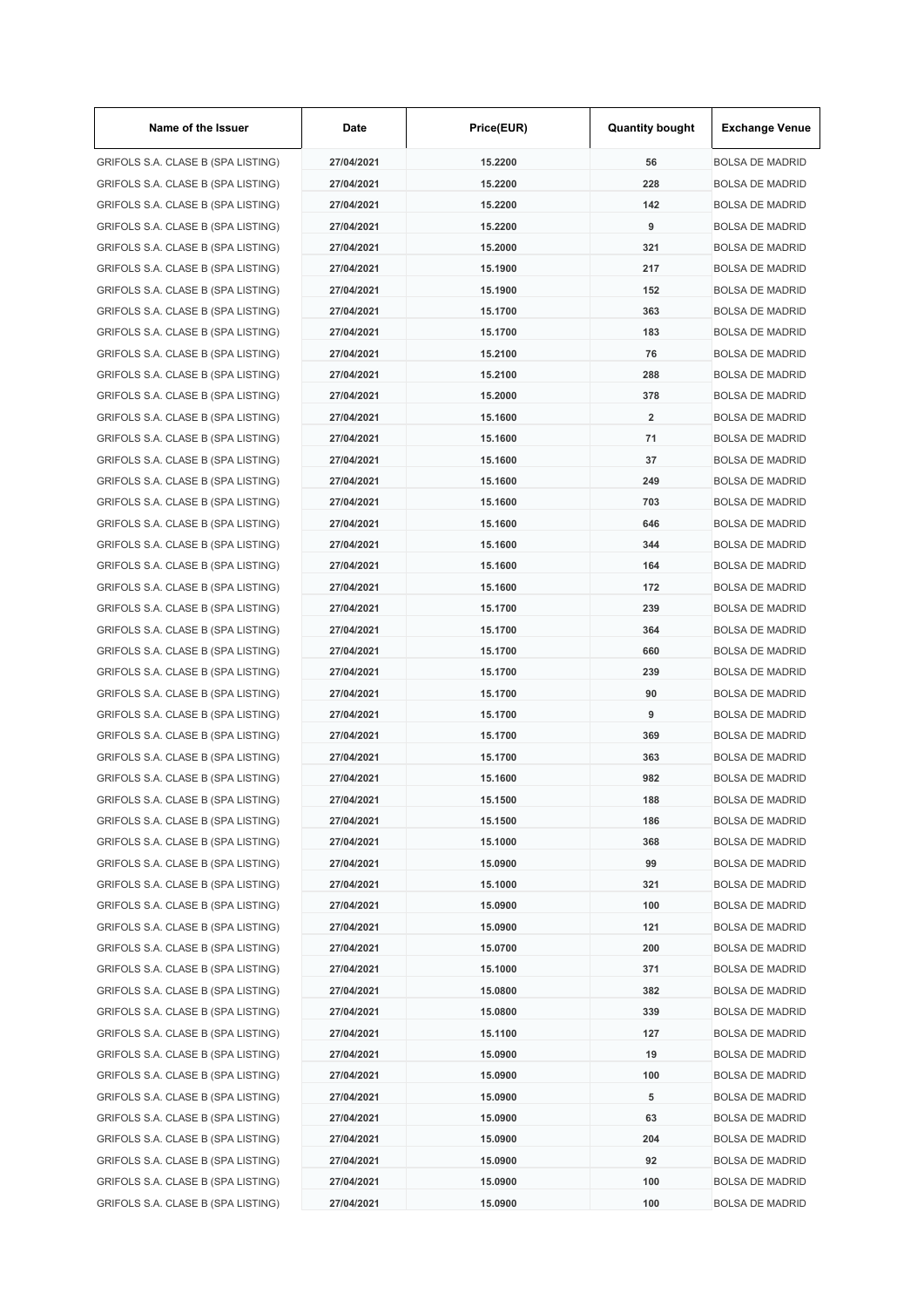| Name of the Issuer                 | Date       | Price(EUR)         | <b>Quantity bought</b> | <b>Exchange Venue</b>  |
|------------------------------------|------------|--------------------|------------------------|------------------------|
| GRIFOLS S.A. CLASE B (SPA LISTING) | 27/04/2021 | 15.0900            | 6                      | <b>BOLSA DE MADRID</b> |
| GRIFOLS S.A. CLASE B (SPA LISTING) | 27/04/2021 | 15.0700            | 200                    | <b>BOLSA DE MADRID</b> |
| GRIFOLS S.A. CLASE B (SPA LISTING) | 27/04/2021 | 15.0700            | 112                    | <b>BOLSA DE MADRID</b> |
| GRIFOLS S.A. CLASE B (SPA LISTING) | 27/04/2021 | 15.0700            | 244                    | <b>BOLSA DE MADRID</b> |
| GRIFOLS S.A. CLASE B (SPA LISTING) | 27/04/2021 | 15.0700            | 95                     | <b>BOLSA DE MADRID</b> |
| GRIFOLS S.A. CLASE B (SPA LISTING) | 27/04/2021 | 15.0700            | 61                     | <b>BOLSA DE MADRID</b> |
| GRIFOLS S.A. CLASE B (SPA LISTING) | 27/04/2021 | 15.0700            | 89                     | <b>BOLSA DE MADRID</b> |
| GRIFOLS S.A. CLASE B (SPA LISTING) | 27/04/2021 | 15.1400            | 438                    | <b>BOLSA DE MADRID</b> |
| GRIFOLS S.A. CLASE B (SPA LISTING) | 27/04/2021 | 15.1400            | 145                    | <b>BOLSA DE MADRID</b> |
| GRIFOLS S.A. CLASE B (SPA LISTING) | 27/04/2021 | 15.1400            | 483                    | <b>BOLSA DE MADRID</b> |
| GRIFOLS S.A. CLASE B (SPA LISTING) | 27/04/2021 | 15.1400            | 369                    | <b>BOLSA DE MADRID</b> |
| GRIFOLS S.A. CLASE B (SPA LISTING) | 27/04/2021 | 15.1400            | 231                    | <b>BOLSA DE MADRID</b> |
| GRIFOLS S.A. CLASE B (SPA LISTING) | 27/04/2021 | 15.1400            | 262                    | <b>BOLSA DE MADRID</b> |
| GRIFOLS S.A. CLASE B (SPA LISTING) | 27/04/2021 | 15.1300            | 380                    | <b>BOLSA DE MADRID</b> |
| GRIFOLS S.A. CLASE B (SPA LISTING) | 27/04/2021 | 15.1100            | 302                    | <b>BOLSA DE MADRID</b> |
| GRIFOLS S.A. CLASE B (SPA LISTING) | 27/04/2021 | 15.1100            | 74                     | <b>BOLSA DE MADRID</b> |
| GRIFOLS S.A. CLASE B (SPA LISTING) | 27/04/2021 | 15.1100            | 339                    | <b>BOLSA DE MADRID</b> |
| GRIFOLS S.A. CLASE B (SPA LISTING) | 27/04/2021 | 15.1100            | 79                     | <b>BOLSA DE MADRID</b> |
| GRIFOLS S.A. CLASE B (SPA LISTING) | 27/04/2021 | 15.1200            | 853                    | <b>BOLSA DE MADRID</b> |
| GRIFOLS S.A. CLASE B (SPA LISTING) | 27/04/2021 | 15.1200            | 377                    | <b>BOLSA DE MADRID</b> |
| GRIFOLS S.A. CLASE B (SPA LISTING) | 27/04/2021 | 15.1200            | 322                    | <b>BOLSA DE MADRID</b> |
| GRIFOLS S.A. CLASE B (SPA LISTING) | 27/04/2021 | 15.1200            | 387                    | <b>BOLSA DE MADRID</b> |
| GRIFOLS S.A. CLASE B (SPA LISTING) | 27/04/2021 | 15.1000            | 688                    | <b>BOLSA DE MADRID</b> |
| GRIFOLS S.A. CLASE B (SPA LISTING) | 27/04/2021 | 15.1000            | 369                    | <b>BOLSA DE MADRID</b> |
| GRIFOLS S.A. CLASE B (SPA LISTING) | 27/04/2021 | 15.1000            | 380                    | <b>BOLSA DE MADRID</b> |
| GRIFOLS S.A. CLASE B (SPA LISTING) | 27/04/2021 | 15.1000            | 423                    | <b>BOLSA DE MADRID</b> |
| GRIFOLS S.A. CLASE B (SPA LISTING) |            |                    |                        |                        |
|                                    | 27/04/2021 | 15.1000<br>15.1000 | 35<br>$\overline{7}$   | <b>BOLSA DE MADRID</b> |
| GRIFOLS S.A. CLASE B (SPA LISTING) | 27/04/2021 |                    |                        | <b>BOLSA DE MADRID</b> |
| GRIFOLS S.A. CLASE B (SPA LISTING) | 27/04/2021 | 15.1000            | 323                    | <b>BOLSA DE MADRID</b> |
| GRIFOLS S.A. CLASE B (SPA LISTING) | 27/04/2021 | 15.0800            | 357                    | <b>BOLSA DE MADRID</b> |
| GRIFOLS S.A. CLASE B (SPA LISTING) | 27/04/2021 | 15.0800            | 541                    | <b>BOLSA DE MADRID</b> |
| GRIFOLS S.A. CLASE B (SPA LISTING) | 27/04/2021 | 15.0800            | 190                    | <b>BOLSA DE MADRID</b> |
| GRIFOLS S.A. CLASE B (SPA LISTING) | 27/04/2021 | 15.0800            | 1                      | <b>BOLSA DE MADRID</b> |
| GRIFOLS S.A. CLASE B (SPA LISTING) | 27/04/2021 | 15.0800            | 100                    | <b>BOLSA DE MADRID</b> |
| GRIFOLS S.A. CLASE B (SPA LISTING) | 27/04/2021 | 15.0800            | 500                    | <b>BOLSA DE MADRID</b> |
| GRIFOLS S.A. CLASE B (SPA LISTING) | 27/04/2021 | 15.0800            | 304                    | <b>BOLSA DE MADRID</b> |
| GRIFOLS S.A. CLASE B (SPA LISTING) | 27/04/2021 | 15.0800            | 41                     | <b>BOLSA DE MADRID</b> |
| GRIFOLS S.A. CLASE B (SPA LISTING) | 27/04/2021 | 15.0800            | 150                    | <b>BOLSA DE MADRID</b> |
| GRIFOLS S.A. CLASE B (SPA LISTING) | 27/04/2021 | 15.0800            | 199                    | <b>BOLSA DE MADRID</b> |
| GRIFOLS S.A. CLASE B (SPA LISTING) | 27/04/2021 | 15.0800            | 101                    | <b>BOLSA DE MADRID</b> |
| GRIFOLS S.A. CLASE B (SPA LISTING) | 27/04/2021 | 15.0800            | 272                    | <b>BOLSA DE MADRID</b> |
| GRIFOLS S.A. CLASE B (SPA LISTING) | 27/04/2021 | 15.0800            | 356                    | <b>BOLSA DE MADRID</b> |
| GRIFOLS S.A. CLASE B (SPA LISTING) | 27/04/2021 | 15.0800            | 325                    | <b>BOLSA DE MADRID</b> |
| GRIFOLS S.A. CLASE B (SPA LISTING) | 27/04/2021 | 15.0600            | 370                    | <b>BOLSA DE MADRID</b> |
| GRIFOLS S.A. CLASE B (SPA LISTING) | 27/04/2021 | 15.0600            | 364                    | <b>BOLSA DE MADRID</b> |
| GRIFOLS S.A. CLASE B (SPA LISTING) | 27/04/2021 | 15.0600            | 27                     | <b>BOLSA DE MADRID</b> |
| GRIFOLS S.A. CLASE B (SPA LISTING) | 27/04/2021 | 15.0600            | 297                    | <b>BOLSA DE MADRID</b> |
| GRIFOLS S.A. CLASE B (SPA LISTING) | 27/04/2021 | 15.0600            | 182                    | <b>BOLSA DE MADRID</b> |
| GRIFOLS S.A. CLASE B (SPA LISTING) | 28/04/2021 | 15.0800            | 323                    | <b>BOLSA DE MADRID</b> |
| GRIFOLS S.A. CLASE B (SPA LISTING) | 28/04/2021 | 15.0800            | 57                     | <b>BOLSA DE MADRID</b> |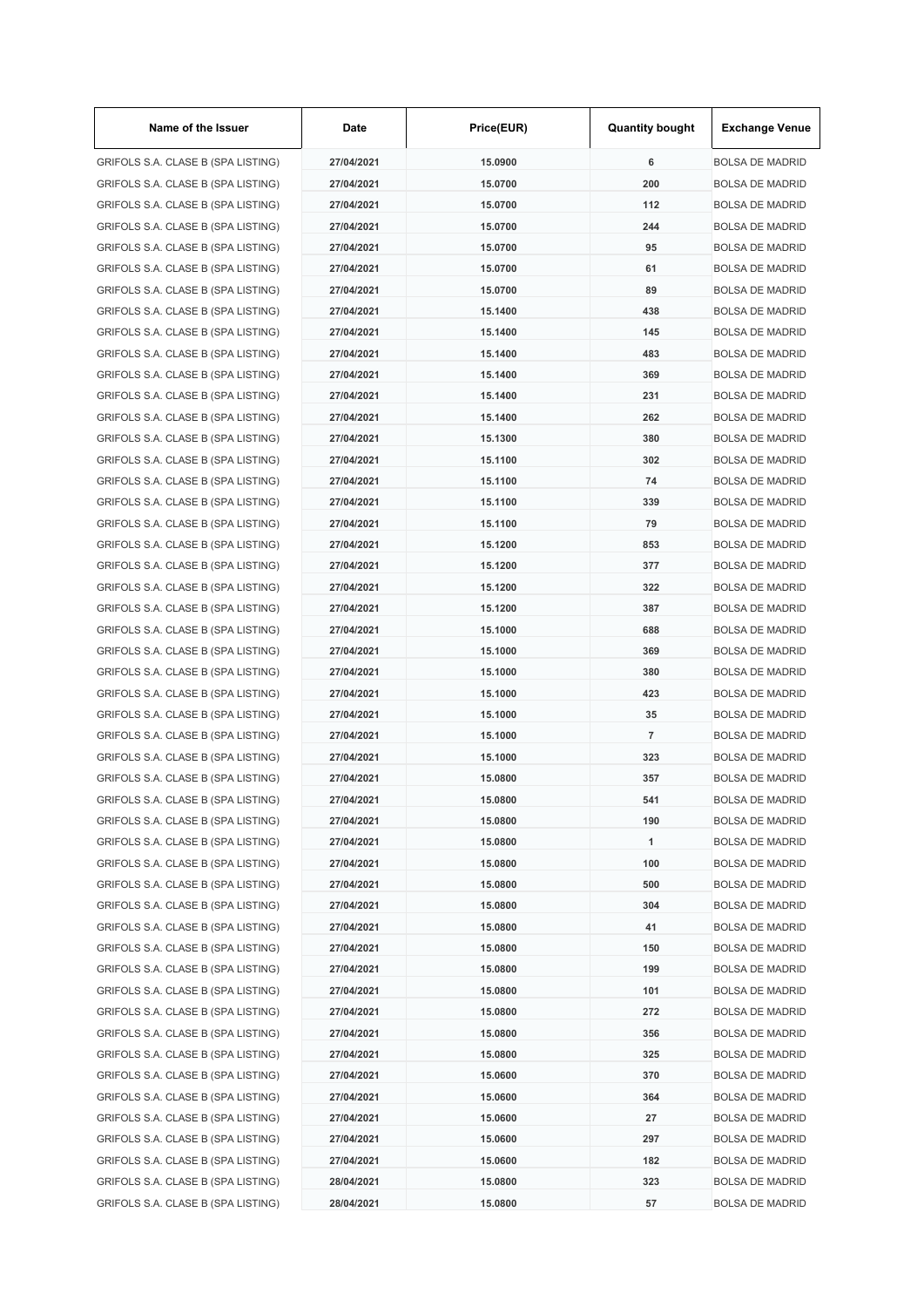| Name of the Issuer                 | Date       | Price(EUR) | <b>Quantity bought</b> | <b>Exchange Venue</b>  |
|------------------------------------|------------|------------|------------------------|------------------------|
| GRIFOLS S.A. CLASE B (SPA LISTING) | 28/04/2021 | 15.0800    | 305                    | <b>BOLSA DE MADRID</b> |
| GRIFOLS S.A. CLASE B (SPA LISTING) | 28/04/2021 | 15.0800    | 115                    | <b>BOLSA DE MADRID</b> |
| GRIFOLS S.A. CLASE B (SPA LISTING) | 28/04/2021 | 15.0800    | 204                    | <b>BOLSA DE MADRID</b> |
| GRIFOLS S.A. CLASE B (SPA LISTING) | 28/04/2021 | 15.0600    | 36                     | <b>BOLSA DE MADRID</b> |
| GRIFOLS S.A. CLASE B (SPA LISTING) | 28/04/2021 | 15.0600    | 327                    | <b>BOLSA DE MADRID</b> |
| GRIFOLS S.A. CLASE B (SPA LISTING) | 28/04/2021 | 15.0500    | 315                    | <b>BOLSA DE MADRID</b> |
| GRIFOLS S.A. CLASE B (SPA LISTING) | 28/04/2021 | 14.9800    | 206                    | <b>BOLSA DE MADRID</b> |
| GRIFOLS S.A. CLASE B (SPA LISTING) | 28/04/2021 | 14.9800    | 86                     | <b>BOLSA DE MADRID</b> |
| GRIFOLS S.A. CLASE B (SPA LISTING) | 28/04/2021 | 14.9700    | 360                    | <b>BOLSA DE MADRID</b> |
| GRIFOLS S.A. CLASE B (SPA LISTING) | 28/04/2021 | 14.9700    | 146                    | <b>BOLSA DE MADRID</b> |
| GRIFOLS S.A. CLASE B (SPA LISTING) | 28/04/2021 | 15.0500    | 359                    | <b>BOLSA DE MADRID</b> |
| GRIFOLS S.A. CLASE B (SPA LISTING) | 28/04/2021 | 15.0500    | 347                    | <b>BOLSA DE MADRID</b> |
| GRIFOLS S.A. CLASE B (SPA LISTING) | 28/04/2021 | 15.0500    | 32                     | <b>BOLSA DE MADRID</b> |
| GRIFOLS S.A. CLASE B (SPA LISTING) | 28/04/2021 | 15.0400    | 199                    | <b>BOLSA DE MADRID</b> |
| GRIFOLS S.A. CLASE B (SPA LISTING) | 28/04/2021 | 15.0300    | 186                    | <b>BOLSA DE MADRID</b> |
| GRIFOLS S.A. CLASE B (SPA LISTING) | 28/04/2021 | 15.0300    | 179                    | <b>BOLSA DE MADRID</b> |
| GRIFOLS S.A. CLASE B (SPA LISTING) | 28/04/2021 | 15.0300    | 16                     | <b>BOLSA DE MADRID</b> |
| GRIFOLS S.A. CLASE B (SPA LISTING) | 28/04/2021 | 15.0900    | 524                    | <b>BOLSA DE MADRID</b> |
| GRIFOLS S.A. CLASE B (SPA LISTING) | 28/04/2021 | 15.1300    | 316                    | <b>BOLSA DE MADRID</b> |
| GRIFOLS S.A. CLASE B (SPA LISTING) | 28/04/2021 | 15.1300    | 425                    | <b>BOLSA DE MADRID</b> |
| GRIFOLS S.A. CLASE B (SPA LISTING) | 28/04/2021 | 15.1300    | 90                     | <b>BOLSA DE MADRID</b> |
| GRIFOLS S.A. CLASE B (SPA LISTING) | 28/04/2021 | 15.1300    | 90                     | <b>BOLSA DE MADRID</b> |
| GRIFOLS S.A. CLASE B (SPA LISTING) | 28/04/2021 | 15.1300    | 1,165                  | <b>BOLSA DE MADRID</b> |
| GRIFOLS S.A. CLASE B (SPA LISTING) | 28/04/2021 | 15.1200    | 483                    | <b>BOLSA DE MADRID</b> |
| GRIFOLS S.A. CLASE B (SPA LISTING) | 28/04/2021 | 15.1200    | 100                    | <b>BOLSA DE MADRID</b> |
|                                    | 28/04/2021 | 15.1200    | 420                    |                        |
| GRIFOLS S.A. CLASE B (SPA LISTING) |            |            |                        | <b>BOLSA DE MADRID</b> |
| GRIFOLS S.A. CLASE B (SPA LISTING) | 28/04/2021 | 15.1300    | 1,514                  | <b>BOLSA DE MADRID</b> |
| GRIFOLS S.A. CLASE B (SPA LISTING) | 28/04/2021 | 15.1300    | 1,003                  | <b>BOLSA DE MADRID</b> |
| GRIFOLS S.A. CLASE B (SPA LISTING) | 28/04/2021 | 15.1300    | 356                    | <b>BOLSA DE MADRID</b> |
| GRIFOLS S.A. CLASE B (SPA LISTING) | 28/04/2021 | 15.1300    | 14                     | <b>BOLSA DE MADRID</b> |
| GRIFOLS S.A. CLASE B (SPA LISTING) | 28/04/2021 | 15.1300    | 568                    | <b>BOLSA DE MADRID</b> |
| GRIFOLS S.A. CLASE B (SPA LISTING) | 28/04/2021 | 15.1300    | 85                     | <b>BOLSA DE MADRID</b> |
| GRIFOLS S.A. CLASE B (SPA LISTING) | 28/04/2021 | 15.1300    | 182                    | <b>BOLSA DE MADRID</b> |
| GRIFOLS S.A. CLASE B (SPA LISTING) | 28/04/2021 | 15.1300    | 483                    | <b>BOLSA DE MADRID</b> |
| GRIFOLS S.A. CLASE B (SPA LISTING) | 28/04/2021 | 15.1300    | 110                    | <b>BOLSA DE MADRID</b> |
| GRIFOLS S.A. CLASE B (SPA LISTING) | 28/04/2021 | 15.1300    | 269                    | <b>BOLSA DE MADRID</b> |
| GRIFOLS S.A. CLASE B (SPA LISTING) | 28/04/2021 | 15.1300    | 214                    | <b>BOLSA DE MADRID</b> |
| GRIFOLS S.A. CLASE B (SPA LISTING) | 28/04/2021 | 15.1300    | 760                    | <b>BOLSA DE MADRID</b> |
| GRIFOLS S.A. CLASE B (SPA LISTING) | 28/04/2021 | 15.1300    | 700                    | <b>BOLSA DE MADRID</b> |
| GRIFOLS S.A. CLASE B (SPA LISTING) | 28/04/2021 | 15.1500    | 325                    | <b>BOLSA DE MADRID</b> |
| GRIFOLS S.A. CLASE B (SPA LISTING) | 28/04/2021 | 15.1500    | 317                    | <b>BOLSA DE MADRID</b> |
| GRIFOLS S.A. CLASE B (SPA LISTING) | 28/04/2021 | 15.2400    | 36                     | <b>BOLSA DE MADRID</b> |
| GRIFOLS S.A. CLASE B (SPA LISTING) | 28/04/2021 | 15.2400    | 351                    | <b>BOLSA DE MADRID</b> |
| GRIFOLS S.A. CLASE B (SPA LISTING) | 28/04/2021 | 15.2700    | 93                     | <b>BOLSA DE MADRID</b> |
| GRIFOLS S.A. CLASE B (SPA LISTING) | 28/04/2021 | 15.2700    | 483                    | <b>BOLSA DE MADRID</b> |
| GRIFOLS S.A. CLASE B (SPA LISTING) | 28/04/2021 | 15.2700    | 112                    | <b>BOLSA DE MADRID</b> |
| GRIFOLS S.A. CLASE B (SPA LISTING) | 28/04/2021 | 15.2700    | 32                     | <b>BOLSA DE MADRID</b> |
| GRIFOLS S.A. CLASE B (SPA LISTING) | 28/04/2021 | 15.2700    | 10                     | <b>BOLSA DE MADRID</b> |
| GRIFOLS S.A. CLASE B (SPA LISTING) | 28/04/2021 | 15.2700    | 278                    | <b>BOLSA DE MADRID</b> |
| GRIFOLS S.A. CLASE B (SPA LISTING) | 28/04/2021 | 15.2600    | 383                    | <b>BOLSA DE MADRID</b> |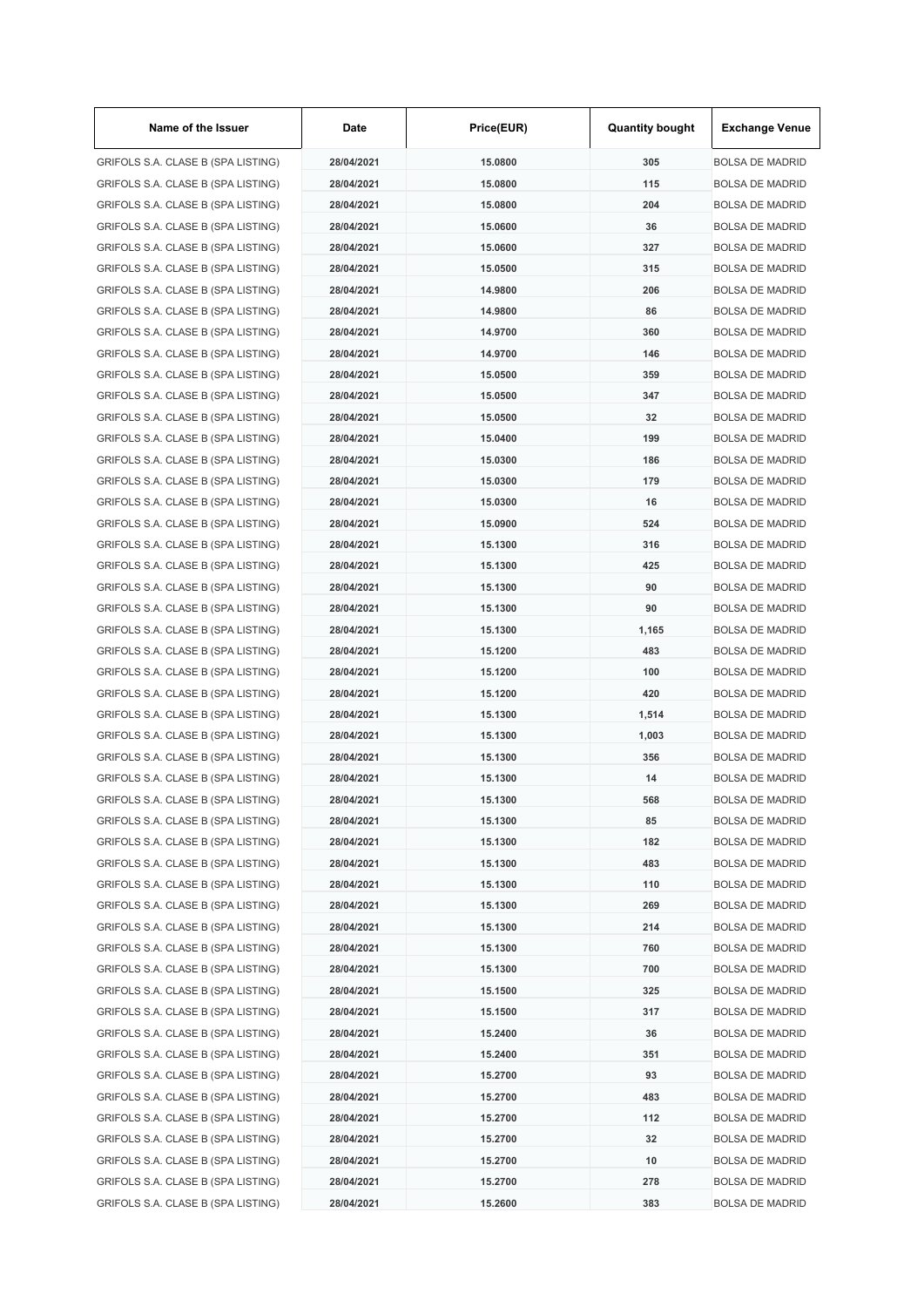| Name of the Issuer                 | Date       | Price(EUR) | <b>Quantity bought</b> | <b>Exchange Venue</b>  |
|------------------------------------|------------|------------|------------------------|------------------------|
| GRIFOLS S.A. CLASE B (SPA LISTING) | 28/04/2021 | 15.2600    | 727                    | <b>BOLSA DE MADRID</b> |
| GRIFOLS S.A. CLASE B (SPA LISTING) | 28/04/2021 | 15.2800    | 105                    | <b>BOLSA DE MADRID</b> |
| GRIFOLS S.A. CLASE B (SPA LISTING) | 28/04/2021 | 15.2800    | 85                     | <b>BOLSA DE MADRID</b> |
| GRIFOLS S.A. CLASE B (SPA LISTING) | 28/04/2021 | 15.2800    | 263                    | <b>BOLSA DE MADRID</b> |
| GRIFOLS S.A. CLASE B (SPA LISTING) | 28/04/2021 | 15.2800    | 105                    | <b>BOLSA DE MADRID</b> |
| GRIFOLS S.A. CLASE B (SPA LISTING) | 28/04/2021 | 15.2800    | 218                    | <b>BOLSA DE MADRID</b> |
| GRIFOLS S.A. CLASE B (SPA LISTING) | 28/04/2021 | 15.2900    | 340                    | <b>BOLSA DE MADRID</b> |
| GRIFOLS S.A. CLASE B (SPA LISTING) | 28/04/2021 | 15.2800    | 340                    | <b>BOLSA DE MADRID</b> |
| GRIFOLS S.A. CLASE B (SPA LISTING) | 28/04/2021 | 15.2900    | 702                    | <b>BOLSA DE MADRID</b> |
| GRIFOLS S.A. CLASE B (SPA LISTING) | 28/04/2021 | 15.2700    | 381                    | <b>BOLSA DE MADRID</b> |
| GRIFOLS S.A. CLASE B (SPA LISTING) | 28/04/2021 | 15.2600    | 5                      | <b>BOLSA DE MADRID</b> |
| GRIFOLS S.A. CLASE B (SPA LISTING) | 28/04/2021 | 15.2600    | 347                    | <b>BOLSA DE MADRID</b> |
| GRIFOLS S.A. CLASE B (SPA LISTING) | 28/04/2021 | 15.2100    | 119                    | <b>BOLSA DE MADRID</b> |
| GRIFOLS S.A. CLASE B (SPA LISTING) | 28/04/2021 | 15.2100    | 126                    | <b>BOLSA DE MADRID</b> |
| GRIFOLS S.A. CLASE B (SPA LISTING) | 28/04/2021 | 15.2100    | 389                    | <b>BOLSA DE MADRID</b> |
| GRIFOLS S.A. CLASE B (SPA LISTING) | 28/04/2021 | 15.1900    | 337                    | <b>BOLSA DE MADRID</b> |
| GRIFOLS S.A. CLASE B (SPA LISTING) | 28/04/2021 | 15.1700    | 356                    | <b>BOLSA DE MADRID</b> |
| GRIFOLS S.A. CLASE B (SPA LISTING) | 28/04/2021 | 15.1700    | 316                    | <b>BOLSA DE MADRID</b> |
| GRIFOLS S.A. CLASE B (SPA LISTING) | 28/04/2021 | 15.1700    | 320                    | <b>BOLSA DE MADRID</b> |
| GRIFOLS S.A. CLASE B (SPA LISTING) | 28/04/2021 | 15.1400    | 323                    | <b>BOLSA DE MADRID</b> |
| GRIFOLS S.A. CLASE B (SPA LISTING) | 28/04/2021 | 15.1300    | 381                    | <b>BOLSA DE MADRID</b> |
| GRIFOLS S.A. CLASE B (SPA LISTING) | 28/04/2021 | 15.1300    | 331                    | <b>BOLSA DE MADRID</b> |
| GRIFOLS S.A. CLASE B (SPA LISTING) | 28/04/2021 | 15.1800    | 307                    | <b>BOLSA DE MADRID</b> |
| GRIFOLS S.A. CLASE B (SPA LISTING) | 28/04/2021 | 15.1800    | 499                    | <b>BOLSA DE MADRID</b> |
| GRIFOLS S.A. CLASE B (SPA LISTING) | 28/04/2021 | 15.1800    | 652                    | <b>BOLSA DE MADRID</b> |
|                                    | 28/04/2021 | 15.1800    | 131                    |                        |
| GRIFOLS S.A. CLASE B (SPA LISTING) |            |            |                        | <b>BOLSA DE MADRID</b> |
| GRIFOLS S.A. CLASE B (SPA LISTING) | 28/04/2021 | 15.1800    | 8                      | <b>BOLSA DE MADRID</b> |
| GRIFOLS S.A. CLASE B (SPA LISTING) | 28/04/2021 | 15.1800    | 54                     | <b>BOLSA DE MADRID</b> |
| GRIFOLS S.A. CLASE B (SPA LISTING) | 28/04/2021 | 15.1800    | 438                    | <b>BOLSA DE MADRID</b> |
| GRIFOLS S.A. CLASE B (SPA LISTING) | 28/04/2021 | 15.1800    | 54                     | <b>BOLSA DE MADRID</b> |
| GRIFOLS S.A. CLASE B (SPA LISTING) | 28/04/2021 | 15.1700    | 368                    | <b>BOLSA DE MADRID</b> |
| GRIFOLS S.A. CLASE B (SPA LISTING) | 28/04/2021 | 15.1700    | 327                    | <b>BOLSA DE MADRID</b> |
| GRIFOLS S.A. CLASE B (SPA LISTING) | 28/04/2021 | 15.1700    | 54                     | <b>BOLSA DE MADRID</b> |
| GRIFOLS S.A. CLASE B (SPA LISTING) | 28/04/2021 | 15.1300    | 339                    | <b>BOLSA DE MADRID</b> |
| GRIFOLS S.A. CLASE B (SPA LISTING) | 28/04/2021 | 15.1300    | 215                    | <b>BOLSA DE MADRID</b> |
| GRIFOLS S.A. CLASE B (SPA LISTING) | 28/04/2021 | 15.1300    | 101                    | <b>BOLSA DE MADRID</b> |
| GRIFOLS S.A. CLASE B (SPA LISTING) | 28/04/2021 | 15.1300    | 120                    | <b>BOLSA DE MADRID</b> |
| GRIFOLS S.A. CLASE B (SPA LISTING) | 28/04/2021 | 15.1200    | 136                    | <b>BOLSA DE MADRID</b> |
| GRIFOLS S.A. CLASE B (SPA LISTING) | 28/04/2021 | 15.1200    | 44                     | <b>BOLSA DE MADRID</b> |
| GRIFOLS S.A. CLASE B (SPA LISTING) | 28/04/2021 | 15.1200    | 272                    | <b>BOLSA DE MADRID</b> |
| GRIFOLS S.A. CLASE B (SPA LISTING) | 28/04/2021 | 15.1100    | 155                    | <b>BOLSA DE MADRID</b> |
| GRIFOLS S.A. CLASE B (SPA LISTING) | 28/04/2021 | 15.1100    | 100                    | <b>BOLSA DE MADRID</b> |
| GRIFOLS S.A. CLASE B (SPA LISTING) | 28/04/2021 | 15.1100    | 60                     | <b>BOLSA DE MADRID</b> |
| GRIFOLS S.A. CLASE B (SPA LISTING) | 28/04/2021 | 15.0800    | 225                    | <b>BOLSA DE MADRID</b> |
| GRIFOLS S.A. CLASE B (SPA LISTING) | 28/04/2021 | 15.0800    | 112                    | <b>BOLSA DE MADRID</b> |
| GRIFOLS S.A. CLASE B (SPA LISTING) | 28/04/2021 | 15.1000    | 208                    | <b>BOLSA DE MADRID</b> |
| GRIFOLS S.A. CLASE B (SPA LISTING) | 28/04/2021 | 15.0900    | 208                    | <b>BOLSA DE MADRID</b> |
| GRIFOLS S.A. CLASE B (SPA LISTING) | 28/04/2021 | 15.0900    | 260                    | <b>BOLSA DE MADRID</b> |
| GRIFOLS S.A. CLASE B (SPA LISTING) | 28/04/2021 | 15.0900    | 208                    | <b>BOLSA DE MADRID</b> |
| GRIFOLS S.A. CLASE B (SPA LISTING) | 28/04/2021 | 15.0900    | 260                    | <b>BOLSA DE MADRID</b> |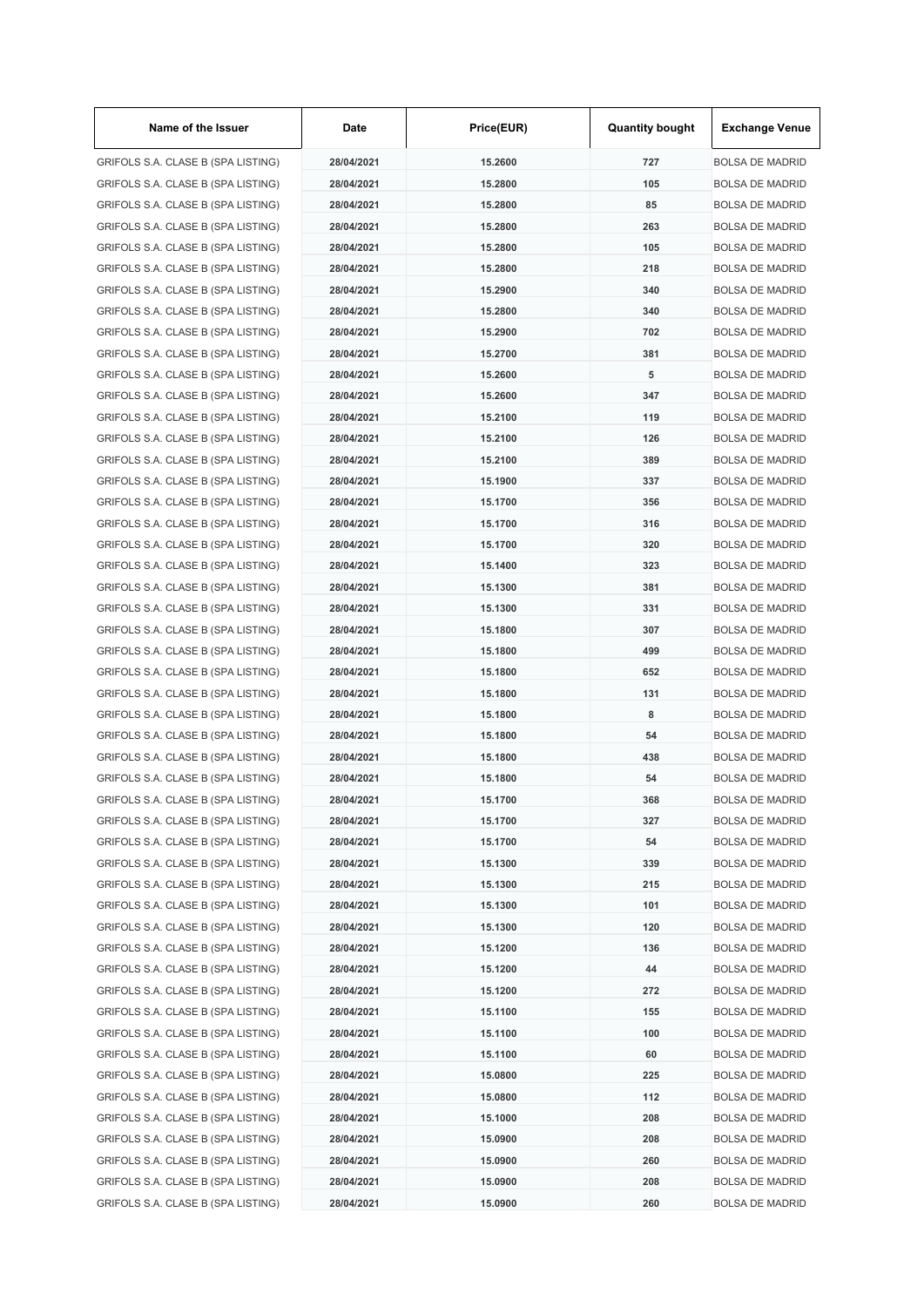| Name of the Issuer                 | Date       | Price(EUR)         | <b>Quantity bought</b> | <b>Exchange Venue</b>  |
|------------------------------------|------------|--------------------|------------------------|------------------------|
| GRIFOLS S.A. CLASE B (SPA LISTING) | 28/04/2021 | 15.0900            | 188                    | <b>BOLSA DE MADRID</b> |
| GRIFOLS S.A. CLASE B (SPA LISTING) | 28/04/2021 | 15.0900            | 260                    | <b>BOLSA DE MADRID</b> |
| GRIFOLS S.A. CLASE B (SPA LISTING) | 28/04/2021 | 15.0900            | 11                     | <b>BOLSA DE MADRID</b> |
| GRIFOLS S.A. CLASE B (SPA LISTING) | 28/04/2021 | 15.0800            | 703                    | <b>BOLSA DE MADRID</b> |
| GRIFOLS S.A. CLASE B (SPA LISTING) | 28/04/2021 | 15.0700            | 345                    | <b>BOLSA DE MADRID</b> |
| GRIFOLS S.A. CLASE B (SPA LISTING) | 28/04/2021 | 15.0800            | 318                    | <b>BOLSA DE MADRID</b> |
| GRIFOLS S.A. CLASE B (SPA LISTING) | 28/04/2021 | 15.0700            | 232                    | <b>BOLSA DE MADRID</b> |
| GRIFOLS S.A. CLASE B (SPA LISTING) | 28/04/2021 | 15.0700            | 803                    | <b>BOLSA DE MADRID</b> |
| GRIFOLS S.A. CLASE B (SPA LISTING) | 28/04/2021 | 15.0600            | 258                    | <b>BOLSA DE MADRID</b> |
| GRIFOLS S.A. CLASE B (SPA LISTING) | 28/04/2021 | 15.0600            | 499                    | <b>BOLSA DE MADRID</b> |
| GRIFOLS S.A. CLASE B (SPA LISTING) | 28/04/2021 | 15.0600            | 41                     | <b>BOLSA DE MADRID</b> |
| GRIFOLS S.A. CLASE B (SPA LISTING) | 28/04/2021 | 15.0600            | 75                     | <b>BOLSA DE MADRID</b> |
| GRIFOLS S.A. CLASE B (SPA LISTING) | 28/04/2021 | 15.0600            | 183                    | <b>BOLSA DE MADRID</b> |
| GRIFOLS S.A. CLASE B (SPA LISTING) | 28/04/2021 | 15.0600            | 75                     | <b>BOLSA DE MADRID</b> |
| GRIFOLS S.A. CLASE B (SPA LISTING) | 28/04/2021 | 15.0600            | 188                    | <b>BOLSA DE MADRID</b> |
| GRIFOLS S.A. CLASE B (SPA LISTING) | 28/04/2021 | 15.0600            | 87                     | <b>BOLSA DE MADRID</b> |
| GRIFOLS S.A. CLASE B (SPA LISTING) | 28/04/2021 | 15.0600            | 110                    | <b>BOLSA DE MADRID</b> |
| GRIFOLS S.A. CLASE B (SPA LISTING) | 28/04/2021 | 15.0400            | 424                    | <b>BOLSA DE MADRID</b> |
| GRIFOLS S.A. CLASE B (SPA LISTING) | 28/04/2021 | 15.0400            | 379                    | <b>BOLSA DE MADRID</b> |
| GRIFOLS S.A. CLASE B (SPA LISTING) | 28/04/2021 | 15.0100            | 113                    | <b>BOLSA DE MADRID</b> |
| GRIFOLS S.A. CLASE B (SPA LISTING) | 28/04/2021 | 15.0000            | 178                    | <b>BOLSA DE MADRID</b> |
| GRIFOLS S.A. CLASE B (SPA LISTING) | 28/04/2021 | 15.0000            | 111                    | <b>BOLSA DE MADRID</b> |
| GRIFOLS S.A. CLASE B (SPA LISTING) | 28/04/2021 | 15.0200            | 49                     | <b>BOLSA DE MADRID</b> |
| GRIFOLS S.A. CLASE B (SPA LISTING) | 28/04/2021 | 15.0100            | 78                     | <b>BOLSA DE MADRID</b> |
| GRIFOLS S.A. CLASE B (SPA LISTING) | 28/04/2021 | 15.0100            | 199                    | <b>BOLSA DE MADRID</b> |
| GRIFOLS S.A. CLASE B (SPA LISTING) | 28/04/2021 | 15.0100            | 32                     | <b>BOLSA DE MADRID</b> |
| GRIFOLS S.A. CLASE B (SPA LISTING) | 28/04/2021 |                    | 199                    |                        |
|                                    |            | 15.0100<br>15.0100 |                        | <b>BOLSA DE MADRID</b> |
| GRIFOLS S.A. CLASE B (SPA LISTING) | 28/04/2021 |                    | 110                    | <b>BOLSA DE MADRID</b> |
| GRIFOLS S.A. CLASE B (SPA LISTING) | 28/04/2021 | 15.0100            | 90                     | <b>BOLSA DE MADRID</b> |
| GRIFOLS S.A. CLASE B (SPA LISTING) | 28/04/2021 | 15.0100            | 200                    | <b>BOLSA DE MADRID</b> |
| GRIFOLS S.A. CLASE B (SPA LISTING) | 28/04/2021 | 15.0100            | 44                     | <b>BOLSA DE MADRID</b> |
| GRIFOLS S.A. CLASE B (SPA LISTING) | 28/04/2021 | 15.0100            | 122                    | <b>BOLSA DE MADRID</b> |
| GRIFOLS S.A. CLASE B (SPA LISTING) | 28/04/2021 | 15.0200            | 58                     | <b>BOLSA DE MADRID</b> |
| GRIFOLS S.A. CLASE B (SPA LISTING) | 28/04/2021 | 15.0200            | 198                    | <b>BOLSA DE MADRID</b> |
| GRIFOLS S.A. CLASE B (SPA LISTING) | 28/04/2021 | 15.0200            | 199                    | <b>BOLSA DE MADRID</b> |
| GRIFOLS S.A. CLASE B (SPA LISTING) | 28/04/2021 | 15.0200            | 198                    | <b>BOLSA DE MADRID</b> |
| GRIFOLS S.A. CLASE B (SPA LISTING) | 28/04/2021 | 15.0200            | 184                    | <b>BOLSA DE MADRID</b> |
| GRIFOLS S.A. CLASE B (SPA LISTING) | 28/04/2021 | 15.0100            | 125                    | <b>BOLSA DE MADRID</b> |
| GRIFOLS S.A. CLASE B (SPA LISTING) | 28/04/2021 | 15.0100            | 200                    | <b>BOLSA DE MADRID</b> |
| GRIFOLS S.A. CLASE B (SPA LISTING) | 28/04/2021 | 15.0100            | 105                    | <b>BOLSA DE MADRID</b> |
| GRIFOLS S.A. CLASE B (SPA LISTING) | 28/04/2021 | 15.0100            | 199                    | <b>BOLSA DE MADRID</b> |
| GRIFOLS S.A. CLASE B (SPA LISTING) | 28/04/2021 | 15.0200            | 31                     | <b>BOLSA DE MADRID</b> |
| GRIFOLS S.A. CLASE B (SPA LISTING) | 28/04/2021 | 15.0200            | 195                    | <b>BOLSA DE MADRID</b> |
| GRIFOLS S.A. CLASE B (SPA LISTING) | 28/04/2021 | 15.0200            | 305                    | <b>BOLSA DE MADRID</b> |
| GRIFOLS S.A. CLASE B (SPA LISTING) | 28/04/2021 | 15.0200            | 290                    | <b>BOLSA DE MADRID</b> |
| GRIFOLS S.A. CLASE B (SPA LISTING) | 28/04/2021 | 15.0200            | 111                    | <b>BOLSA DE MADRID</b> |
| GRIFOLS S.A. CLASE B (SPA LISTING) | 28/04/2021 | 15.0200            | 179                    | <b>BOLSA DE MADRID</b> |
| GRIFOLS S.A. CLASE B (SPA LISTING) | 28/04/2021 | 15.0200            | 111                    | <b>BOLSA DE MADRID</b> |
| GRIFOLS S.A. CLASE B (SPA LISTING) | 28/04/2021 | 15.0200            | 194                    | <b>BOLSA DE MADRID</b> |
| GRIFOLS S.A. CLASE B (SPA LISTING) | 28/04/2021 | 15.0200            | 533                    | <b>BOLSA DE MADRID</b> |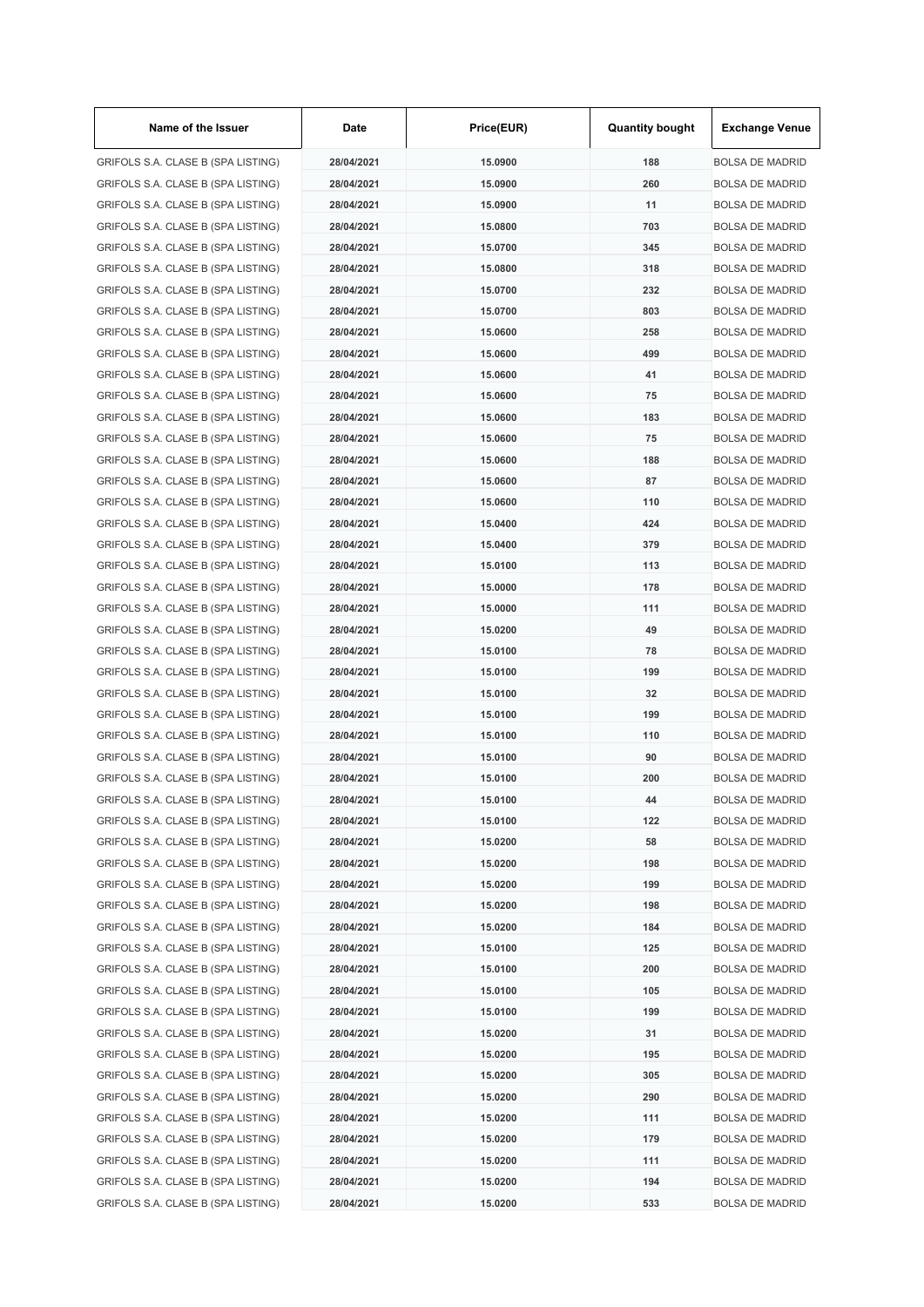| Name of the Issuer                 | Date       | Price(EUR)         | <b>Quantity bought</b> | <b>Exchange Venue</b>  |
|------------------------------------|------------|--------------------|------------------------|------------------------|
| GRIFOLS S.A. CLASE B (SPA LISTING) | 28/04/2021 | 15.0300            | 70                     | <b>BOLSA DE MADRID</b> |
| GRIFOLS S.A. CLASE B (SPA LISTING) | 28/04/2021 | 15.0700            | 120                    | <b>BOLSA DE MADRID</b> |
| GRIFOLS S.A. CLASE B (SPA LISTING) | 28/04/2021 | 15.0700            | 300                    | <b>BOLSA DE MADRID</b> |
| GRIFOLS S.A. CLASE B (SPA LISTING) | 28/04/2021 | 15.0700            | 356                    | <b>BOLSA DE MADRID</b> |
| GRIFOLS S.A. CLASE B (SPA LISTING) | 29/04/2021 | 14.8400            | 5                      | <b>BOLSA DE MADRID</b> |
| GRIFOLS S.A. CLASE B (SPA LISTING) | 29/04/2021 | 14.8400            | 318                    | <b>BOLSA DE MADRID</b> |
| GRIFOLS S.A. CLASE B (SPA LISTING) | 29/04/2021 | 14.9000            | 335                    | <b>BOLSA DE MADRID</b> |
| GRIFOLS S.A. CLASE B (SPA LISTING) | 29/04/2021 | 14.9000            | 320                    | <b>BOLSA DE MADRID</b> |
| GRIFOLS S.A. CLASE B (SPA LISTING) | 29/04/2021 | 14.8900            | 166                    | <b>BOLSA DE MADRID</b> |
| GRIFOLS S.A. CLASE B (SPA LISTING) | 29/04/2021 | 14.8900            | 171                    | <b>BOLSA DE MADRID</b> |
| GRIFOLS S.A. CLASE B (SPA LISTING) | 29/04/2021 | 14.8800            | 1                      | <b>BOLSA DE MADRID</b> |
| GRIFOLS S.A. CLASE B (SPA LISTING) | 29/04/2021 | 14.8900            | 288                    | <b>BOLSA DE MADRID</b> |
| GRIFOLS S.A. CLASE B (SPA LISTING) | 29/04/2021 | 14.8900            | 64                     | <b>BOLSA DE MADRID</b> |
| GRIFOLS S.A. CLASE B (SPA LISTING) | 29/04/2021 | 14.8900            | 361                    | <b>BOLSA DE MADRID</b> |
| GRIFOLS S.A. CLASE B (SPA LISTING) | 29/04/2021 | 15.0300            | 135                    | <b>BOLSA DE MADRID</b> |
| GRIFOLS S.A. CLASE B (SPA LISTING) | 29/04/2021 | 15.0400            | 135                    | <b>BOLSA DE MADRID</b> |
| GRIFOLS S.A. CLASE B (SPA LISTING) | 29/04/2021 | 15.0400            | 365                    | <b>BOLSA DE MADRID</b> |
| GRIFOLS S.A. CLASE B (SPA LISTING) | 29/04/2021 | 15.0400            | 225                    | <b>BOLSA DE MADRID</b> |
| GRIFOLS S.A. CLASE B (SPA LISTING) | 29/04/2021 | 15.0300            | 865                    | <b>BOLSA DE MADRID</b> |
| GRIFOLS S.A. CLASE B (SPA LISTING) | 29/04/2021 | 15.0300            | 53                     | <b>BOLSA DE MADRID</b> |
| GRIFOLS S.A. CLASE B (SPA LISTING) | 29/04/2021 | 15.0300            | 370                    | <b>BOLSA DE MADRID</b> |
| GRIFOLS S.A. CLASE B (SPA LISTING) | 29/04/2021 | 15.0200            | 339                    | <b>BOLSA DE MADRID</b> |
| GRIFOLS S.A. CLASE B (SPA LISTING) | 29/04/2021 | 15.0100            | 1,039                  | <b>BOLSA DE MADRID</b> |
| GRIFOLS S.A. CLASE B (SPA LISTING) | 29/04/2021 | 15.0100            | 563                    | <b>BOLSA DE MADRID</b> |
| GRIFOLS S.A. CLASE B (SPA LISTING) | 29/04/2021 | 15.0100            | 47                     | <b>BOLSA DE MADRID</b> |
| GRIFOLS S.A. CLASE B (SPA LISTING) | 29/04/2021 | 15.0500            | 238                    | <b>BOLSA DE MADRID</b> |
| GRIFOLS S.A. CLASE B (SPA LISTING) | 29/04/2021 | 15.0500            | 100                    | <b>BOLSA DE MADRID</b> |
|                                    | 29/04/2021 | 15.0700            | 128                    | <b>BOLSA DE MADRID</b> |
| GRIFOLS S.A. CLASE B (SPA LISTING) |            |                    |                        |                        |
| GRIFOLS S.A. CLASE B (SPA LISTING) | 29/04/2021 | 15.0700<br>15,0700 | 7<br>267               | <b>BOLSA DE MADRID</b> |
| GRIFOLS S.A. CLASE B (SPA LISTING) | 29/04/2021 |                    |                        | <b>BOLSA DE MADRID</b> |
| GRIFOLS S.A. CLASE B (SPA LISTING) | 29/04/2021 | 15.0700            | 171                    | <b>BOLSA DE MADRID</b> |
| GRIFOLS S.A. CLASE B (SPA LISTING) | 29/04/2021 | 15.0700            | 96                     | <b>BOLSA DE MADRID</b> |
| GRIFOLS S.A. CLASE B (SPA LISTING) | 29/04/2021 | 15.0700            | 267                    | <b>BOLSA DE MADRID</b> |
| GRIFOLS S.A. CLASE B (SPA LISTING) | 29/04/2021 | 15.0700            | 267                    | <b>BOLSA DE MADRID</b> |
| GRIFOLS S.A. CLASE B (SPA LISTING) | 29/04/2021 | 15.0700            | 279                    | <b>BOLSA DE MADRID</b> |
| GRIFOLS S.A. CLASE B (SPA LISTING) | 29/04/2021 | 15.0300            | 414                    | <b>BOLSA DE MADRID</b> |
| GRIFOLS S.A. CLASE B (SPA LISTING) | 29/04/2021 | 15.0300            | 139                    | <b>BOLSA DE MADRID</b> |
| GRIFOLS S.A. CLASE B (SPA LISTING) | 29/04/2021 | 15.0300            | 90                     | <b>BOLSA DE MADRID</b> |
| GRIFOLS S.A. CLASE B (SPA LISTING) | 29/04/2021 | 15.0300            | 335                    | <b>BOLSA DE MADRID</b> |
| GRIFOLS S.A. CLASE B (SPA LISTING) | 29/04/2021 | 15.0200            | 146                    | <b>BOLSA DE MADRID</b> |
| GRIFOLS S.A. CLASE B (SPA LISTING) | 29/04/2021 | 15.0200            | 789                    | <b>BOLSA DE MADRID</b> |
| GRIFOLS S.A. CLASE B (SPA LISTING) | 29/04/2021 | 15.0200            | 107                    | <b>BOLSA DE MADRID</b> |
| GRIFOLS S.A. CLASE B (SPA LISTING) | 29/04/2021 | 15.0200            | 100                    | <b>BOLSA DE MADRID</b> |
| GRIFOLS S.A. CLASE B (SPA LISTING) | 29/04/2021 | 15.0200            | 101                    | <b>BOLSA DE MADRID</b> |
| GRIFOLS S.A. CLASE B (SPA LISTING) | 29/04/2021 | 15.0100            | 662                    | <b>BOLSA DE MADRID</b> |
| GRIFOLS S.A. CLASE B (SPA LISTING) | 29/04/2021 | 15.0100            | 201                    | <b>BOLSA DE MADRID</b> |
| GRIFOLS S.A. CLASE B (SPA LISTING) | 29/04/2021 | 15.0000            | 85                     | <b>BOLSA DE MADRID</b> |
| GRIFOLS S.A. CLASE B (SPA LISTING) | 29/04/2021 | 15.0000            | 101                    | <b>BOLSA DE MADRID</b> |
| GRIFOLS S.A. CLASE B (SPA LISTING) | 29/04/2021 | 15.0300            | 88                     | <b>BOLSA DE MADRID</b> |
| GRIFOLS S.A. CLASE B (SPA LISTING) | 29/04/2021 | 15.0400            | 338                    | <b>BOLSA DE MADRID</b> |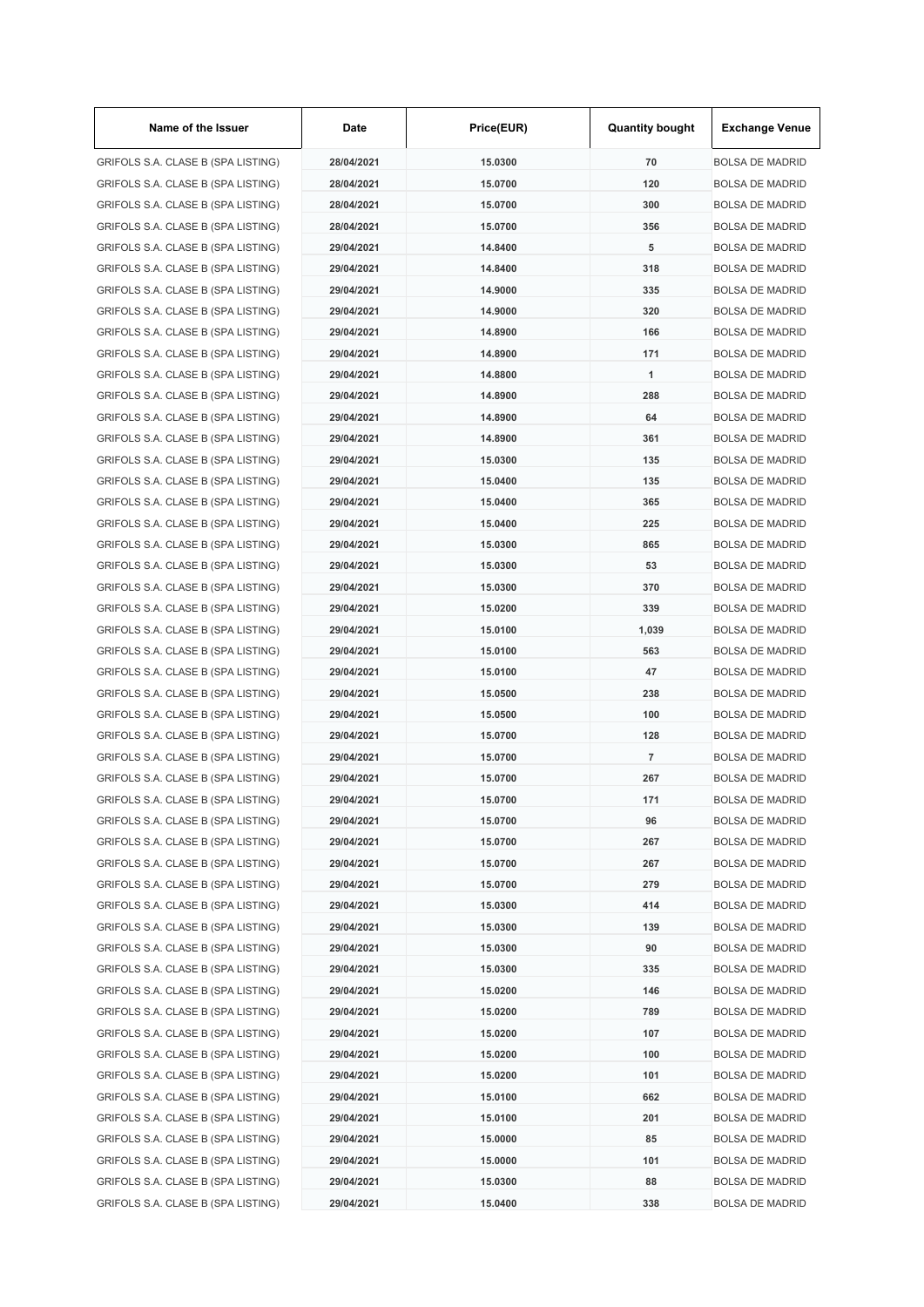| Name of the Issuer                 | Date       | Price(EUR) | <b>Quantity bought</b> | <b>Exchange Venue</b>                            |
|------------------------------------|------------|------------|------------------------|--------------------------------------------------|
| GRIFOLS S.A. CLASE B (SPA LISTING) | 29/04/2021 | 15.0400    | 329                    | <b>BOLSA DE MADRID</b>                           |
| GRIFOLS S.A. CLASE B (SPA LISTING) | 29/04/2021 | 15.0400    | 197                    | <b>BOLSA DE MADRID</b>                           |
| GRIFOLS S.A. CLASE B (SPA LISTING) | 29/04/2021 | 15.0400    | 197                    | <b>BOLSA DE MADRID</b>                           |
| GRIFOLS S.A. CLASE B (SPA LISTING) | 29/04/2021 | 15.0400    | 197                    | <b>BOLSA DE MADRID</b>                           |
| GRIFOLS S.A. CLASE B (SPA LISTING) | 29/04/2021 | 15.0300    | 37                     | <b>BOLSA DE MADRID</b>                           |
| GRIFOLS S.A. CLASE B (SPA LISTING) | 29/04/2021 | 15.0800    | 235                    | <b>BOLSA DE MADRID</b>                           |
| GRIFOLS S.A. CLASE B (SPA LISTING) | 29/04/2021 | 15.0800    | 235                    | <b>BOLSA DE MADRID</b>                           |
| GRIFOLS S.A. CLASE B (SPA LISTING) | 29/04/2021 | 15.0700    | 301                    | <b>BOLSA DE MADRID</b>                           |
| GRIFOLS S.A. CLASE B (SPA LISTING) | 29/04/2021 | 15.0700    | 338                    | <b>BOLSA DE MADRID</b>                           |
| GRIFOLS S.A. CLASE B (SPA LISTING) | 29/04/2021 | 15.0700    | 57                     | <b>BOLSA DE MADRID</b>                           |
| GRIFOLS S.A. CLASE B (SPA LISTING) | 29/04/2021 | 15.0700    | 235                    | <b>BOLSA DE MADRID</b>                           |
| GRIFOLS S.A. CLASE B (SPA LISTING) | 29/04/2021 | 15.0700    | 281                    | <b>BOLSA DE MADRID</b>                           |
| GRIFOLS S.A. CLASE B (SPA LISTING) | 29/04/2021 | 15.0700    | 355                    | <b>BOLSA DE MADRID</b>                           |
| GRIFOLS S.A. CLASE B (SPA LISTING) | 29/04/2021 | 15.0700    | 90                     | <b>BOLSA DE MADRID</b>                           |
| GRIFOLS S.A. CLASE B (SPA LISTING) | 29/04/2021 | 15.0700    | 171                    | <b>BOLSA DE MADRID</b>                           |
| GRIFOLS S.A. CLASE B (SPA LISTING) | 29/04/2021 | 15.0700    | 138                    | <b>BOLSA DE MADRID</b>                           |
| GRIFOLS S.A. CLASE B (SPA LISTING) | 29/04/2021 | 15.0700    | 100                    | <b>BOLSA DE MADRID</b>                           |
| GRIFOLS S.A. CLASE B (SPA LISTING) | 29/04/2021 | 15.0700    | 137                    | <b>BOLSA DE MADRID</b>                           |
| GRIFOLS S.A. CLASE B (SPA LISTING) | 29/04/2021 | 15,0700    | 90                     | <b>BOLSA DE MADRID</b>                           |
| GRIFOLS S.A. CLASE B (SPA LISTING) | 29/04/2021 | 15.0700    | 100                    | <b>BOLSA DE MADRID</b>                           |
| GRIFOLS S.A. CLASE B (SPA LISTING) | 29/04/2021 | 15.0700    | 136                    | <b>BOLSA DE MADRID</b>                           |
| GRIFOLS S.A. CLASE B (SPA LISTING) | 29/04/2021 | 15.0700    | 100                    | <b>BOLSA DE MADRID</b>                           |
| GRIFOLS S.A. CLASE B (SPA LISTING) | 29/04/2021 | 15.0700    | 132                    | <b>BOLSA DE MADRID</b>                           |
| GRIFOLS S.A. CLASE B (SPA LISTING) | 29/04/2021 | 15.0700    | 93                     | <b>BOLSA DE MADRID</b>                           |
| GRIFOLS S.A. CLASE B (SPA LISTING) | 29/04/2021 | 15.0700    | 98                     | <b>BOLSA DE MADRID</b>                           |
|                                    | 29/04/2021 | 15.0500    | 339                    |                                                  |
| GRIFOLS S.A. CLASE B (SPA LISTING) |            |            |                        | <b>BOLSA DE MADRID</b><br><b>BOLSA DE MADRID</b> |
| GRIFOLS S.A. CLASE B (SPA LISTING) | 29/04/2021 | 15.0500    | 556                    |                                                  |
| GRIFOLS S.A. CLASE B (SPA LISTING) | 29/04/2021 | 15.0100    | 340                    | <b>BOLSA DE MADRID</b>                           |
| GRIFOLS S.A. CLASE B (SPA LISTING) | 29/04/2021 | 14.9800    | 112                    | <b>BOLSA DE MADRID</b>                           |
| GRIFOLS S.A. CLASE B (SPA LISTING) | 29/04/2021 | 15.0100    | 84                     | <b>BOLSA DE MADRID</b>                           |
| GRIFOLS S.A. CLASE B (SPA LISTING) | 29/04/2021 | 15.0100    | 299                    | <b>BOLSA DE MADRID</b>                           |
| GRIFOLS S.A. CLASE B (SPA LISTING) | 29/04/2021 | 15.0100    | 314                    | <b>BOLSA DE MADRID</b>                           |
| GRIFOLS S.A. CLASE B (SPA LISTING) | 29/04/2021 | 15.0100    | 88                     | <b>BOLSA DE MADRID</b>                           |
| GRIFOLS S.A. CLASE B (SPA LISTING) | 29/04/2021 | 15.0100    | 84                     | <b>BOLSA DE MADRID</b>                           |
| GRIFOLS S.A. CLASE B (SPA LISTING) | 29/04/2021 | 15.0100    | 84                     | <b>BOLSA DE MADRID</b>                           |
| GRIFOLS S.A. CLASE B (SPA LISTING) | 29/04/2021 | 15.0100    | 61                     | <b>BOLSA DE MADRID</b>                           |
| GRIFOLS S.A. CLASE B (SPA LISTING) | 29/04/2021 | 15.0200    | 339                    | <b>BOLSA DE MADRID</b>                           |
| GRIFOLS S.A. CLASE B (SPA LISTING) | 29/04/2021 | 15.0400    | 99                     | <b>BOLSA DE MADRID</b>                           |
| GRIFOLS S.A. CLASE B (SPA LISTING) | 29/04/2021 | 15.0400    | 100                    | <b>BOLSA DE MADRID</b>                           |
| GRIFOLS S.A. CLASE B (SPA LISTING) | 29/04/2021 | 15.0400    | 120                    | <b>BOLSA DE MADRID</b>                           |
| GRIFOLS S.A. CLASE B (SPA LISTING) | 29/04/2021 | 15.0400    | 321                    | <b>BOLSA DE MADRID</b>                           |
| GRIFOLS S.A. CLASE B (SPA LISTING) | 29/04/2021 | 15.0200    | 234                    | <b>BOLSA DE MADRID</b>                           |
| GRIFOLS S.A. CLASE B (SPA LISTING) | 29/04/2021 | 15.0100    | 53                     | <b>BOLSA DE MADRID</b>                           |
| GRIFOLS S.A. CLASE B (SPA LISTING) | 29/04/2021 | 15.0300    | 340                    | <b>BOLSA DE MADRID</b>                           |
| GRIFOLS S.A. CLASE B (SPA LISTING) | 29/04/2021 | 15.0300    | 346                    | <b>BOLSA DE MADRID</b>                           |
| GRIFOLS S.A. CLASE B (SPA LISTING) | 29/04/2021 | 15.0200    | 127                    | <b>BOLSA DE MADRID</b>                           |
| GRIFOLS S.A. CLASE B (SPA LISTING) | 29/04/2021 | 15.0200    | 191                    | <b>BOLSA DE MADRID</b>                           |
| GRIFOLS S.A. CLASE B (SPA LISTING) | 29/04/2021 | 15.0200    | 100                    | <b>BOLSA DE MADRID</b>                           |
| GRIFOLS S.A. CLASE B (SPA LISTING) | 29/04/2021 | 15.0200    | 55                     | <b>BOLSA DE MADRID</b>                           |
| GRIFOLS S.A. CLASE B (SPA LISTING) | 29/04/2021 | 15.0500    | 101                    | <b>BOLSA DE MADRID</b>                           |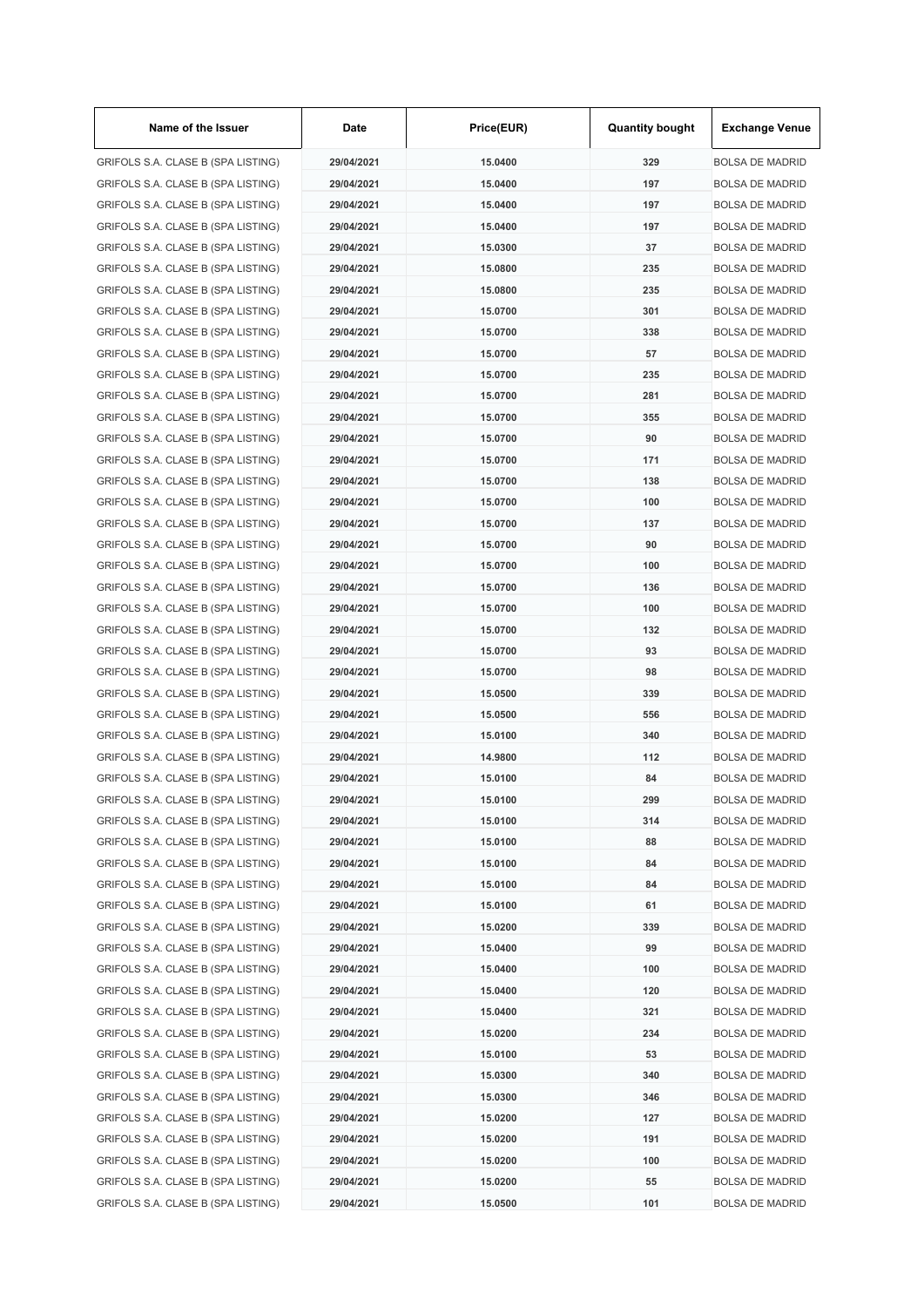| Name of the Issuer                                                       | Date                     | Price(EUR)         | <b>Quantity bought</b> | <b>Exchange Venue</b>  |
|--------------------------------------------------------------------------|--------------------------|--------------------|------------------------|------------------------|
| GRIFOLS S.A. CLASE B (SPA LISTING)                                       | 29/04/2021               | 15.0500            | 90                     | <b>BOLSA DE MADRID</b> |
| GRIFOLS S.A. CLASE B (SPA LISTING)                                       | 29/04/2021               | 15.0500            | 100                    | <b>BOLSA DE MADRID</b> |
| GRIFOLS S.A. CLASE B (SPA LISTING)                                       | 29/04/2021               | 15.0500            | 102                    | <b>BOLSA DE MADRID</b> |
| GRIFOLS S.A. CLASE B (SPA LISTING)                                       | 29/04/2021               | 15.0500            | 80                     | <b>BOLSA DE MADRID</b> |
| GRIFOLS S.A. CLASE B (SPA LISTING)                                       | 29/04/2021               | 15.0300            | 74                     | <b>BOLSA DE MADRID</b> |
| GRIFOLS S.A. CLASE B (SPA LISTING)                                       | 29/04/2021               | 15.0300            | 128                    | <b>BOLSA DE MADRID</b> |
| GRIFOLS S.A. CLASE B (SPA LISTING)                                       | 29/04/2021               | 15.0300            | 81                     | <b>BOLSA DE MADRID</b> |
| GRIFOLS S.A. CLASE B (SPA LISTING)                                       | 29/04/2021               | 15.0300            | 656                    | <b>BOLSA DE MADRID</b> |
| GRIFOLS S.A. CLASE B (SPA LISTING)                                       | 29/04/2021               | 15.0300            | 46                     | <b>BOLSA DE MADRID</b> |
| GRIFOLS S.A. CLASE B (SPA LISTING)                                       | 29/04/2021               | 15.0300            | 662                    | <b>BOLSA DE MADRID</b> |
| GRIFOLS S.A. CLASE B (SPA LISTING)                                       | 29/04/2021               | 15.0200            | 28                     | <b>BOLSA DE MADRID</b> |
| GRIFOLS S.A. CLASE B (SPA LISTING)                                       | 29/04/2021               | 15.0200            | 127                    | <b>BOLSA DE MADRID</b> |
| GRIFOLS S.A. CLASE B (SPA LISTING)                                       | 29/04/2021               | 15.0200            | 63                     | <b>BOLSA DE MADRID</b> |
| GRIFOLS S.A. CLASE B (SPA LISTING)                                       | 29/04/2021               | 15.0200            | 268                    | <b>BOLSA DE MADRID</b> |
| GRIFOLS S.A. CLASE B (SPA LISTING)                                       | 29/04/2021               | 15.0200            | 190                    | <b>BOLSA DE MADRID</b> |
| GRIFOLS S.A. CLASE B (SPA LISTING)                                       | 29/04/2021               | 15.0200            | 190                    | <b>BOLSA DE MADRID</b> |
| GRIFOLS S.A. CLASE B (SPA LISTING)                                       | 29/04/2021               | 15.0200            | 355                    | <b>BOLSA DE MADRID</b> |
| GRIFOLS S.A. CLASE B (SPA LISTING)                                       | 29/04/2021               | 15.0200            | 113                    | <b>BOLSA DE MADRID</b> |
| GRIFOLS S.A. CLASE B (SPA LISTING)                                       | 29/04/2021               | 15.0000            | 334                    | <b>BOLSA DE MADRID</b> |
| GRIFOLS S.A. CLASE B (SPA LISTING)                                       | 29/04/2021               | 14.9600            | 349                    | <b>BOLSA DE MADRID</b> |
| GRIFOLS S.A. CLASE B (SPA LISTING)                                       | 29/04/2021               | 14.9300            | 27                     | <b>BOLSA DE MADRID</b> |
| GRIFOLS S.A. CLASE B (SPA LISTING)                                       | 29/04/2021               | 14.9500            | 302                    | <b>BOLSA DE MADRID</b> |
| GRIFOLS S.A. CLASE B (SPA LISTING)                                       | 29/04/2021               | 14.9500            | 430                    | <b>BOLSA DE MADRID</b> |
| GRIFOLS S.A. CLASE B (SPA LISTING)                                       | 29/04/2021               | 14.9800            | 341                    | <b>BOLSA DE MADRID</b> |
| GRIFOLS S.A. CLASE B (SPA LISTING)                                       | 29/04/2021               | 14.9800            | 13                     | <b>BOLSA DE MADRID</b> |
| GRIFOLS S.A. CLASE B (SPA LISTING)                                       | 29/04/2021               | 14.9600            | 273                    | <b>BOLSA DE MADRID</b> |
| GRIFOLS S.A. CLASE B (SPA LISTING)                                       | 29/04/2021               | 14.9600            | 41                     | <b>BOLSA DE MADRID</b> |
| GRIFOLS S.A. CLASE B (SPA LISTING)                                       | 29/04/2021               | 14.9600            | 41                     | <b>BOLSA DE MADRID</b> |
| GRIFOLS S.A. CLASE B (SPA LISTING)                                       | 29/04/2021               | 14.9600            | 41                     | <b>BOLSA DE MADRID</b> |
| GRIFOLS S.A. CLASE B (SPA LISTING)                                       | 29/04/2021               | 14.9600            | 353                    | <b>BOLSA DE MADRID</b> |
| GRIFOLS S.A. CLASE B (SPA LISTING)                                       | 29/04/2021               | 14.9600            | 676                    | <b>BOLSA DE MADRID</b> |
| GRIFOLS S.A. CLASE B (SPA LISTING)                                       | 29/04/2021               | 14.9300            | 28                     | <b>BOLSA DE MADRID</b> |
| GRIFOLS S.A. CLASE B (SPA LISTING)                                       |                          |                    |                        |                        |
|                                                                          | 29/04/2021               | 14.9300            | 127<br>128             | <b>BOLSA DE MADRID</b> |
| GRIFOLS S.A. CLASE B (SPA LISTING)                                       | 29/04/2021               | 14.9300            |                        | <b>BOLSA DE MADRID</b> |
| GRIFOLS S.A. CLASE B (SPA LISTING)                                       | 29/04/2021<br>29/04/2021 | 14.9700<br>14.9700 | 75<br>289              | <b>BOLSA DE MADRID</b> |
| GRIFOLS S.A. CLASE B (SPA LISTING)                                       |                          |                    |                        | <b>BOLSA DE MADRID</b> |
| GRIFOLS S.A. CLASE B (SPA LISTING)<br>GRIFOLS S.A. CLASE B (SPA LISTING) | 29/04/2021               | 14.9700            | 316                    | <b>BOLSA DE MADRID</b> |
|                                                                          | 29/04/2021               | 14.9600            | 330                    | <b>BOLSA DE MADRID</b> |
| GRIFOLS S.A. CLASE B (SPA LISTING)                                       | 29/04/2021               | 14.9600            | 325                    | <b>BOLSA DE MADRID</b> |
| GRIFOLS S.A. CLASE B (SPA LISTING)                                       | 29/04/2021               | 14.9700            | 88                     | <b>BOLSA DE MADRID</b> |
| GRIFOLS S.A. CLASE B (SPA LISTING)                                       | 29/04/2021               | 14.9300            | 164                    | <b>BOLSA DE MADRID</b> |
| GRIFOLS S.A. CLASE B (SPA LISTING)                                       | 29/04/2021               | 14.9300            | 197                    | <b>BOLSA DE MADRID</b> |
| GRIFOLS S.A. CLASE B (SPA LISTING)                                       | 29/04/2021               | 14.9300            | 356                    | <b>BOLSA DE MADRID</b> |
| GRIFOLS S.A. CLASE B (SPA LISTING)                                       | 29/04/2021               | 14.9200            | 128                    | <b>BOLSA DE MADRID</b> |
| GRIFOLS S.A. CLASE B (SPA LISTING)                                       | 29/04/2021               | 14.9200            | 100                    | <b>BOLSA DE MADRID</b> |
| GRIFOLS S.A. CLASE B (SPA LISTING)                                       | 29/04/2021               | 14.9200            | 100                    | <b>BOLSA DE MADRID</b> |
| GRIFOLS S.A. CLASE B (SPA LISTING)                                       | 29/04/2021               | 14.9200            | 16                     | <b>BOLSA DE MADRID</b> |
| GRIFOLS S.A. CLASE B (SPA LISTING)                                       | 29/04/2021               | 14.9200            | 345                    | <b>BOLSA DE MADRID</b> |
| GRIFOLS S.A. CLASE B (SPA LISTING)                                       | 29/04/2021               | 14.9100            | 362                    | <b>BOLSA DE MADRID</b> |
| GRIFOLS S.A. CLASE B (SPA LISTING)                                       | 29/04/2021               | 14.8600            | 372                    | <b>BOLSA DE MADRID</b> |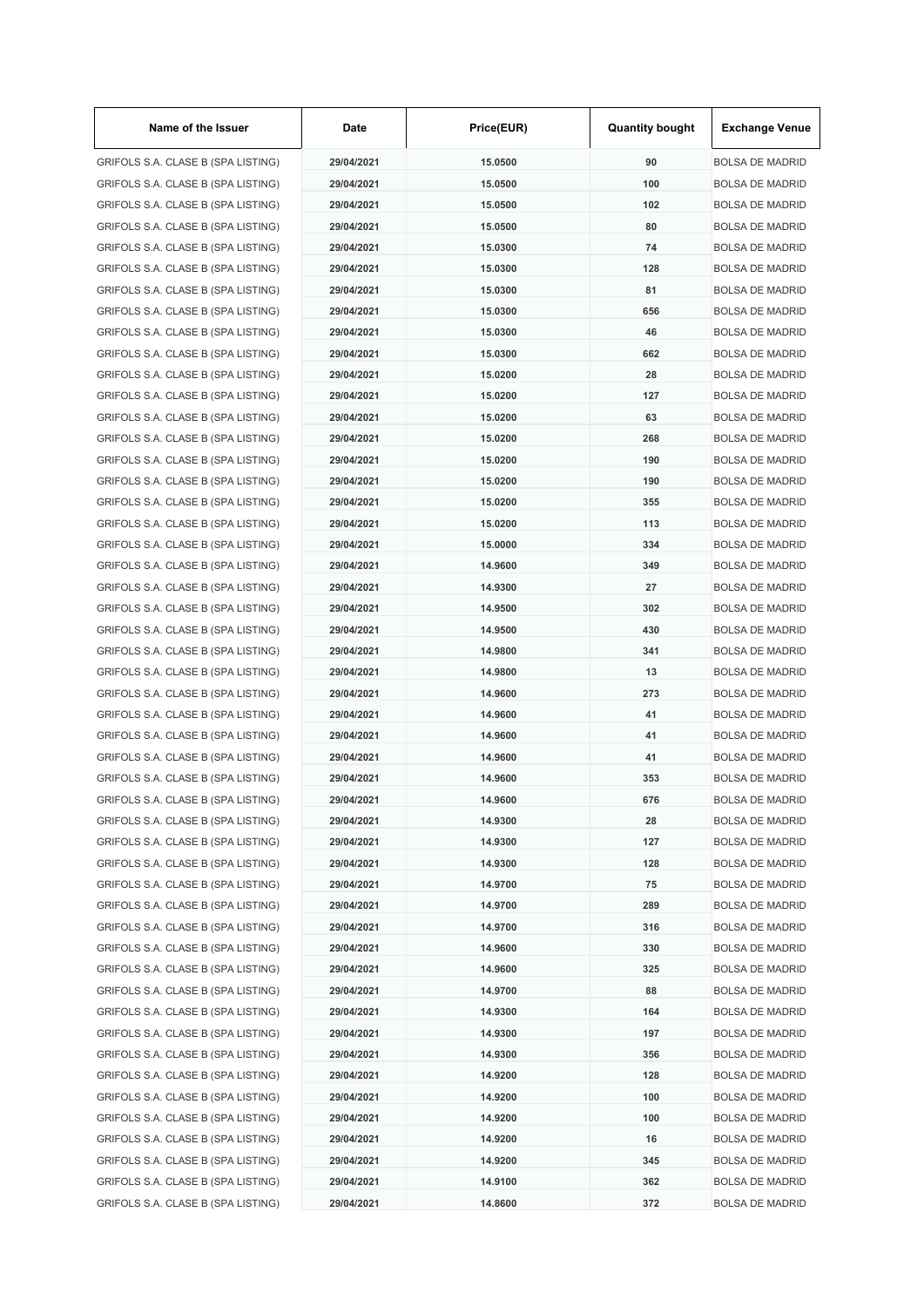| Name of the Issuer                 | Date       | Price(EUR) | <b>Quantity bought</b> | <b>Exchange Venue</b>  |
|------------------------------------|------------|------------|------------------------|------------------------|
| GRIFOLS S.A. CLASE B (SPA LISTING) | 29/04/2021 | 14.8500    | 339                    | <b>BOLSA DE MADRID</b> |
| GRIFOLS S.A. CLASE B (SPA LISTING) | 29/04/2021 | 14.8000    | 344                    | <b>BOLSA DE MADRID</b> |
| GRIFOLS S.A. CLASE B (SPA LISTING) | 29/04/2021 | 14.7500    | 333                    | <b>BOLSA DE MADRID</b> |
| GRIFOLS S.A. CLASE B (SPA LISTING) | 29/04/2021 | 14.7600    | 391                    | <b>BOLSA DE MADRID</b> |
| GRIFOLS S.A. CLASE B (SPA LISTING) | 29/04/2021 | 14.7000    | 139                    | <b>BOLSA DE MADRID</b> |
| GRIFOLS S.A. CLASE B (SPA LISTING) | 29/04/2021 | 14.7000    | 106                    | <b>BOLSA DE MADRID</b> |
| GRIFOLS S.A. CLASE B (SPA LISTING) | 29/04/2021 | 14.7000    | 121                    | <b>BOLSA DE MADRID</b> |
| GRIFOLS S.A. CLASE B (SPA LISTING) | 29/04/2021 | 14.7000    | 195                    | <b>BOLSA DE MADRID</b> |
| GRIFOLS S.A. CLASE B (SPA LISTING) | 29/04/2021 | 14.7000    | 100                    | <b>BOLSA DE MADRID</b> |
| GRIFOLS S.A. CLASE B (SPA LISTING) | 29/04/2021 | 14.7300    | 295                    | <b>BOLSA DE MADRID</b> |
| GRIFOLS S.A. CLASE B (SPA LISTING) | 29/04/2021 | 14.7300    | 295                    | <b>BOLSA DE MADRID</b> |
| GRIFOLS S.A. CLASE B (SPA LISTING) | 29/04/2021 | 14.7200    | 327                    | <b>BOLSA DE MADRID</b> |
| GRIFOLS S.A. CLASE B (SPA LISTING) | 29/04/2021 | 14.7200    | 28                     | <b>BOLSA DE MADRID</b> |
| GRIFOLS S.A. CLASE B (SPA LISTING) | 29/04/2021 | 14.7200    | 365                    | <b>BOLSA DE MADRID</b> |
| GRIFOLS S.A. CLASE B (SPA LISTING) | 29/04/2021 | 14.6800    | 191                    | <b>BOLSA DE MADRID</b> |
| GRIFOLS S.A. CLASE B (SPA LISTING) | 29/04/2021 | 14.7400    | 100                    | <b>BOLSA DE MADRID</b> |
| GRIFOLS S.A. CLASE B (SPA LISTING) | 29/04/2021 | 14.7400    | 278                    | <b>BOLSA DE MADRID</b> |
| GRIFOLS S.A. CLASE B (SPA LISTING) | 29/04/2021 | 14.7200    | 300                    | <b>BOLSA DE MADRID</b> |
| GRIFOLS S.A. CLASE B (SPA LISTING) | 29/04/2021 | 14.7200    | 13                     | <b>BOLSA DE MADRID</b> |
| GRIFOLS S.A. CLASE B (SPA LISTING) | 29/04/2021 | 14.7200    | 170                    | <b>BOLSA DE MADRID</b> |
|                                    |            | 14.7200    | 170                    | <b>BOLSA DE MADRID</b> |
| GRIFOLS S.A. CLASE B (SPA LISTING) | 29/04/2021 | 14.7200    | 143                    |                        |
| GRIFOLS S.A. CLASE B (SPA LISTING) | 29/04/2021 |            |                        | <b>BOLSA DE MADRID</b> |
| GRIFOLS S.A. CLASE B (SPA LISTING) | 29/04/2021 | 14.7400    | 164                    | <b>BOLSA DE MADRID</b> |
| GRIFOLS S.A. CLASE B (SPA LISTING) | 29/04/2021 | 14.7400    | 250                    | <b>BOLSA DE MADRID</b> |
| GRIFOLS S.A. CLASE B (SPA LISTING) | 29/04/2021 | 14.7400    | 36                     | <b>BOLSA DE MADRID</b> |
| GRIFOLS S.A. CLASE B (SPA LISTING) | 29/04/2021 | 14.7400    | 61                     | <b>BOLSA DE MADRID</b> |
| GRIFOLS S.A. CLASE B (SPA LISTING) | 29/04/2021 | 14.7400    | 10                     | <b>BOLSA DE MADRID</b> |
| GRIFOLS S.A. CLASE B (SPA LISTING) | 29/04/2021 | 14.7400    | 100                    | <b>BOLSA DE MADRID</b> |
| GRIFOLS S.A. CLASE B (SPA LISTING) | 29/04/2021 | 14.7400    | 35                     | <b>BOLSA DE MADRID</b> |
| GRIFOLS S.A. CLASE B (SPA LISTING) | 29/04/2021 | 14.7400    | 82                     | <b>BOLSA DE MADRID</b> |
| GRIFOLS S.A. CLASE B (SPA LISTING) | 29/04/2021 | 14.7500    | 100                    | <b>BOLSA DE MADRID</b> |
| GRIFOLS S.A. CLASE B (SPA LISTING) | 29/04/2021 | 14.7500    | 100                    | <b>BOLSA DE MADRID</b> |
| GRIFOLS S.A. CLASE B (SPA LISTING) | 29/04/2021 | 14.7500    | 128                    | <b>BOLSA DE MADRID</b> |
| GRIFOLS S.A. CLASE B (SPA LISTING) | 29/04/2021 | 14.7500    | 110                    | <b>BOLSA DE MADRID</b> |
| GRIFOLS S.A. CLASE B (SPA LISTING) | 29/04/2021 | 14.7500    | 130                    | <b>BOLSA DE MADRID</b> |
| GRIFOLS S.A. CLASE B (SPA LISTING) | 29/04/2021 | 14.7500    | 80                     | <b>BOLSA DE MADRID</b> |
| GRIFOLS S.A. CLASE B (SPA LISTING) | 29/04/2021 | 14.7500    | 111                    | <b>BOLSA DE MADRID</b> |
| GRIFOLS S.A. CLASE B (SPA LISTING) | 29/04/2021 | 14.7500    | 100                    | <b>BOLSA DE MADRID</b> |
| GRIFOLS S.A. CLASE B (SPA LISTING) | 29/04/2021 | 14.7500    | 89                     | <b>BOLSA DE MADRID</b> |
| GRIFOLS S.A. CLASE B (SPA LISTING) | 29/04/2021 | 14.7500    | 65                     | <b>BOLSA DE MADRID</b> |
| GRIFOLS S.A. CLASE B (SPA LISTING) | 29/04/2021 | 14.7500    | 200                    | <b>BOLSA DE MADRID</b> |
| GRIFOLS S.A. CLASE B (SPA LISTING) | 29/04/2021 | 14.7500    | 103                    | <b>BOLSA DE MADRID</b> |
| GRIFOLS S.A. CLASE B (SPA LISTING) | 29/04/2021 | 14.7400    | 3                      | <b>BOLSA DE MADRID</b> |
| GRIFOLS S.A. CLASE B (SPA LISTING) | 29/04/2021 | 14.7400    | 188                    | <b>BOLSA DE MADRID</b> |
| GRIFOLS S.A. CLASE B (SPA LISTING) | 29/04/2021 | 14.7500    | 915                    | <b>BOLSA DE MADRID</b> |
| GRIFOLS S.A. CLASE B (SPA LISTING) | 29/04/2021 | 14.7500    | 333                    | <b>BOLSA DE MADRID</b> |
| GRIFOLS S.A. CLASE B (SPA LISTING) | 29/04/2021 | 14.7400    | 384                    | <b>BOLSA DE MADRID</b> |
| GRIFOLS S.A. CLASE B (SPA LISTING) | 29/04/2021 | 14.7300    | 332                    | <b>BOLSA DE MADRID</b> |
| GRIFOLS S.A. CLASE B (SPA LISTING) | 29/04/2021 | 14.7600    | 55                     | <b>BOLSA DE MADRID</b> |
| GRIFOLS S.A. CLASE B (SPA LISTING) | 29/04/2021 | 14.7600    | 500                    | <b>BOLSA DE MADRID</b> |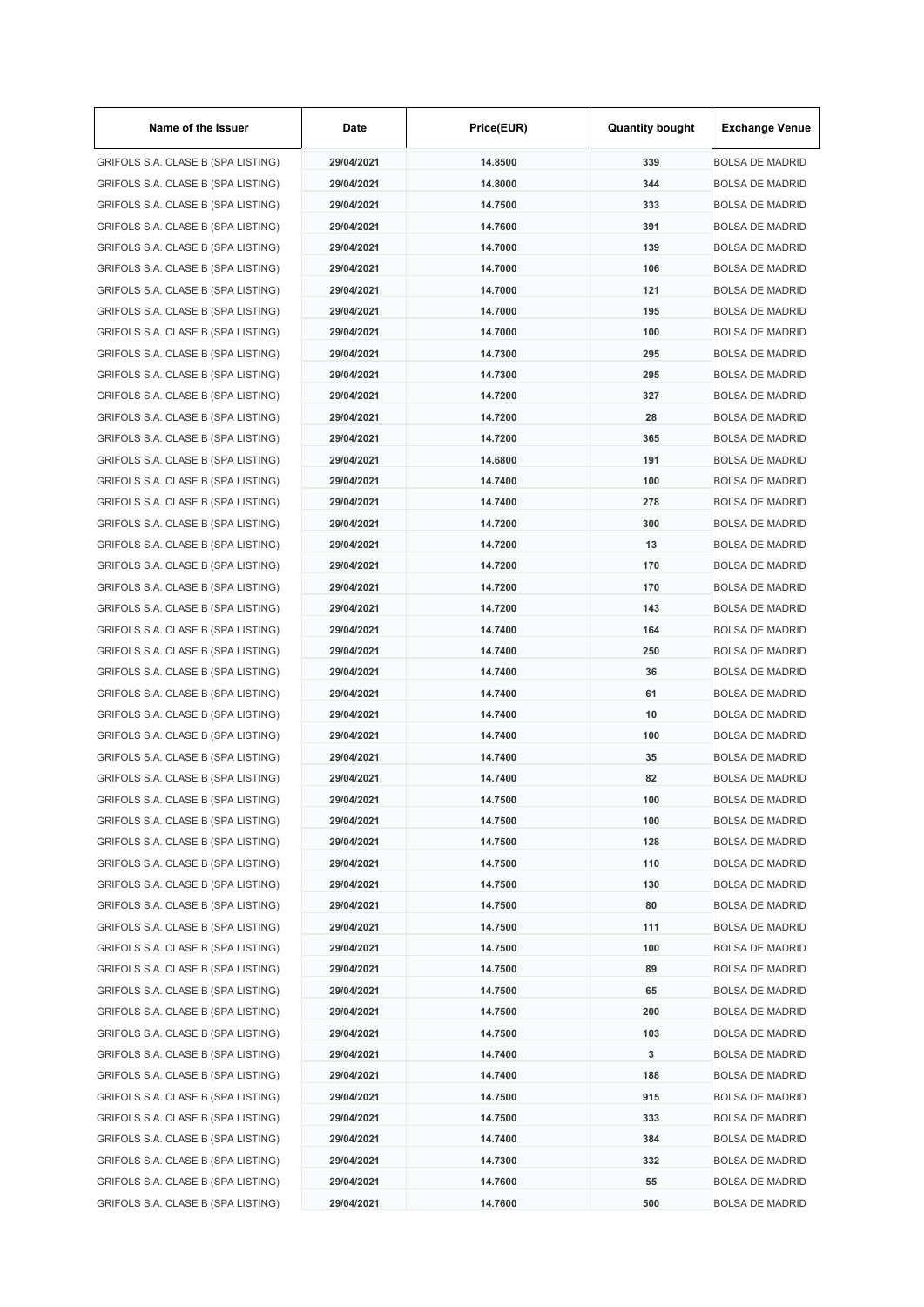| Name of the Issuer                 | Date       | Price(EUR) | <b>Quantity bought</b> | <b>Exchange Venue</b>  |
|------------------------------------|------------|------------|------------------------|------------------------|
| GRIFOLS S.A. CLASE B (SPA LISTING) | 29/04/2021 | 14.7700    | 359                    | <b>BOLSA DE MADRID</b> |
| GRIFOLS S.A. CLASE B (SPA LISTING) | 29/04/2021 | 14.7700    | 80                     | <b>BOLSA DE MADRID</b> |
| GRIFOLS S.A. CLASE B (SPA LISTING) | 29/04/2021 | 14.7700    | 105                    | <b>BOLSA DE MADRID</b> |
| GRIFOLS S.A. CLASE B (SPA LISTING) | 29/04/2021 | 14.7700    | 100                    | <b>BOLSA DE MADRID</b> |
| GRIFOLS S.A. CLASE B (SPA LISTING) | 29/04/2021 | 14.7700    | 139                    | <b>BOLSA DE MADRID</b> |
| GRIFOLS S.A. CLASE B (SPA LISTING) | 29/04/2021 | 14.7700    | 100                    | <b>BOLSA DE MADRID</b> |
| GRIFOLS S.A. CLASE B (SPA LISTING) | 29/04/2021 | 14.7700    | 200                    | <b>BOLSA DE MADRID</b> |
| GRIFOLS S.A. CLASE B (SPA LISTING) | 29/04/2021 | 14.7700    | 59                     | <b>BOLSA DE MADRID</b> |
| GRIFOLS S.A. CLASE B (SPA LISTING) | 29/04/2021 | 14.7700    | 125                    | <b>BOLSA DE MADRID</b> |
| GRIFOLS S.A. CLASE B (SPA LISTING) | 29/04/2021 | 14.7700    | 100                    | <b>BOLSA DE MADRID</b> |
| GRIFOLS S.A. CLASE B (SPA LISTING) | 29/04/2021 | 14.7700    | 15                     | <b>BOLSA DE MADRID</b> |
| GRIFOLS S.A. CLASE B (SPA LISTING) | 29/04/2021 | 14.7700    | 26                     | <b>BOLSA DE MADRID</b> |
| GRIFOLS S.A. CLASE B (SPA LISTING) | 29/04/2021 | 14.7700    | 63                     | <b>BOLSA DE MADRID</b> |
| GRIFOLS S.A. CLASE B (SPA LISTING) | 29/04/2021 | 14.7500    | 100                    | <b>BOLSA DE MADRID</b> |
| GRIFOLS S.A. CLASE B (SPA LISTING) | 29/04/2021 | 14.7500    | 86                     | <b>BOLSA DE MADRID</b> |
| GRIFOLS S.A. CLASE B (SPA LISTING) | 29/04/2021 | 14.7500    | 98                     | <b>BOLSA DE MADRID</b> |
| GRIFOLS S.A. CLASE B (SPA LISTING) | 29/04/2021 | 14.7400    | 35                     | <b>BOLSA DE MADRID</b> |
| GRIFOLS S.A. CLASE B (SPA LISTING) | 29/04/2021 | 14.7700    | 156                    | <b>BOLSA DE MADRID</b> |
| GRIFOLS S.A. CLASE B (SPA LISTING) | 29/04/2021 | 14.7700    | 22                     | <b>BOLSA DE MADRID</b> |
| GRIFOLS S.A. CLASE B (SPA LISTING) | 29/04/2021 | 14.7700    | 171                    | <b>BOLSA DE MADRID</b> |
| GRIFOLS S.A. CLASE B (SPA LISTING) | 29/04/2021 | 14.7600    | 122                    | <b>BOLSA DE MADRID</b> |
| GRIFOLS S.A. CLASE B (SPA LISTING) | 29/04/2021 | 14.7600    | 144                    | <b>BOLSA DE MADRID</b> |
| GRIFOLS S.A. CLASE B (SPA LISTING) | 29/04/2021 | 14.7600    | 154                    | <b>BOLSA DE MADRID</b> |
| GRIFOLS S.A. CLASE B (SPA LISTING) | 29/04/2021 | 14.7600    | 100                    | <b>BOLSA DE MADRID</b> |
| GRIFOLS S.A. CLASE B (SPA LISTING) | 29/04/2021 | 14.7600    | 80                     | <b>BOLSA DE MADRID</b> |
| GRIFOLS S.A. CLASE B (SPA LISTING) | 29/04/2021 | 14.7600    | 12                     | <b>BOLSA DE MADRID</b> |
|                                    |            |            | 370                    |                        |
| GRIFOLS S.A. CLASE B (SPA LISTING) | 29/04/2021 | 14.7600    |                        | <b>BOLSA DE MADRID</b> |
| GRIFOLS S.A. CLASE B (SPA LISTING) | 29/04/2021 | 14.7600    | 254                    | <b>BOLSA DE MADRID</b> |
| GRIFOLS S.A. CLASE B (SPA LISTING) | 30/04/2021 | 14.8100    | 31                     | <b>BOLSA DE MADRID</b> |
| GRIFOLS S.A. CLASE B (SPA LISTING) | 30/04/2021 | 14.8100    | 275                    | <b>BOLSA DE MADRID</b> |
| GRIFOLS S.A. CLASE B (SPA LISTING) | 30/04/2021 | 14.8100    | 198                    | <b>BOLSA DE MADRID</b> |
| GRIFOLS S.A. CLASE B (SPA LISTING) | 30/04/2021 | 14.8600    | 54                     | <b>BOLSA DE MADRID</b> |
| GRIFOLS S.A. CLASE B (SPA LISTING) | 30/04/2021 | 14.8600    | 209                    | <b>BOLSA DE MADRID</b> |
| GRIFOLS S.A. CLASE B (SPA LISTING) | 30/04/2021 | 14.8600    | 26                     | <b>BOLSA DE MADRID</b> |
| GRIFOLS S.A. CLASE B (SPA LISTING) | 30/04/2021 | 14.8600    | 100                    | <b>BOLSA DE MADRID</b> |
| GRIFOLS S.A. CLASE B (SPA LISTING) | 30/04/2021 | 14.8600    | 135                    | <b>BOLSA DE MADRID</b> |
| GRIFOLS S.A. CLASE B (SPA LISTING) | 30/04/2021 | 14.8600    | 134                    | <b>BOLSA DE MADRID</b> |
| GRIFOLS S.A. CLASE B (SPA LISTING) | 30/04/2021 | 14.8600    | 372                    | <b>BOLSA DE MADRID</b> |
| GRIFOLS S.A. CLASE B (SPA LISTING) | 30/04/2021 | 14.8600    | 364                    | <b>BOLSA DE MADRID</b> |
| GRIFOLS S.A. CLASE B (SPA LISTING) | 30/04/2021 | 14.9300    | 32                     | <b>BOLSA DE MADRID</b> |
| GRIFOLS S.A. CLASE B (SPA LISTING) | 30/04/2021 | 14.9300    | 38                     | <b>BOLSA DE MADRID</b> |
| GRIFOLS S.A. CLASE B (SPA LISTING) | 30/04/2021 | 14.9300    | 65                     | <b>BOLSA DE MADRID</b> |
| GRIFOLS S.A. CLASE B (SPA LISTING) | 30/04/2021 | 14.9300    | 402                    | <b>BOLSA DE MADRID</b> |
| GRIFOLS S.A. CLASE B (SPA LISTING) | 30/04/2021 | 14.9300    | 90                     | <b>BOLSA DE MADRID</b> |
| GRIFOLS S.A. CLASE B (SPA LISTING) | 30/04/2021 | 14.9300    | 32                     | <b>BOLSA DE MADRID</b> |
| GRIFOLS S.A. CLASE B (SPA LISTING) | 30/04/2021 | 14.9300    | 68                     | <b>BOLSA DE MADRID</b> |
| GRIFOLS S.A. CLASE B (SPA LISTING) | 30/04/2021 | 14.9300    | 320                    | <b>BOLSA DE MADRID</b> |
| GRIFOLS S.A. CLASE B (SPA LISTING) | 30/04/2021 | 14.9300    | 343                    | <b>BOLSA DE MADRID</b> |
| GRIFOLS S.A. CLASE B (SPA LISTING) | 30/04/2021 | 14.9300    | 317                    | <b>BOLSA DE MADRID</b> |
| GRIFOLS S.A. CLASE B (SPA LISTING) | 30/04/2021 | 14.9300    | 33                     | <b>BOLSA DE MADRID</b> |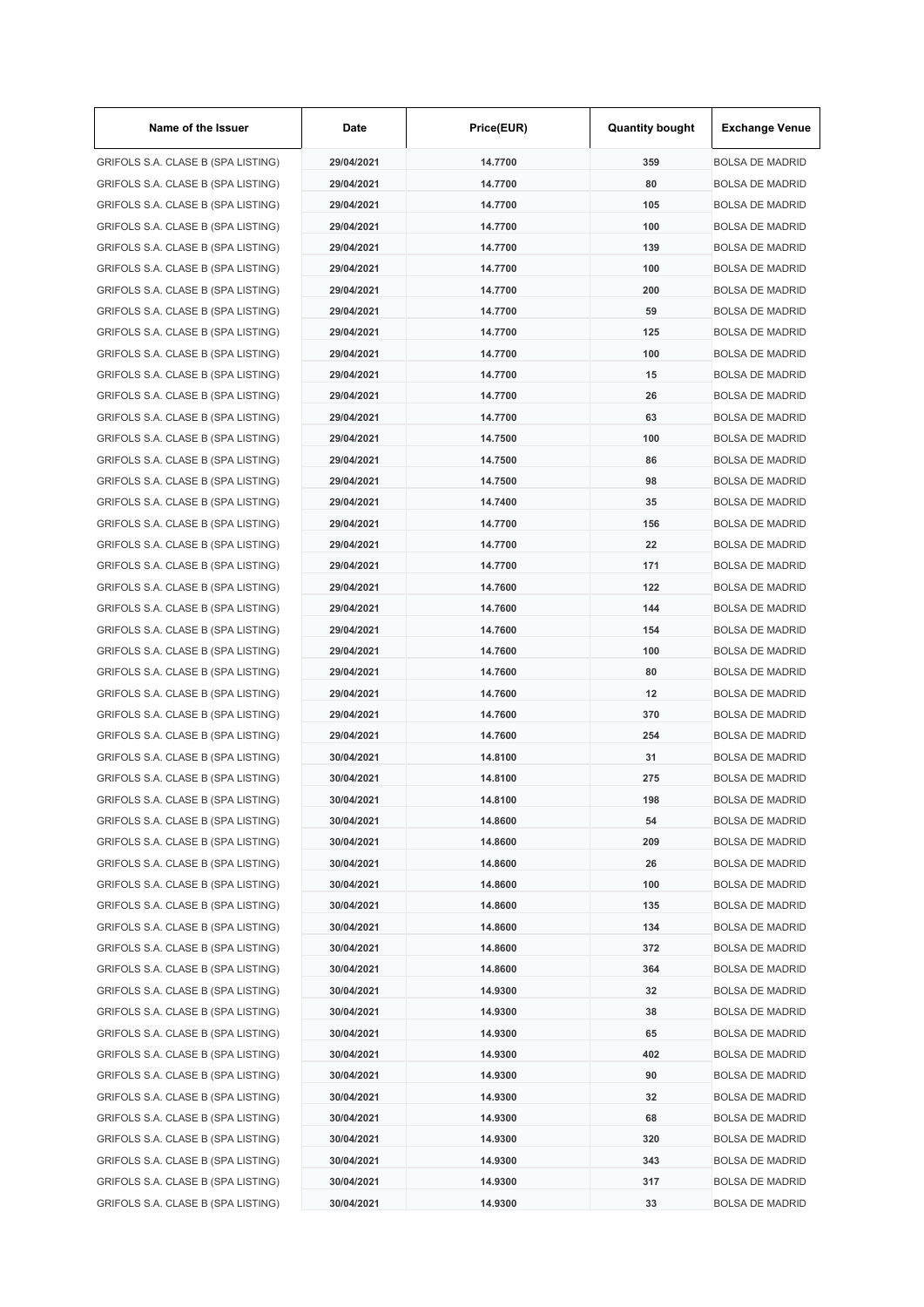| Name of the Issuer                 | Date       | Price(EUR) | <b>Quantity bought</b> | <b>Exchange Venue</b>  |
|------------------------------------|------------|------------|------------------------|------------------------|
| GRIFOLS S.A. CLASE B (SPA LISTING) | 30/04/2021 | 14.9300    | 68                     | <b>BOLSA DE MADRID</b> |
| GRIFOLS S.A. CLASE B (SPA LISTING) | 30/04/2021 | 14.9300    | 330                    | <b>BOLSA DE MADRID</b> |
| GRIFOLS S.A. CLASE B (SPA LISTING) | 30/04/2021 | 14.9300    | 323                    | <b>BOLSA DE MADRID</b> |
| GRIFOLS S.A. CLASE B (SPA LISTING) | 30/04/2021 | 14.9300    | 359                    | <b>BOLSA DE MADRID</b> |
| GRIFOLS S.A. CLASE B (SPA LISTING) | 30/04/2021 | 14.9300    | 382                    | <b>BOLSA DE MADRID</b> |
| GRIFOLS S.A. CLASE B (SPA LISTING) | 30/04/2021 | 14.9300    | 347                    | <b>BOLSA DE MADRID</b> |
| GRIFOLS S.A. CLASE B (SPA LISTING) | 30/04/2021 | 14.9100    | 925                    | <b>BOLSA DE MADRID</b> |
| GRIFOLS S.A. CLASE B (SPA LISTING) | 30/04/2021 | 14.9100    | 135                    | <b>BOLSA DE MADRID</b> |
| GRIFOLS S.A. CLASE B (SPA LISTING) | 30/04/2021 | 14.8800    | 359                    | <b>BOLSA DE MADRID</b> |
| GRIFOLS S.A. CLASE B (SPA LISTING) | 30/04/2021 | 14.8800    | 123                    | <b>BOLSA DE MADRID</b> |
| GRIFOLS S.A. CLASE B (SPA LISTING) | 30/04/2021 | 14.8800    | 100                    | <b>BOLSA DE MADRID</b> |
| GRIFOLS S.A. CLASE B (SPA LISTING) | 30/04/2021 | 14.8800    | 90                     | <b>BOLSA DE MADRID</b> |
| GRIFOLS S.A. CLASE B (SPA LISTING) | 30/04/2021 | 14.8800    | 108                    | <b>BOLSA DE MADRID</b> |
| GRIFOLS S.A. CLASE B (SPA LISTING) | 30/04/2021 | 14.8800    | 241                    | <b>BOLSA DE MADRID</b> |
| GRIFOLS S.A. CLASE B (SPA LISTING) | 30/04/2021 | 14.8800    | 317                    | <b>BOLSA DE MADRID</b> |
| GRIFOLS S.A. CLASE B (SPA LISTING) | 30/04/2021 | 14.8800    | 6                      | <b>BOLSA DE MADRID</b> |
| GRIFOLS S.A. CLASE B (SPA LISTING) | 30/04/2021 | 14.8800    | 94                     | <b>BOLSA DE MADRID</b> |
| GRIFOLS S.A. CLASE B (SPA LISTING) | 30/04/2021 | 14.8800    | 271                    | <b>BOLSA DE MADRID</b> |
| GRIFOLS S.A. CLASE B (SPA LISTING) | 30/04/2021 | 14.8800    | 46                     | <b>BOLSA DE MADRID</b> |
| GRIFOLS S.A. CLASE B (SPA LISTING) | 30/04/2021 | 14.8800    | 90                     | <b>BOLSA DE MADRID</b> |
| GRIFOLS S.A. CLASE B (SPA LISTING) | 30/04/2021 | 14.8800    | 180                    | <b>BOLSA DE MADRID</b> |
| GRIFOLS S.A. CLASE B (SPA LISTING) | 30/04/2021 | 14.8800    | 100                    | <b>BOLSA DE MADRID</b> |
| GRIFOLS S.A. CLASE B (SPA LISTING) | 30/04/2021 | 14.8800    | 255                    | <b>BOLSA DE MADRID</b> |
| GRIFOLS S.A. CLASE B (SPA LISTING) | 30/04/2021 | 14.8800    | 81                     | <b>BOLSA DE MADRID</b> |
| GRIFOLS S.A. CLASE B (SPA LISTING) | 30/04/2021 | 14.8800    | 300                    | <b>BOLSA DE MADRID</b> |
| GRIFOLS S.A. CLASE B (SPA LISTING) | 30/04/2021 | 14.8800    | 17                     | <b>BOLSA DE MADRID</b> |
|                                    | 30/04/2021 | 14.8800    | 90                     | <b>BOLSA DE MADRID</b> |
| GRIFOLS S.A. CLASE B (SPA LISTING) | 30/04/2021 | 14.8800    | 100                    | <b>BOLSA DE MADRID</b> |
| GRIFOLS S.A. CLASE B (SPA LISTING) |            |            |                        | <b>BOLSA DE MADRID</b> |
| GRIFOLS S.A. CLASE B (SPA LISTING) | 30/04/2021 | 14.8500    | 915                    |                        |
| GRIFOLS S.A. CLASE B (SPA LISTING) | 30/04/2021 | 14.8400    | 128                    | <b>BOLSA DE MADRID</b> |
| GRIFOLS S.A. CLASE B (SPA LISTING) | 30/04/2021 | 14.8400    | 250                    | <b>BOLSA DE MADRID</b> |
| GRIFOLS S.A. CLASE B (SPA LISTING) | 30/04/2021 | 14.8400    | 642                    | <b>BOLSA DE MADRID</b> |
| GRIFOLS S.A. CLASE B (SPA LISTING) | 30/04/2021 | 14.8400    | 630                    | <b>BOLSA DE MADRID</b> |
| GRIFOLS S.A. CLASE B (SPA LISTING) | 30/04/2021 | 14.8300    | 367                    | <b>BOLSA DE MADRID</b> |
| GRIFOLS S.A. CLASE B (SPA LISTING) | 30/04/2021 | 14.8300    | 339                    | <b>BOLSA DE MADRID</b> |
| GRIFOLS S.A. CLASE B (SPA LISTING) | 30/04/2021 | 14.8100    | 267                    | <b>BOLSA DE MADRID</b> |
| GRIFOLS S.A. CLASE B (SPA LISTING) | 30/04/2021 | 14.8100    | 139                    | <b>BOLSA DE MADRID</b> |
| GRIFOLS S.A. CLASE B (SPA LISTING) | 30/04/2021 | 14.8100    | 101                    | <b>BOLSA DE MADRID</b> |
| GRIFOLS S.A. CLASE B (SPA LISTING) | 30/04/2021 | 14.8100    | 158                    | <b>BOLSA DE MADRID</b> |
| GRIFOLS S.A. CLASE B (SPA LISTING) | 30/04/2021 | 14.8100    | 129                    | <b>BOLSA DE MADRID</b> |
| GRIFOLS S.A. CLASE B (SPA LISTING) | 30/04/2021 | 14.8100    | $\overline{7}$         | <b>BOLSA DE MADRID</b> |
| GRIFOLS S.A. CLASE B (SPA LISTING) | 30/04/2021 | 14.8100    | 119                    | <b>BOLSA DE MADRID</b> |
| GRIFOLS S.A. CLASE B (SPA LISTING) | 30/04/2021 | 14.8000    | 665                    | <b>BOLSA DE MADRID</b> |
| GRIFOLS S.A. CLASE B (SPA LISTING) | 30/04/2021 | 14.8000    | 375                    | <b>BOLSA DE MADRID</b> |
| GRIFOLS S.A. CLASE B (SPA LISTING) | 30/04/2021 | 14.8100    | 27                     | <b>BOLSA DE MADRID</b> |
| GRIFOLS S.A. CLASE B (SPA LISTING) | 30/04/2021 | 14.8100    | 318                    | <b>BOLSA DE MADRID</b> |
| GRIFOLS S.A. CLASE B (SPA LISTING) | 30/04/2021 | 14.8100    | 184                    | <b>BOLSA DE MADRID</b> |
| GRIFOLS S.A. CLASE B (SPA LISTING) | 30/04/2021 | 14.8100    | 179                    | <b>BOLSA DE MADRID</b> |
| GRIFOLS S.A. CLASE B (SPA LISTING) | 30/04/2021 | 14.8000    | 231                    | <b>BOLSA DE MADRID</b> |
| GRIFOLS S.A. CLASE B (SPA LISTING) | 30/04/2021 | 14.8000    | 90                     | <b>BOLSA DE MADRID</b> |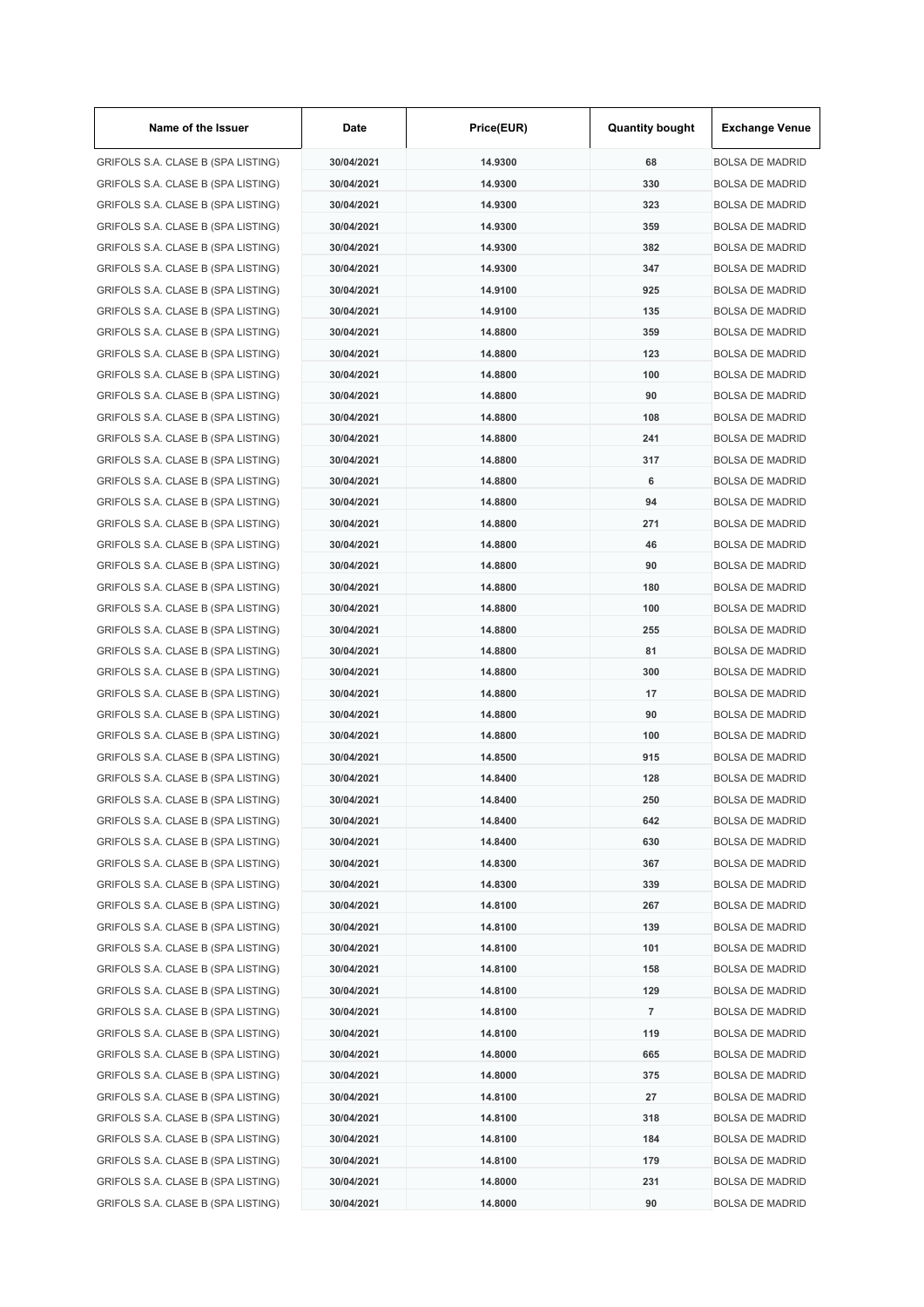| Name of the Issuer                 | Date                     | Price(EUR) | <b>Quantity bought</b> | <b>Exchange Venue</b>                            |
|------------------------------------|--------------------------|------------|------------------------|--------------------------------------------------|
| GRIFOLS S.A. CLASE B (SPA LISTING) | 30/04/2021               | 14.8000    | 317                    | <b>BOLSA DE MADRID</b>                           |
| GRIFOLS S.A. CLASE B (SPA LISTING) | 30/04/2021               | 14.8000    | 317                    | <b>BOLSA DE MADRID</b>                           |
| GRIFOLS S.A. CLASE B (SPA LISTING) | 30/04/2021               | 14.8000    | 169                    | <b>BOLSA DE MADRID</b>                           |
| GRIFOLS S.A. CLASE B (SPA LISTING) | 30/04/2021               | 14.8100    | 187                    | <b>BOLSA DE MADRID</b>                           |
| GRIFOLS S.A. CLASE B (SPA LISTING) | 30/04/2021               | 14.8100    | 136                    | <b>BOLSA DE MADRID</b>                           |
| GRIFOLS S.A. CLASE B (SPA LISTING) | 30/04/2021               | 14.8000    | 203                    | <b>BOLSA DE MADRID</b>                           |
| GRIFOLS S.A. CLASE B (SPA LISTING) | 30/04/2021               | 14.8000    | 98                     | <b>BOLSA DE MADRID</b>                           |
| GRIFOLS S.A. CLASE B (SPA LISTING) | 30/04/2021               | 14.8000    | 69                     | <b>BOLSA DE MADRID</b>                           |
| GRIFOLS S.A. CLASE B (SPA LISTING) | 30/04/2021               | 14.8000    | 69                     | <b>BOLSA DE MADRID</b>                           |
| GRIFOLS S.A. CLASE B (SPA LISTING) | 30/04/2021               | 14.8000    | 19                     | <b>BOLSA DE MADRID</b>                           |
| GRIFOLS S.A. CLASE B (SPA LISTING) | 30/04/2021               | 14.8000    | 282                    | <b>BOLSA DE MADRID</b>                           |
| GRIFOLS S.A. CLASE B (SPA LISTING) | 30/04/2021               | 14.8000    | 434                    | <b>BOLSA DE MADRID</b>                           |
| GRIFOLS S.A. CLASE B (SPA LISTING) | 30/04/2021               | 14.7900    | 334                    | <b>BOLSA DE MADRID</b>                           |
| GRIFOLS S.A. CLASE B (SPA LISTING) | 30/04/2021               | 14.7600    | 314                    | <b>BOLSA DE MADRID</b>                           |
| GRIFOLS S.A. CLASE B (SPA LISTING) | 30/04/2021               | 14.7700    | 314                    | <b>BOLSA DE MADRID</b>                           |
| GRIFOLS S.A. CLASE B (SPA LISTING) | 30/04/2021               | 14.7700    | 316                    | <b>BOLSA DE MADRID</b>                           |
| GRIFOLS S.A. CLASE B (SPA LISTING) | 30/04/2021               | 14.8100    | 184                    | <b>BOLSA DE MADRID</b>                           |
| GRIFOLS S.A. CLASE B (SPA LISTING) | 30/04/2021               | 14.8000    | 364                    | <b>BOLSA DE MADRID</b>                           |
| GRIFOLS S.A. CLASE B (SPA LISTING) | 30/04/2021               | 14.7900    | 342                    | <b>BOLSA DE MADRID</b>                           |
| GRIFOLS S.A. CLASE B (SPA LISTING) | 30/04/2021               | 14.8100    | 203                    | <b>BOLSA DE MADRID</b>                           |
| GRIFOLS S.A. CLASE B (SPA LISTING) | 30/04/2021               | 14.8100    | 100                    | <b>BOLSA DE MADRID</b>                           |
| GRIFOLS S.A. CLASE B (SPA LISTING) | 30/04/2021               | 14.8100    | 254                    | <b>BOLSA DE MADRID</b>                           |
| GRIFOLS S.A. CLASE B (SPA LISTING) | 30/04/2021               | 14.8100    | 127                    | <b>BOLSA DE MADRID</b>                           |
| GRIFOLS S.A. CLASE B (SPA LISTING) | 30/04/2021               | 14.8100    | 189                    | <b>BOLSA DE MADRID</b>                           |
| GRIFOLS S.A. CLASE B (SPA LISTING) | 30/04/2021               | 14.8400    | 259                    | <b>BOLSA DE MADRID</b>                           |
| GRIFOLS S.A. CLASE B (SPA LISTING) | 30/04/2021               | 14.8400    | 60                     | <b>BOLSA DE MADRID</b>                           |
| GRIFOLS S.A. CLASE B (SPA LISTING) | 30/04/2021               | 14.8400    | 374                    | <b>BOLSA DE MADRID</b>                           |
| GRIFOLS S.A. CLASE B (SPA LISTING) | 30/04/2021               | 14.8300    | 1,003                  | <b>BOLSA DE MADRID</b>                           |
| GRIFOLS S.A. CLASE B (SPA LISTING) | 30/04/2021               | 14.8400    | 92                     | <b>BOLSA DE MADRID</b>                           |
| GRIFOLS S.A. CLASE B (SPA LISTING) | 30/04/2021               | 14.8400    | 232                    | <b>BOLSA DE MADRID</b>                           |
| GRIFOLS S.A. CLASE B (SPA LISTING) | 30/04/2021               | 14.8200    | 63                     | <b>BOLSA DE MADRID</b>                           |
| GRIFOLS S.A. CLASE B (SPA LISTING) | 30/04/2021               | 14.8200    | 200                    | <b>BOLSA DE MADRID</b>                           |
| GRIFOLS S.A. CLASE B (SPA LISTING) |                          |            |                        |                                                  |
|                                    | 30/04/2021<br>30/04/2021 | 14.8300    | 328<br>300             | <b>BOLSA DE MADRID</b>                           |
| GRIFOLS S.A. CLASE B (SPA LISTING) |                          | 14.8500    |                        | <b>BOLSA DE MADRID</b><br><b>BOLSA DE MADRID</b> |
| GRIFOLS S.A. CLASE B (SPA LISTING) | 30/04/2021               | 14.8500    | 376                    |                                                  |
| GRIFOLS S.A. CLASE B (SPA LISTING) | 30/04/2021               | 14.8500    | 1,018                  | <b>BOLSA DE MADRID</b>                           |
| GRIFOLS S.A. CLASE B (SPA LISTING) | 30/04/2021               | 14.8200    | 318                    | <b>BOLSA DE MADRID</b>                           |
| GRIFOLS S.A. CLASE B (SPA LISTING) | 30/04/2021               | 14.8100    | 221                    | <b>BOLSA DE MADRID</b>                           |
| GRIFOLS S.A. CLASE B (SPA LISTING) | 30/04/2021               | 14.8100    | 152                    | <b>BOLSA DE MADRID</b>                           |
| GRIFOLS S.A. CLASE B (SPA LISTING) | 30/04/2021               | 14.8100    | 348                    | <b>BOLSA DE MADRID</b>                           |
| GRIFOLS S.A. CLASE B (SPA LISTING) | 30/04/2021               | 14.8100    | 330                    | <b>BOLSA DE MADRID</b>                           |
| GRIFOLS S.A. CLASE B (SPA LISTING) | 30/04/2021               | 14.8100    | 100                    | <b>BOLSA DE MADRID</b>                           |
| GRIFOLS S.A. CLASE B (SPA LISTING) | 30/04/2021               | 14.8100    | 100                    | <b>BOLSA DE MADRID</b>                           |
| GRIFOLS S.A. CLASE B (SPA LISTING) | 30/04/2021               | 14.8100    | 90                     | <b>BOLSA DE MADRID</b>                           |
| GRIFOLS S.A. CLASE B (SPA LISTING) | 30/04/2021               | 14.8100    | 220                    | <b>BOLSA DE MADRID</b>                           |
| GRIFOLS S.A. CLASE B (SPA LISTING) | 30/04/2021               | 14.8100    | 100                    | <b>BOLSA DE MADRID</b>                           |
| GRIFOLS S.A. CLASE B (SPA LISTING) | 30/04/2021               | 14.8100    | 90                     | <b>BOLSA DE MADRID</b>                           |
| GRIFOLS S.A. CLASE B (SPA LISTING) | 30/04/2021               | 14.8100    | 144                    | <b>BOLSA DE MADRID</b>                           |
| GRIFOLS S.A. CLASE B (SPA LISTING) | 30/04/2021               | 14.8200    | 323                    | <b>BOLSA DE MADRID</b>                           |
| GRIFOLS S.A. CLASE B (SPA LISTING) | 30/04/2021               | 14.8200    | 90                     | <b>BOLSA DE MADRID</b>                           |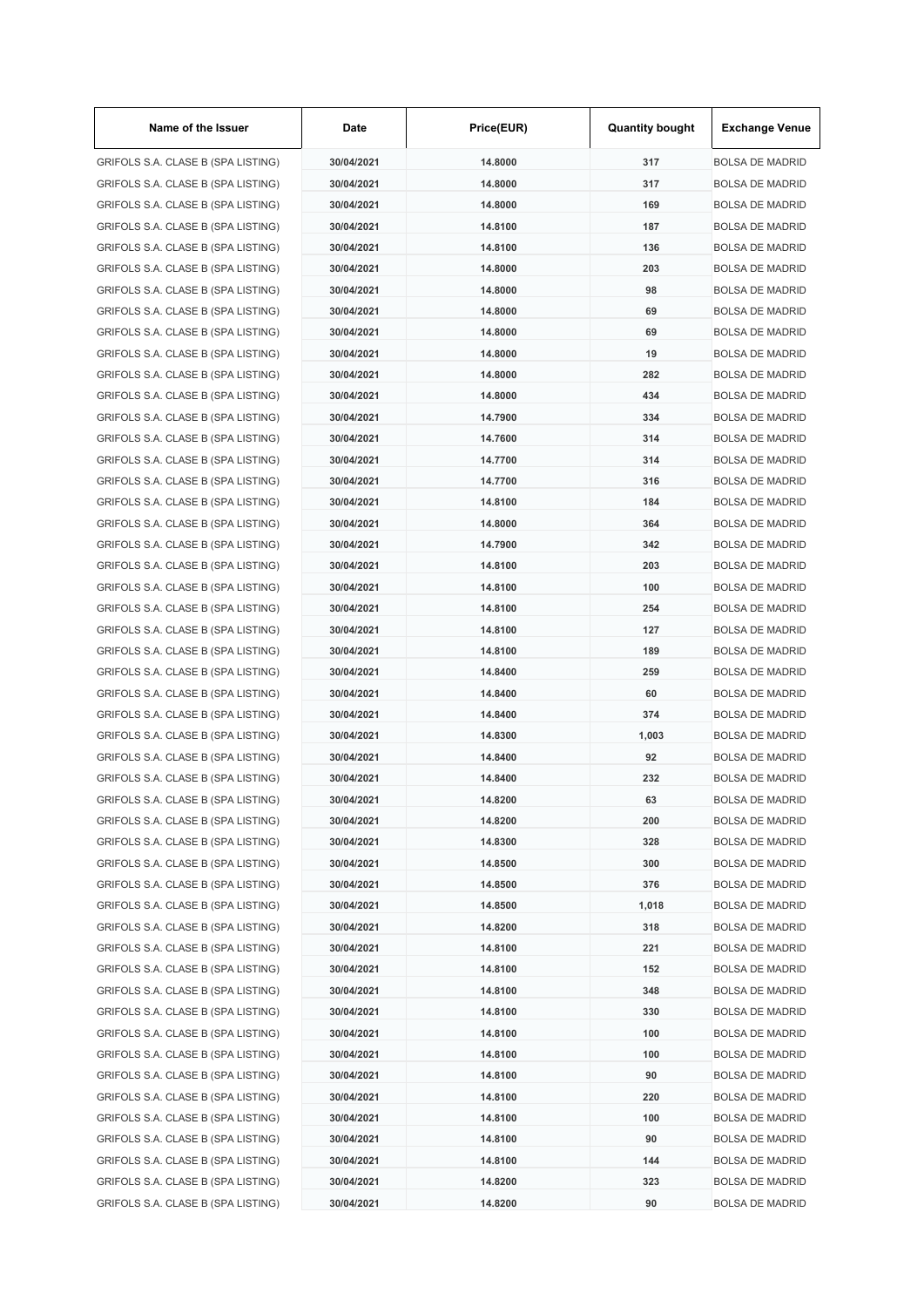| Name of the Issuer                 | Date       | Price(EUR) | <b>Quantity bought</b> | <b>Exchange Venue</b>  |
|------------------------------------|------------|------------|------------------------|------------------------|
| GRIFOLS S.A. CLASE B (SPA LISTING) | 30/04/2021 | 14.8200    | 90                     | <b>BOLSA DE MADRID</b> |
| GRIFOLS S.A. CLASE B (SPA LISTING) | 30/04/2021 | 14.8200    | 316                    | <b>BOLSA DE MADRID</b> |
| GRIFOLS S.A. CLASE B (SPA LISTING) | 30/04/2021 | 14.8200    | 357                    | <b>BOLSA DE MADRID</b> |
| GRIFOLS S.A. CLASE B (SPA LISTING) | 30/04/2021 | 14.8000    | 91                     | <b>BOLSA DE MADRID</b> |
| GRIFOLS S.A. CLASE B (SPA LISTING) | 30/04/2021 | 14.8000    | 120                    | <b>BOLSA DE MADRID</b> |
| GRIFOLS S.A. CLASE B (SPA LISTING) | 30/04/2021 | 14.8000    | 162                    | <b>BOLSA DE MADRID</b> |
| GRIFOLS S.A. CLASE B (SPA LISTING) | 30/04/2021 | 14.8000    | 339                    | <b>BOLSA DE MADRID</b> |
| GRIFOLS S.A. CLASE B (SPA LISTING) | 30/04/2021 | 14.8000    | 330                    | <b>BOLSA DE MADRID</b> |
| GRIFOLS S.A. CLASE B (SPA LISTING) | 30/04/2021 | 14.7800    | 402                    | <b>BOLSA DE MADRID</b> |
| GRIFOLS S.A. CLASE B (SPA LISTING) | 30/04/2021 | 14.7500    | 80                     | <b>BOLSA DE MADRID</b> |
| GRIFOLS S.A. CLASE B (SPA LISTING) | 30/04/2021 | 14.7500    | 47                     | <b>BOLSA DE MADRID</b> |
| GRIFOLS S.A. CLASE B (SPA LISTING) | 30/04/2021 | 14.7500    | 12                     | <b>BOLSA DE MADRID</b> |
| GRIFOLS S.A. CLASE B (SPA LISTING) | 30/04/2021 | 14.7600    | 358                    | <b>BOLSA DE MADRID</b> |
| GRIFOLS S.A. CLASE B (SPA LISTING) | 30/04/2021 | 14.7500    | 100                    | <b>BOLSA DE MADRID</b> |
| GRIFOLS S.A. CLASE B (SPA LISTING) | 30/04/2021 | 14.7500    | 100                    | <b>BOLSA DE MADRID</b> |
| GRIFOLS S.A. CLASE B (SPA LISTING) | 30/04/2021 | 14.7300    | 331                    | <b>BOLSA DE MADRID</b> |
| GRIFOLS S.A. CLASE B (SPA LISTING) | 30/04/2021 | 14.7900    | 341                    | <b>BOLSA DE MADRID</b> |
| GRIFOLS S.A. CLASE B (SPA LISTING) | 30/04/2021 | 14.7900    | 341                    | <b>BOLSA DE MADRID</b> |
| GRIFOLS S.A. CLASE B (SPA LISTING) | 30/04/2021 | 14.7900    | 630                    | <b>BOLSA DE MADRID</b> |
| GRIFOLS S.A. CLASE B (SPA LISTING) | 30/04/2021 | 14.7900    | 123                    | <b>BOLSA DE MADRID</b> |
| GRIFOLS S.A. CLASE B (SPA LISTING) | 30/04/2021 | 14.7900    | 90                     | <b>BOLSA DE MADRID</b> |
| GRIFOLS S.A. CLASE B (SPA LISTING) | 30/04/2021 | 14.7900    | 40                     | <b>BOLSA DE MADRID</b> |
|                                    |            |            |                        |                        |
| GRIFOLS S.A. CLASE B (SPA LISTING) | 30/04/2021 | 14.7700    | 18                     | <b>BOLSA DE MADRID</b> |
| GRIFOLS S.A. CLASE B (SPA LISTING) | 30/04/2021 | 14.7700    | 9                      | <b>BOLSA DE MADRID</b> |
| GRIFOLS S.A. CLASE B (SPA LISTING) | 30/04/2021 | 14.7600    | 27                     | <b>BOLSA DE MADRID</b> |
| GRIFOLS S.A. CLASE B (SPA LISTING) | 30/04/2021 | 14.7600    | 100                    | <b>BOLSA DE MADRID</b> |
| GRIFOLS S.A. CLASE B (SPA LISTING) | 30/04/2021 | 14.7600    | 32                     | <b>BOLSA DE MADRID</b> |
| GRIFOLS S.A. CLASE B (SPA LISTING) | 30/04/2021 | 14.7600    | 8                      | <b>BOLSA DE MADRID</b> |
| GRIFOLS S.A. CLASE B (SPA LISTING) | 30/04/2021 | 14.7600    | 100                    | <b>BOLSA DE MADRID</b> |
| GRIFOLS S.A. CLASE B (SPA LISTING) | 30/04/2021 | 14.7600    | 57                     | <b>BOLSA DE MADRID</b> |
| GRIFOLS S.A. CLASE B (SPA LISTING) | 30/04/2021 | 14.7600    | 143                    | <b>BOLSA DE MADRID</b> |
| GRIFOLS S.A. CLASE B (SPA LISTING) | 30/04/2021 | 14.7600    | 100                    | <b>BOLSA DE MADRID</b> |
| GRIFOLS S.A. CLASE B (SPA LISTING) | 30/04/2021 | 14.7600    | 79                     | <b>BOLSA DE MADRID</b> |
| GRIFOLS S.A. CLASE B (SPA LISTING) | 30/04/2021 | 14.7400    | 21                     | <b>BOLSA DE MADRID</b> |
| GRIFOLS S.A. CLASE B (SPA LISTING) | 30/04/2021 | 14.7400    | 8                      | <b>BOLSA DE MADRID</b> |
| GRIFOLS S.A. CLASE B (SPA LISTING) | 30/04/2021 | 14.7400    | 100                    | <b>BOLSA DE MADRID</b> |
| GRIFOLS S.A. CLASE B (SPA LISTING) | 30/04/2021 | 14.7400    | 27                     | <b>BOLSA DE MADRID</b> |
| GRIFOLS S.A. CLASE B (SPA LISTING) | 30/04/2021 | 14.7400    | 6                      | <b>BOLSA DE MADRID</b> |
| GRIFOLS S.A. CLASE B (SPA LISTING) | 30/04/2021 | 14.7400    | 18                     | <b>BOLSA DE MADRID</b> |
| GRIFOLS S.A. CLASE B (SPA LISTING) | 30/04/2021 | 14.7400    | 6                      | <b>BOLSA DE MADRID</b> |
| GRIFOLS S.A. CLASE B (SPA LISTING) | 30/04/2021 | 14.7400    | 33                     | <b>BOLSA DE MADRID</b> |
| GRIFOLS S.A. CLASE B (SPA LISTING) | 30/04/2021 | 14.7400    | 19                     | <b>BOLSA DE MADRID</b> |
| GRIFOLS S.A. CLASE B (SPA LISTING) | 30/04/2021 | 14.7400    | 200                    | <b>BOLSA DE MADRID</b> |
| GRIFOLS S.A. CLASE B (SPA LISTING) | 30/04/2021 | 14.7400    | 39                     | <b>BOLSA DE MADRID</b> |
| GRIFOLS S.A. CLASE B (SPA LISTING) | 30/04/2021 | 14.7400    | 326                    | <b>BOLSA DE MADRID</b> |
| GRIFOLS S.A. CLASE B (SPA LISTING) | 30/04/2021 | 14.7300    | 314                    | <b>BOLSA DE MADRID</b> |
| GRIFOLS S.A. CLASE B (SPA LISTING) | 30/04/2021 | 14.7200    | 19                     | <b>BOLSA DE MADRID</b> |
| GRIFOLS S.A. CLASE B (SPA LISTING) | 30/04/2021 | 14.7200    | 11                     | <b>BOLSA DE MADRID</b> |
| GRIFOLS S.A. CLASE B (SPA LISTING) | 30/04/2021 | 14.7200    | 324                    | <b>BOLSA DE MADRID</b> |
| GRIFOLS S.A. CLASE B (SPA LISTING) | 30/04/2021 | 14.7100    | 134                    | <b>BOLSA DE MADRID</b> |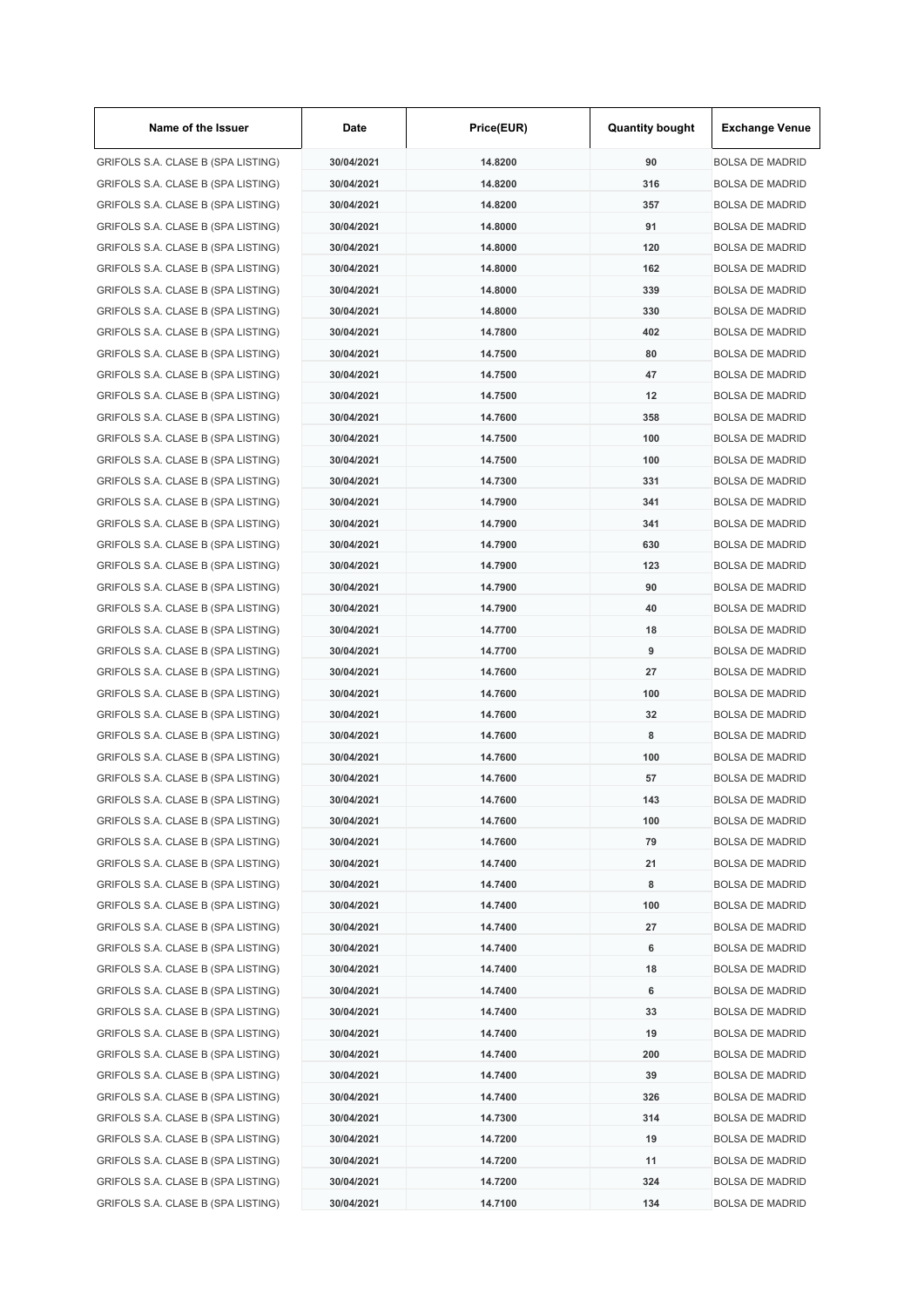| Name of the Issuer                 | Date       | Price(EUR) | <b>Quantity bought</b> | <b>Exchange Venue</b>  |
|------------------------------------|------------|------------|------------------------|------------------------|
| GRIFOLS S.A. CLASE B (SPA LISTING) | 30/04/2021 | 14.7100    | 355                    | <b>BOLSA DE MADRID</b> |
| GRIFOLS S.A. CLASE B (SPA LISTING) | 30/04/2021 | 14.6900    | 95                     | <b>BOLSA DE MADRID</b> |
| GRIFOLS S.A. CLASE B (SPA LISTING) | 30/04/2021 | 14.6900    | 100                    | <b>BOLSA DE MADRID</b> |
| GRIFOLS S.A. CLASE B (SPA LISTING) | 30/04/2021 | 14.6900    | 26                     | <b>BOLSA DE MADRID</b> |
| GRIFOLS S.A. CLASE B (SPA LISTING) | 30/04/2021 | 14.6900    | 100                    | <b>BOLSA DE MADRID</b> |
| GRIFOLS S.A. CLASE B (SPA LISTING) | 30/04/2021 | 14.6900    | 52                     | <b>BOLSA DE MADRID</b> |
| GRIFOLS S.A. CLASE B (SPA LISTING) | 30/04/2021 | 14.7000    | 310                    | <b>BOLSA DE MADRID</b> |
| GRIFOLS S.A. CLASE B (SPA LISTING) | 30/04/2021 | 14.7000    | 284                    | <b>BOLSA DE MADRID</b> |
| GRIFOLS S.A. CLASE B (SPA LISTING) | 30/04/2021 | 14.7000    | 310                    | <b>BOLSA DE MADRID</b> |
| GRIFOLS S.A. CLASE B (SPA LISTING) | 30/04/2021 | 14.7000    | 594                    | <b>BOLSA DE MADRID</b> |
| GRIFOLS S.A. CLASE B (SPA LISTING) | 30/04/2021 | 14.7000    | 93                     | <b>BOLSA DE MADRID</b> |
| GRIFOLS S.A. CLASE B (SPA LISTING) | 30/04/2021 | 14.7000    | 369                    | <b>BOLSA DE MADRID</b> |
| GRIFOLS S.A. CLASE B (SPA LISTING) | 30/04/2021 | 14.7300    | 81                     | <b>BOLSA DE MADRID</b> |
| GRIFOLS S.A. CLASE B (SPA LISTING) | 30/04/2021 | 14.7300    | 39                     | <b>BOLSA DE MADRID</b> |
| GRIFOLS S.A. CLASE B (SPA LISTING) | 30/04/2021 | 14.7300    | 335                    | <b>BOLSA DE MADRID</b> |
| GRIFOLS S.A. CLASE B (SPA LISTING) | 30/04/2021 | 14.7200    | 514                    | <b>BOLSA DE MADRID</b> |
| GRIFOLS S.A. CLASE B (SPA LISTING) | 30/04/2021 | 14.7500    | 39                     | <b>BOLSA DE MADRID</b> |
| GRIFOLS S.A. CLASE B (SPA LISTING) | 30/04/2021 | 14.7500    | 200                    | <b>BOLSA DE MADRID</b> |
| GRIFOLS S.A. CLASE B (SPA LISTING) | 30/04/2021 | 14.7500    | 176                    | <b>BOLSA DE MADRID</b> |
| GRIFOLS S.A. CLASE B (SPA LISTING) | 30/04/2021 | 14.7500    | 66                     | <b>BOLSA DE MADRID</b> |
| GRIFOLS S.A. CLASE B (SPA LISTING) | 30/04/2021 | 14.7500    | 490                    | <b>BOLSA DE MADRID</b> |
| GRIFOLS S.A. CLASE B (SPA LISTING) | 30/04/2021 | 14.7500    | 542                    | <b>BOLSA DE MADRID</b> |
|                                    |            |            | 82                     |                        |
| GRIFOLS S.A. CLASE B (SPA LISTING) | 30/04/2021 | 14.7400    |                        | <b>BOLSA DE MADRID</b> |
| GRIFOLS S.A. CLASE B (SPA LISTING) | 30/04/2021 | 14.7400    | 43                     | <b>BOLSA DE MADRID</b> |
| GRIFOLS S.A. CLASE B (SPA LISTING) | 30/04/2021 | 14.7400    | 11                     | <b>BOLSA DE MADRID</b> |
| GRIFOLS S.A. CLASE B (SPA LISTING) | 30/04/2021 | 14.7400    | 100                    | <b>BOLSA DE MADRID</b> |
| GRIFOLS S.A. CLASE B (SPA LISTING) | 30/04/2021 | 14.7400    | 400                    | <b>BOLSA DE MADRID</b> |
| GRIFOLS S.A. CLASE B (SPA LISTING) | 30/04/2021 | 14.7400    | 500                    | <b>BOLSA DE MADRID</b> |
| GRIFOLS S.A. CLASE B (SPA LISTING) | 30/04/2021 | 14.7400    | 137                    | <b>BOLSA DE MADRID</b> |
| GRIFOLS S.A. CLASE B (SPA LISTING) | 30/04/2021 | 14.7400    | 200                    | <b>BOLSA DE MADRID</b> |
| GRIFOLS S.A. CLASE B (SPA LISTING) | 30/04/2021 | 14.7400    | 100                    | <b>BOLSA DE MADRID</b> |
| GRIFOLS S.A. CLASE B (SPA LISTING) | 30/04/2021 | 14.7400    | 646                    | <b>BOLSA DE MADRID</b> |
| GRIFOLS S.A. CLASE B (SPA LISTING) | 30/04/2021 | 14.7400    | 100                    | <b>BOLSA DE MADRID</b> |
| GRIFOLS S.A. CLASE B (SPA LISTING) | 30/04/2021 | 14.7400    | 334                    | <b>BOLSA DE MADRID</b> |
| GRIFOLS S.A. CLASE B (SPA LISTING) | 30/04/2021 | 14.7400    | 1,080                  | <b>BOLSA DE MADRID</b> |
| GRIFOLS S.A. CLASE B (SPA LISTING) | 30/04/2021 | 14.7400    | 362                    | <b>BOLSA DE MADRID</b> |
| GRIFOLS S.A. CLASE B (SPA LISTING) | 30/04/2021 | 14.7400    | 645                    | <b>BOLSA DE MADRID</b> |
| GRIFOLS S.A. CLASE B (SPA LISTING) | 30/04/2021 | 14.7400    | 900                    | <b>BOLSA DE MADRID</b> |
| GRIFOLS S.A. CLASE B (SPA LISTING) | 30/04/2021 | 14.7400    | 615                    | <b>BOLSA DE MADRID</b> |
| GRIFOLS S.A. CLASE B (SPA LISTING) | 30/04/2021 | 14.7400    | 320                    | <b>BOLSA DE MADRID</b> |
| GRIFOLS S.A. CLASE B (SPA LISTING) | 30/04/2021 | 14.7400    | 63                     | <b>BOLSA DE MADRID</b> |
| GRIFOLS S.A. CLASE B (SPA LISTING) | 30/04/2021 | 14.7400    | 413                    | <b>BOLSA DE MADRID</b> |
| GRIFOLS S.A. CLASE B (SPA LISTING) | 03/05/2021 | 14.7600    | 343                    | <b>BOLSA DE MADRID</b> |
| GRIFOLS S.A. CLASE B (SPA LISTING) | 03/05/2021 | 14.7800    | 328                    | <b>BOLSA DE MADRID</b> |
| GRIFOLS S.A. CLASE B (SPA LISTING) | 03/05/2021 | 14.7800    | 333                    | <b>BOLSA DE MADRID</b> |
| GRIFOLS S.A. CLASE B (SPA LISTING) | 03/05/2021 | 14.7800    | 215                    | <b>BOLSA DE MADRID</b> |
| GRIFOLS S.A. CLASE B (SPA LISTING) | 03/05/2021 | 14.7800    | 1,075                  | <b>BOLSA DE MADRID</b> |
| GRIFOLS S.A. CLASE B (SPA LISTING) | 03/05/2021 | 14.7800    | 316                    | <b>BOLSA DE MADRID</b> |
| GRIFOLS S.A. CLASE B (SPA LISTING) | 03/05/2021 | 14.7300    | 341                    | <b>BOLSA DE MADRID</b> |
| GRIFOLS S.A. CLASE B (SPA LISTING) | 03/05/2021 | 14.7000    | 350                    | <b>BOLSA DE MADRID</b> |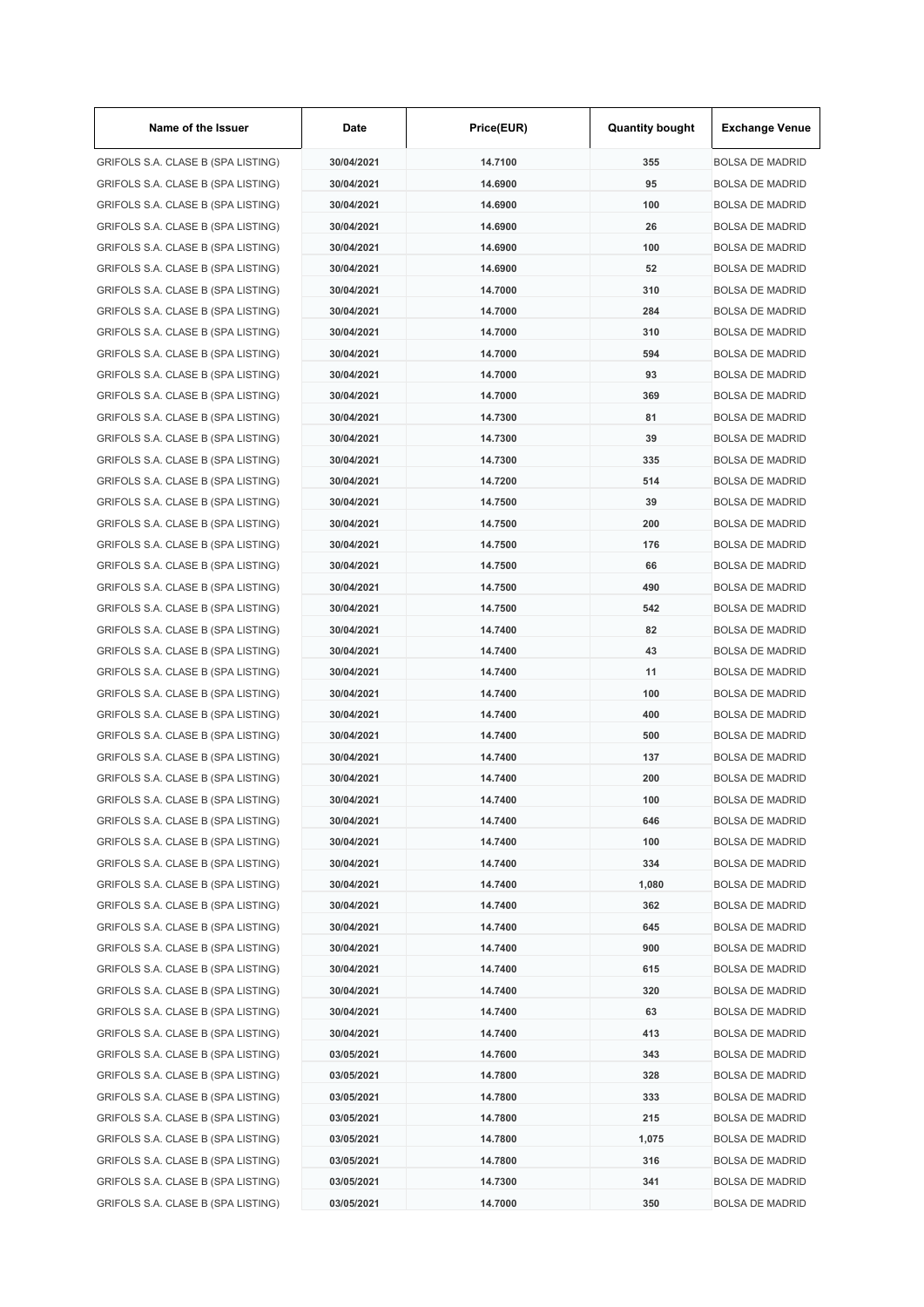| Name of the Issuer                 | Date       | Price(EUR) | <b>Quantity bought</b> | <b>Exchange Venue</b>  |
|------------------------------------|------------|------------|------------------------|------------------------|
| GRIFOLS S.A. CLASE B (SPA LISTING) | 03/05/2021 | 14.6900    | 11                     | <b>BOLSA DE MADRID</b> |
| GRIFOLS S.A. CLASE B (SPA LISTING) | 03/05/2021 | 14.7300    | 356                    | <b>BOLSA DE MADRID</b> |
| GRIFOLS S.A. CLASE B (SPA LISTING) | 03/05/2021 | 14.7100    | 3                      | <b>BOLSA DE MADRID</b> |
| GRIFOLS S.A. CLASE B (SPA LISTING) | 03/05/2021 | 14.7100    | 394                    | <b>BOLSA DE MADRID</b> |
| GRIFOLS S.A. CLASE B (SPA LISTING) | 03/05/2021 | 14.7100    | 13                     | <b>BOLSA DE MADRID</b> |
| GRIFOLS S.A. CLASE B (SPA LISTING) | 03/05/2021 | 14.7100    | 378                    | <b>BOLSA DE MADRID</b> |
| GRIFOLS S.A. CLASE B (SPA LISTING) | 03/05/2021 | 14.7100    | 177                    | <b>BOLSA DE MADRID</b> |
| GRIFOLS S.A. CLASE B (SPA LISTING) | 03/05/2021 | 14.7000    | 320                    | <b>BOLSA DE MADRID</b> |
| GRIFOLS S.A. CLASE B (SPA LISTING) | 03/05/2021 | 14.7000    | 40                     | <b>BOLSA DE MADRID</b> |
| GRIFOLS S.A. CLASE B (SPA LISTING) | 03/05/2021 | 14.7000    | 286                    | <b>BOLSA DE MADRID</b> |
| GRIFOLS S.A. CLASE B (SPA LISTING) | 03/05/2021 | 14.6800    | 305                    | <b>BOLSA DE MADRID</b> |
| GRIFOLS S.A. CLASE B (SPA LISTING) | 03/05/2021 | 14.7200    | 258                    | <b>BOLSA DE MADRID</b> |
| GRIFOLS S.A. CLASE B (SPA LISTING) | 03/05/2021 | 14.7200    | 64                     | <b>BOLSA DE MADRID</b> |
| GRIFOLS S.A. CLASE B (SPA LISTING) | 03/05/2021 | 14.7100    | 82                     | <b>BOLSA DE MADRID</b> |
| GRIFOLS S.A. CLASE B (SPA LISTING) | 03/05/2021 | 14.7100    | 247                    | <b>BOLSA DE MADRID</b> |
| GRIFOLS S.A. CLASE B (SPA LISTING) | 03/05/2021 | 14.6900    | 334                    | <b>BOLSA DE MADRID</b> |
| GRIFOLS S.A. CLASE B (SPA LISTING) | 03/05/2021 | 14.6800    | 141                    | <b>BOLSA DE MADRID</b> |
| GRIFOLS S.A. CLASE B (SPA LISTING) | 03/05/2021 | 14.6800    | 543                    | <b>BOLSA DE MADRID</b> |
| GRIFOLS S.A. CLASE B (SPA LISTING) | 03/05/2021 | 14.6800    | 77                     | <b>BOLSA DE MADRID</b> |
| GRIFOLS S.A. CLASE B (SPA LISTING) | 03/05/2021 | 14.6800    | 92                     | <b>BOLSA DE MADRID</b> |
| GRIFOLS S.A. CLASE B (SPA LISTING) | 03/05/2021 | 14.6800    | 279                    | <b>BOLSA DE MADRID</b> |
| GRIFOLS S.A. CLASE B (SPA LISTING) | 03/05/2021 | 14.6700    | 64                     | <b>BOLSA DE MADRID</b> |
| GRIFOLS S.A. CLASE B (SPA LISTING) | 03/05/2021 | 14.6700    | 313                    | <b>BOLSA DE MADRID</b> |
| GRIFOLS S.A. CLASE B (SPA LISTING) | 03/05/2021 | 14.6600    | 358                    | <b>BOLSA DE MADRID</b> |
| GRIFOLS S.A. CLASE B (SPA LISTING) | 03/05/2021 | 14.6700    | 42                     | <b>BOLSA DE MADRID</b> |
| GRIFOLS S.A. CLASE B (SPA LISTING) | 03/05/2021 | 14.6700    | 314                    | <b>BOLSA DE MADRID</b> |
| GRIFOLS S.A. CLASE B (SPA LISTING) | 03/05/2021 | 14.6600    | 363                    | <b>BOLSA DE MADRID</b> |
|                                    | 03/05/2021 | 14.6700    | 316                    | <b>BOLSA DE MADRID</b> |
| GRIFOLS S.A. CLASE B (SPA LISTING) |            |            |                        | <b>BOLSA DE MADRID</b> |
| GRIFOLS S.A. CLASE B (SPA LISTING) | 03/05/2021 | 14.6600    | 380<br>54              |                        |
| GRIFOLS S.A. CLASE B (SPA LISTING) | 03/05/2021 | 14.6400    |                        | <b>BOLSA DE MADRID</b> |
| GRIFOLS S.A. CLASE B (SPA LISTING) | 03/05/2021 | 14.6400    | 302                    | <b>BOLSA DE MADRID</b> |
| GRIFOLS S.A. CLASE B (SPA LISTING) | 03/05/2021 | 14.6200    | 352                    | <b>BOLSA DE MADRID</b> |
| GRIFOLS S.A. CLASE B (SPA LISTING) | 03/05/2021 | 14.5900    | 181                    | <b>BOLSA DE MADRID</b> |
| GRIFOLS S.A. CLASE B (SPA LISTING) | 03/05/2021 | 14.6500    | 328                    | <b>BOLSA DE MADRID</b> |
| GRIFOLS S.A. CLASE B (SPA LISTING) | 03/05/2021 | 14.6300    | 185                    | <b>BOLSA DE MADRID</b> |
| GRIFOLS S.A. CLASE B (SPA LISTING) | 03/05/2021 | 14.6300    | 506                    | <b>BOLSA DE MADRID</b> |
| GRIFOLS S.A. CLASE B (SPA LISTING) | 03/05/2021 | 14.6300    | 652                    | <b>BOLSA DE MADRID</b> |
| GRIFOLS S.A. CLASE B (SPA LISTING) | 03/05/2021 | 14.6200    | 171                    | <b>BOLSA DE MADRID</b> |
| GRIFOLS S.A. CLASE B (SPA LISTING) | 03/05/2021 | 14.6200    | 477                    | <b>BOLSA DE MADRID</b> |
| GRIFOLS S.A. CLASE B (SPA LISTING) | 03/05/2021 | 14.6000    | 218                    | <b>BOLSA DE MADRID</b> |
| GRIFOLS S.A. CLASE B (SPA LISTING) | 03/05/2021 | 14.6000    | 94                     | <b>BOLSA DE MADRID</b> |
| GRIFOLS S.A. CLASE B (SPA LISTING) | 03/05/2021 | 14.5800    | 348                    | <b>BOLSA DE MADRID</b> |
| GRIFOLS S.A. CLASE B (SPA LISTING) | 03/05/2021 | 14.5800    | 22                     | <b>BOLSA DE MADRID</b> |
| GRIFOLS S.A. CLASE B (SPA LISTING) | 03/05/2021 | 14.5800    | 334                    | <b>BOLSA DE MADRID</b> |
| GRIFOLS S.A. CLASE B (SPA LISTING) | 03/05/2021 | 14.5700    | 237                    | <b>BOLSA DE MADRID</b> |
| GRIFOLS S.A. CLASE B (SPA LISTING) | 03/05/2021 | 14.6000    | 328                    | <b>BOLSA DE MADRID</b> |
| GRIFOLS S.A. CLASE B (SPA LISTING) | 03/05/2021 | 14.6000    | 338                    | <b>BOLSA DE MADRID</b> |
| GRIFOLS S.A. CLASE B (SPA LISTING) | 03/05/2021 | 14.5900    | 375                    | <b>BOLSA DE MADRID</b> |
| GRIFOLS S.A. CLASE B (SPA LISTING) | 03/05/2021 | 14.5900    | 19                     | <b>BOLSA DE MADRID</b> |
| GRIFOLS S.A. CLASE B (SPA LISTING) | 03/05/2021 | 14.5900    | 323                    | <b>BOLSA DE MADRID</b> |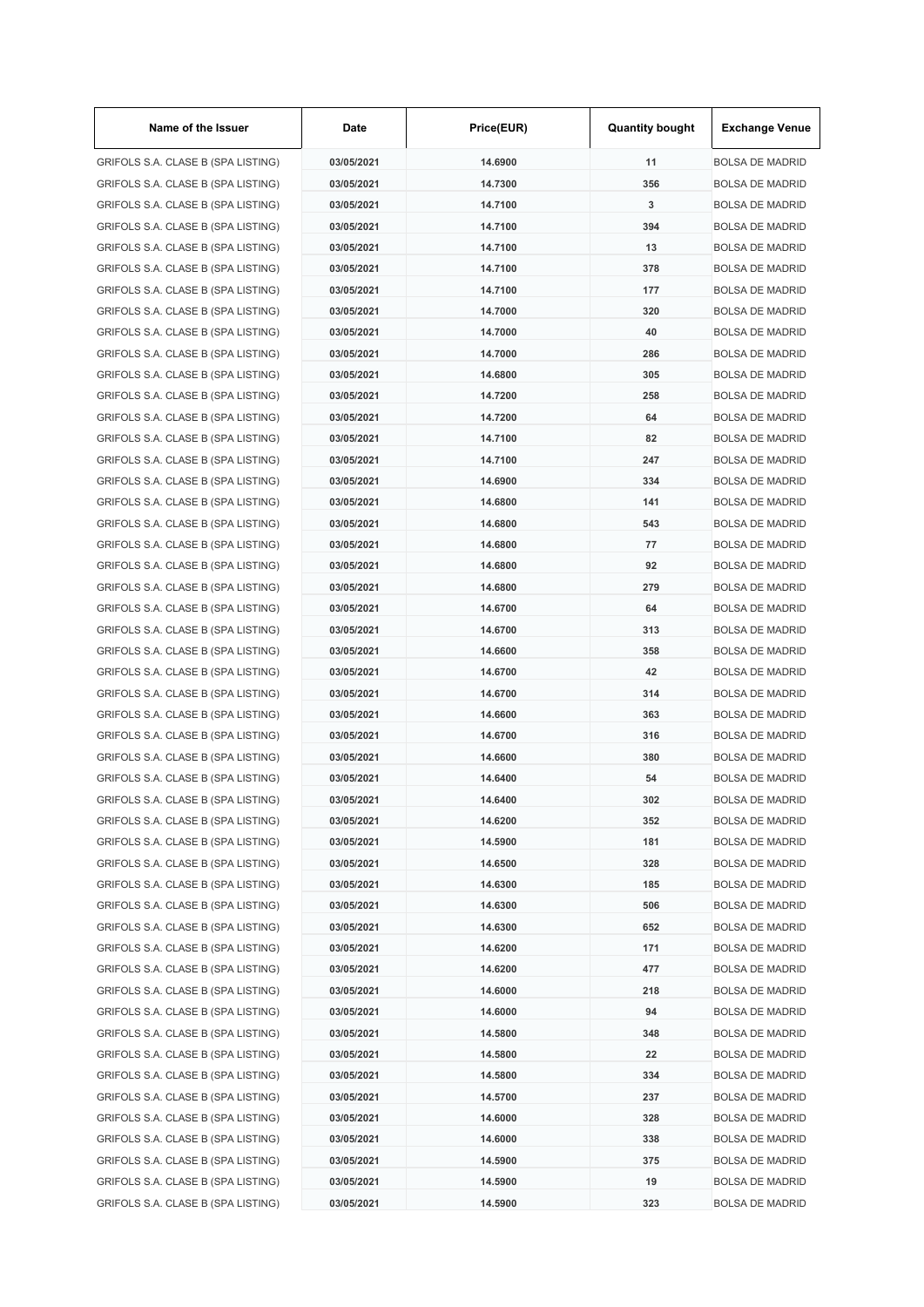| Name of the Issuer                 | Date       | Price(EUR) | <b>Quantity bought</b> | <b>Exchange Venue</b>  |
|------------------------------------|------------|------------|------------------------|------------------------|
| GRIFOLS S.A. CLASE B (SPA LISTING) | 03/05/2021 | 14.5900    | 705                    | <b>BOLSA DE MADRID</b> |
| GRIFOLS S.A. CLASE B (SPA LISTING) | 03/05/2021 | 14.5800    | 313                    | <b>BOLSA DE MADRID</b> |
| GRIFOLS S.A. CLASE B (SPA LISTING) | 03/05/2021 | 14.6000    | 346                    | <b>BOLSA DE MADRID</b> |
| GRIFOLS S.A. CLASE B (SPA LISTING) | 03/05/2021 | 14.6600    | 322                    | <b>BOLSA DE MADRID</b> |
| GRIFOLS S.A. CLASE B (SPA LISTING) | 03/05/2021 | 14.6900    | 500                    | <b>BOLSA DE MADRID</b> |
| GRIFOLS S.A. CLASE B (SPA LISTING) | 03/05/2021 | 14.6900    | 459                    | <b>BOLSA DE MADRID</b> |
| GRIFOLS S.A. CLASE B (SPA LISTING) | 03/05/2021 | 14.6900    | 46                     | <b>BOLSA DE MADRID</b> |
| GRIFOLS S.A. CLASE B (SPA LISTING) | 03/05/2021 | 14.6900    | 763                    | <b>BOLSA DE MADRID</b> |
| GRIFOLS S.A. CLASE B (SPA LISTING) | 03/05/2021 | 14.6900    | 194                    | <b>BOLSA DE MADRID</b> |
| GRIFOLS S.A. CLASE B (SPA LISTING) | 03/05/2021 | 14.6900    | 424                    | <b>BOLSA DE MADRID</b> |
| GRIFOLS S.A. CLASE B (SPA LISTING) | 03/05/2021 | 14.7600    | 260                    | <b>BOLSA DE MADRID</b> |
| GRIFOLS S.A. CLASE B (SPA LISTING) | 03/05/2021 | 14.7600    | 480                    | <b>BOLSA DE MADRID</b> |
| GRIFOLS S.A. CLASE B (SPA LISTING) | 03/05/2021 | 14.7700    | 316                    | <b>BOLSA DE MADRID</b> |
| GRIFOLS S.A. CLASE B (SPA LISTING) | 03/05/2021 | 14.7900    | 499                    | <b>BOLSA DE MADRID</b> |
| GRIFOLS S.A. CLASE B (SPA LISTING) | 03/05/2021 | 14.7900    | 86                     | <b>BOLSA DE MADRID</b> |
| GRIFOLS S.A. CLASE B (SPA LISTING) | 03/05/2021 | 14.7900    | 363                    | <b>BOLSA DE MADRID</b> |
| GRIFOLS S.A. CLASE B (SPA LISTING) | 03/05/2021 | 14.8000    | 358                    | <b>BOLSA DE MADRID</b> |
| GRIFOLS S.A. CLASE B (SPA LISTING) | 03/05/2021 | 14.7900    | 312                    | <b>BOLSA DE MADRID</b> |
| GRIFOLS S.A. CLASE B (SPA LISTING) | 03/05/2021 | 14.7900    | 630                    | <b>BOLSA DE MADRID</b> |
| GRIFOLS S.A. CLASE B (SPA LISTING) | 03/05/2021 | 14.8700    | 634                    | <b>BOLSA DE MADRID</b> |
| GRIFOLS S.A. CLASE B (SPA LISTING) | 03/05/2021 | 14.8700    | 381                    | <b>BOLSA DE MADRID</b> |
| GRIFOLS S.A. CLASE B (SPA LISTING) | 03/05/2021 | 14.8700    | 328                    | <b>BOLSA DE MADRID</b> |
| GRIFOLS S.A. CLASE B (SPA LISTING) | 03/05/2021 | 14.9000    | 316                    | <b>BOLSA DE MADRID</b> |
| GRIFOLS S.A. CLASE B (SPA LISTING) | 03/05/2021 | 14.9300    | 320                    | <b>BOLSA DE MADRID</b> |
| GRIFOLS S.A. CLASE B (SPA LISTING) | 03/05/2021 | 14.9200    | 272                    | <b>BOLSA DE MADRID</b> |
| GRIFOLS S.A. CLASE B (SPA LISTING) | 03/05/2021 | 14.9200    | 56                     | <b>BOLSA DE MADRID</b> |
| GRIFOLS S.A. CLASE B (SPA LISTING) | 03/05/2021 | 14.9200    | 320                    | <b>BOLSA DE MADRID</b> |
| GRIFOLS S.A. CLASE B (SPA LISTING) | 03/05/2021 | 14.9200    | 314                    | <b>BOLSA DE MADRID</b> |
| GRIFOLS S.A. CLASE B (SPA LISTING) | 03/05/2021 | 14.8600    | 365                    | <b>BOLSA DE MADRID</b> |
|                                    | 03/05/2021 | 14.8800    | 378                    | <b>BOLSA DE MADRID</b> |
| GRIFOLS S.A. CLASE B (SPA LISTING) |            |            |                        |                        |
| GRIFOLS S.A. CLASE B (SPA LISTING) | 03/05/2021 | 14.8800    | 328                    | <b>BOLSA DE MADRID</b> |
| GRIFOLS S.A. CLASE B (SPA LISTING) | 03/05/2021 | 14.8500    | 359                    | <b>BOLSA DE MADRID</b> |
| GRIFOLS S.A. CLASE B (SPA LISTING) | 03/05/2021 | 14.8400    | 361                    | <b>BOLSA DE MADRID</b> |
| GRIFOLS S.A. CLASE B (SPA LISTING) | 03/05/2021 | 14.9000    | 653                    | <b>BOLSA DE MADRID</b> |
| GRIFOLS S.A. CLASE B (SPA LISTING) | 03/05/2021 | 14.9000    | 242                    | <b>BOLSA DE MADRID</b> |
| GRIFOLS S.A. CLASE B (SPA LISTING) | 03/05/2021 | 14.8900    | 118                    | <b>BOLSA DE MADRID</b> |
| GRIFOLS S.A. CLASE B (SPA LISTING) | 03/05/2021 | 14.8900    | 819                    | <b>BOLSA DE MADRID</b> |
| GRIFOLS S.A. CLASE B (SPA LISTING) | 03/05/2021 | 14.8900    | 335                    | <b>BOLSA DE MADRID</b> |
| GRIFOLS S.A. CLASE B (SPA LISTING) | 03/05/2021 | 14.8900    | 372                    | <b>BOLSA DE MADRID</b> |
| GRIFOLS S.A. CLASE B (SPA LISTING) | 03/05/2021 | 14.8900    | 56                     | <b>BOLSA DE MADRID</b> |
| GRIFOLS S.A. CLASE B (SPA LISTING) | 03/05/2021 | 14.8900    | 279                    | <b>BOLSA DE MADRID</b> |
| GRIFOLS S.A. CLASE B (SPA LISTING) | 03/05/2021 | 14.9000    | 365                    | <b>BOLSA DE MADRID</b> |
| GRIFOLS S.A. CLASE B (SPA LISTING) | 03/05/2021 | 14.9000    | 13                     | <b>BOLSA DE MADRID</b> |
| GRIFOLS S.A. CLASE B (SPA LISTING) | 03/05/2021 | 14.8800    | 100                    | <b>BOLSA DE MADRID</b> |
| GRIFOLS S.A. CLASE B (SPA LISTING) | 03/05/2021 | 14.8800    | 529                    | <b>BOLSA DE MADRID</b> |
| GRIFOLS S.A. CLASE B (SPA LISTING) | 03/05/2021 | 14.9400    | 320                    | <b>BOLSA DE MADRID</b> |
| GRIFOLS S.A. CLASE B (SPA LISTING) | 03/05/2021 | 14.9600    | 314                    | <b>BOLSA DE MADRID</b> |
| GRIFOLS S.A. CLASE B (SPA LISTING) | 03/05/2021 | 14.9600    | 131                    | <b>BOLSA DE MADRID</b> |
| GRIFOLS S.A. CLASE B (SPA LISTING) | 03/05/2021 | 14.9600    | 100                    | <b>BOLSA DE MADRID</b> |
| GRIFOLS S.A. CLASE B (SPA LISTING) | 03/05/2021 | 14.9600    | 128                    | <b>BOLSA DE MADRID</b> |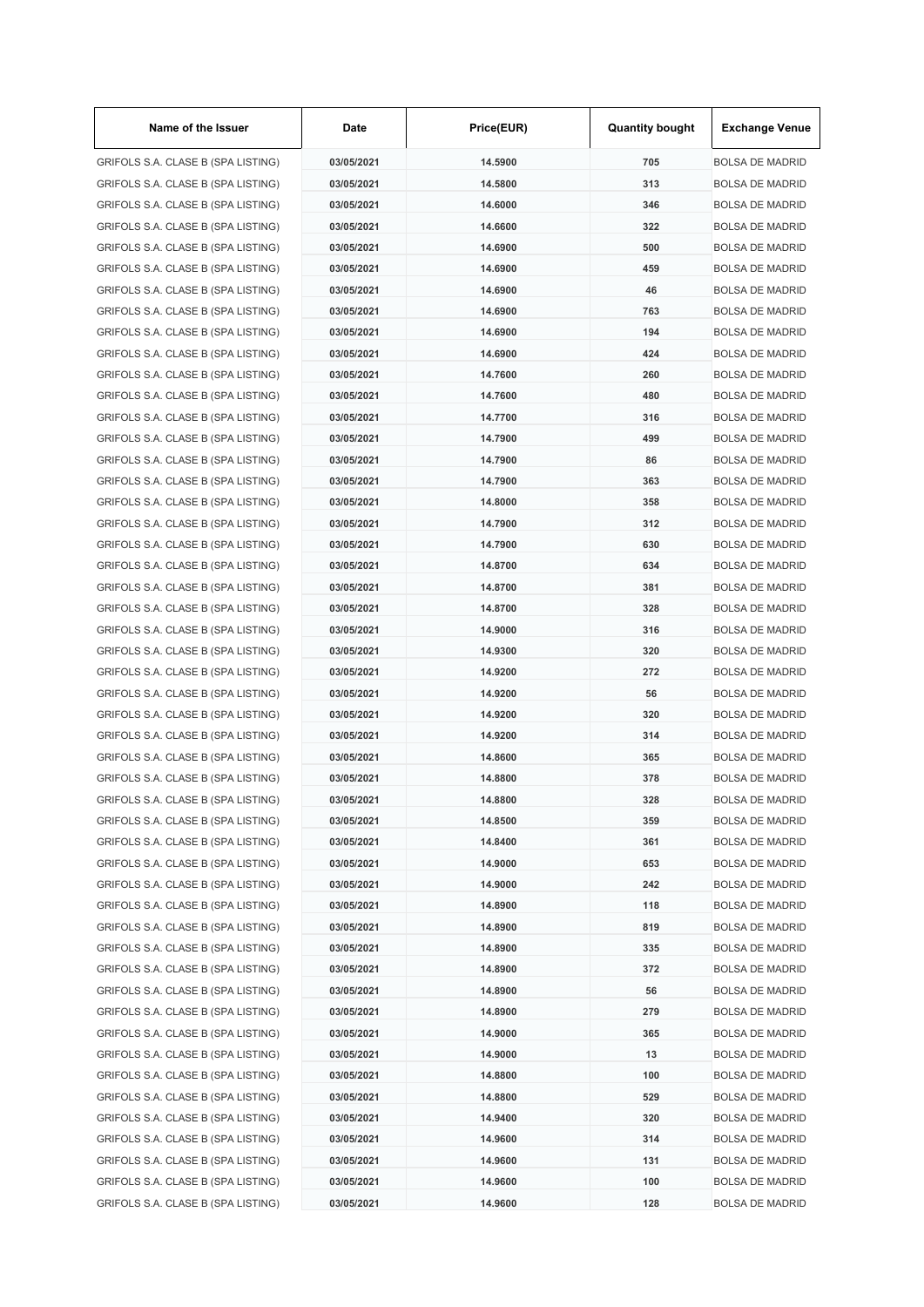| Name of the Issuer                 | Date       | Price(EUR) | <b>Quantity bought</b> | <b>Exchange Venue</b>  |
|------------------------------------|------------|------------|------------------------|------------------------|
| GRIFOLS S.A. CLASE B (SPA LISTING) | 03/05/2021 | 14.9300    | 299                    | <b>BOLSA DE MADRID</b> |
| GRIFOLS S.A. CLASE B (SPA LISTING) | 03/05/2021 | 14.9300    | 299                    | <b>BOLSA DE MADRID</b> |
| GRIFOLS S.A. CLASE B (SPA LISTING) | 03/05/2021 | 14.9300    | 110                    | <b>BOLSA DE MADRID</b> |
| GRIFOLS S.A. CLASE B (SPA LISTING) | 03/05/2021 | 14.9300    | 44                     | <b>BOLSA DE MADRID</b> |
| GRIFOLS S.A. CLASE B (SPA LISTING) | 03/05/2021 | 14.9400    | 338                    | <b>BOLSA DE MADRID</b> |
| GRIFOLS S.A. CLASE B (SPA LISTING) | 03/05/2021 | 14.9200    | 376                    | <b>BOLSA DE MADRID</b> |
| GRIFOLS S.A. CLASE B (SPA LISTING) | 03/05/2021 | 14.9500    | 47                     | <b>BOLSA DE MADRID</b> |
| GRIFOLS S.A. CLASE B (SPA LISTING) | 03/05/2021 | 14.9500    | 222                    | <b>BOLSA DE MADRID</b> |
| GRIFOLS S.A. CLASE B (SPA LISTING) | 03/05/2021 | 14.9600    | 381                    | <b>BOLSA DE MADRID</b> |
| GRIFOLS S.A. CLASE B (SPA LISTING) | 03/05/2021 | 14.9600    | 236                    | <b>BOLSA DE MADRID</b> |
| GRIFOLS S.A. CLASE B (SPA LISTING) | 03/05/2021 | 14.9600    | 144                    | <b>BOLSA DE MADRID</b> |
| GRIFOLS S.A. CLASE B (SPA LISTING) | 03/05/2021 | 14.9400    | 100                    | <b>BOLSA DE MADRID</b> |
| GRIFOLS S.A. CLASE B (SPA LISTING) | 03/05/2021 | 14.9600    | 272                    | <b>BOLSA DE MADRID</b> |
| GRIFOLS S.A. CLASE B (SPA LISTING) | 03/05/2021 | 14.9600    | 110                    | <b>BOLSA DE MADRID</b> |
| GRIFOLS S.A. CLASE B (SPA LISTING) | 03/05/2021 | 14.9600    | 935                    | <b>BOLSA DE MADRID</b> |
| GRIFOLS S.A. CLASE B (SPA LISTING) | 03/05/2021 | 14.9300    | 100                    | <b>BOLSA DE MADRID</b> |
| GRIFOLS S.A. CLASE B (SPA LISTING) | 03/05/2021 | 14.9600    | 101                    | <b>BOLSA DE MADRID</b> |
| GRIFOLS S.A. CLASE B (SPA LISTING) | 03/05/2021 | 14.9300    | 442                    | <b>BOLSA DE MADRID</b> |
| GRIFOLS S.A. CLASE B (SPA LISTING) | 03/05/2021 | 14.9300    | 100                    | <b>BOLSA DE MADRID</b> |
| GRIFOLS S.A. CLASE B (SPA LISTING) | 03/05/2021 | 14.9300    | 148                    | <b>BOLSA DE MADRID</b> |
| GRIFOLS S.A. CLASE B (SPA LISTING) | 03/05/2021 | 14.9300    | 50                     | <b>BOLSA DE MADRID</b> |
| GRIFOLS S.A. CLASE B (SPA LISTING) | 03/05/2021 | 14.9200    | 150                    | <b>BOLSA DE MADRID</b> |
|                                    | 03/05/2021 | 14.9200    | 56                     | <b>BOLSA DE MADRID</b> |
| GRIFOLS S.A. CLASE B (SPA LISTING) |            |            |                        |                        |
| GRIFOLS S.A. CLASE B (SPA LISTING) | 03/05/2021 | 14.9200    | 164                    | <b>BOLSA DE MADRID</b> |
| GRIFOLS S.A. CLASE B (SPA LISTING) | 03/05/2021 | 14.9200    | 348                    | <b>BOLSA DE MADRID</b> |
| GRIFOLS S.A. CLASE B (SPA LISTING) | 03/05/2021 | 14.9100    | 341                    | <b>BOLSA DE MADRID</b> |
| GRIFOLS S.A. CLASE B (SPA LISTING) | 03/05/2021 | 14.9100    | 184                    | <b>BOLSA DE MADRID</b> |
| GRIFOLS S.A. CLASE B (SPA LISTING) | 03/05/2021 | 14.9100    | 155                    | <b>BOLSA DE MADRID</b> |
| GRIFOLS S.A. CLASE B (SPA LISTING) | 03/05/2021 | 14.8400    | 340                    | <b>BOLSA DE MADRID</b> |
| GRIFOLS S.A. CLASE B (SPA LISTING) | 03/05/2021 | 14.8300    | 114                    | <b>BOLSA DE MADRID</b> |
| GRIFOLS S.A. CLASE B (SPA LISTING) | 03/05/2021 | 14.8300    | 100                    | <b>BOLSA DE MADRID</b> |
| GRIFOLS S.A. CLASE B (SPA LISTING) | 03/05/2021 | 14.8300    | 100                    | <b>BOLSA DE MADRID</b> |
| GRIFOLS S.A. CLASE B (SPA LISTING) | 03/05/2021 | 14.8300    | 51                     | <b>BOLSA DE MADRID</b> |
| GRIFOLS S.A. CLASE B (SPA LISTING) | 03/05/2021 | 14.8100    | 134                    | <b>BOLSA DE MADRID</b> |
| GRIFOLS S.A. CLASE B (SPA LISTING) | 03/05/2021 | 14.8100    | 100                    | <b>BOLSA DE MADRID</b> |
| GRIFOLS S.A. CLASE B (SPA LISTING) | 03/05/2021 | 14.8000    | 3                      | <b>BOLSA DE MADRID</b> |
| GRIFOLS S.A. CLASE B (SPA LISTING) | 03/05/2021 | 14.8100    | 97                     | <b>BOLSA DE MADRID</b> |
| GRIFOLS S.A. CLASE B (SPA LISTING) | 03/05/2021 | 14.8000    | 100                    | <b>BOLSA DE MADRID</b> |
| GRIFOLS S.A. CLASE B (SPA LISTING) | 03/05/2021 | 14.8000    | 100                    | <b>BOLSA DE MADRID</b> |
| GRIFOLS S.A. CLASE B (SPA LISTING) | 03/05/2021 | 14.8000    | 100                    | <b>BOLSA DE MADRID</b> |
| GRIFOLS S.A. CLASE B (SPA LISTING) | 03/05/2021 | 14.8000    | 39                     | <b>BOLSA DE MADRID</b> |
| GRIFOLS S.A. CLASE B (SPA LISTING) | 03/05/2021 | 14.7900    | 147                    | <b>BOLSA DE MADRID</b> |
| GRIFOLS S.A. CLASE B (SPA LISTING) | 03/05/2021 | 14.7900    | 200                    | <b>BOLSA DE MADRID</b> |
| GRIFOLS S.A. CLASE B (SPA LISTING) | 03/05/2021 | 14.7900    | 16                     | <b>BOLSA DE MADRID</b> |
| GRIFOLS S.A. CLASE B (SPA LISTING) | 03/05/2021 | 14.7900    | 100                    | <b>BOLSA DE MADRID</b> |
| GRIFOLS S.A. CLASE B (SPA LISTING) | 03/05/2021 | 14.7900    | 100                    | <b>BOLSA DE MADRID</b> |
| GRIFOLS S.A. CLASE B (SPA LISTING) | 03/05/2021 | 14.7900    | 100                    | <b>BOLSA DE MADRID</b> |
| GRIFOLS S.A. CLASE B (SPA LISTING) | 03/05/2021 | 14.7900    | 100                    | <b>BOLSA DE MADRID</b> |
| GRIFOLS S.A. CLASE B (SPA LISTING) | 03/05/2021 | 14.7900    | 13                     | <b>BOLSA DE MADRID</b> |
| GRIFOLS S.A. CLASE B (SPA LISTING) | 03/05/2021 | 14.7800    | 309                    | <b>BOLSA DE MADRID</b> |